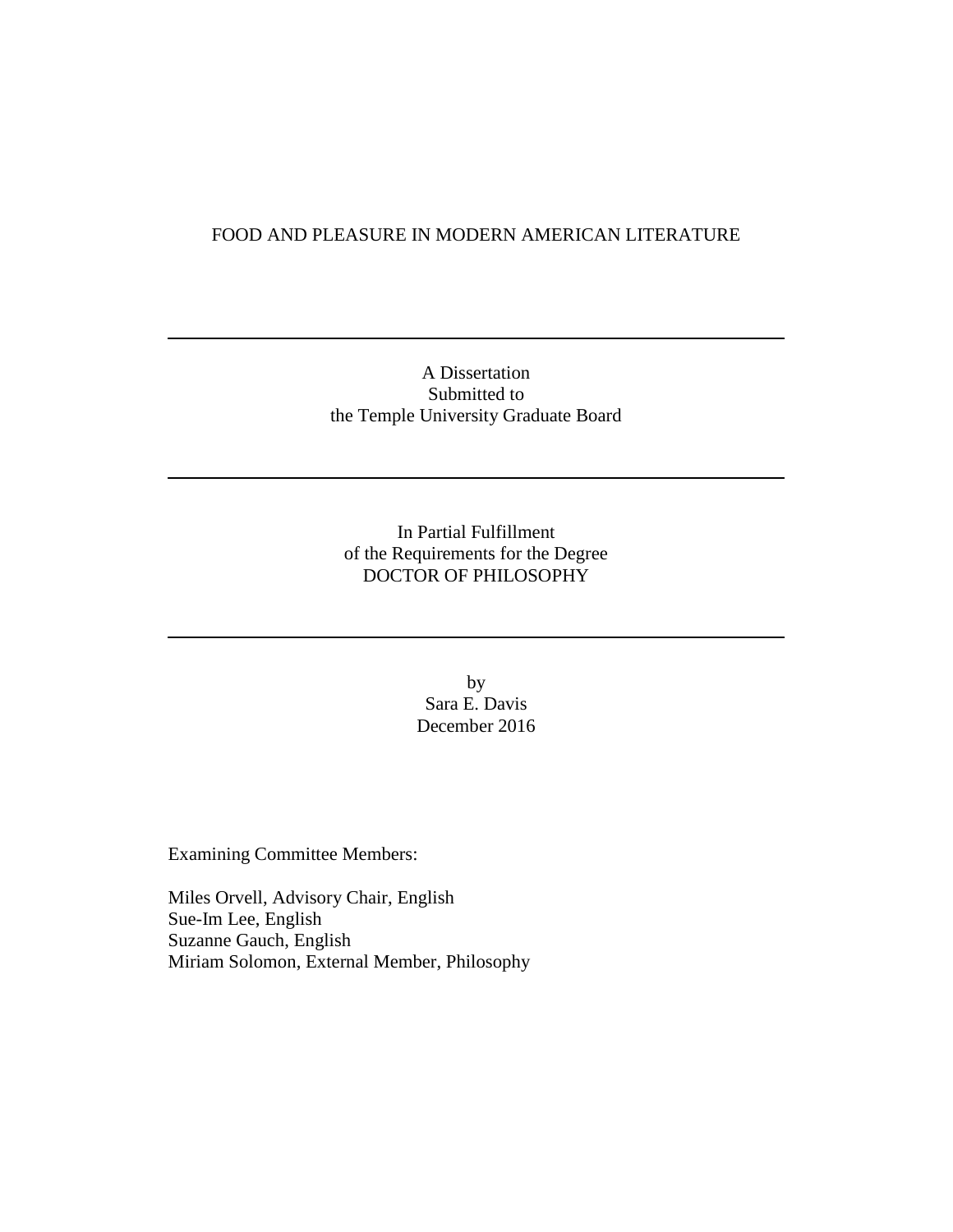© Copyright 2016

by

All Rights Reserved Sara E. Davis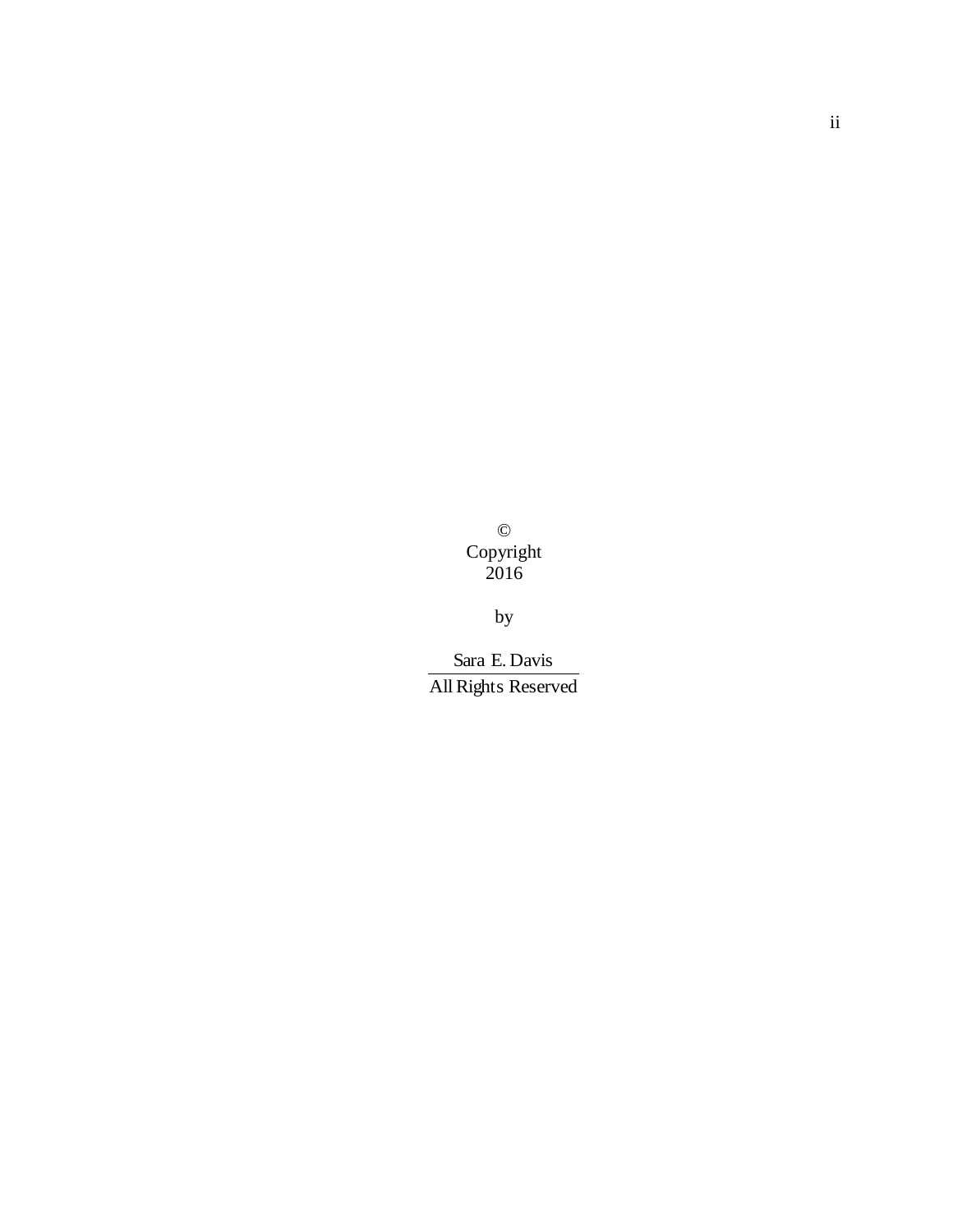#### **ABSTRACT**

*Food and Pleasure in Modern American Literature* is a study of the dynamics of pleasure in literary scenes of food, eating, and hungering in American poetry and novels from the early  $20<sup>th</sup>$  century to the present. From infamous poetic instances of plums and memorialized moveable feasts in the early twentieth century to present-day preoccupations with overdetermined foods and bodies, food scenes in literature help develop character, play out cultural or social dynamics, or dramatize appetite and desire. In many instances, pleasure (or its absence) is what gives such scenes weight and dimension. I apply tools and concepts from both structuralism and phenomenology to explore the tensions between seemingly opposing ideas introduced in food-focused texts, which have been selected from a broad range of genres and eras.

Chapters 2 through 6 focus specifically on poetry, which offers the opportunity to explore specific structuralist and phenomenological concepts within the space of a few lines, for closer attention. Chapters 7 through 10 examine fiction and non-fiction prose at lengths which permit many more layers of conflict and desire in regard to food and pleasure. The culminating chapters examine contemporary food writing and recent novels that shed light on the food issues of the present day.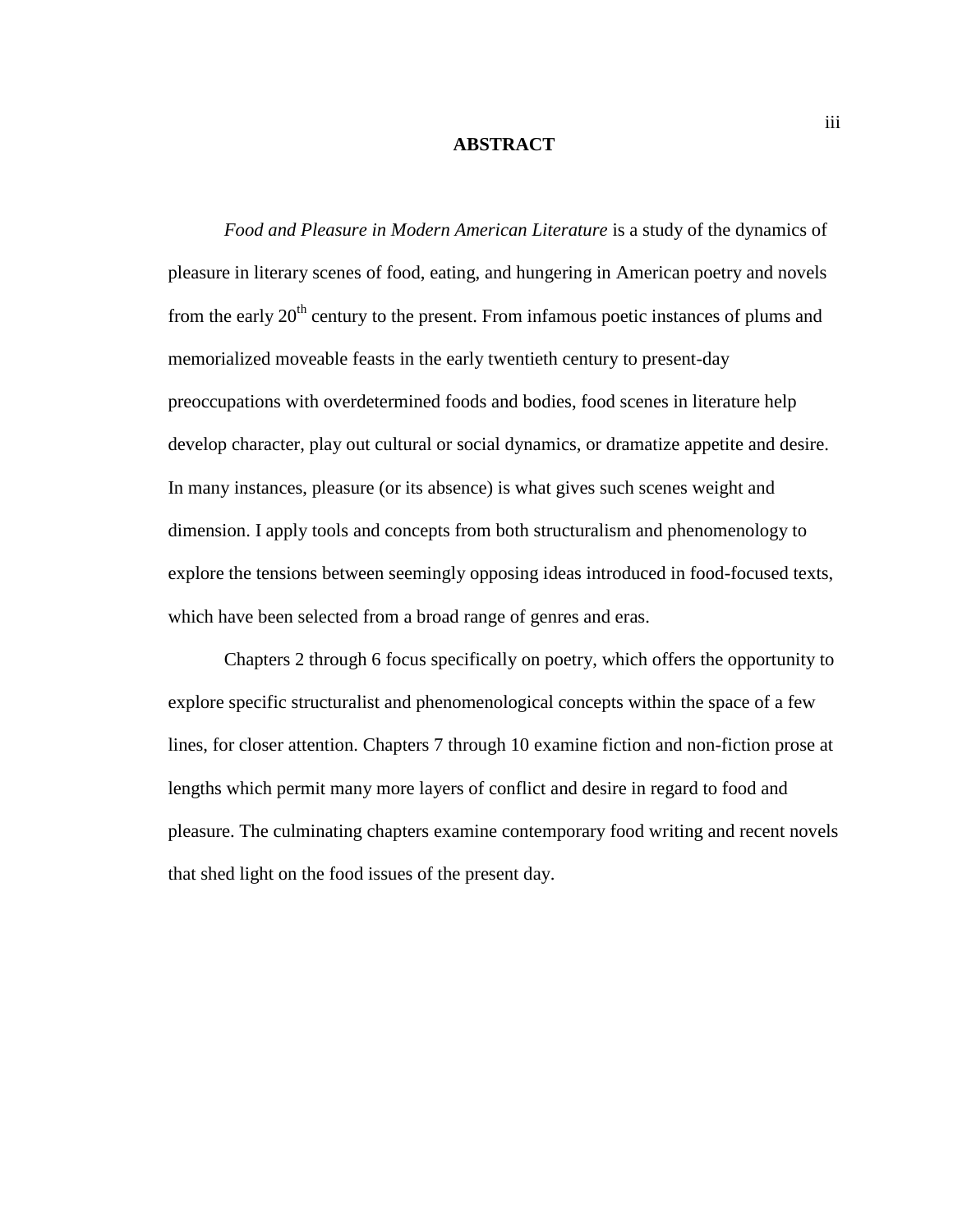In honor of my mother, who supported and encouraged me in every possible way, and without whom this dissertation would simply not exist.

In memory of my father, who told me long ago that my worth was so much greater than my academic merits.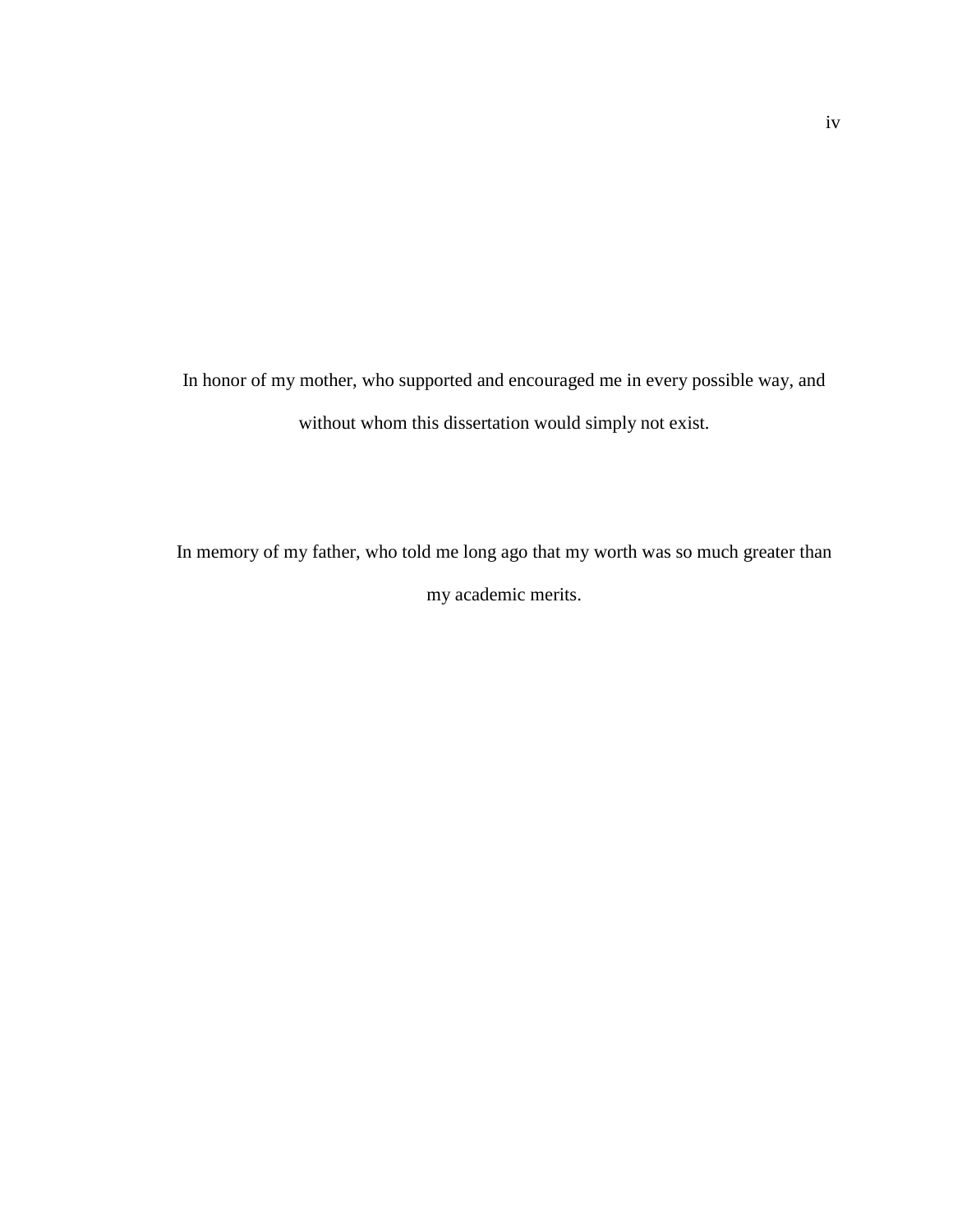#### **ACKNOWLEDGMENTS**

I would above all like to thank my committee, who have been nothing less than supportive, instructive, and encouraging for every step of this process. I am indebted to your patience and understanding as well as your constructive feedback and insight.

I would like to thank Joy Manning, formerly executive editor of *Table Matters*, for giving me a public platform to test out some of the ideas and arguments that follow. Thanks also to the food historians and scholars of Twitter, who are so warmly supportive of one another and of me, and who contribute to a lively and fresh scholarly discourse that continually inspires and challenges.

Many thanks to the city of Philadelphia for nurturing so many excellent coffee shops and libraries, some of which are open late enough to harbor a weary graduate student after a regular work day. I should also thank the friends and colleagues, too numerous to name, who wrote or worked alongside me throughout the years—but without a doubt, this long journey was ushered to its conclusion with the encouragement of Matthew Dineen, Gabriel Rosenkoetter, and Emily Barrale.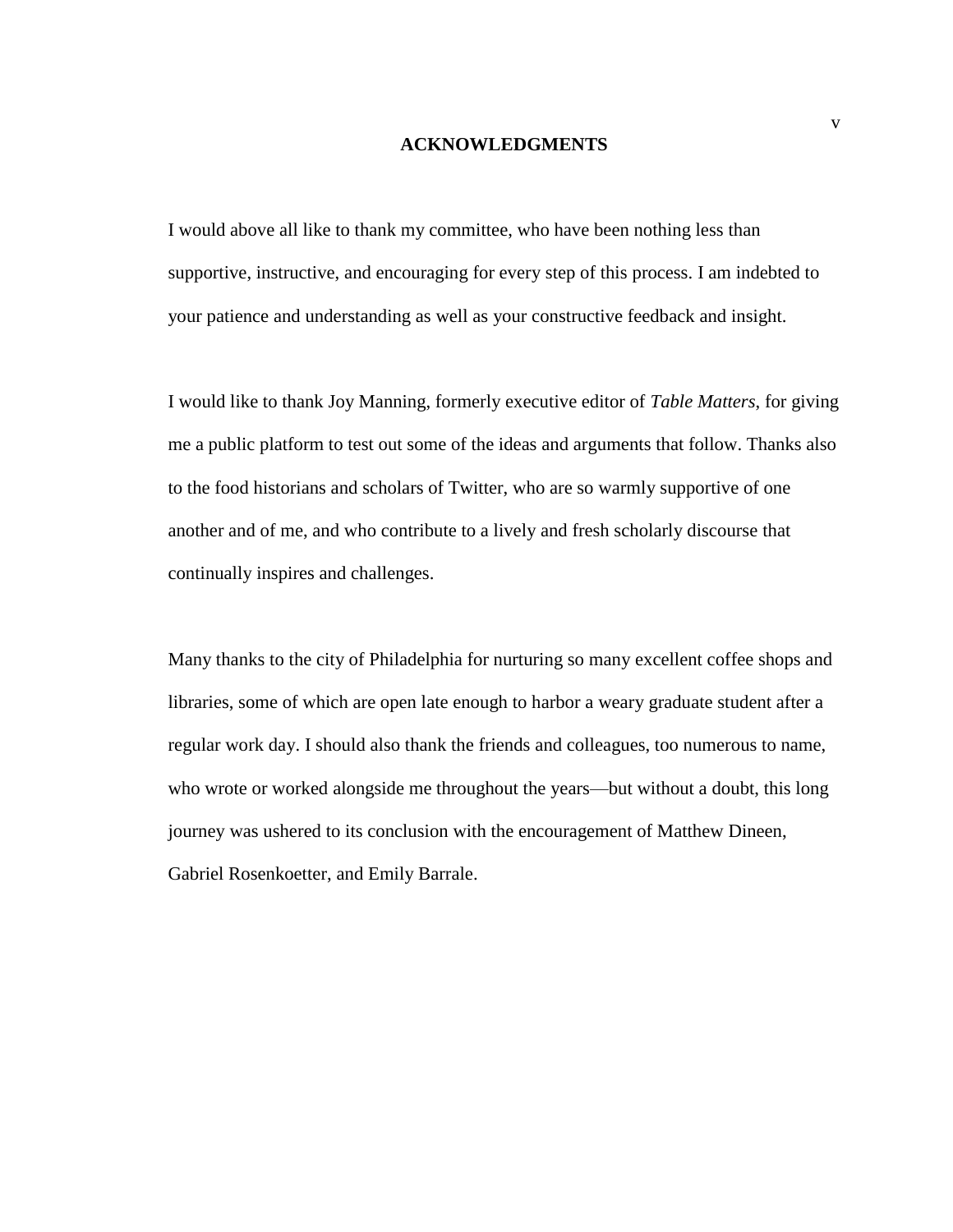# **TABLE OF CONTENTS**

 $\overline{\mathbf{vi}}$ 

# **CHAPTER**

| 3. PLEASURE, DISGUST, AND REPRESENTATIONS OF FOOD31 |  |
|-----------------------------------------------------|--|
|                                                     |  |
|                                                     |  |
|                                                     |  |
|                                                     |  |
|                                                     |  |
| 9. THE LITERARY DORITO, OR JUNK FOOD AESTHETICS 109 |  |
|                                                     |  |
|                                                     |  |
|                                                     |  |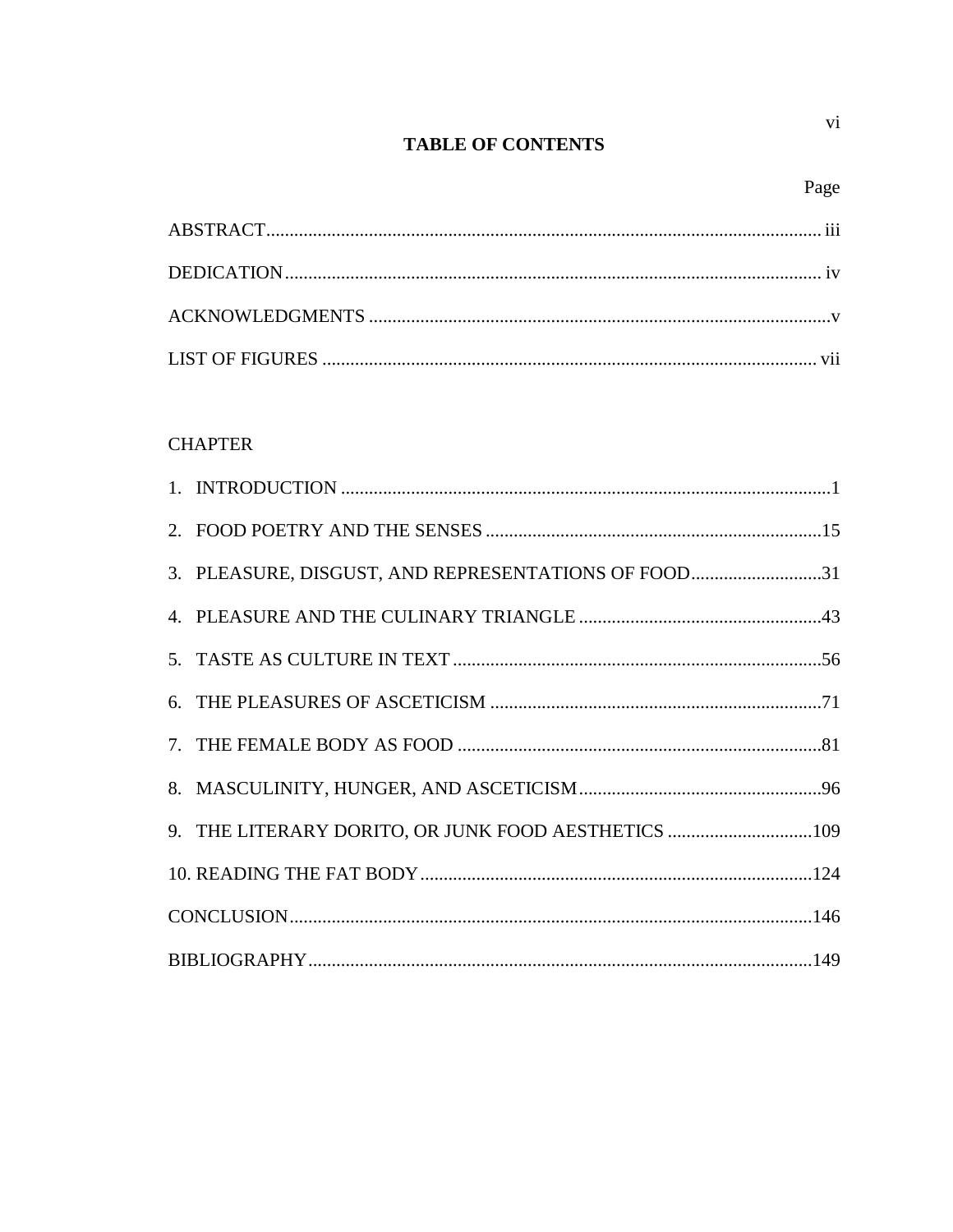## **LIST OF FIGURES**

| Figure |  | Page |  |
|--------|--|------|--|
|        |  |      |  |
|        |  |      |  |
|        |  |      |  |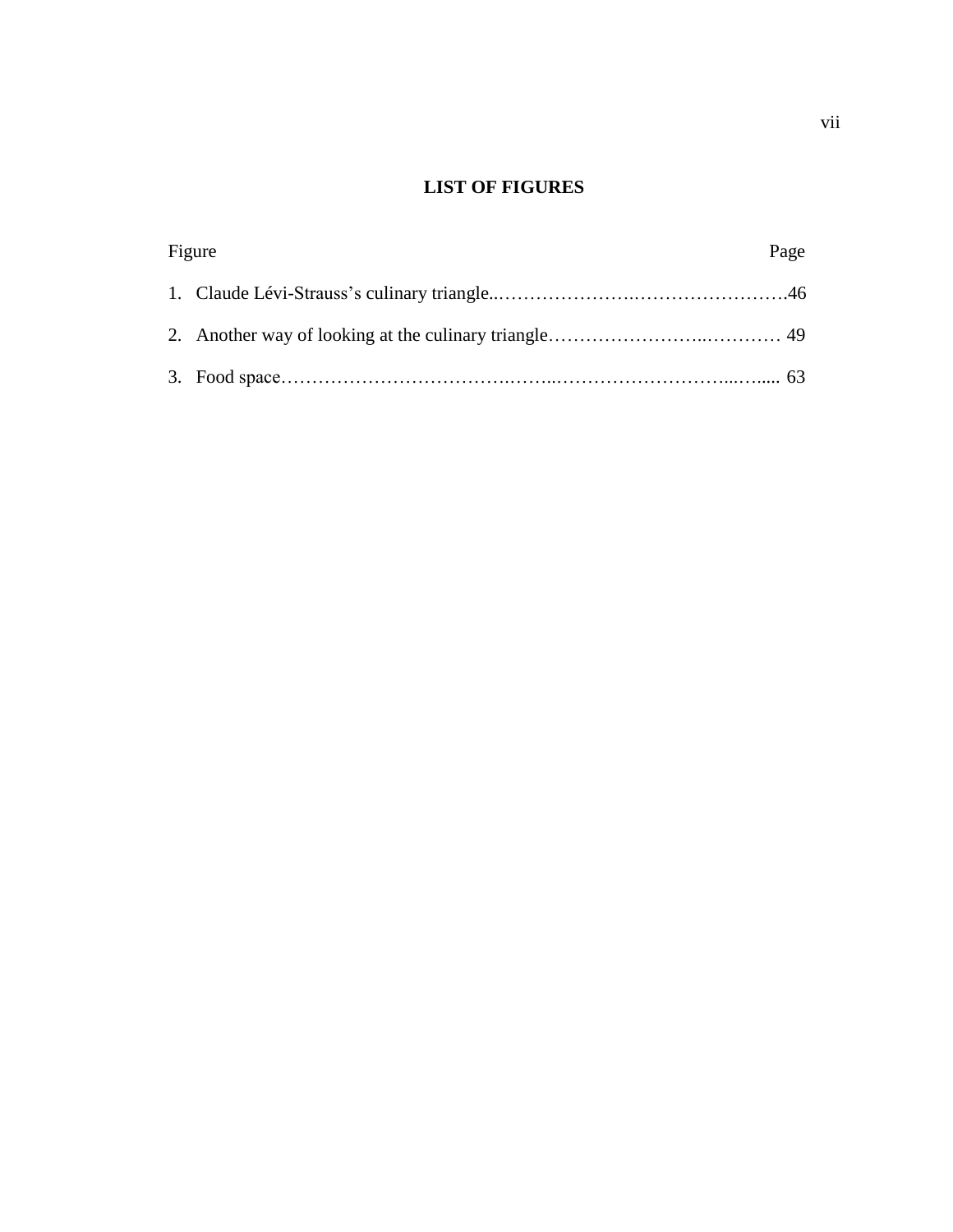# **CHAPTER 1: INTRODUCTION FOOD AND PLEASURE IN MODERN AMERICAN LITERATURE**

*Food and Pleasure in Modern American Literature* is a study of the dynamics of pleasure in literary scenes of food, eating, and hungering. From infamous poetic instances of plums and memorialized moveable feasts in the early twentieth century to present-day preoccupations with overdetermined foods and bodies, food scenes in literature help develop character, play out cultural or social dynamics, or dramatize appetite and desire. In many instances, pleasure (or its absence) is what gives such scenes weight and dimension. The enjoyment of eating is a private, subjective experience, yet it is also deeply influenced by culture, class, and other social bonds. Hunger for such enjoyment can be a metaphor for power or a sign of vulnerability. To yearn for a particular food is one of the world's most ancient stories—consider the apple—but the factors that shape desire and enjoyment of any food are complex and subtle enough to enrich the most allusive poem.

In the subsequent chapters, I will examine literary instances of food, eating, and hungering in American poetry and novels from the early  $20<sup>th</sup>$  century to the present. This wide-ranging selection of literary texts is intended to show the applicability of my primary claim across a range of genres and eras within the last century; the meaning of food necessarily changes in different contexts, but certain patterns emerge which may be productively examined for more depth. In particular, many of the texts I include introduce a tension between seeming opposites: pleasure and disgust, appetites of the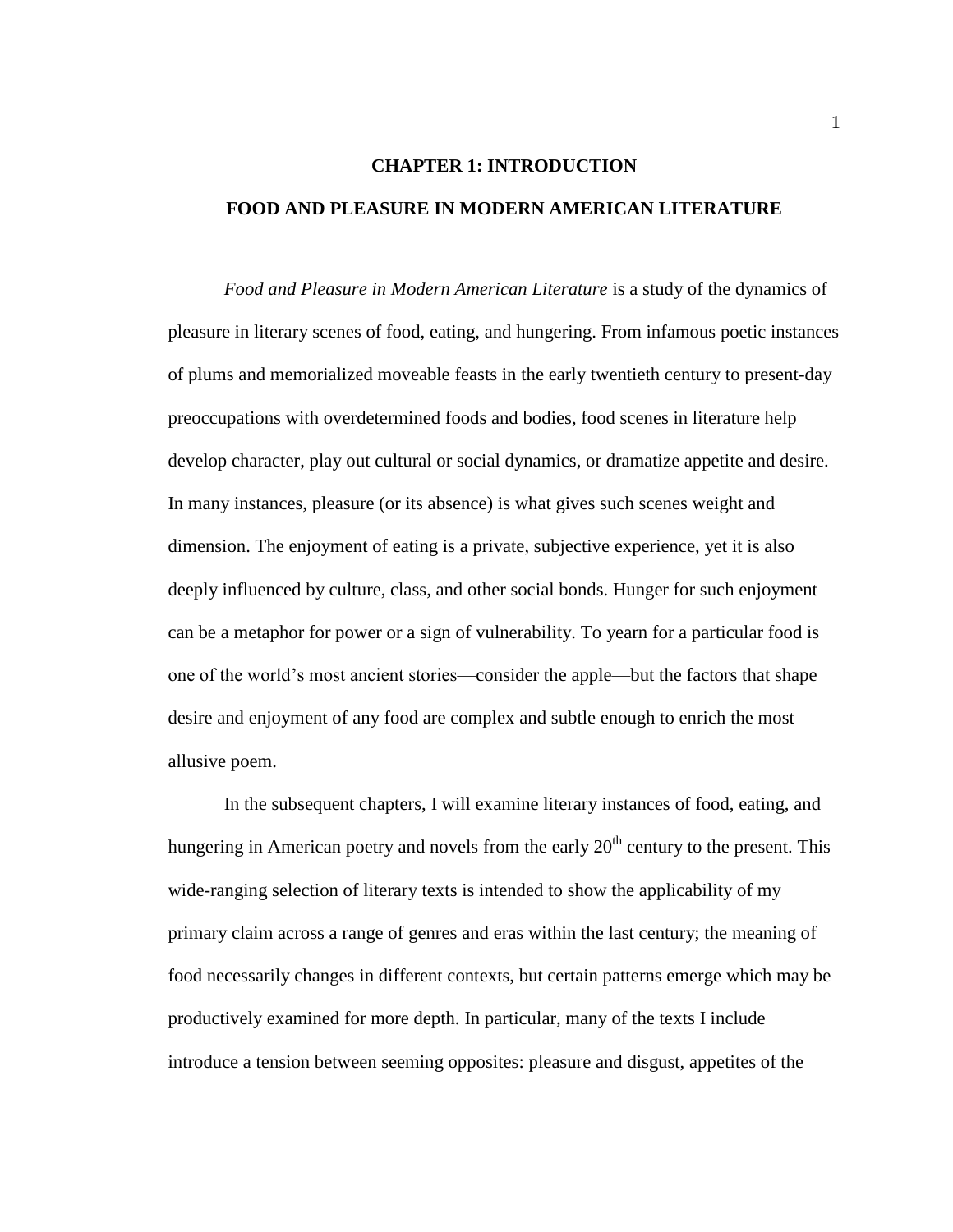mind and hungers of the body, individual tastes and cultural customs, and so forth. I apply tools and concepts from both structuralism and phenomenology to explore the contradictions, interconnections, and ambiguities of each set of opposing concepts.

#### **Relevant Literature in Food Studies and Literary Studies**

In the last ten years, the importance of food economics, politics, and culture has grown increasingly visible in mainstream media. The White House planted an edible garden. Books and documentaries about farming, cooking, and eating have catapulted to bestseller lists and critical acclaim. Diets and food fads come and go, but many of those in recent years—going gluten-free, eating like your ancestors, and so forth—demand greater levels of food literacy than the nutritional supplements and weight loss products of yore. Meanwhile in academia, dozens of graduate programs in food studies have cropped up in accredited universities, and monographs that propose an explanation of how and why we eat certain foods—the secret lives of this or the oral histories of that are packaged to appeal to general audiences as well as scholars. We appear to have reached a cultural agreement that food and food practices may be read and interpreted like texts.

Despite this, the staunchest advocates of food studies have operated in disciplines outside of literary studies. Some of the earliest and most influential of these emerged from anthropology; in the introduction to *Food and Culture: A Reader*, editors Carole Counihan and Penny Van Esterik suggest that this is because anthropology is by definition a holistic discipline which merges materialist, interpretive, and evolutionary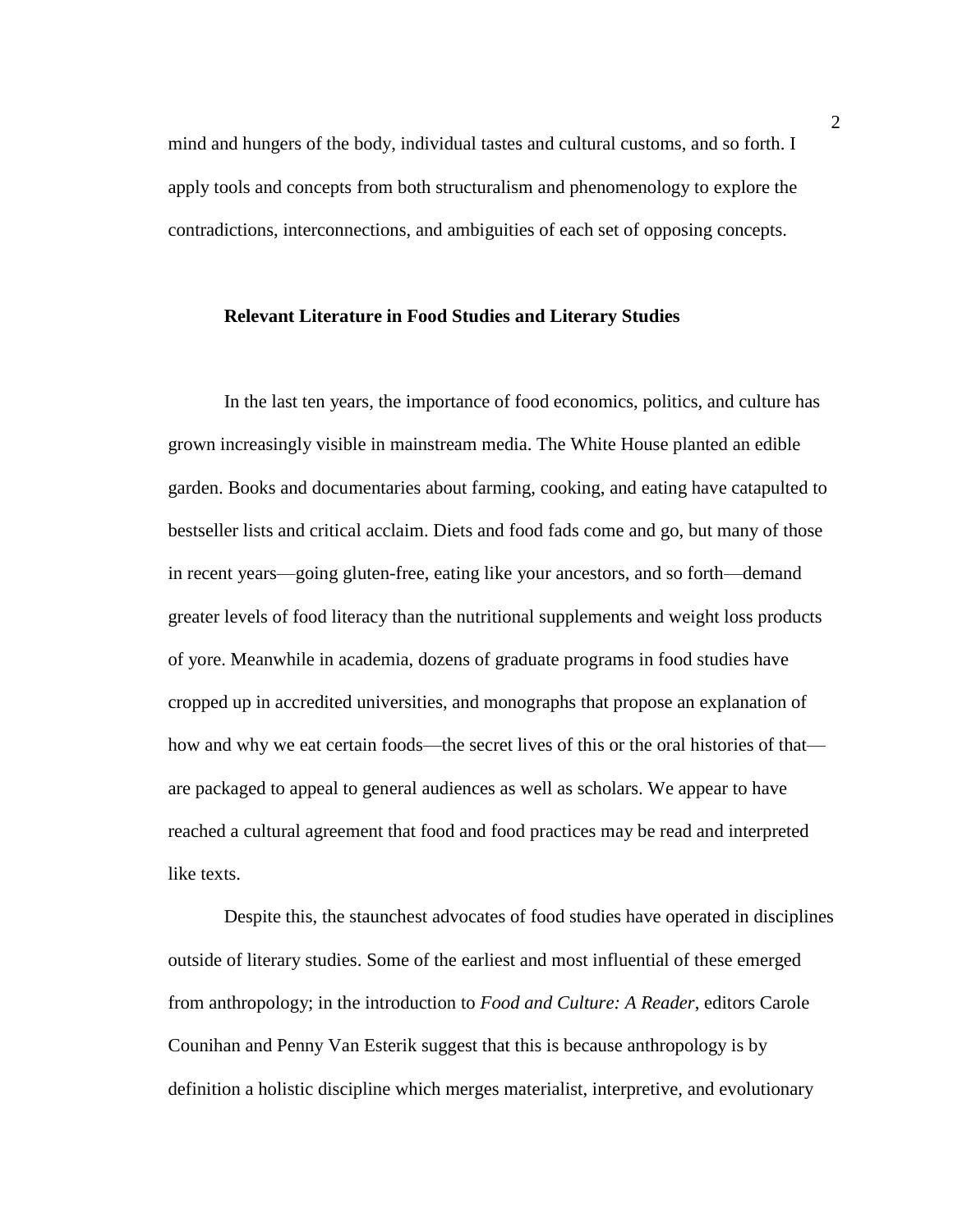approaches in its study of human behavior (Counihan 1). One could argue that food studies itself necessitates that interdisciplinary approach, but it might also be fairly stated that eminent anthropological studies of food set the tone for interdisciplinary methods in food studies of the last few decades. For some examples: *The Raw and the Cooked* and *The Origin of Table Matters* by Claude Lévi-Strauss examined food practices of indigenous tribes but drew heavily on linguistic and semiotic systems to establish something of a grammar of food—although though this approach was critiqued by anthropologist Mary Douglas, who demonstrated that an exhaustive grammar of food would be, well, exhausting (Douglas 37). *Sweetness and Power* by Sidney Mintz continues to be a formative work in food studies: to make an anthropological study of sugar consumption in the present, Mintz draws on the history of sugar processing and the popularization of sweets in the last two centuries. In addition, many of the anthologies, monographs, and theories I consulted in my research were sociological at base but interdisciplinary in practice: from *Food and Culture: A Reader* to Pierre Bourdieu's broad-ranging survey of French consumers to the interview- and magazine-based *Foodies* by Josee Johnston and Shyon Baumann. Perhaps the study of how and why we eat certain foods—just as universal and meaningful as it is utterly personal and inconsequential necessarily begins with observing or interviewing human beings, but it's worth noting how many of these social science studies swerve into a literary territory of language, grammar, and metaphor.

Philosophy too has a long and complicated history with the subject of food, but within that field food has most frequently been considered a topic beneath scholarly notice. Despite this (or perhaps because of it), some of the most persuasive food studies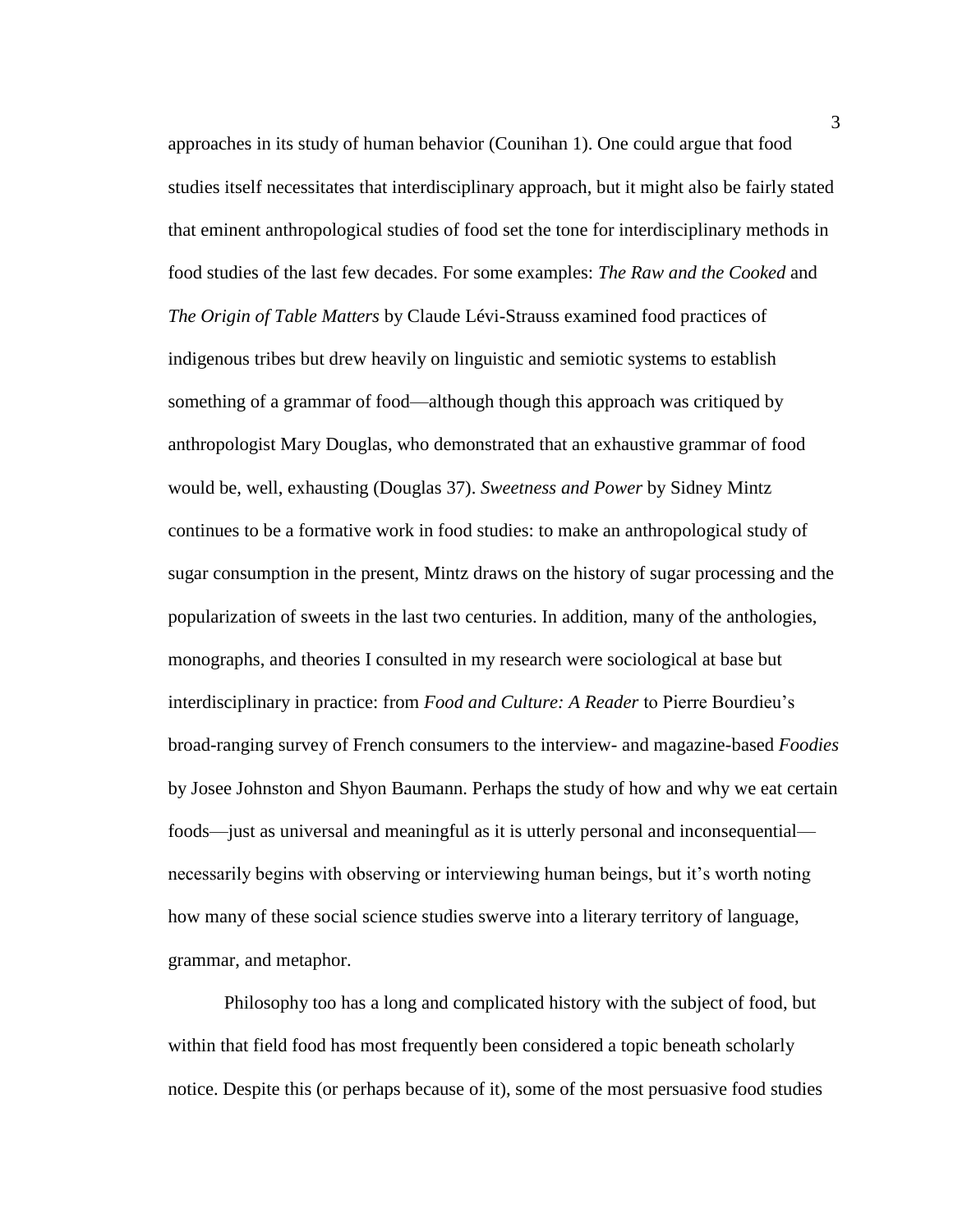I've read have been philosophical in origin. The work of Carolyn Korsmeyer, from her monographs to her edited collections, offers a substantial contribution to food studies: genealogies of food philosophies, exploration of the phenomenology and aesthetic experience of eating, and a compelling defense for revaluing food as a scholarly subject. Korsmeyer's work, cited in several of my chapters, was vital in helping me contextualize and understand phenomenological approaches to food.

Food studies is fundamentally an interdisciplinary pursuit: what and how we eat is so deeply connected to who and where we are, and so it becomes nearly impossible to do an ethnography without dipping into history, or to research the economics of food without considering the politics of food distribution, or to understand the rise and fall of food trends without examining the popular discourse that shapes how we imagine and value different foods. But of all of the interdisciplinary food studies that have flourished in the last few decades and especially in the last few years, only a handful explicitly make literary analysis the central method or purpose of their study. Many of those that do are cultural studies, focusing on specific ethnic or regional populations within a shared language: for example, *Eating Identities* by Wenying Xu and *Hunger Overcome* by Andrew Warnes examine instances of eating, food, and cooking within Asian-American and African-American literature respectively in order to better draw out themes common to each respective subset of American literature. Along similar lines, feminist theory (another necessarily interdisciplinary study) provides a framework for books like *Food, Consumption, and the Body in Contemporary Women's Fiction* by Sarah Sceats, *Writing the Meal* by Diane McGhee, and *Scenes of the Apple* edited by Tamar Heller and Patricia Moran: these books focus on literary texts written by women to highlight the ways food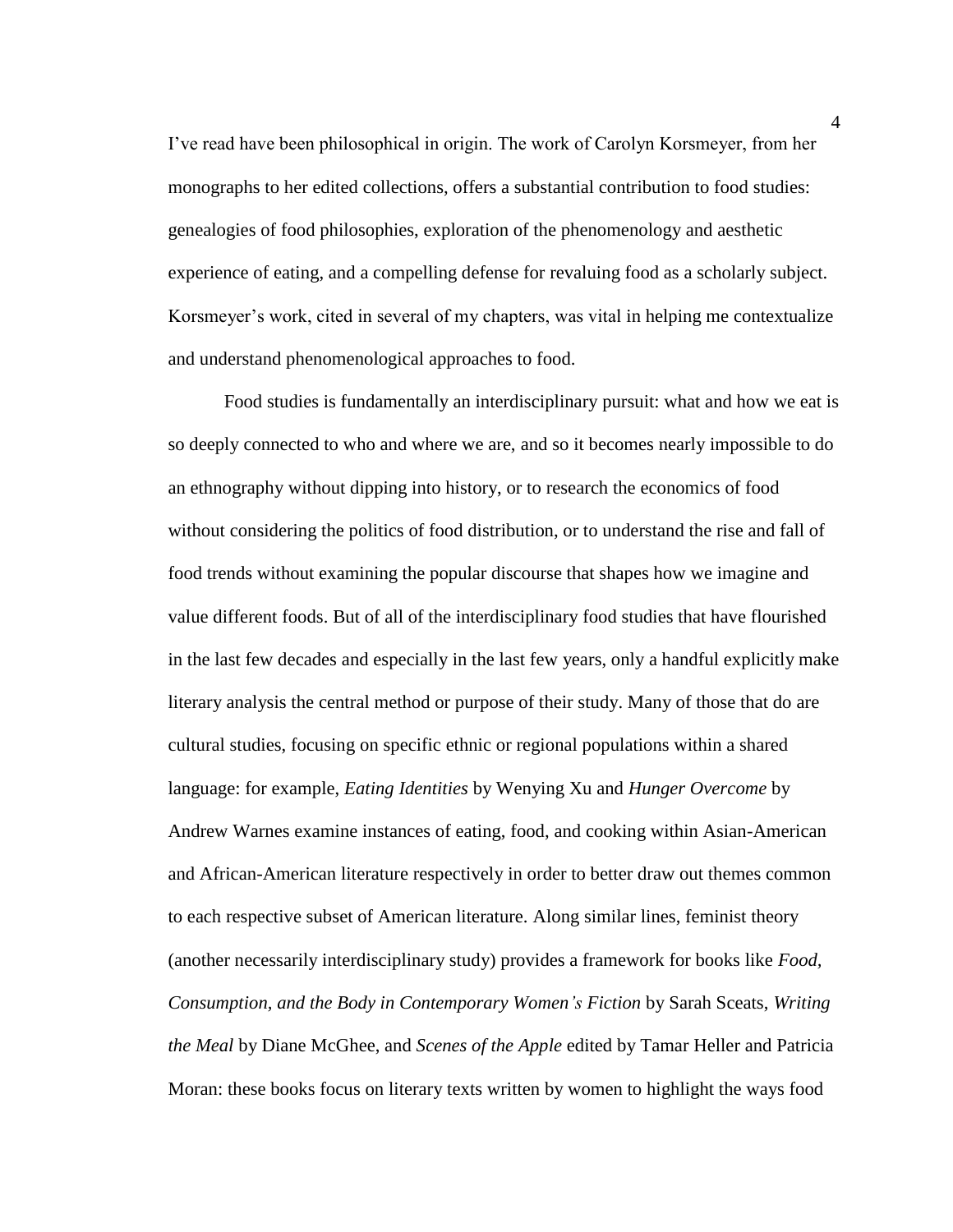practices have been historically and culturally gendered. There exist a few monographs which examine food through the lens of philology or linguistics: two surprisingly accessible examples include *Words to Eat By* by Ina Lipkowitz, which explores the quirky Anglic etymology of words like *meat* and *fruit*, and *The Language of Food* by Dan Jurafsky, which applies linguistic principles to the recalcitrant texts of menus, Yelp pages, and snack food branding. Few monographs make a study of the literary or aesthetic qualities that are unique to textual representations of food, but those that do tend to make poetry their study: *The Poetics of Spice* by Timothy Morton interprets 18<sup>th</sup> century poetry in light of the particular ekphrastic experience of reading *spice* along with the political and commercial context of that period; *Food, Poetry, and the Aesthetics of Consumption* by Michael Delville focuses narrowly on early modernist avant-garde to elucidate a pattern of what he calls "literary still life."

These literary studies each added a meaningful dimension to my own research, whether by suggesting technique for dismantling symbolically rich food poetry, or by providing the historical and cultural context for certain texts or food practices, or simply by demonstrating a thematically coherent approach to the frequently messy and complicated subject of food. Yet, literary studies are unlikely to show up on syllabi in one of the universities that now offers a degree in food studies (with the possible exceptions of Jurafsky and Lipkowitz, whose work has been featured in mainstream publications like *Psychology Today* and the *New York Times*). Nor do literary studies make much of a showing in purportedly interdisciplinary anthologies like *Food and Culture* or *A Taste Culture Reader*. This is a puzzling omission, since the rituals and exchanges of food in any culture are so intimately entwined with the language used to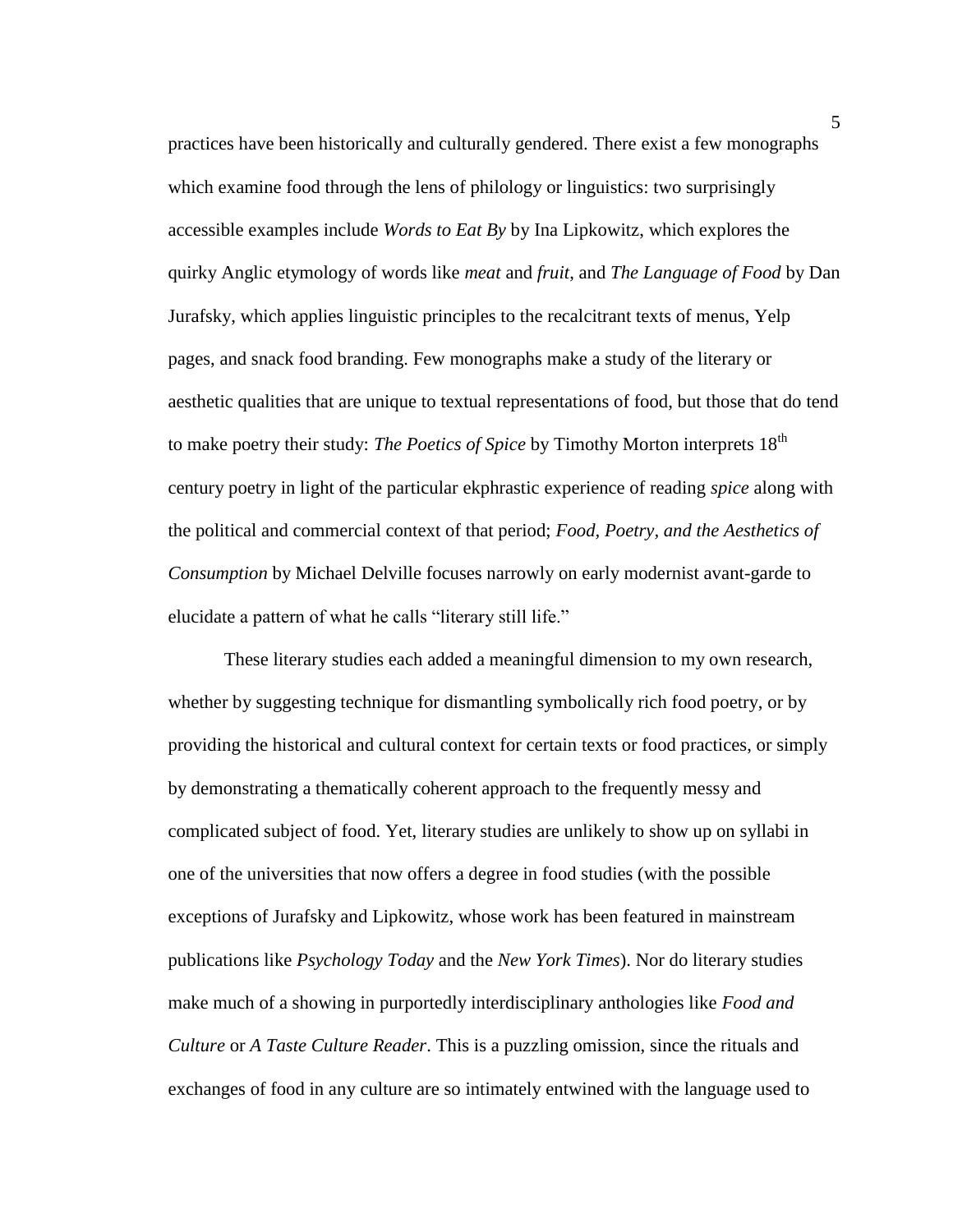describe, explain, and imagine food that it is impossible to fully examine any one angle politics, economics, sociology—without considering how language shapes our behaviors and expectations. Literary approaches to food culture can only extend and deepen the field. This project will engage with (and emphasize the literary elements of) anthropological, philosophical, and contemporary cultural studies in order to support and complicate my literary analyses, but my hope is that this interdisciplinary approach may help make a case for further literary studies in the still-evolving amalgamation of food studies.

#### **The Epistemological Possibilities of Pleasure**

I may not have a theory of why literary studies aren't more present in food studies, but one can hypothesize why food studies have likewise been somewhat scarce in the literary field until recently. Reading about food—and enjoying it, or feeling the stir of appetite in response to it—will draw attention to the body and the senses rather than the supposedly more abstract and elevated activities of the mind. In *Unbearable Weight,* Susan Bordo observes the frequency with which Western philosophy casts the body as an "animal," a "deceiver," or a "prison of the soul and confounder of its projects"—casting the body as both an unreliable tool and questionable subject of scholarship (Bordo 3). In *Making Sense of Taste*, Carolyn Korsmeyer critiques the classical division between the senses that are thought to be more objective—namely, sight and hearing—and those that, in her words, "direct our attention inward to the state of our own bodies" (Korsmeyer 103). She cites some philosophers, like Schopenhauer, who feel that paying too much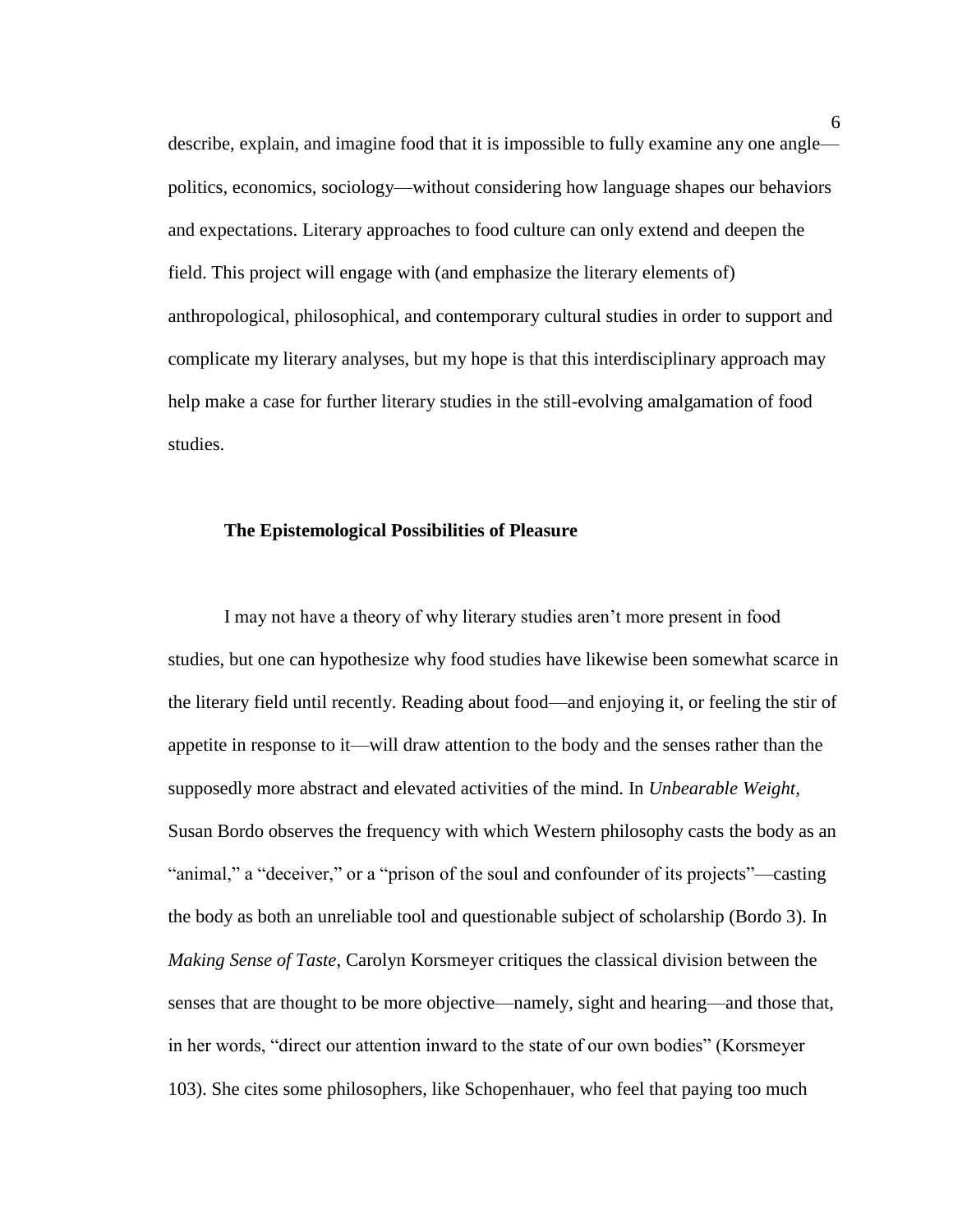attention to the bodily senses can lead down the path of moral degradation. Others, like Kant, simply disregard the senses because the objects of their philosophical investigations are universal, abstract principles.

Kant, for example, would not argue that food is aesthetically meaningful. The ability to judge food, he writes in *Critique of Aesthetic Judgment*, is impaired by hunger; one eats to satisfy and gratify the organs of taste, so the only way to exercise unbiased aesthetic judgment on food is to eat when already satiated—a truly unappetizing proposition. Failing that, taste in food is among the preferences Kant calls *taste of sense*: everyone has his own taste of sense, Kant writes, and it is pointless to argue over it. (Kant 55). Gustatory pleasures are dismissed in pursuit of a universalized standard of the beautiful—a very specific kind of aesthetic judgment that requires very specific conditions, including the exercise of free will and the freedom from the biases of need, which prioritize the useful and the agreeable. The beautiful supposedly surpasses all bias, a lofty and objective standard that tautologically proves that human judgment is meaningful, because if everyone has individual and subjective tastes for all things, then nothing could be judged good or best (Kant 56).

I introduce Kant as an example of undervaluing food and senses of taste in philosophy—so it may be surprising that I frequently reference Kant as a foundation for why tastes of sense *do* matter. In the process of ruling out the forms of interested or biased preference, Kant describes the aesthetic experience of pleasure—and how pleasure is a kind of knowledge, if not an objective or platonic ideal of knowledge. When a person likes or dislikes a taste, a color, or a sound, Kant writes, that feeling of preference does not belong to the object (as, say, a color or a quality might belong to the object). Rather,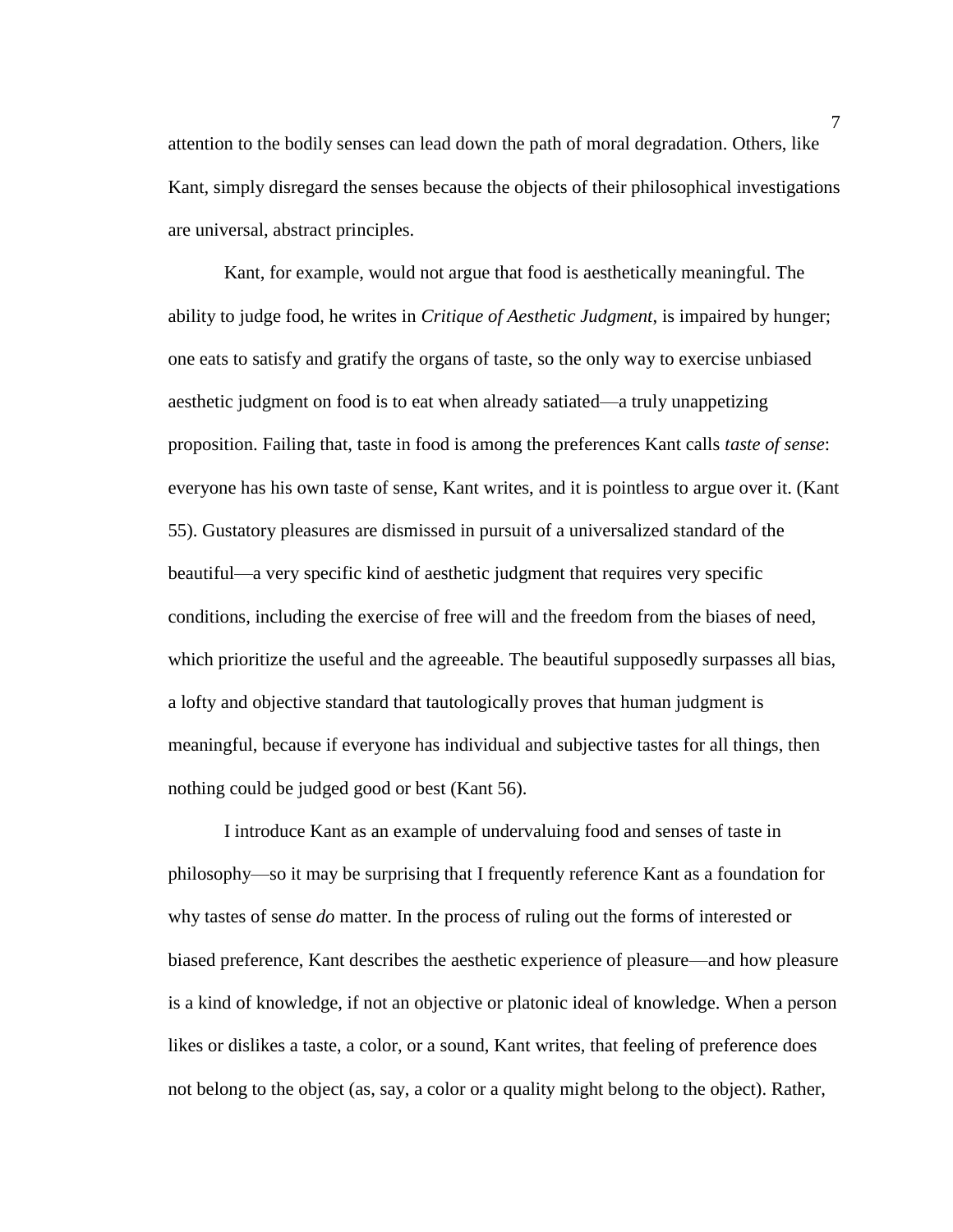it is "a feeling which the subject has within itself;" or, as he phrases it elsewhere, liking is the sensation of the subject "feeling itself." (Kant 44). The Kantian subject is mind that knows itself through its own movement, but the mental movement in question is feeling preference (particularly pleasure). Thus, even if liking the charming, the agreeable, or the useful does not lead to Kant's ideal of objective beauty, the contemplation of which is its own reward, preference still seems to give way to a kind of self-knowledge.

If so, the experience of eating, which is never a disinterested act and which nearly always solicits the eater's acute pleasure or displeasure, must always be an occasion for the mind to feel itself, and to acquire a kind of knowledge.<sup>1</sup> You taste, therefore you are. Pleasure and distaste—or even disgust—are essential elements of experience as well as knowledge gained by experience. From the aesthetic judgment of Immanuel Kant to the theory of abjection by Julia Kristeva, pleasure and displeasure of the senses are integral to how we define and exercise our senses of self. Eating and enjoying food allows the subject to assert his or her sense of self, a complicated experience during an act that is in many respects shaped by cultural, historical, and social factors. In literary texts, scenes of pleasure or disgust in eating can be a step on the journey toward a poem's argument or a plot's progress; taste can be a catalyst to bring characters into a sense of belonging, or self-possession, or other self-knowledge.

Beyond the personal rewards of taste as an aesthetic experience, these same pleasures or judgments can bring a person greater knowledge about her surroundings as well. In her essay "Delightful, Delicious, Disgusting," Carolyn Korsmeyer argues that

 $\overline{a}$ 

<sup>&</sup>lt;sup>i</sup> Food that gives no pleasure frequently borders on disgust: the words we use to describe an absence of good flavor (bland, underseasoned) or pleasing texture (spongy, tepid, flaccid) are themselves unpleasant.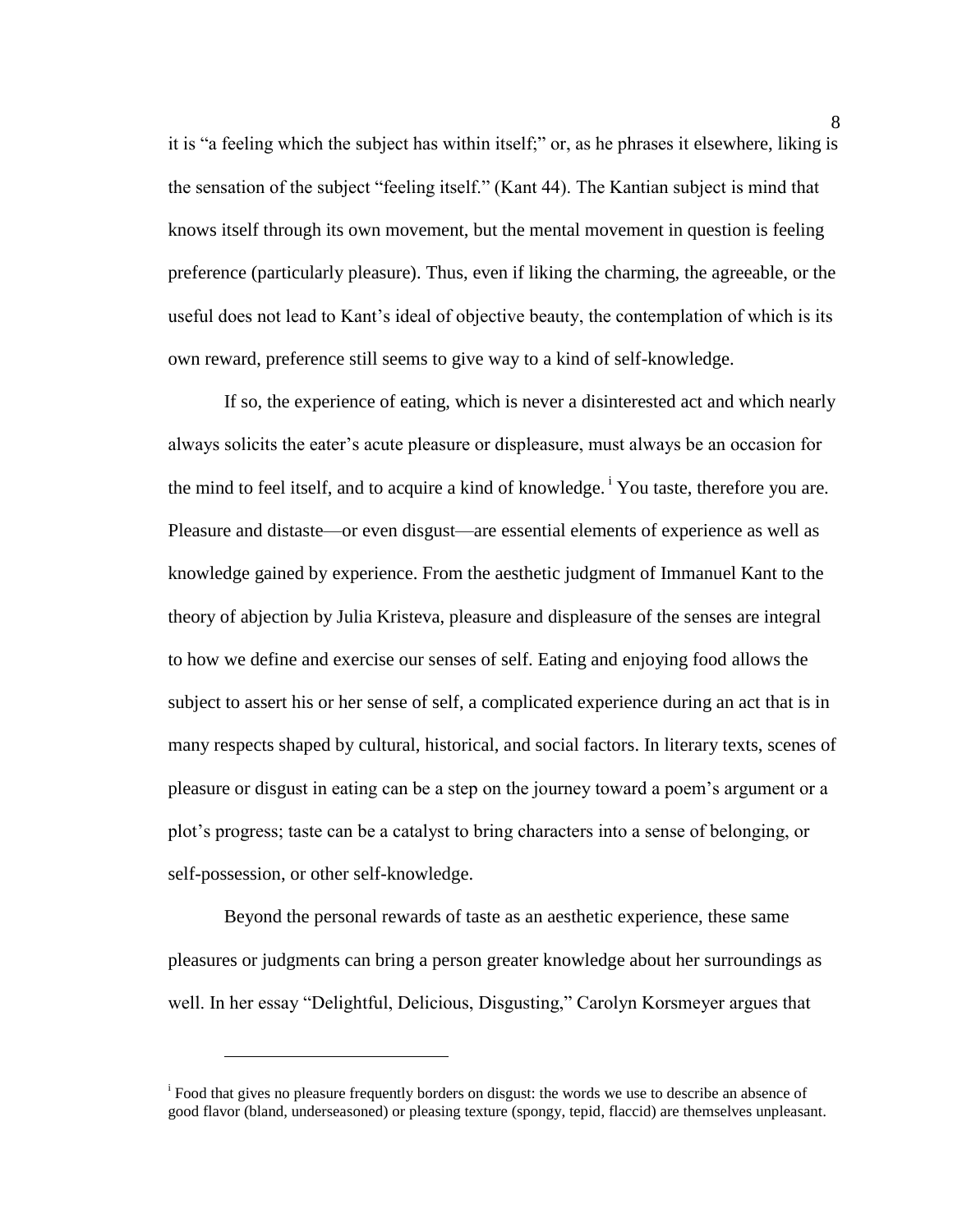although aesthetic philosophy usually concerns itself with pleasure gleaned through the "objective" or "intellectual" senses of sight and hearing, "our pleasure responses to taste are themselves highly complex cognitive responses that hold highly complex symbolic recognition" ("Delightful" 218). That symbolic recognition might be social or cultural, like the tacit rules that inform what and how we eat in groups or the increasingly visible calculus of buying food that reflects your political beliefs. It might appear to be purely sensual, as in the case of fine wine or artisanal cheese appreciation, which urges the consumer to tease out complex aesthetic judgments of different tones or notes of taste, but which is itself a practice deeply bound with social and economic distinctions. Counterintuitively, the exaggerated and simple pleasure of junk food, though it often represents a rejection of complex aesthetic experience, is just as much enmeshed in social and cultural meanings that makes the experience of enjoying it a deeply complex one.

#### **The Poststructuralist Gourmet**

My literary analyses lean most heavily on two theoretical frames that have sometimes been considered fundamentally antithetical, although I find these divergent approaches constructive when taken together. On the one side there is Claude Lévi-Strauss, Roland Barthes, Pierre Bourdieu: the classifiers, the seekers of underlying structure. Edmund Leach wrote that human beings are, by virtue of how our neurological and sensory organs operate, predisposed to comprehend sensory stimuli by segmenting it into recognizable patterns, sequences, or classifications; the object of structuralism, therefore, is to reveal those patterns as they emerge in the cultural products we generate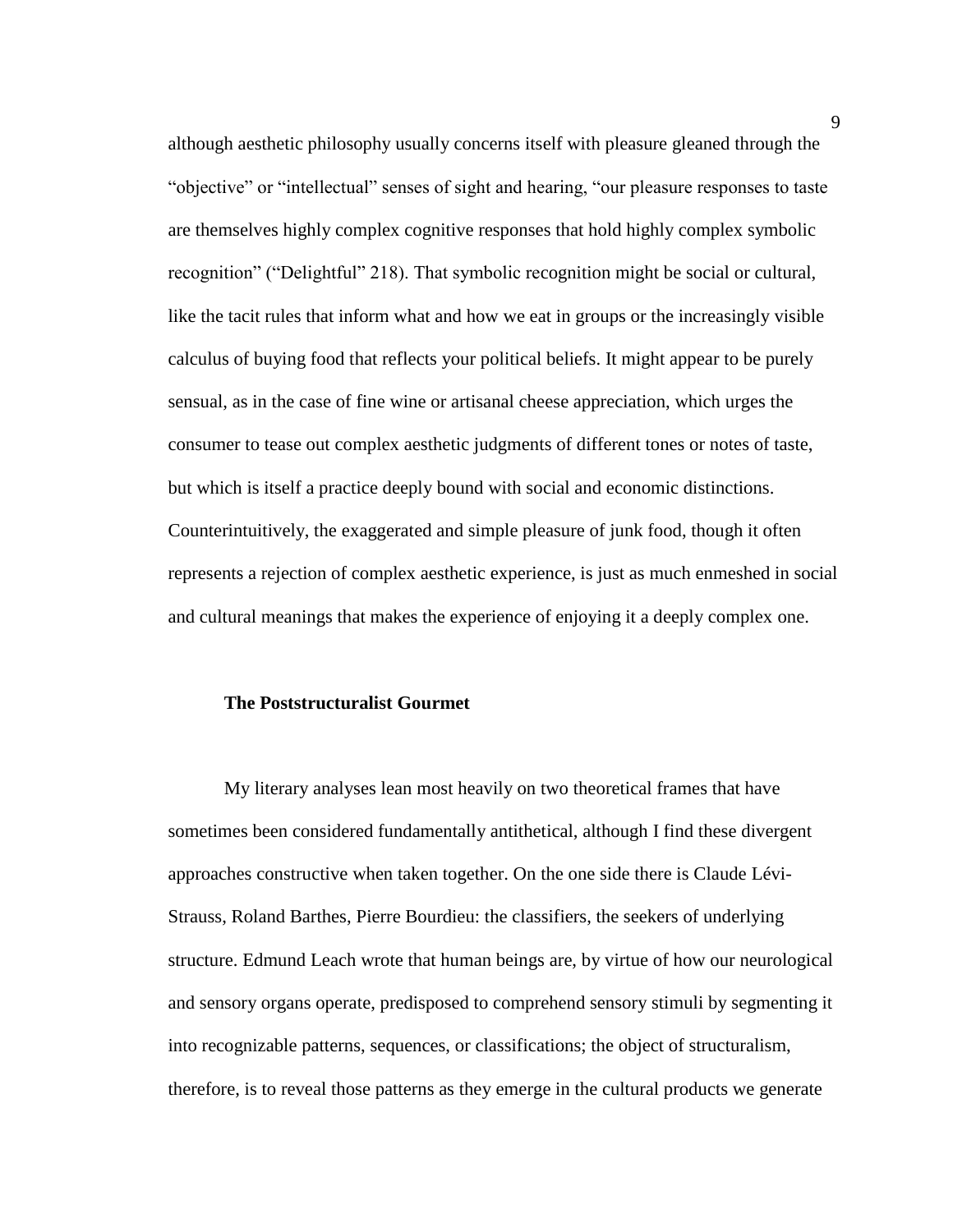by similar processes of classification (Leach 15-16). Thus, the tools they put into writing— Lévi-Strauss's culinary triangle, the myths pursued by Lévi-Strauss and Barthes, Bourdieu's four-quadrant taxonomy of food preferences—are extremely useful for breaking down the vast, varied, and mutable landscape of food practices into comprehensible, generalizable patterns.

Offering an alternate point of view are the writings of Immanuel Kant, Aurel Korai, and their modern interpreters (which arguably include Barthes and Bourdieu): theorists of perception and consciousness. Phenomenology is also concerned with how sensory stimuli are understood by human consciousness, but from a first-person perspective: how the mind experiences art, for example, and how the mind experiences itself experiencing art. Phenomenology is a particularly useful branch of philosophy for interpreting aesthetic experiences, and when we discuss food in literature we are discussing aesthetic experience on multiple levels.

When it comes to the subject of food, and particularly representations of food, I find it constructive to use both the tools of empirical categorization and the narratives of subjective experience. Choosing, preferring, and enjoying food are utterly subjective aesthetic experiences; there is no accounting for taste, as the conventional wisdom goes. But that same conventional wisdom tells us that we are what we eat—a dilution of Jean Anthelme Brillat-Savarin's "Tell me what you eat and I will tell you what you are" which may be taken to mean that we are well aware of certain cultural and symbolic structures that shape the choices we make. Besides, although the emergence of structuralism in the mid- $20<sup>th</sup>$  century was frequently positioned in opposition to phenomenology, there is arguably substantial common ground between the two. Lévi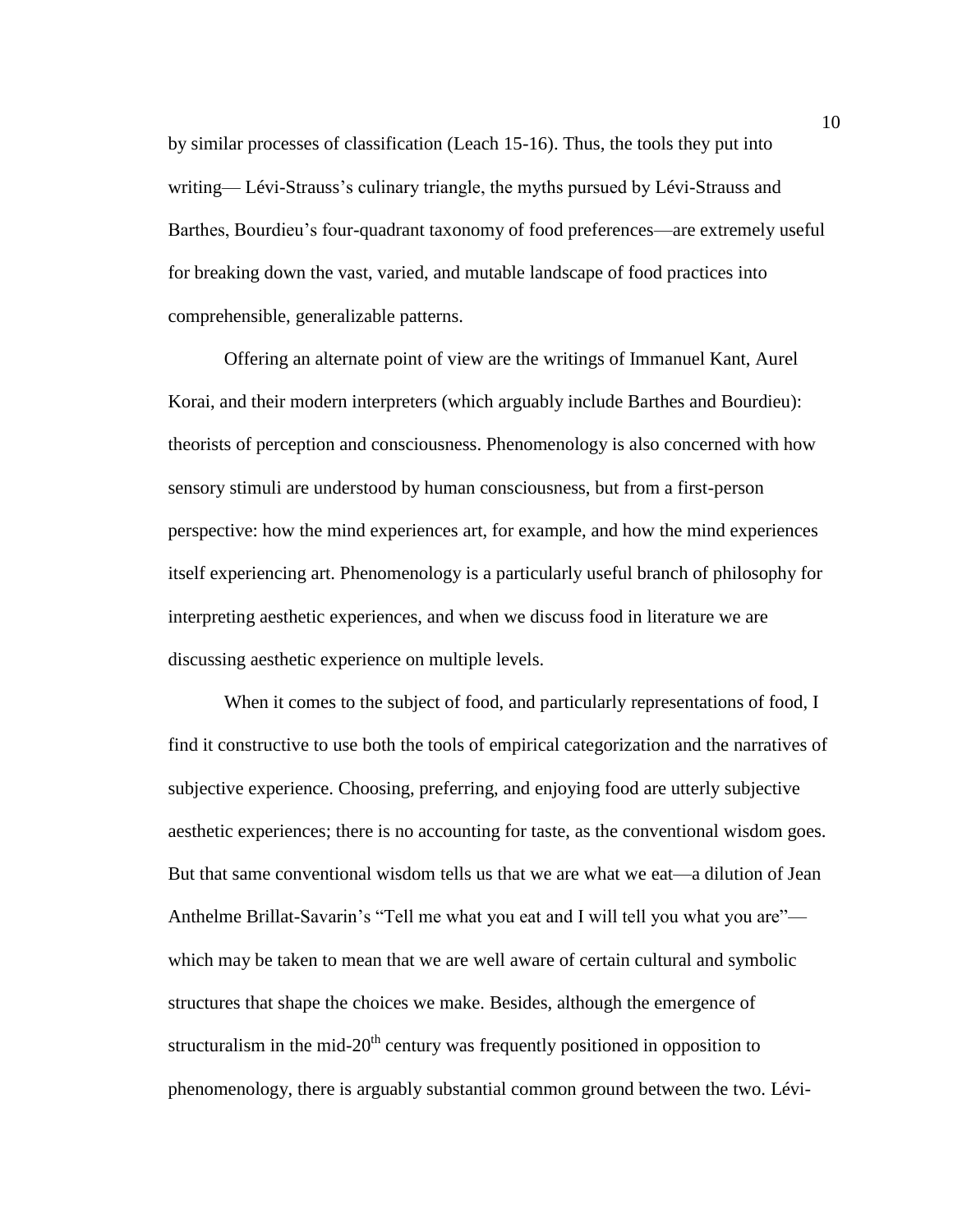Strauss is sometimes criticized for his universalist approach to food, but he was also interested in the life of the mind. Barthes resisted and Bourdieu outright critiqued Kant's transcendental epistemology, but they both use Kantian terms in their respective projects of reconciling structures and systems with variable contexts such as historical era, social position, and gender. Further, as I will highlight whenever I introduce those theories to the text, they all lend themselves to literary approaches. The structuralist concepts I reference lean heavily on the idioms of grammar and metaphor, and what is phenomenology but a narrative of interiority, a plot arc that connects external stimulus and internal response?

What will be consistent throughout this study is the comparison of two or more different values in each chapter: raw compared to cooked and rotten compared to cooked; pleasure compared to disgust; inside and out; self and other. That any of those categories defies rigid categorization is exactly the point: they only have meaning in context, as Mary Douglas might argue. Critical of Lévi-Strauss's search for a "pre-coded, panhuman message" in food (Douglas 37), Douglas argues that if we apply the conceit of grammar to food then each unit—menu, meal, helping, or mouthful (which she calls a "gastronomic morpheme")—must be seen in relation to other units in its given context, like syntax in a sentence. She hypothesizes a codex of gastronomic morphemes and observes that the syntax of a meal requires contrasts, such as hot and cold or bland and spiced, but that the meaning of those contrasts depends on their relation within a larger sequence of menu or occasion. "The rules of the menu are not in themselves more or less trivial than the rules of verse to which a poet submits," she concludes (Douglas 53).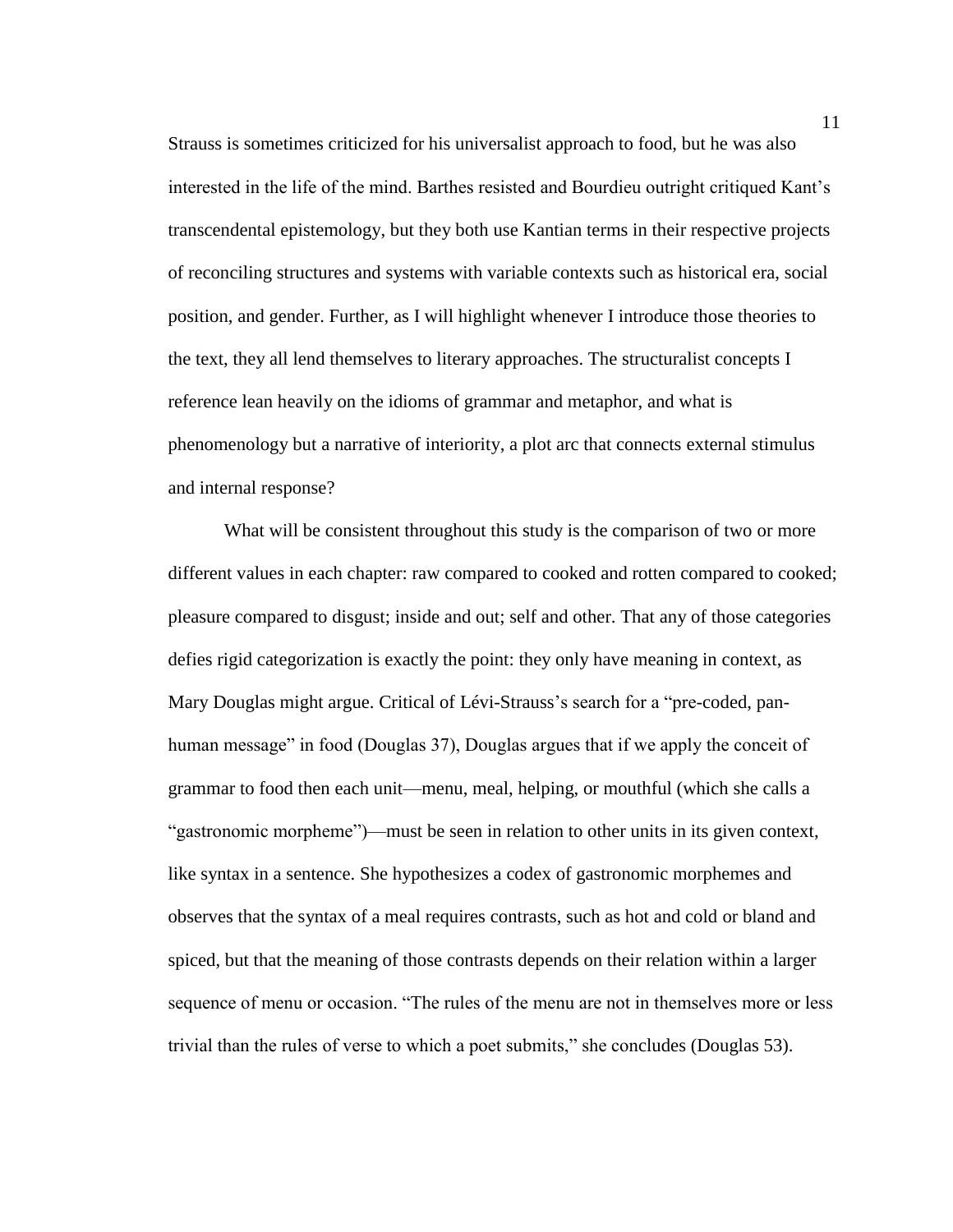As Douglas proposes, the binaries or dialectics I use to uncover patterns in literary texts will shift and change depending on context: for an early example, in the poems I analyze to discuss the representations of pleasure and disgust (in chapter 2), a somewhat disgusting description of squid in a poem about cooking may also provoke a pleasurable thrill, particularly when the slippery, glistening squid parts merge with an allusion to sexual pleasure. Such a dialectic, slippery as a squid itself, may not reveal a fixed "panhuman" code but is nonetheless useful for exploring the poem's meaning, as it's the tension between pleasure and disgust that generates the conflict of the poem and heightens the sensation of reading it.

Further, since binary pairs usually carry with them a sense of conflict or tension, they make useful lenses for exploring the dynamics of power in certain texts. As Dan Jurafsky explains in *The Language of Food*, in binary oppositions such as happy/unhappy, good/bad, or honest/dishonest, one word in the pair tends to bear "a special linguistic status called *unmarked*" which is usually associated with positive or neutral meanings; the "marked" word of the pair tends to have negative connotations, at least in contrast with its unmarked opposite (Jurafsky 105-106). In that example dialectic of pleasure versus disgust, pleasure is obviously the "unmarked" word: it is a positive concept and arguably the default state of the aesthetic experience of eating, where disgust would be both a special case and a negative one. This dynamic will make itself most plain in chapters analyzing texts where there is a clear imbalance of power, such as when gendered and classed connotations of food practices are discussed.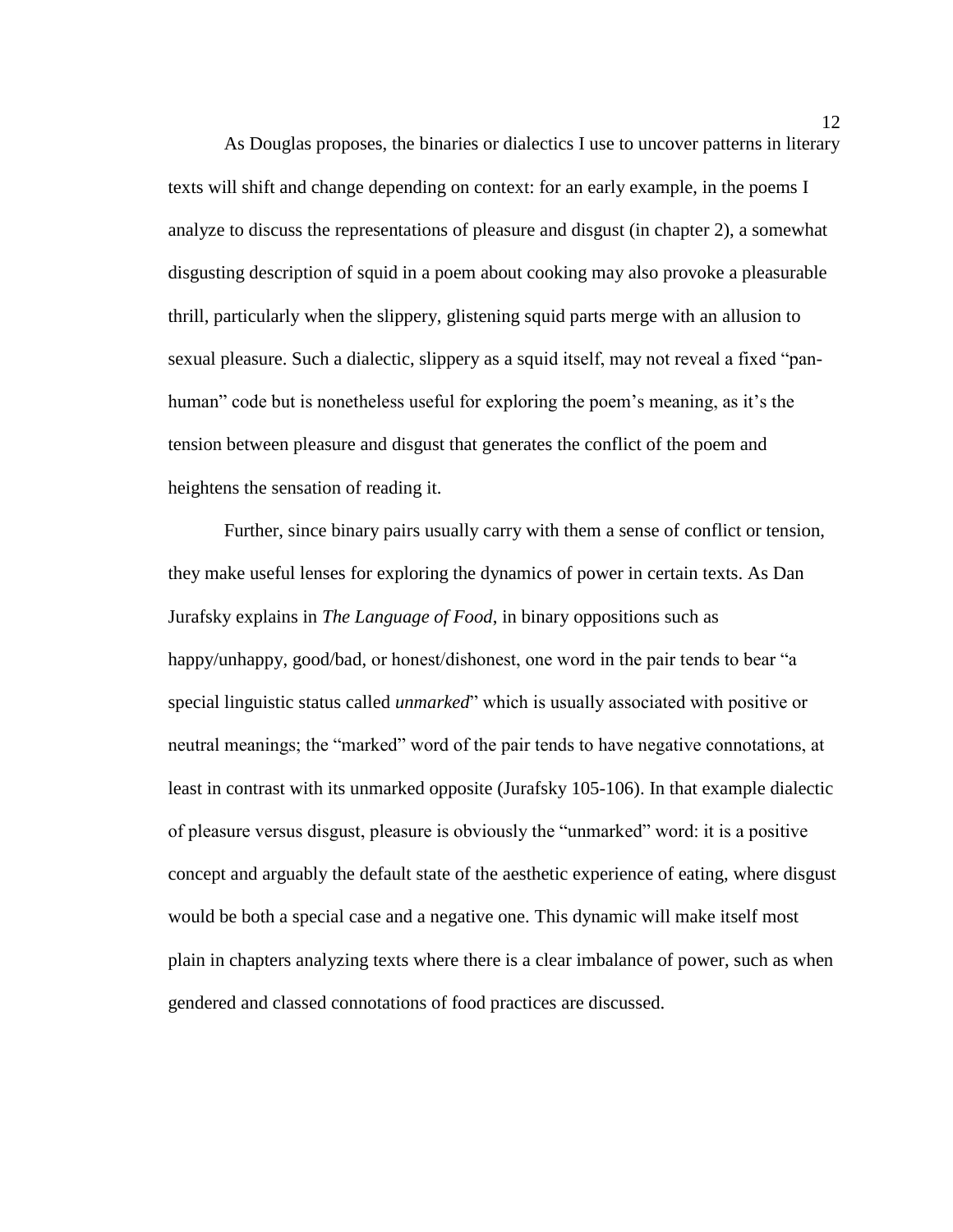#### **Chapter Synopsis**

This project embraces a wide variety of texts, including both poetry and prose from the early  $20<sup>th</sup>$  century to the  $21<sup>st</sup>$  century. These texts are not arranged in order to make a claim about historical progression. Nor are the texts are intended to stand as exemplars of a genre of food texts—indeed, aside from a few well-known poems, I have deliberated avoided texts that already have a strong association with food studies, such as recipe poems or essays and memoirs by renowned food writers, in the hope of offering subtler and less niche readings. Rather, the texts included in this study have been selected for semiotically rich scenes of eating which dramatize the particular duality examined in each chapter; the chapters are intended to build in complexity, until the final chapters pick up each theme that is explored in previous chapters.

The first few chapters focus specifically on poetry, which offers the opportunity to explore specific structuralist and phenomenological concepts within the space of a few lines, for closer attention. The first two chapters explore the sensory experience of reading a food poem, from the experience of synesthesia at the word level to short narrative poems describing food visually; in other words, the phenomenology of pleasure in ekphrastic food poems. The next two chapters use similarly short poems to demonstrate how complex social and cultural relationships can be conveyed merely by referencing food; these chapters introduce structuralist frameworks for understanding food itself as kind of language. The fifth chapter considers a longer poem as a kind of *memento mori*, which both tantalizes and rebuffs an appetite for gustatory pleasure—an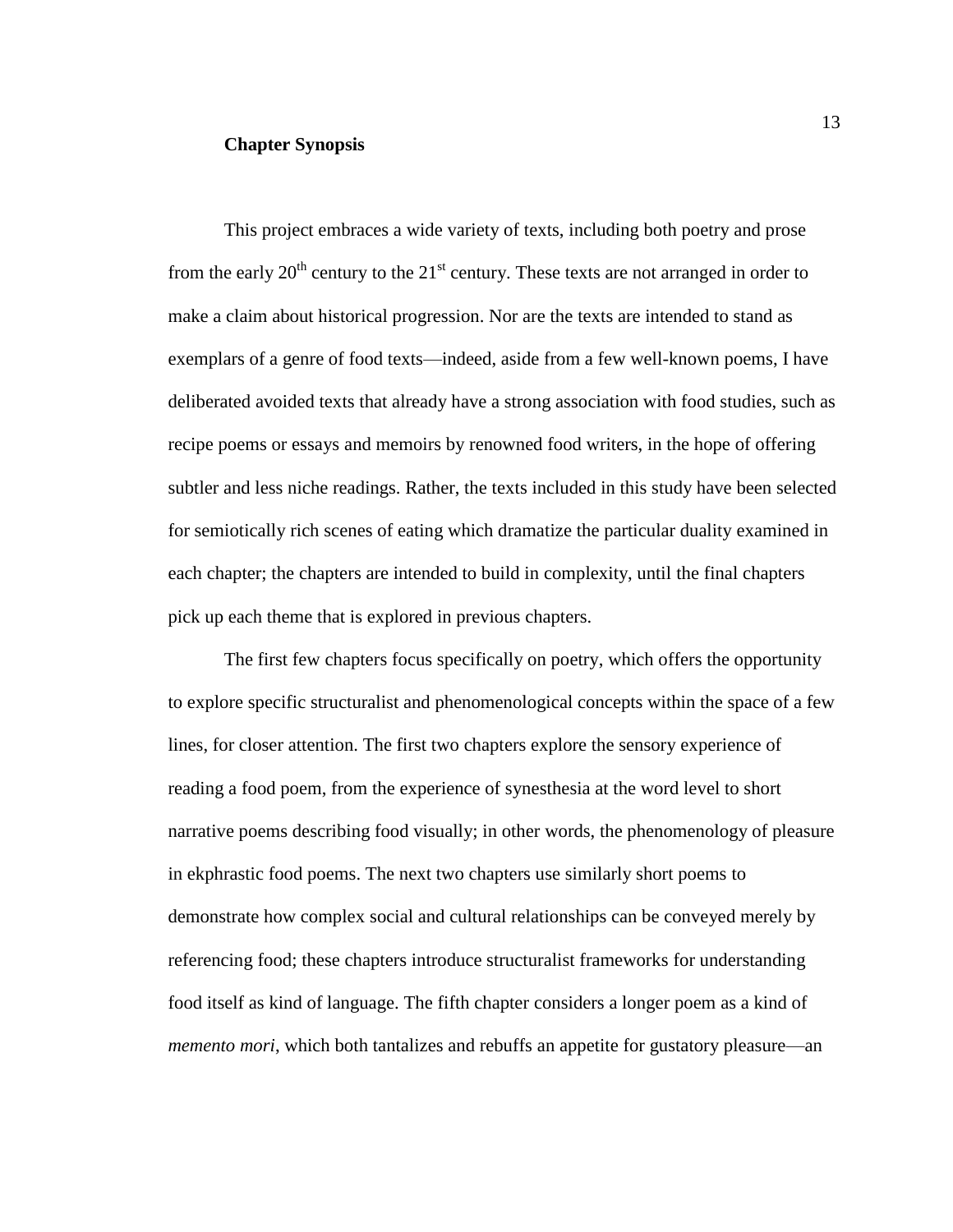ascetic's pleasure in abnegation that haunts modern literature even in texts that celebrate food and enjoyment.

The last four chapters examine fiction and non-fiction prose at lengths which permit so many more layers of conflict and desire in regard to food and pleasure. Chapters 6 and 7 explore novels in which scenes of eating and hungering are deeply entwined with the dualities explored in earlier chapters (including social contracts and asceticism) as well as the performance of gender, which will be the focus of those readings. The last two chapters examine contemporary food writing and recent novels that shed light on the food issues that press us today.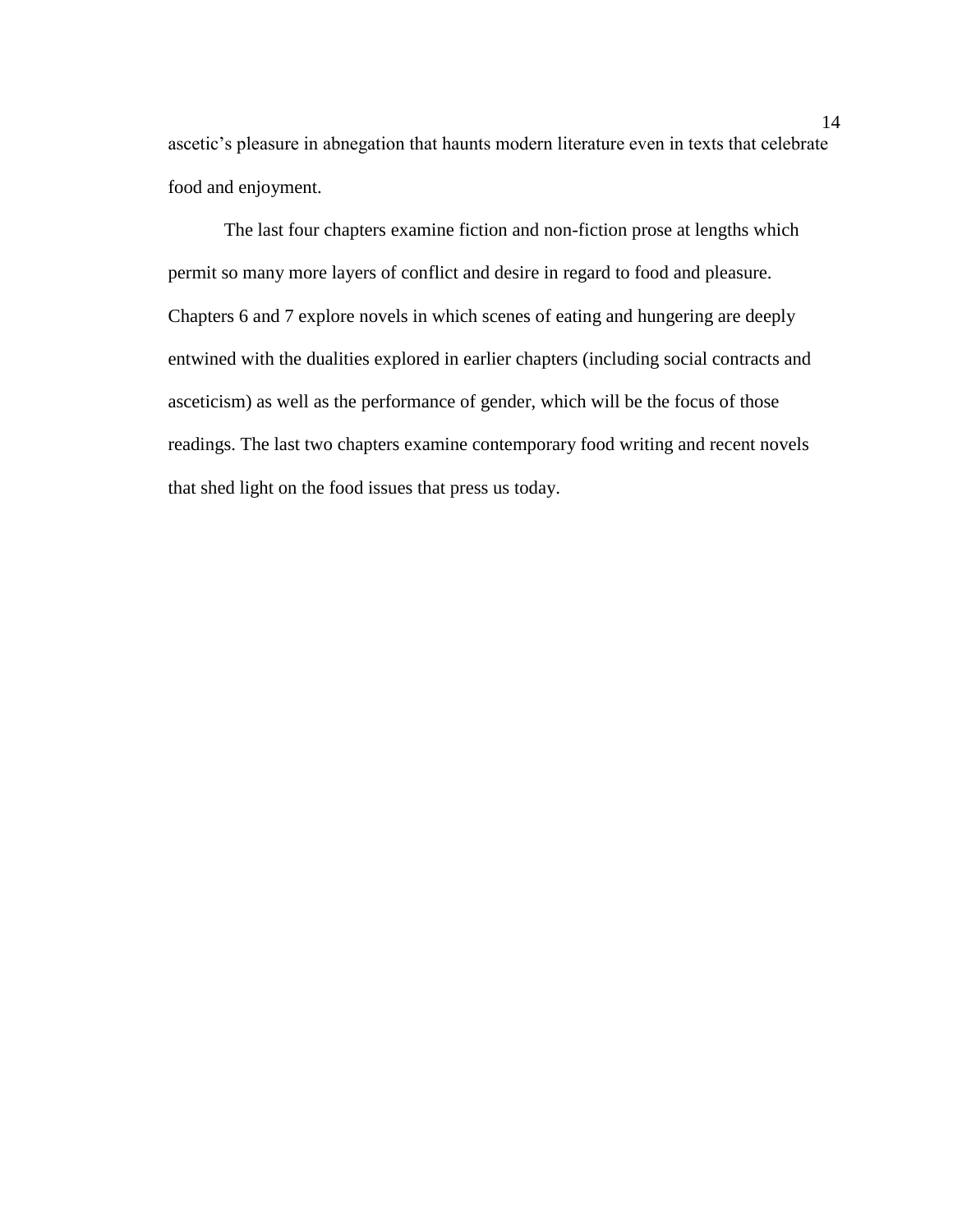#### **CHAPTER 2**

#### **FOOD POETRY AND THE SENSES**

"The word *plum* is delicious" begins Helen Chasin's poem:

pout and push, luxury of self-love, and savoring murmur full in the mouth and falling like fruit (Chasin 1-5)

In sensuous language, Chasin describes the literal movement of the mouth around the word *plum*, an enunciation that in some ways mimics the movement of taking a bite: the outward thrust of the mouth, the dart and lick of the tongue; the closing of the lips, as if around a tender morsel. It could also be said that this mouthing imitates the shape of the fruit itself: rounded, contained, substantial enough to be experienced as a weight in the mouth. Chasin's alliterative linguistic play illustrates the way that this word—a short plosive monosyllable—evokes its own specific associations, particularly the final *mmm* that reproduces a sound of satisfaction. The word *plum* is more than a signifier; it acts as a sort of one-word ekphrasis, simulating tactile and taste senses more viscerally than the mere idea of a plum.

Consider how the word *plum* operates in a more famous poem about the fruit: "This is Just to Say" by William Carlos Williams.

I have eaten the plums that were in the icebox

and which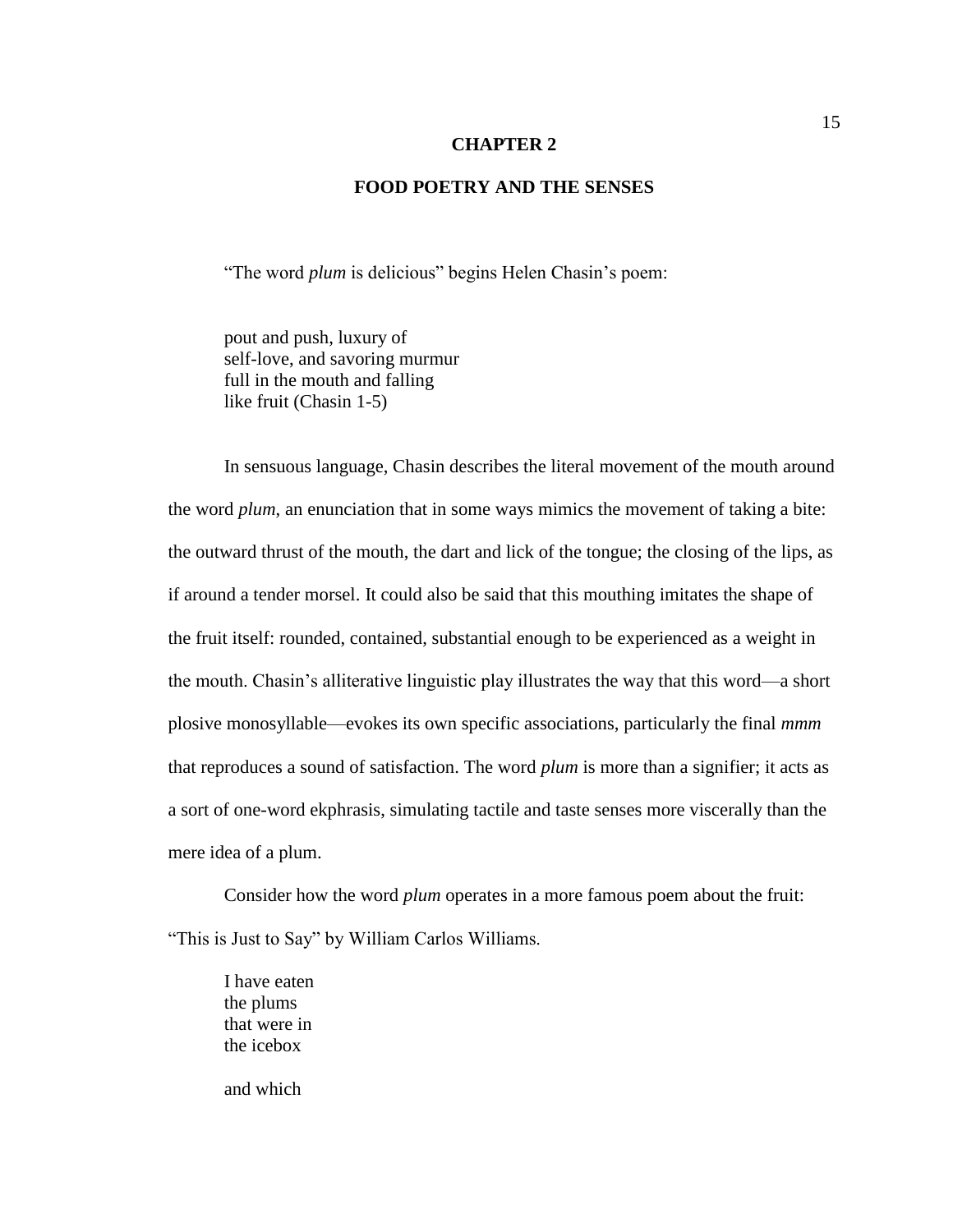you were probably saving for breakfast

Forgive me they were delicious so sweet and so cold ("This is Just to Say" 1-12)

In this oft-quoted, oft-parodied short poem, the narrator provides very little description of the plums: they are sweet, cold, and delicious, but that is pretty much the minimum expectation one might have of fruit that has been in cold storage. More linespace is dedicated to the foiled breakfast plans than to the appeal of these plums; whether they are round or oblong, red or yellow is left to the imagination. Yet the plums still seem to project themselves out from the poem. Sarah Garland describes the word "plum" in a similarly multisensory way in her essay "'A cook book to be read. What about it?': Alice Toklas, Gertrude Stein and the Language of the Kitchen." "When William Carlos Williams writes that he has eaten the plums in the icebox in 'This is Just to Say,'" she writes, "it's the word 'plum' that vibrates on the page" (Garland 48). The word "vibrate"—pleasantly onomatopoeic when spoken aloud—seems to mirror that dynamic of the word "plum," hinting at a sensory experience beyond reading from a page. Garland suggests in the same essay that food words like "plum" do more than signify; they provoke and allure, and when "dropped into a text," they command attention because "experience and desire charge those words with a kind of magnetism" (Garland 48). As with the word "vibrate," the suggestion that words like plum may be "dropped" into a text gives the word a sense of weight and palpability, a three-dimensionality that is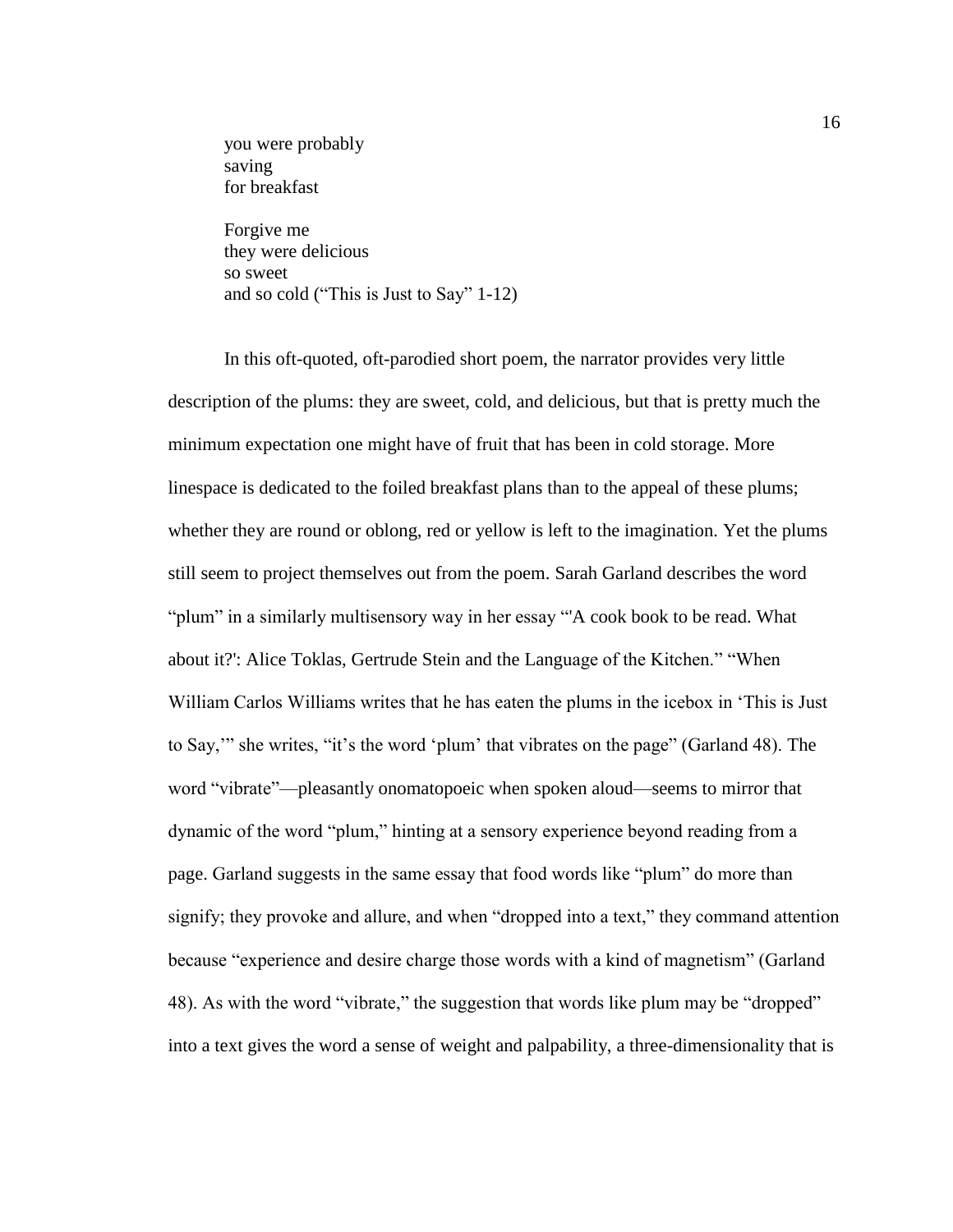usually considered outside the purview of text—except in the study or practice of ekphrasis.

Ekphrasis is a term typically applied to literary texts which vividly describe visual art, which would normally be experienced spatially and visually. What differentiates ekphrasis from ordinary description is a slightly more tenuous distinction, but literary texts that are widely considered ekphrastic (such as John Keats' "Ode on a Grecian Urn") are those that could be said to narrate the act of looking, showing the reader or listener how to view the object. Or, as Simon Goldhill puts it, ekphrasis "produces a viewing subject": as readers, we seek out such vivid descriptions so that we might see. Likewise, we write ekphrasis so that we might show: in classical literature, Goldhill writes, the purpose of ekphrasis was deeply linked similar rhetorical strategies that demonstrate mastery over a listener's perceptions, like the ability to provoke emotion or logically persuade. He quotes Longinus:

What then is the effect of rhetorical visualization? There is much it can do to bring urgency and passion into our words; but it is when it is closely involved with factual arguments that as well as persuading the listener, it enslaves him. (Goldhill 4)

This idea—that vivid rhetoric can *enslave* a listener—suggests that the ability to evoke sensory pleasure (or disgust) through literary description creates a kind of intimacy or shared experience between author and reader: words can breach our inner walls, conjure phantom sensations, feed imagined appetites—but that's precisely why we might hunger for such textual encounters.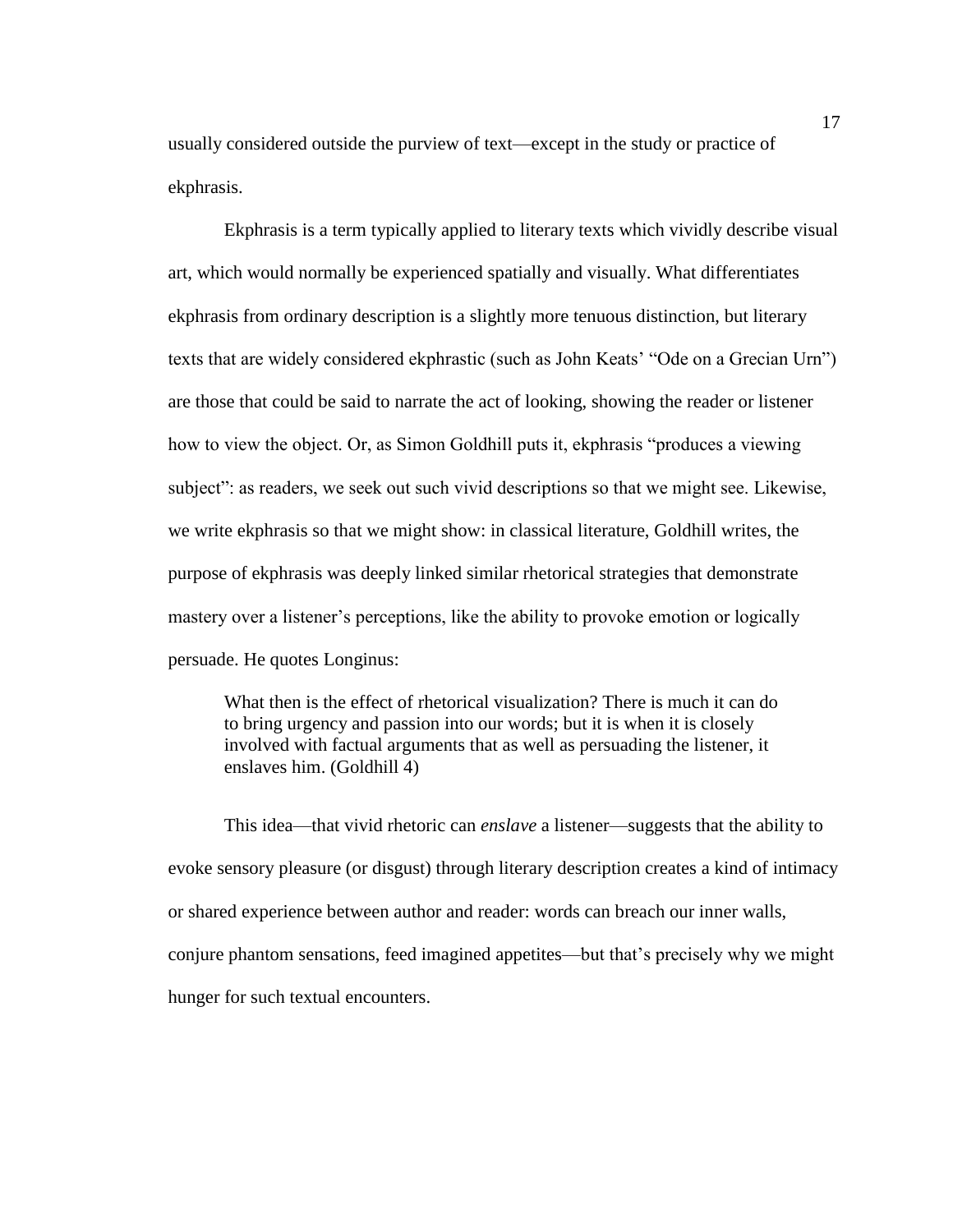Thus, the concept of ekphrasis provides an opportunity to examine the ways even the mere mention of food can evoke sense and memory, and consequently pleasure (or displeasure). This impression is effected in part by the components of the word itself the "pout and pull" of speaking or subvocalizing the word plum, for example, provokes a kind of synesthesia—but also the tension between concrete, localized sensation and abstract conceptualization.

#### **Synesthesia and sensory fantasia**

 $\overline{a}$ 

In addition to the lush, pouty consonants explored in the first few lines of Helen Chasin's poem, the softly rounded schwa at the center of the word *plum* also contributes to the sensory impression it makes. In *The Language of Food*, Dan Jurafsky explains how vowel sound can influence the connotation and even the denotation of a word: front vowels (made by holding the tongue high up in the mouth, as in the words *cheese* and *mint*) tend to be associated with "small, thin, light things," while back vowels (made while holding the tongue far back in the mouth, as in *large* and *round*) tend to appear in words that describe "big, fat, heavy things" (Jurafsky 162).<sup>ii</sup> The mid central vowel of plum hums somewhere between.

It is notable here that vowel sound is associated with characteristics typically perceived by other senses: size, weight, even texture. Jurafsky chalks this up to a linguistic hypothesis that "we are all a little bit synesthetic" (Jurafsky 168). Synesthesia usually describes a condition of

ii In *The Language of Food*, these vowel distinctions help Jurafsky and his researchers describe patterns in food branding. They learned that snack crackers tend to have brand names with front vowels (Ritz, Triscuit) while ice cream flavors frequently emphasize back vowels (jamocha fudge, rocky road). His hypothesis is that the high, tight front vowels evoke crispiness, while the round, low back vowels suggest softness and creaminess.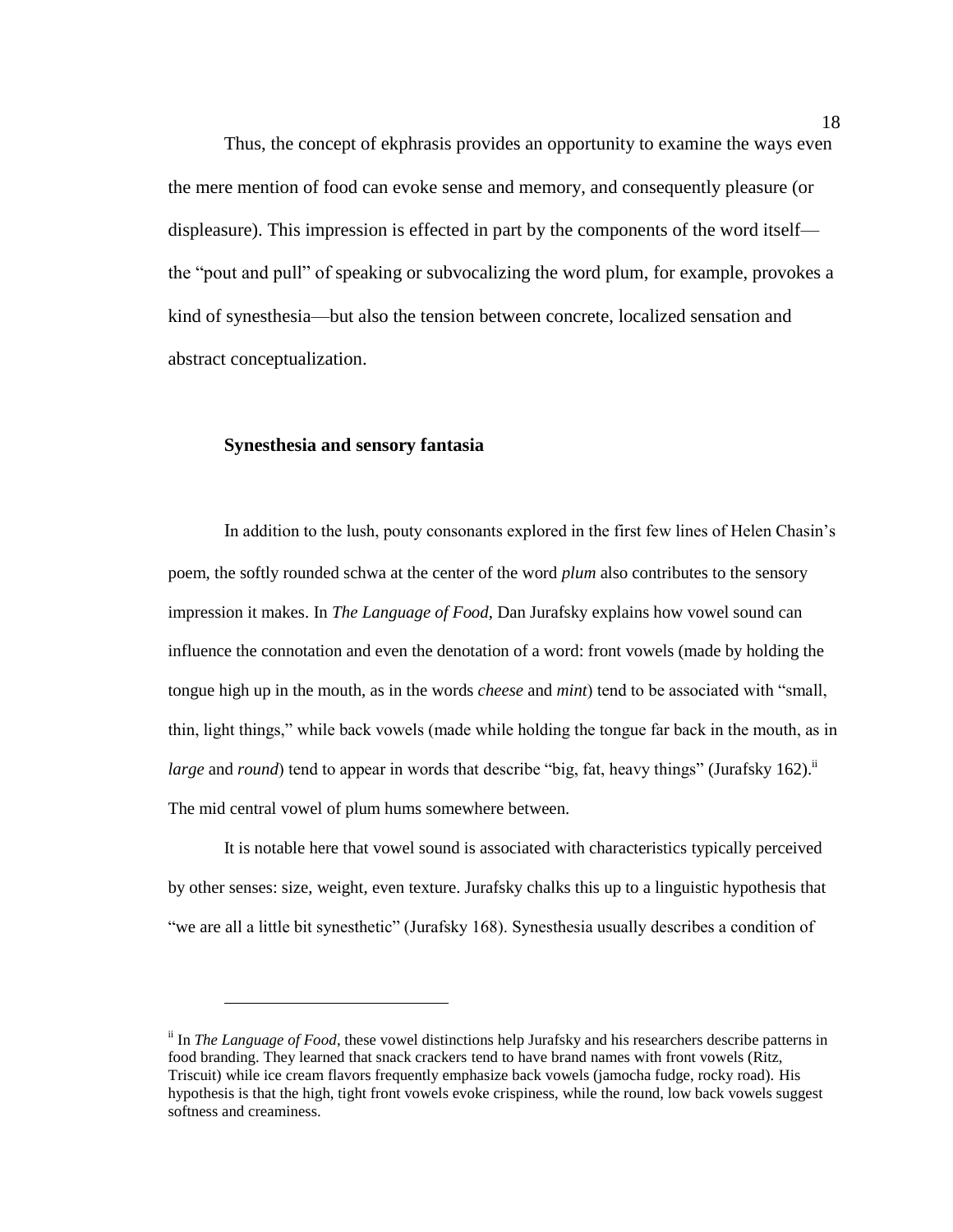experiencing simultaneous sensory impressions in two sensory registers when only one is being stimulated: for example, Nabokov was famously synesthetic and perceived letters of the alphabet as specific colors; the main character of Monique Truong's *Bitter in the Mouth* experiences a taste sensation in her mouth when she hears spoken words. But without minimizing those who experience synesthesia acutely, there are linguistic studies that demonstrate a moderate level of sensory association in everyday speech:

Something about our senses of taste/smell, vision, and hearing are linked at least enough so that what is smooth in one is associated with being smooth in another, so that we feel the similarity between sharpness detected by smell (as in cheddar), sharpness in touch or vision (like acute angles), and sharpness detected by hearing (abrupt changes in sound). We can see this link between senses even in our daily vocabulary. The words *sharp* and *pungent* both originally meant something tactile and visual: something that feels pointy or subtends a small visual angle, but both words can be applied to tastes and smells as well. (Jurafsky 168)

Interestingly, those examples of *sharp* and *pungent* link up etymologically to the classical concept of ekphrasis: they are words that connote the thrust or invasiveness of a sensory experience, whether aural or olfactory or tactile.

In *The Poetics of Spice*, Timothy Morton applies the concept of ekphrasis to explore the role of spice—the word itself as well as its many definitions—in eighteenthcentury literature:

"*Spice* functions as a kind of nasal ekphrasis," he writes, "and if one considers its brilliant colors and powerful tastes, it engages the eyes and the tongue as well." In the same way that ekphrastic descriptions mimic the act of looking, he argues that poetry that invokes spice is "language . . . trying to become fragrance and flavor" (Morton 34). Like Goldhill, Morton turns to the values of classical rhetoric to explain what he calls the "phenomenological process" of spice. On the one hand, the word *spice* creates a vivid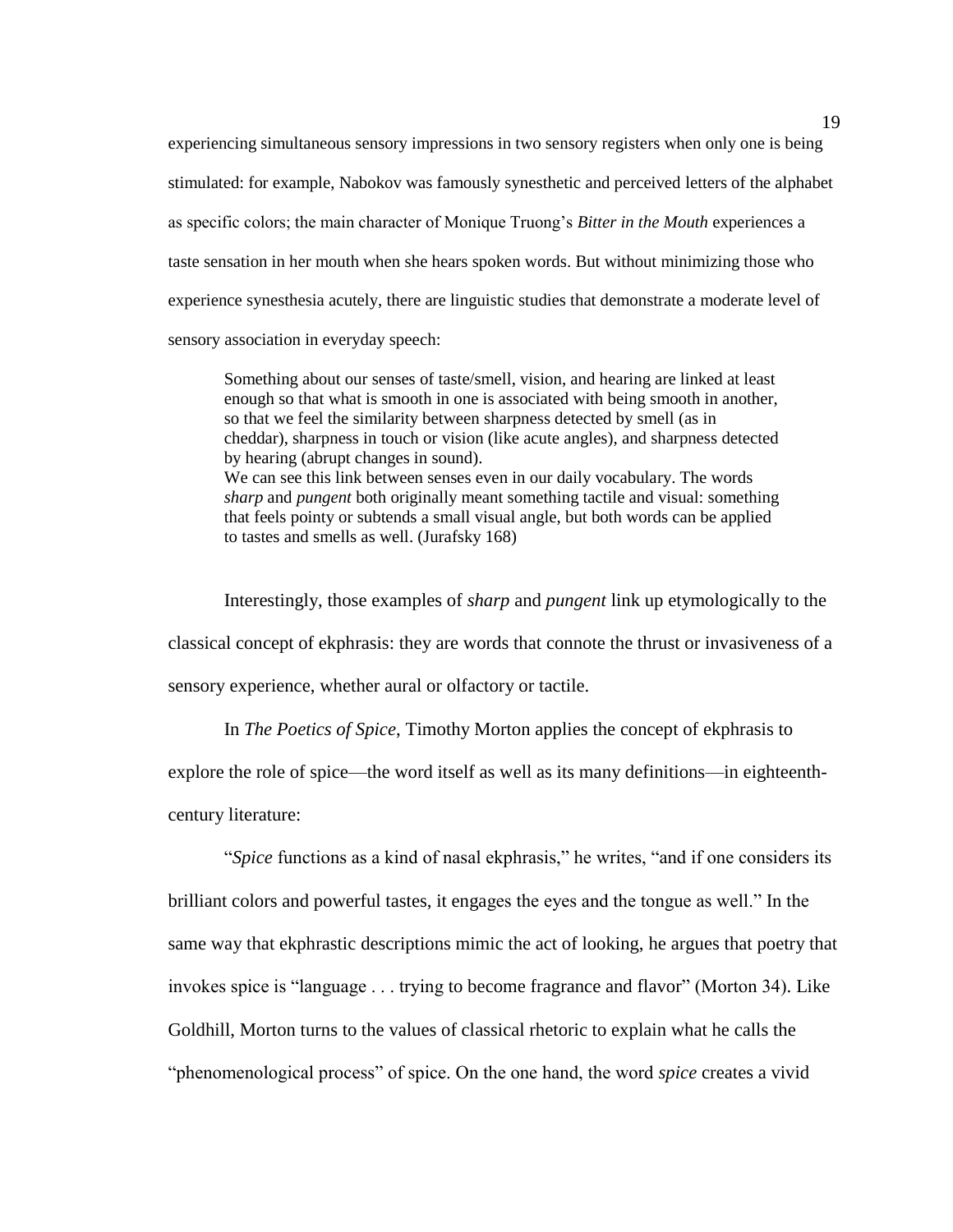impression of color and scent, arguably with the kind of arresting immediacy that Longinus describes (Morton 130). At the same time, as a nonspecific noun *spice* invokes a sort of fantasy of spice: the Imaginary, the signified, the intangible associations of far and foreign places. Together, these impressions create a powerful sign that is simultaneously general and specific, concrete yet elusive. "While spice as ekphrasis roots is an ineffable here-and-now," he writes, "spice as fantasia carries us away into a dreamlike state of endless figuration" (Morton 130).

Further, if vivid visualization allows an orator mastery over listeners by making them see, consider the rhetorical power of ekphrastic descriptions of foodstuffs that thrust smells and tastes and textures on the reader as well. Sensing food or summoning it to the imagination commands a response so immediate as to seem involuntary; Longinus would certainly see these pungent or appetizing descriptions as rhetorical enslavement, but to be mastered or overwhelmed by sense is not necessarily problematic for the individual.

Returning to the pout and pull of the word *plum*: Morton's argument about the simultaneous materiality and abstraction of gastronomic ekphrasis make clear how those seemingly contradictory elements play into a reader's enjoyment of the poem. Chasin models for the reader how to luxuriate in the sign of plum, pairing the word with physical mimicry of eating with a specificity that must surely stimulate appetite—or disgust, perhaps, if you hate plums and cannot abide an allusion to a mouthful of the fruit. Yet this corporeal, concrete invocation of the feel and fullness of a fruit is all the more sensuous for detail it does *not* include: what kind of plum? Is it tart or sweet? What sort of fruit is it that falls? It doesn't matter that the specific nature of the plum is not minutely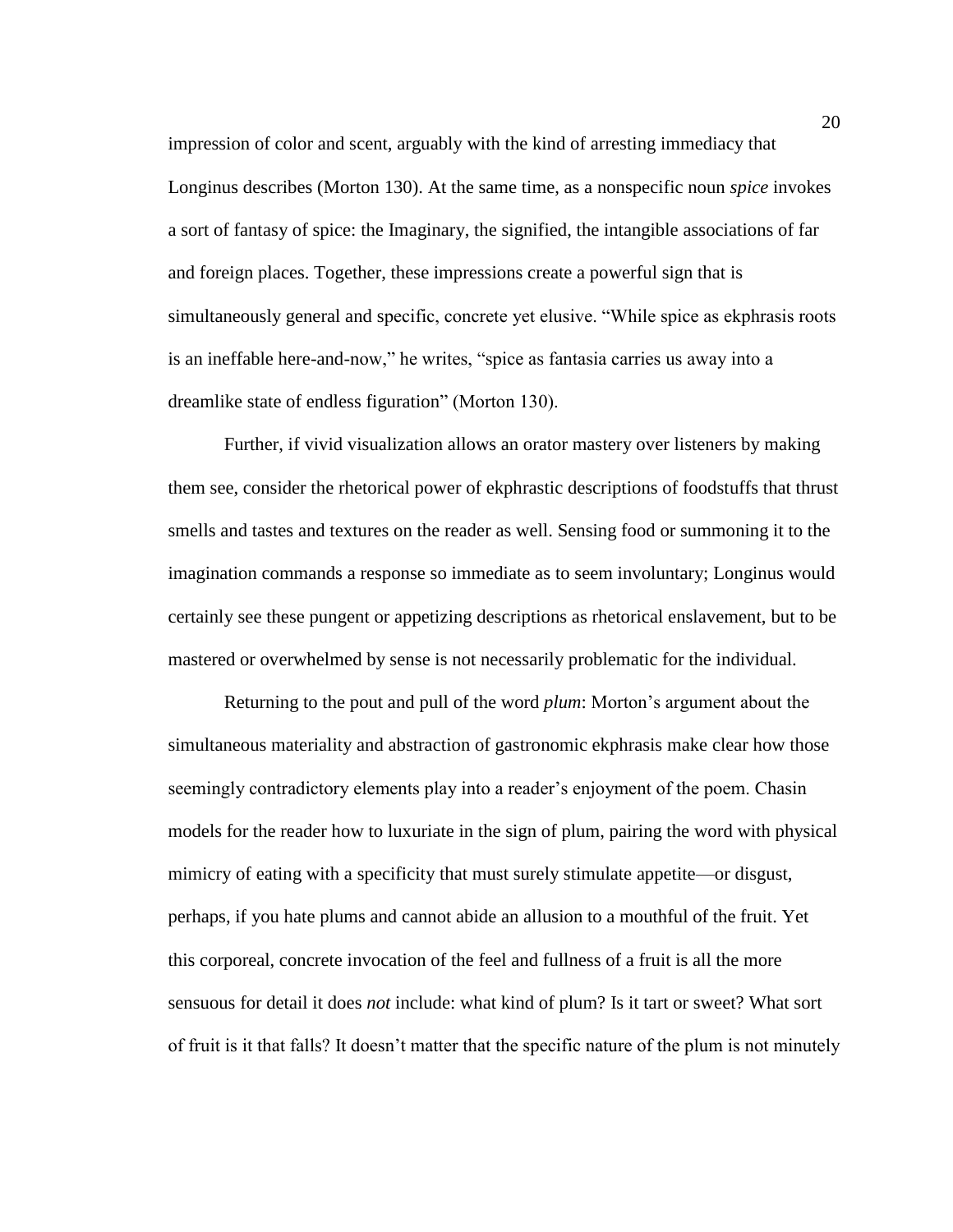drawn like Achilles' shield: the word *plum* signifies something sufficiently immediate and tangible that the reader's mind fills in the rest.

#### **Literary still lifes**

From these classical definitions of an ancient literary technique we move to a more recent period of literary history that similarly valued the visual: Imagim, and the poets who were influenced by the movement, sought to make poetry meaningful and modern by way of crisp, concrete imagery and an economy of words. Conceived in reaction against discursive and decorative styling of nineteenth-century verse, Imagist poets valued the power of a precise and vivid visualization to convey and provoke arguably an inherently ekphrastic project, as these precise images were intended to thrust themselves forth and into the new century. As Modernist poet Archibald MacLeish has it, "A poem should be palpable and mute/ As a globed fruit"—something that does not so much *say* as *impress*, or make itself felt. (Perhaps, too, a poem should be something that stimulates an appetite for pleasure, as the tantalizing vague image of a full-bodied fruit might.)

But in light of the way that the core concepts of ekphrasis can be applied in equal and perhaps even more interesting degree to the more intimate senses of smell and taste, it's fitting that food objects are a significant preoccupation of the poems of this period, from William Carlos Williams' icebox plums to the hearty dishes of Gertrude Stein's *Tender Buttons* to the seasonless variety of fruits across Wallace Stevens' oeuvre.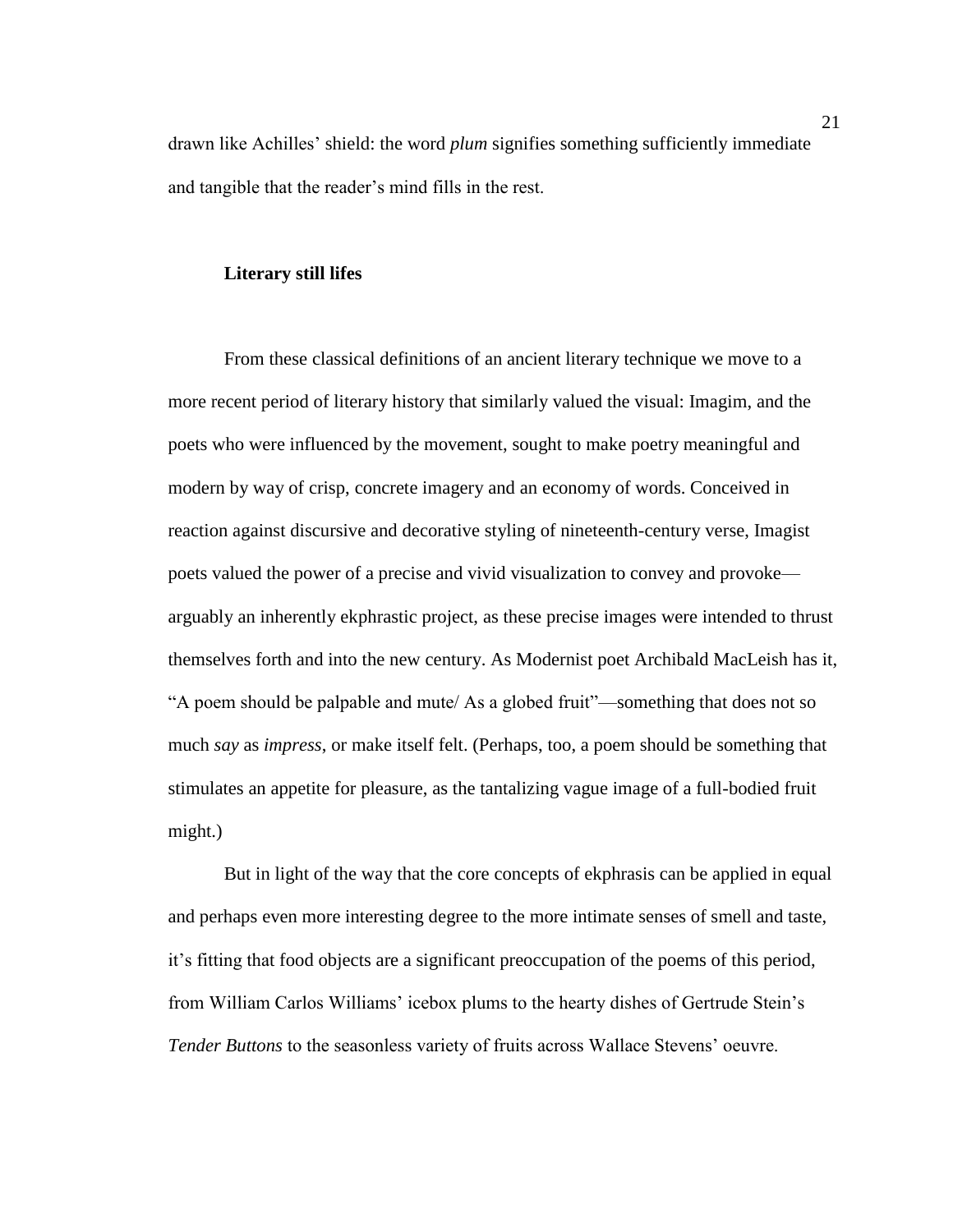Michael Delville locates these food-centric poems within a modernist preoccupation with the emerging artistic styles of their period, such as cubism. Wallace Stevens' "Study of Two Pears" provides a ready example of what Delville terms a "literary still life": divided up into six quatrains, each describing and re-describing the form and color of the two pears, this poem does seem to deliberately enact the Cubist method of examining an object from multiple perspectives, as though the intention is to "produce a viewing subject" (in Goldhill's words) or to make Cubism intelligible. The emphasis on surface and shape also contributes to the sense that this poem is making a visual object of the edible objects, as Delville argues.

Delville's argument about the ekphrasis in "Study of Two Pears" is grounded in the claim that this poem is written about a still life painting, and Stevens's painterly language would seem to bear this out. Stevens' words deliberately call to mind the deliberate fabrication of art: the pears are not merely shaped, they are "composed" and "modeled." For Delville, the painterly language here builds up the materiality of pears-asaesthetic-object, perhaps in the way layers of paint build up a sense of threedimensionality. Delville suggests that the components of the composition (perhaps paint, but at the very least color and shape) contribute to the weight of those heavy-bottomed fruits, not unlike the way the morphemes of *plum* contribute to the sense of roundness invoked by the word.

The tension of the poem seems to be between the will of the artist and the will of the aesthetic objects (pears), which resist interpretation. In Delville's words:

In *Food, Poetry, and the Aesthetics of Consumption: Eating the Avant-Garde*,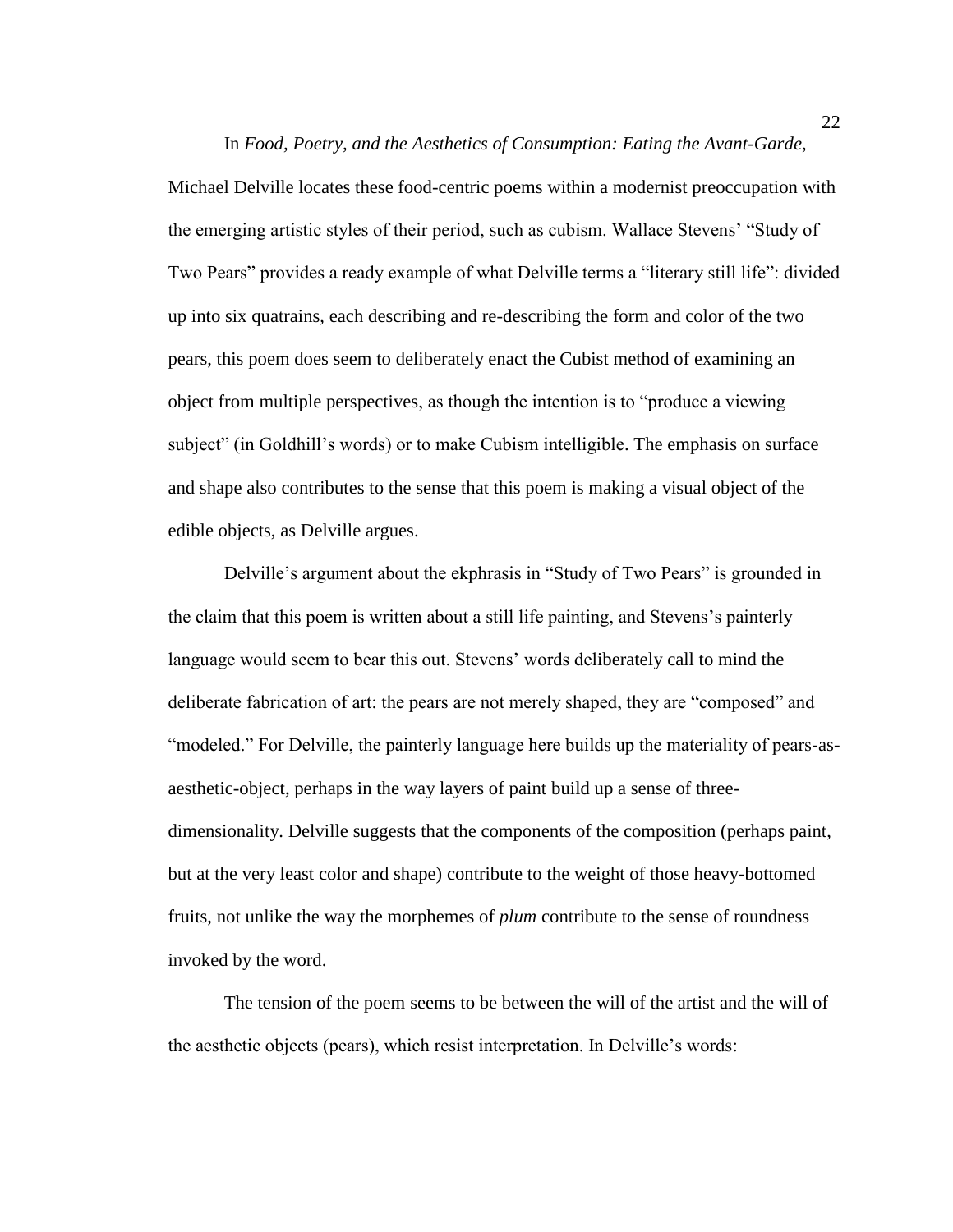Stevens's "Study of Two Pears" insists on the object's resistance to the observer's gaze (the pears "are not seen as the observer wills") and precludes any attempt to read symbolic meanings into the text ("The pears are not viols,/ Nudes, or bottles. / They resemble nothing else.") The colors that dominate Stevens's still life ("Yellow", "red", "blue", "citron", "orange", and "green") are abstracted from the fruit and turned into nouns (they are both substantivized and substantiated). (Delville 14)

Delville's argument insists that the poem describes a painting of pears rather than pears itself, although the poem is ambiguous on this point. If the poetic narrator describes the pears as "round" and "not flat surfaces" which "bulge" out into three-dimensional space ("Study" 11, 9, 7), it would seem that he is not making a distinction between a text representation of fruit and a text representation of a painting which persuasively represents fruit. In either case, Stevens is probing the problems of representation:

Opusculum paedagogum. The pears are not viols, Nudes or bottles. They resemble nothing else. ("Study" 1-4)

Of this first stanza, Delville writes: "Steven's 'Study of Two Pears' immediately proceeds to discuss what the pears are *not*, thereby emphasizing the unique, irreducible singularity of the object" (Delville 14). The phrase "irreducible singularity" seems to approach some of the particular appeal fruit has as a poetic or artistic subject: a fruit is self-contained, solid, and immediate."Irreducible singularity" suggests a self-contained palpability like the bitten-off weight of the word *plum*, falling from the mouth as heavily as a ripened fruit from a branch. The pears curve out into space; they exemplify pear-ness by way of "resembling nothing else."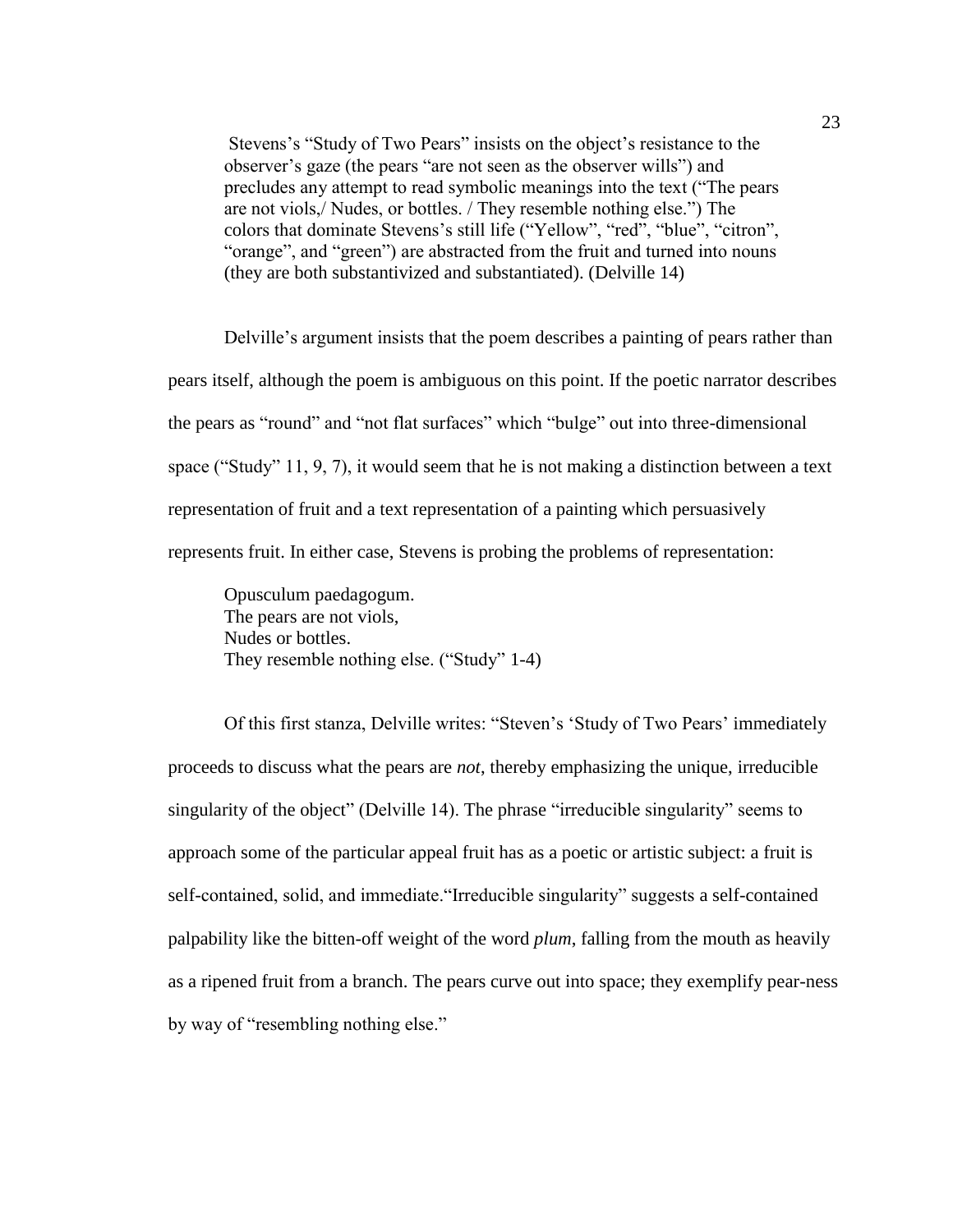But Delville puts this irreducible singularity in conversation with Gertrude Stein—a pear is a pear is a pear—while this poem's very set-up calls the pears' singularity into question. For one, there are two. For another, the poetic narrator continually tries to deconstruct the pears into shapes and strokes, blobs and daubs. Further, the premise that the pears are so unlike anything but themselves is somewhat undermined by the comparisons; clearly, the pears do remind the poem's narrator of these other appealingly curved forms. Despite the poem's insistence on the singularity of these material objects, it also introduces inevitable layers of meaning and figurative language. The solid, palpable shape of the pears is accompanied by the surreal fantasia of imaginative associations, as with the spice described by Morton.

After claiming that the pears resemble nothing else and paradoxically comparing them to manmade objects, the poem concludes:

The shadows of the pears Are blobs on the green cloth. The pears are not seen As the observer wills ("Study" 21-24).

What do we make of this final claim? The poem's last two lines are usually taken as a comment on the thingness of the things asserting themselves over ideas about the thing—and this is Delville's reading, too: the pears are seen as the pears will. But this idea is troubled by the associations throughout the poem: the pears remind him of bottles and viols whether he wills it or not, because those associations preexist this poem in visual and verbal culture. This poem seems to be grappling with the central thrust of Imagism, the reach for precision of image in language. It is particularly hard to be precise about the nature of fruit, because they evoke so many other appetizing senses: their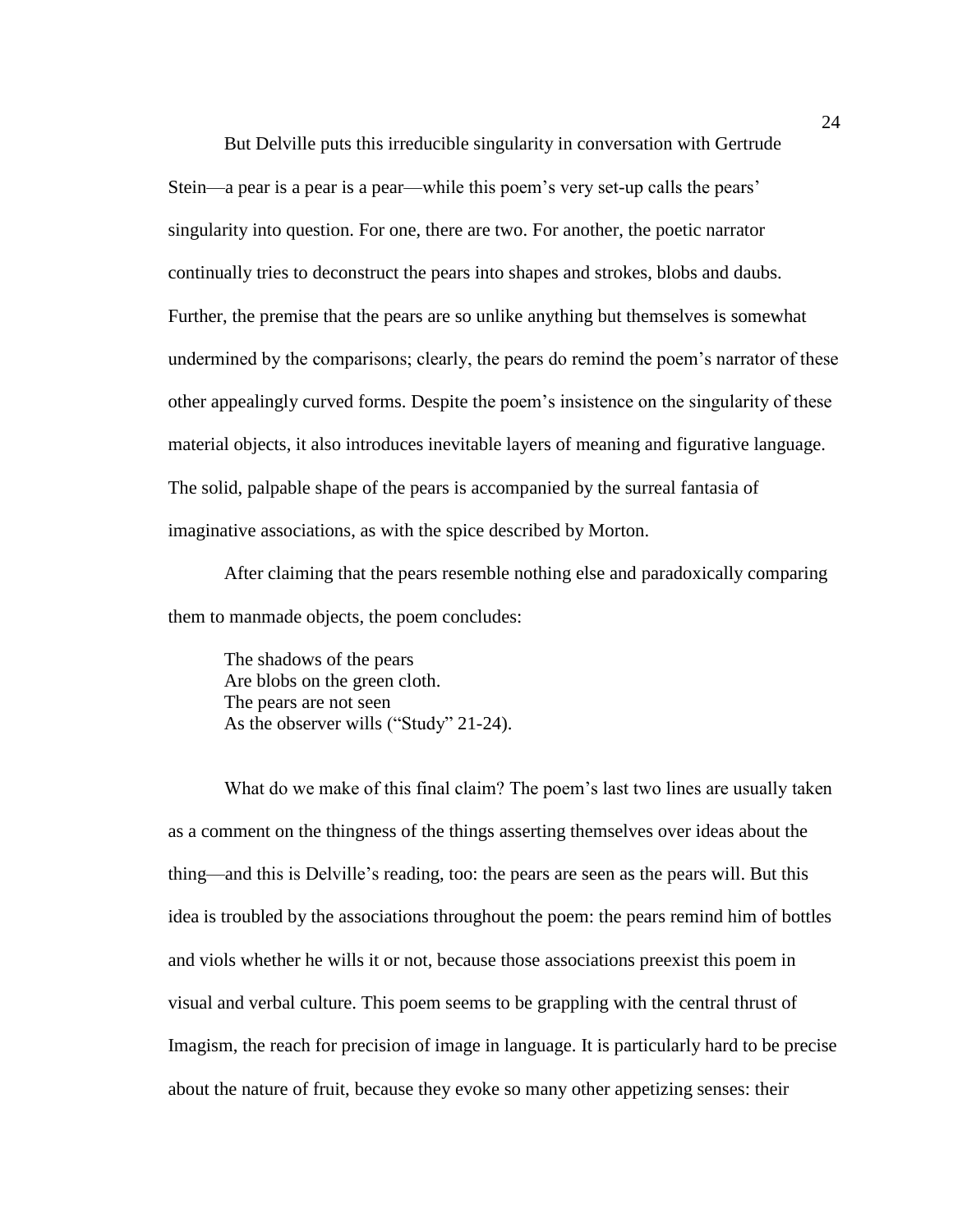appeal is tactile and fragrant as well as gustatory. In this grapple, the poem dramatizes that contradictory play of presence and abstraction characteristic of ekphrasis. The pears assert themselves as pears and seemingly bulge out of the poem: "the pears are not seen/ as the observer wills" bears some similarity to Longinus' claim that vivid rhetoric "sets out to make a slave out of you." Perhaps the pears could be said to be seductive, not just because of their voluptuous forms but because they command attention to their sensory appeal with a kind of immediacy that the poet inevitably slows down by breaking up his description into segments. Further, in part due to the segments and pedantic asides ("Opusculum paedagogum"), the pears can only be perceived within a web of ideas, preferences, and knowledge about pears.

For an additional illustration of fruit both exemplifying and resisting representation in still life, compare these pears and another cluster of pears found in the poem "In the clear season of grapes." The poem begins with the narrator reflecting on the unnamed sea and mountains that surround "our lands," which leads him to comprehend the lands on a more human-sized scale:

When I think of our lands I think of the house And the table that holds a platter of pears, Vermilion smeared over green, arranged for show.

But this gross blue under rolling bronzes Belittles those carefully chosen daubs. Flashier fruits! A flip for the sun and moon,

If they mean no more than that. But they do. ("Grapes" 4-10)

In this poem, too, the pears are paintlike "daubs": like the blobbed shadows of pears, these pears seem to lose their shape in bright colored smear. The palpability that is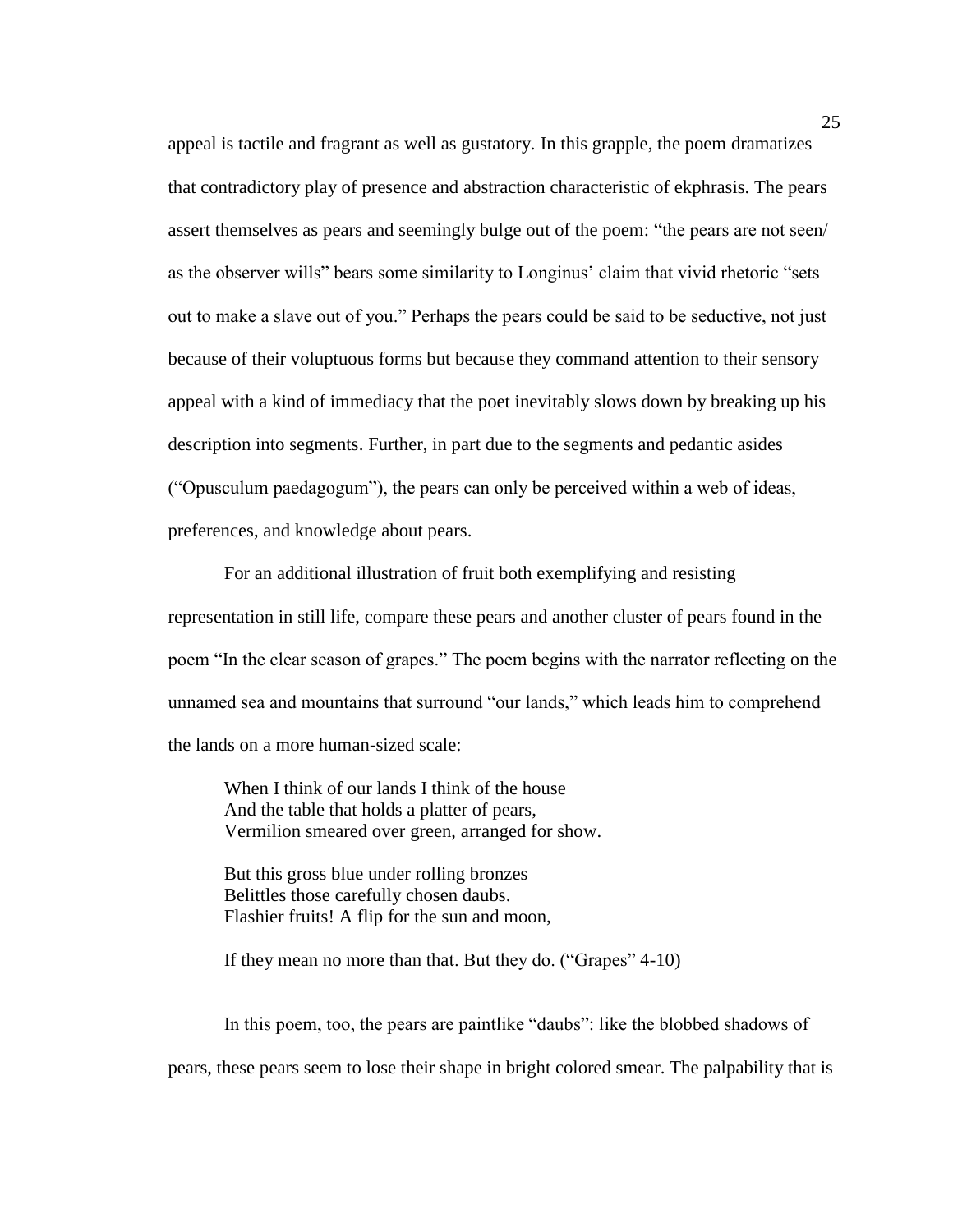evoked by the phrase "a platter of pears" (reinforced, Helen Chasin might claim, by the propulsion of p's) is itself "smeared" by the lines that abstract shape and color. The ostentatious pears are nearly overwhelmed by the immense blue and bronze of the sea and mountains—perhaps no matter how carefully chosen the daubs are, these pears too won't be seen as the observer wills. These "flashy fruits" might "mean no more than that"—than the contrast and vividness of their composition, than the irreducible singularity of pears on a plate—"But they do." Like the pears in "Study," these pears are palpable yet dynamic, not fixed; they are irreducibly solid bodies, yet may still be reduced to perspectives and daubs just as Chasin picked apart the pleasing sounds of the word "plum,"; and they "mean" more than their singular selves, as do the sea and mountains and surrounding lands. Surely the source of this poem is one of the modernist paintings that fascinated Stevens—the smears and daubs of this composition reminds me of Cezanne's compositions of apples applied with heavy brushstrokes—but even if the poem is a representation of a representation of the fruit, it evokes the immediacy that is characteristic of ekphrastic food. The word pear makes a sound, a taste, and a memory in the mind of the poet as well as the reader, and in this poet's mind the fruit is never merely fruit.

#### **One-word ekphrasis**

In "The Word Plum" and "Study of Two Pears," the title fruit is the main focus of the poem; accompanied though they may be by associative meanings and actions, the fruits command attention from first line to last. Fruit—or more specifically, kinds of fruit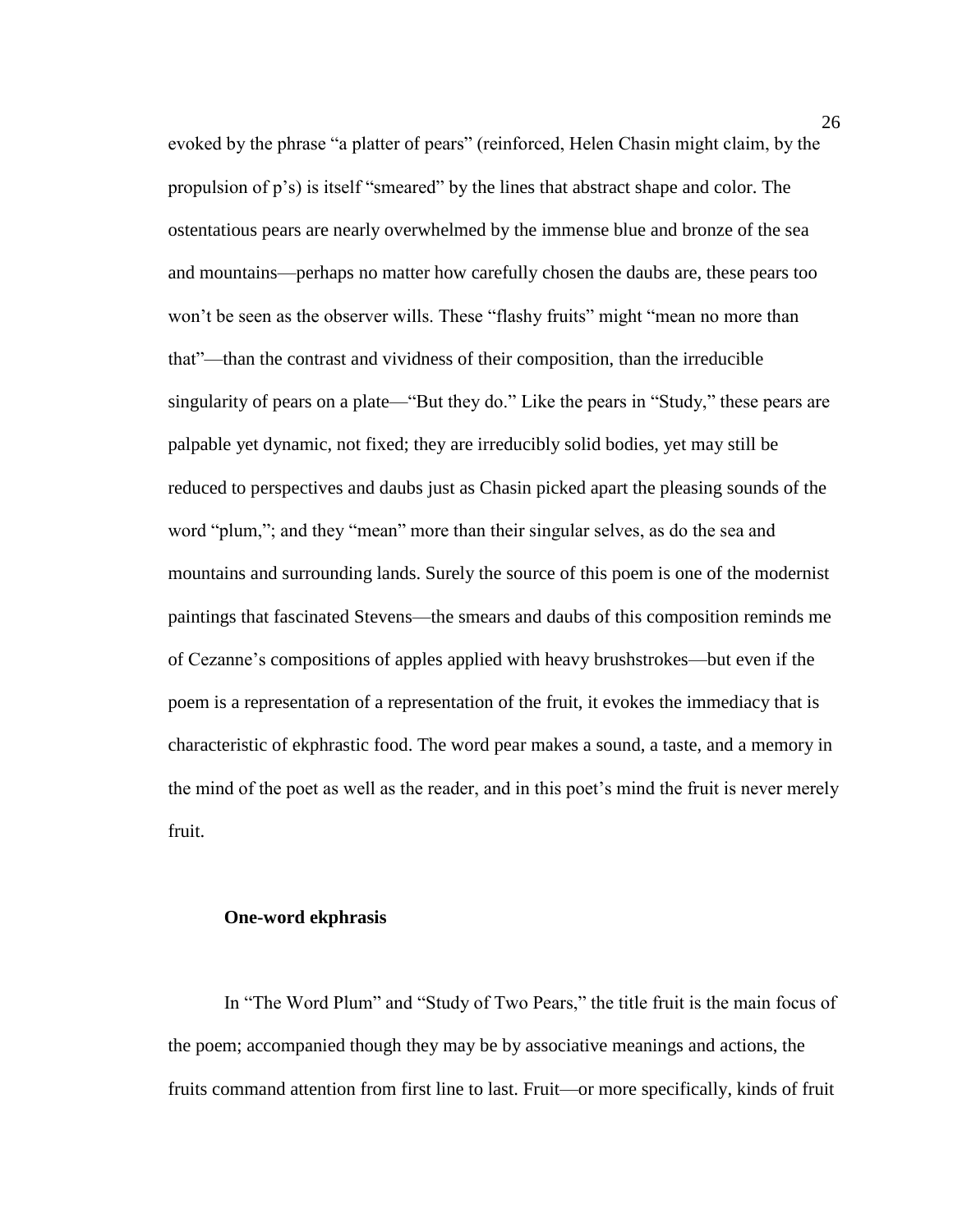such as apples or pears or plums—can evoke ekphrasis in one word alone. Timothy Morton suggested that the power of the word *spice* is that it not only summoned powerful sensory memories but that it symbolized trade, commerce, foreignness, and the exotic indeed, if spices did not travel from faraway lands to the  $18<sup>th</sup>$  century British poets studied by Morton, the word would have significantly less power. But fruit, even familiar and common types, bear a great deal of imaginative associations and cultural baggage. Some of this is physical: the plums and pears of the poems described in this essay, the apples and peaches of poems that will be described in later chapters, these are all fruits that are particularly palpable in that they are weighty and self-contained: these tree fruits possess an implication of unified, singular sweetness. They also, as I will explore in the next chapter, bear connotations of wholesomeness, naturalness, and simplicity; they grow sweet and edible without much human intervention, and appear to exist tantalizingly aloft from the muddying effects of language and civilization. Thus, the nature of plums and pears as fruit contributes to their the rhetorical power as a presence in poetry: if ekphrastic descriptions of made goods produce a viewing subject, then the word plum can produce a sensing subject. The senses associated with food in enjoyment are muddling together: taste, feel, and smell must converge to create an imagined fruit, so perhaps it's not surprising that single words for fruit or spices can unfold that real-yet-surreal experience described above.

Some examples of one-word ekphrasis at work can be found in *The Fatalist* by contemporary poet Lyn Hejinian. Fruit is only one of many symbolic elements of this book-length poem and its appearances are only fleeting, but fruit allusions are woven throughout into anecdotes, philosophical musings, and seemingly surreal juxtapositions.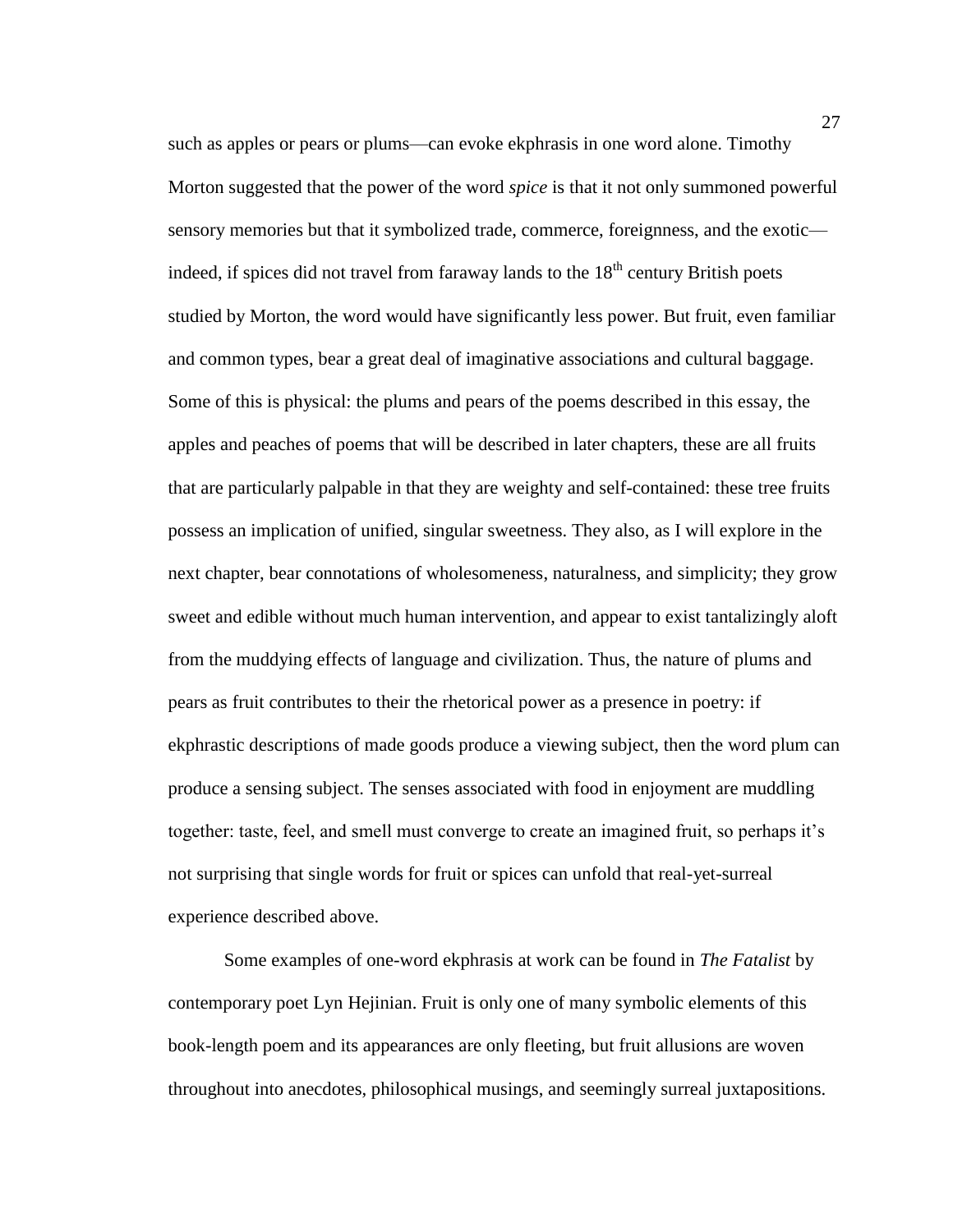When fruits appear in this text, they arrive with a presence both concrete and ephemeral, and in this way play a vital, simple role in carrying forward the argument of the long poem.

One section of *The Fatalist* begins with a line that recalls the argument of "The word 'plum'": Hejinian writes, "The best words get said frequently—they are like fertile pips" (Hejinian 23). "Pip," like "plum," is a satisfyingly self-enclosed word: sharper than "plum", the word "pip" evokes both the sound and image of an irreducible, solid singularity. But the word "pip" also denotes a seed or nut, something that contains the potential for growth and for spreading—as do "the best words," presumably. This duality is perpetuated by the lines that immediately follow:

Apples fall heavily to the ground and lie in the sun, their scent abandoning them as a philosophy which cannot be further perfected. Love releases playful sensations even from serious things providing a life to think about.  $(Hejinian 23)$ <sup>iii</sup>

The apples most obviously embody the qualities of food words outlined in this chapter: they are both real and surreal, heavy and dropping while bearing an ephemeral and rising fragrance. Certainly they solicit appetite, in the same way that Chasin's plum did: without knowing much about what the apples are like, we can vividly imagine their sugar-heavy ripeness and fragrance. Love reiterates the contrast, being itself a weighty monosyllable that "releases playful sensations." Apples, sun, love, and life combine to evoke a sense of warmth and pleasure that is both physical and abstract.

 $\overline{a}$ 

iii This edition is unnumbered; page numbers rather than line numbers are cited for ease of reference.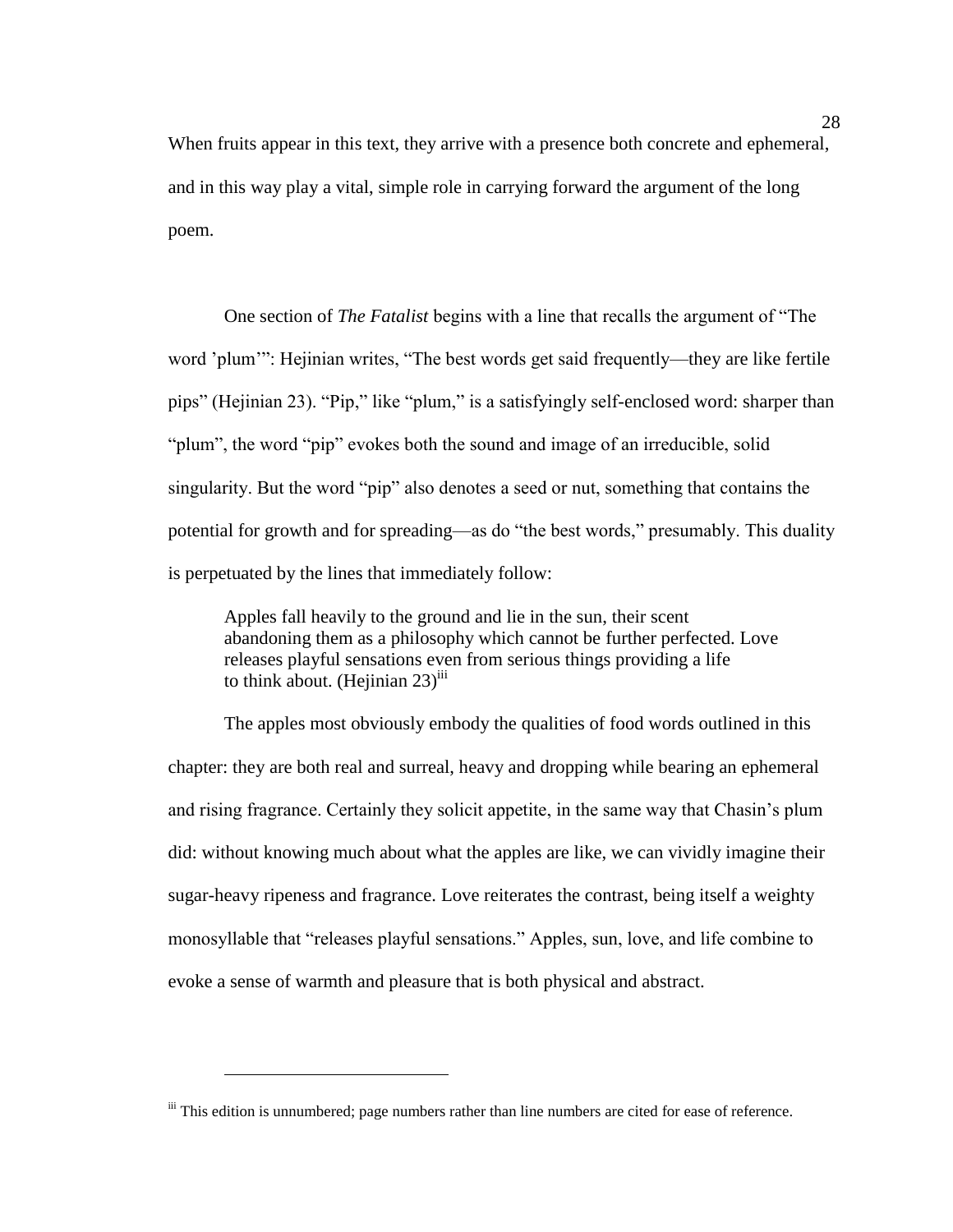But this almost literal example of the poetic gravity of fruit is just a step Hejinian takes in unfolding the meaning from that "pip" with which she began the section. The subject of this section—introduced immediately after the lines quoted above—is a woman called "R" who writes "abundant, profligate, indiscrete" letters (Heijinian 24). She releases her writing about her own life into the world the way the apples release their philosophical scents. There is some playful association in this section between the material (apples, serious things, letters) and the ephemeral (scent, perfect philosophies, playfulness, a sense of who R is), and the agent that assists the transition between the two (the sun, love, R herself). This section could be said to play out the drama of transitional states: the familiar, legible images of apples and pips give way to a discussion of language, which in turn gives way to a tumult of less decipherable allusions to objects and authors, for one of whom R "would have released a flock of red canaries" (Hejinian 24). In the beginning of the section, the heavy (and plausibly red) apples are subject to gravity; at the end, the bodies of red birds are given to flight. This transition gives another perspective to Morton's argument that ekphrasis invokes both sense and fantasia: in this section, the tension vibrates between what falls and what can be released, concrete versus ambient.

Towards the end of this long poem, Hejinian writes: "English nouns name/ products rather than processes, and you should know that/ it won't save them from transitions" (Hejinian 54). In addition to re-articulating the theme that plays out graphically in the passage cited above, this line elucidates the "problem" posed in this study: saying the word "plum" is itself a transition, a sliding between the sensory response to a representation of fruit and the rich, variable associations that such a fruit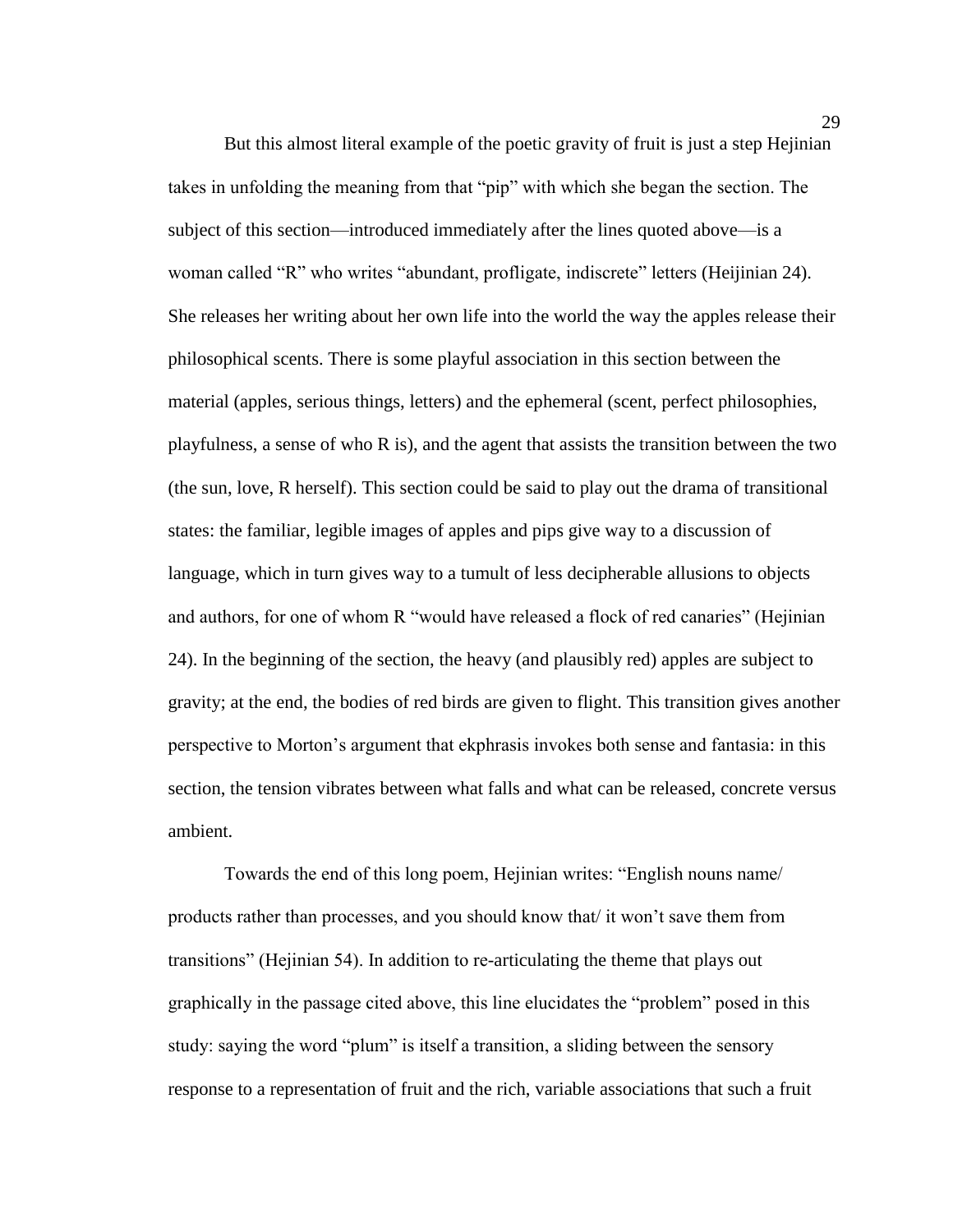may have for a reader. Or, to borrow Heijinian's language: the word "plum" connotes both a product *and* a process. It signifies a solid, self-contained fruit which summons knowledge, memory, and associations of similar fruits. It is a single word which in its very enunciation teaches the reader or speaker how to experience its sensory qualities. Heijinian's apples are signs that, enmeshed in meanings both internal and external to the poem, instruct the reader how to experience R and her passions.

In many ways, the same could be said of poetry in general. Returning to that Modernist proposal that poetry should be palpable and mute, a poem is sometimes said to be a singular and irreducible form, the simplest and most concise composition necessary to convey a complex and diffuse cloud of meanings. Through soundplay and other sensory characteristics, a carefully constructed poem teachers the reader how to read it both a product and a process—and aims to enslave the reader, compelling him or her to experience with immediacy what the poet has set down gradually. A poem is irreducible—taking a poem in parts would drastically change what it is—and it is singular, never the same for any two people. At the same time, the meaning of a poem unfolds in layers, and both the limits and extensions of its meanings are affected by context.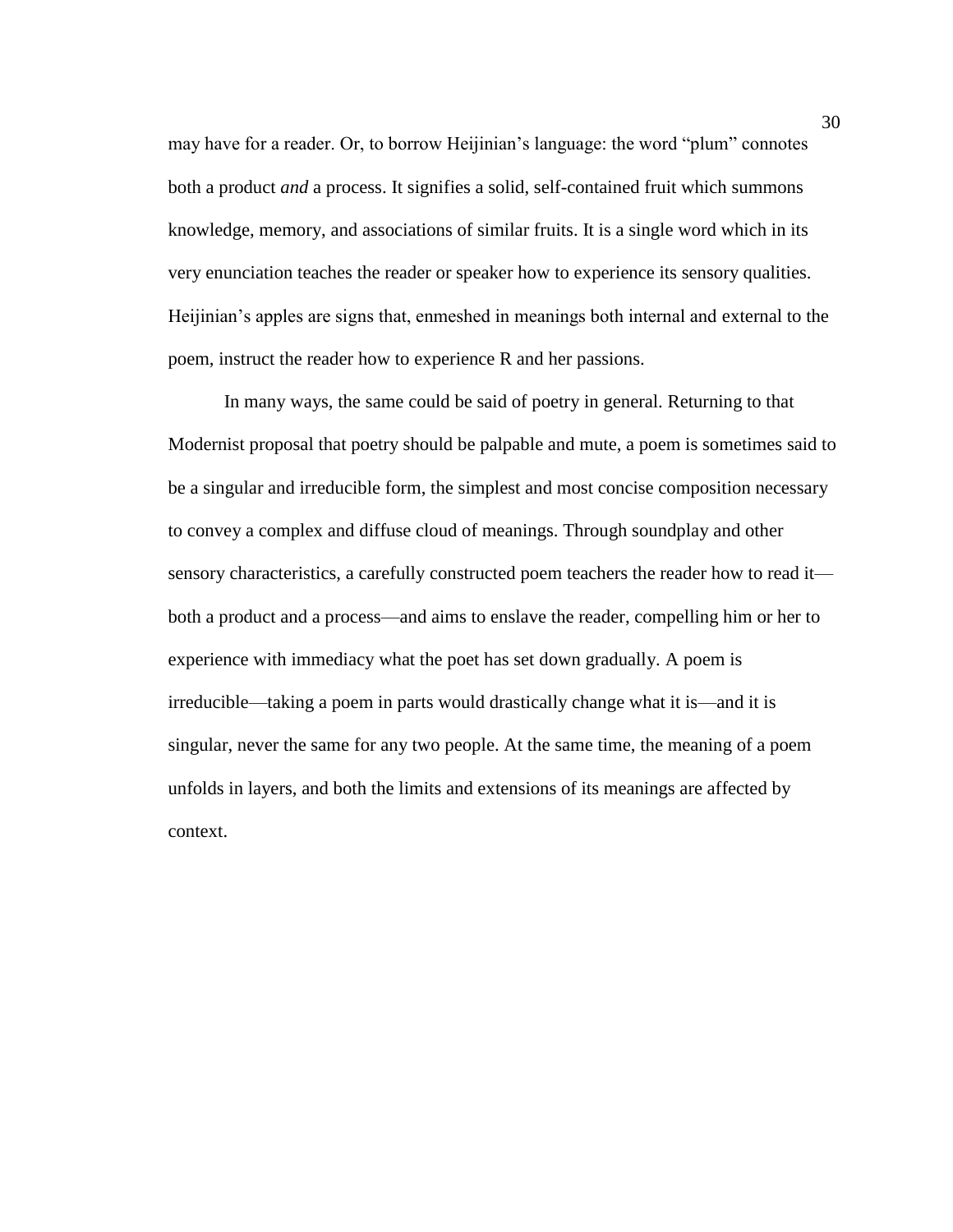### **CHAPTER 3:**

## **PLEASURE, DISGUST, AND REPRESENTATIONS OF FOOD**

"To a Poor Old Woman" by William Carlos Williams depicts a scene of eating from the perspective not of the eater but of an outsider watching her eat. In the vein of what Audrey T. Rodgers called Williams' "snapshot" poems—short, sketch-like descriptions that capture "a single image of beauty or sordidness or despair or joy" (Rodgers 68)—the poem focuses on an old woman with a bag of plums. As the narrator observes her, he appears to fixate on the pleasure he imagines on her behalf:

#### **To a Poor Old Woman**

munching a plum on the street a paper bag of them in her hand

They taste good to her They taste good to her. They taste good to her

You can see it by the way she gives herself to the one half sucked out in her hand

Comforted a solace of ripe plums seeming to fill the air They taste good to her ("To a Poor Old Woman" 1-15)

Whether the author is also enjoying this observation—and whether the reader is supposed to—is less clear. On one hand, the old woman's anticipated pleasure dominates the short poem, particularly where the narrator repeats "they taste good to her" with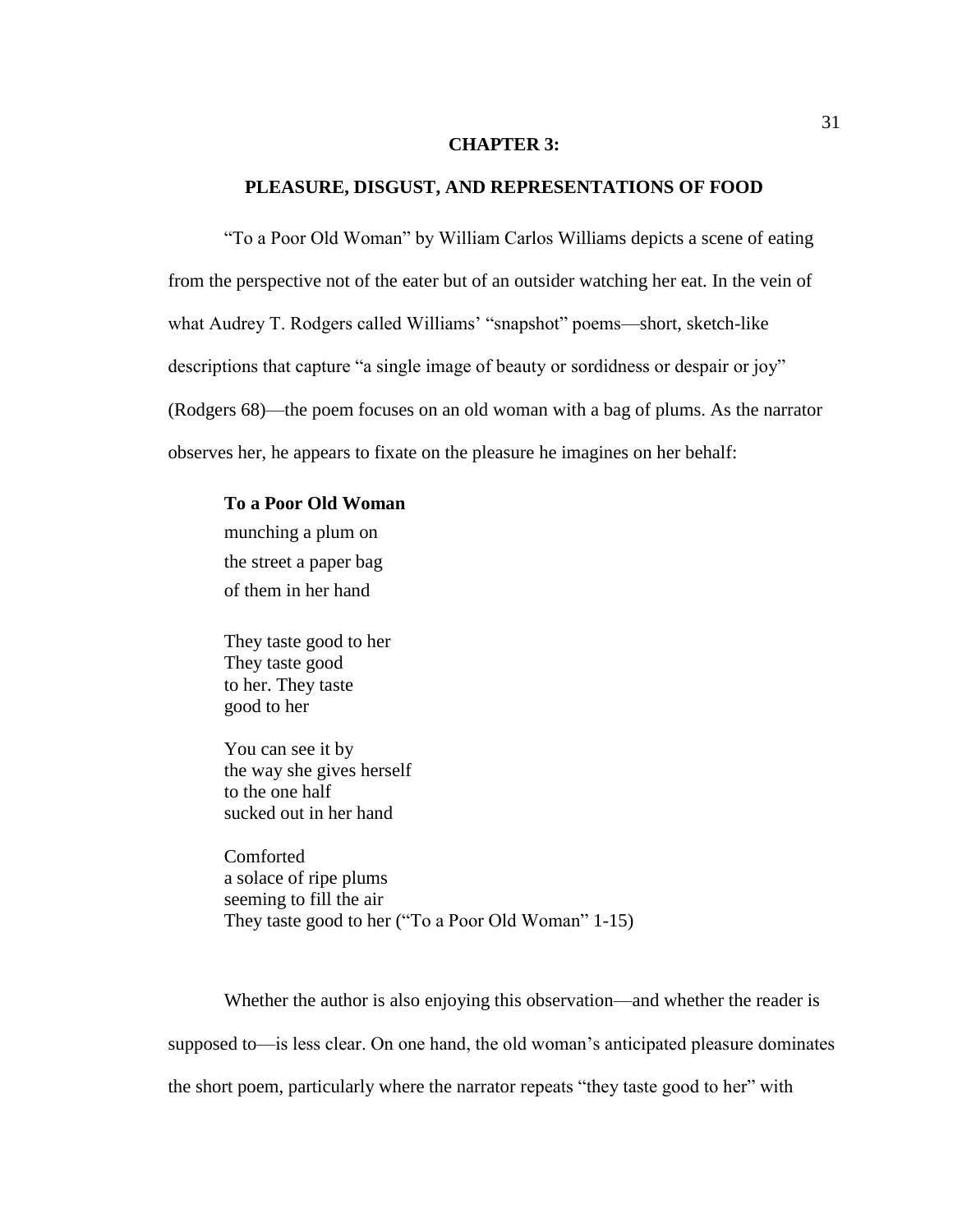different line breaks and emphases, as though rolling the phrase around in his mouth. There is a decidedly sexual charge in this poem, as the woman sucks half of a plum and "gives herself" to the act of eating it, closely observed by the narrator.<sup>iv</sup> At the same time. the munching and sucking of the plum may be onomatopoeic, implying noisy, messy mastication. In either case, the woman's private pleasure is quite public, perhaps indecent. So often the women of Williams' "snapshot" poems are made objects of his visual pleasure, but this woman is no Woman Walking or Young Housewife; the title positions her as an object of pity rather than desire. Yet the narrator's gaze seems to linger on her for the length of the poem, focusing on her apparent enjoyment as though either enthralled or repelled by it. As a reader, I feel both: the plum grabs my attention and the the narrator's insistence that "they taste good to her" nearly persuades me, but I'm left feeling uneasy with the ambivalence, the voyeurism, the artless devourment of plums. To borrow Rodgers' formulation, I'm not sure whether this snapshot is supposed to reveal beauty or sordidness. How could a poem be both?

In the introduction, I recapped some phenomenological approaches to pleasure and its aesthetic and epistemological significance; this chapter will examine the same approaches toward representations of pleasure. Disgust, in comparison to pleasure, is often considered a more immediate and visceral response; pleasure lends itself to extended philosophical debate, but at first glance disgust appears to be a mere physical response to the proximity of something repugnant. But exploring the phenomenology of disgust can shed light on some perspectives of pleasure that may be dismissed or

 $\overline{a}$ 

 $\mu$ <sup>iv</sup> A ripe opportunity to make the consumption/consummation pun that I will struggle to avoid for the rest of this chapter.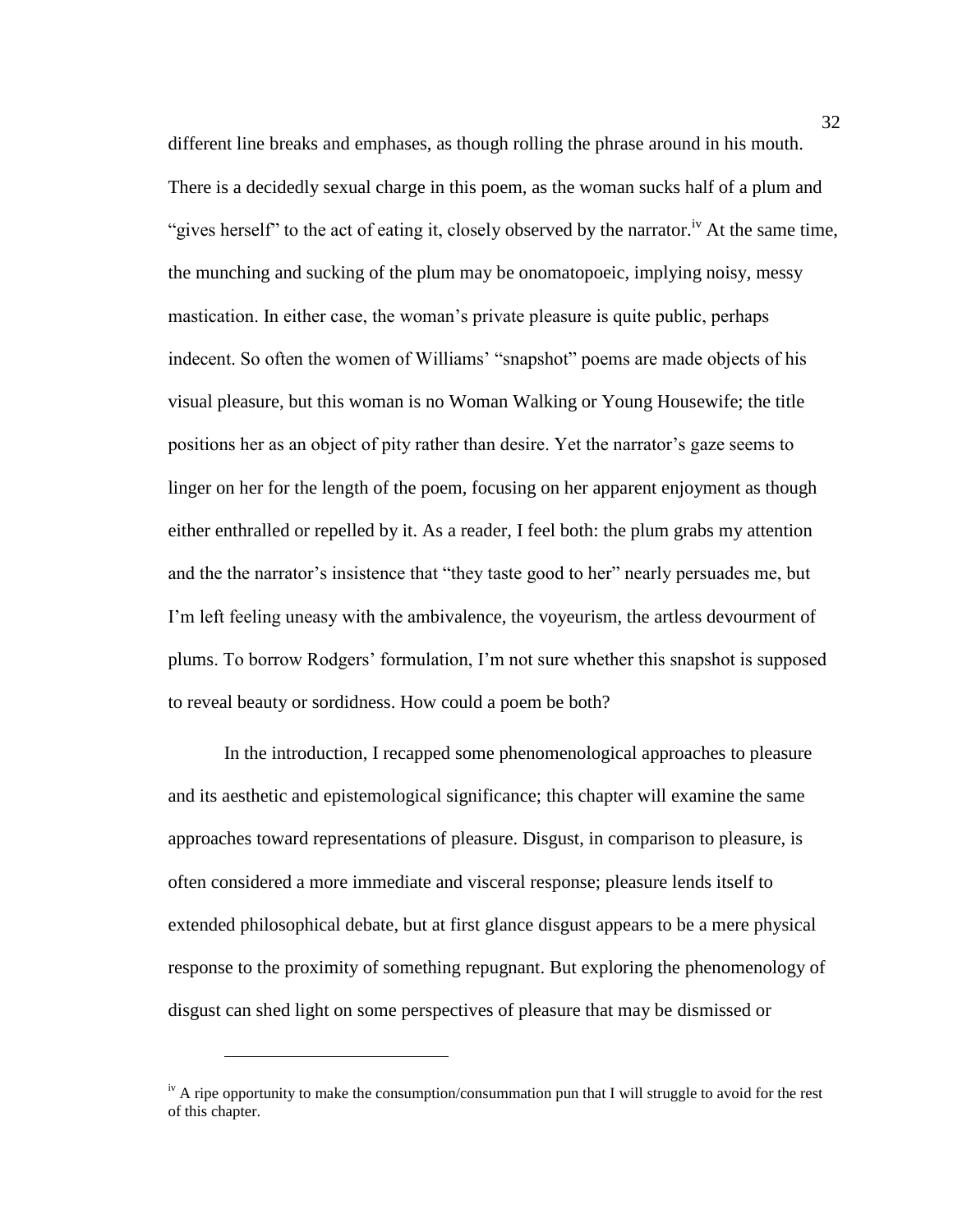romanticized in philosophy; additionally, the line between pleasure and disgust can soften or blur when we are confronted with disgusting images of food or eating.

#### **Disgust and abjection**

There are far fewer treatises on the nature of disgust, a kind of aesthetic judgment even more closely associated with base and bodily matters than the tastes of sense. One of the earliest philosophers of this sensation is Aurel Kolnai; in *On Disgust*, he traces a phenomenology of disgust which focuses on the sensory perceptions of the disgusting, rather than turning to psychoanalysis to interpret aesthetic judgment through the lens of neurosis. Kolnai is interested in classifying a form of disgust which is not rooted in fear or anger: according to him, a disgusting object is something that solicits the subject's attention by way of its repellent qualities (such as putrescence), but does not threaten danger or annihilation. Indeed, Kolnai defines disgusting objects in part by their proximity, as disgust is frequently raised by the prospect of being touched by something repellent, yet it is often necessary to touch such a thing in order to remove it from perception. (Think for example of a slimy mildew that must be scrubbed away, or a dead offering from one's pet that must be discarded.) This is what Kolnai calls an *intentional* feeling: our response to the disgusting is specific rather than generalized, and directed toward the object rather than toward ourselves (Kolnai 39).

Compared to the feelings of pleasure intimated in Kant's theoretization of the agreeable or an oenophile's contemplation of wine, perhaps disgust is a difference of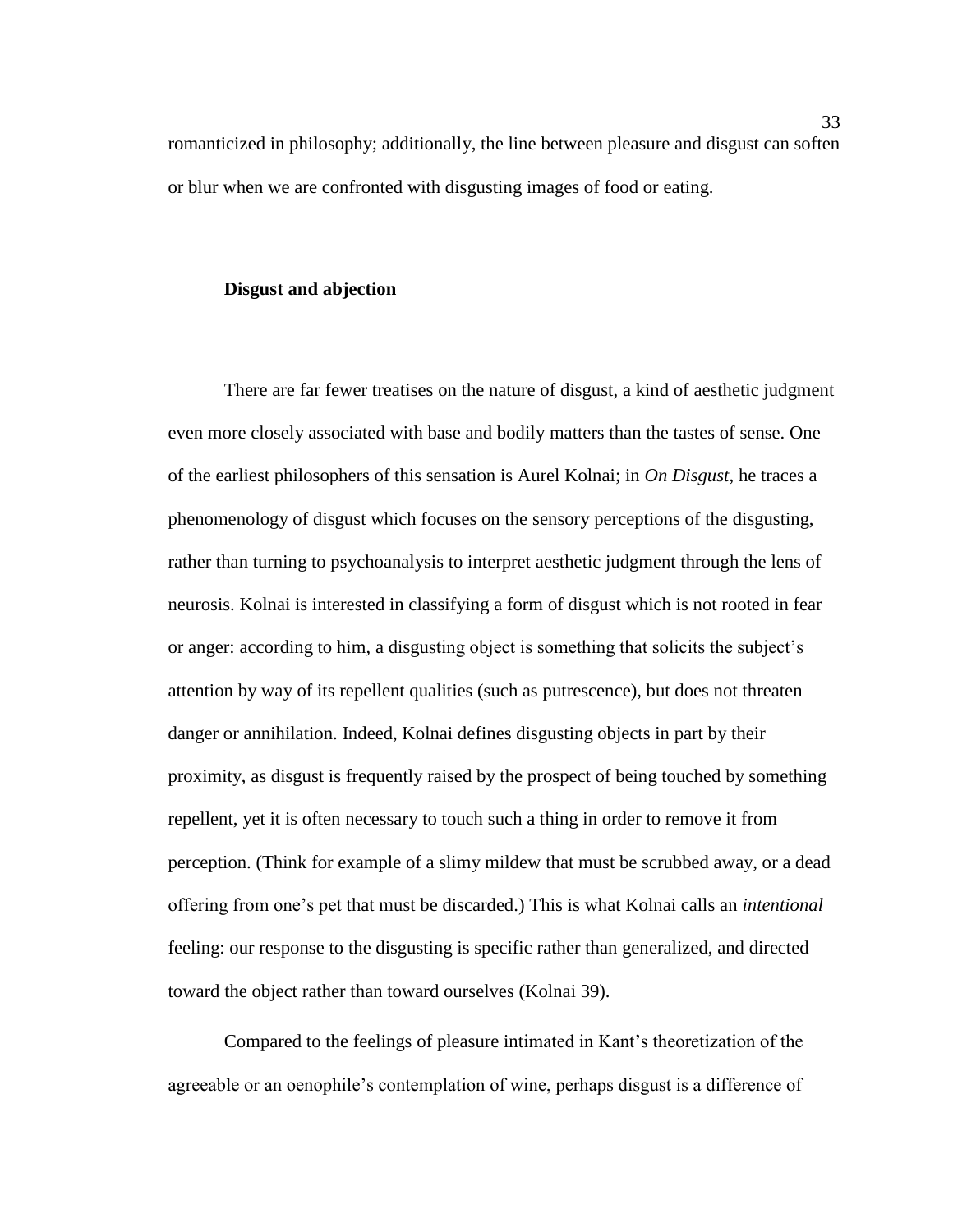pitch rather than kind: as with liking, disgust allows the mind to feel itself; as with pleasures of taste or smell, the sensory characteristics of the disgusting absorb one's attention to the point that it may be hard to tell the two apart. In an introductory essay to *On Disgust*, Korsmeyer (with Barry Smith) writes: "the character of intentionality of disgust imparts a complex, Janus-faced feel to the emotion, one that almost savors its object at the same time that it is revolted by it" (Korsmeyer, Smith 9). Savoring disgust (incidentally, the title of a later monograph by Korsmeyer) might be considered another form of aesthetic judgment—which is perhaps strangely pleasurable, as an act of the mind "feeling itself," to borrow Kant's phrase.

One reason that it has historically been easy to dismiss pleasure and disgust as epistemologically interesting sensations is that they are usually so immediate as to feel involuntary—and if a feeling is involuntary or requires no thought, then it might be considered unintellectual and unsophisticated. This is particularly true of disgust, which is often accompanied by visceral sensations of discomfort or repulsion; the seemingly unthinking feeling of nausea is usually considered part and parcel of the experience of being disgusted. Biological theories of disgust usually consider that disgust is a mechanism designed to protect the body from harmful substances, a mere reaction against real or imagined bodily invasion.

Whereas for psychoanalytic theorists, like Julia Kristeva, the immediacy of disgust is deeply rooted in the part of the mind that is unmediated by language and social rules. In *Powers of Horror*, Kristeva describes an encounter with milk that has gotten a skin on top. She describes the experience as harmless, even pathetic, but when her lips touch it, her whole body refuses it. "'I' want none of that element, sign of [her parents']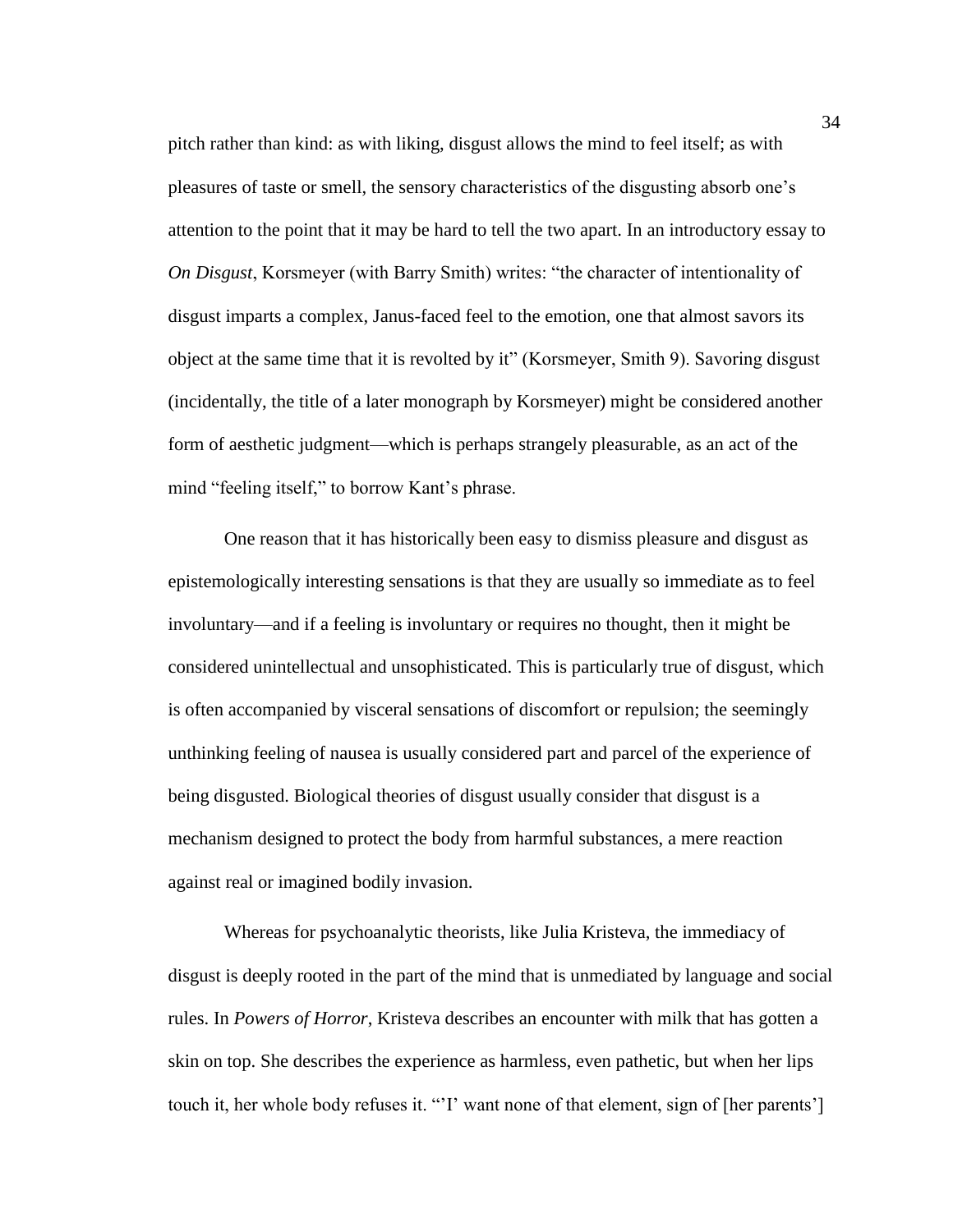desire; 'I' do not want to listen, 'I' do not assimilate it, 'I' expel it. But since food is not an 'other' for 'me', who am only in their desire, I expel *myself*, I spit *myself* out, I abject *myself* within the same motion through which 'I' claim to establish myself." (Kristeva 3) This formulation of disgust—or rather, abjection, which is a near cousin but not the same—interprets meaning in the involuntary refusal of the disgusting milk. Within the instantaneous reaction, there is an entire history of relationships and boundaries. Kristeva is clear that experiences like these are not the product of neuroses; abjection is a recurring process through which every subject must go, and the act of refusal carves out a space where ego can emerge.

Spitting out the milk is a vivid illustration of rejection—perhaps a less intentional feeling than Kolnai's concept of disgust, more focused on the self than the offending skin—but like Kolnai, Kristeva explores ways in which the abject draws the subject's attention.

"The abject has only one quality of object—that of being opposed to *I*. If the object, however, through its opposition, settles me within the fragile texture of a desire for meaning, which, as a matter of fact, makes me ceaselessly and infinitely homologous to it, what is *abject*, on the contrary, the jettisoned object, is radically excluded and draws me toward the place where meaning collapses." (Kristeva 1-2)

So the abject, too, can cause the subject to not only (violently) feel itself, but to irrevocably examine the other. "Where meaning collapses" sounds like a Lacanian invocation of the Real, but if we (like Kolnai) wish to circumvent psychoanalysis in our interpretation of the experience, we might as well say that the abject draws attention to the place where meaning is yet to be made.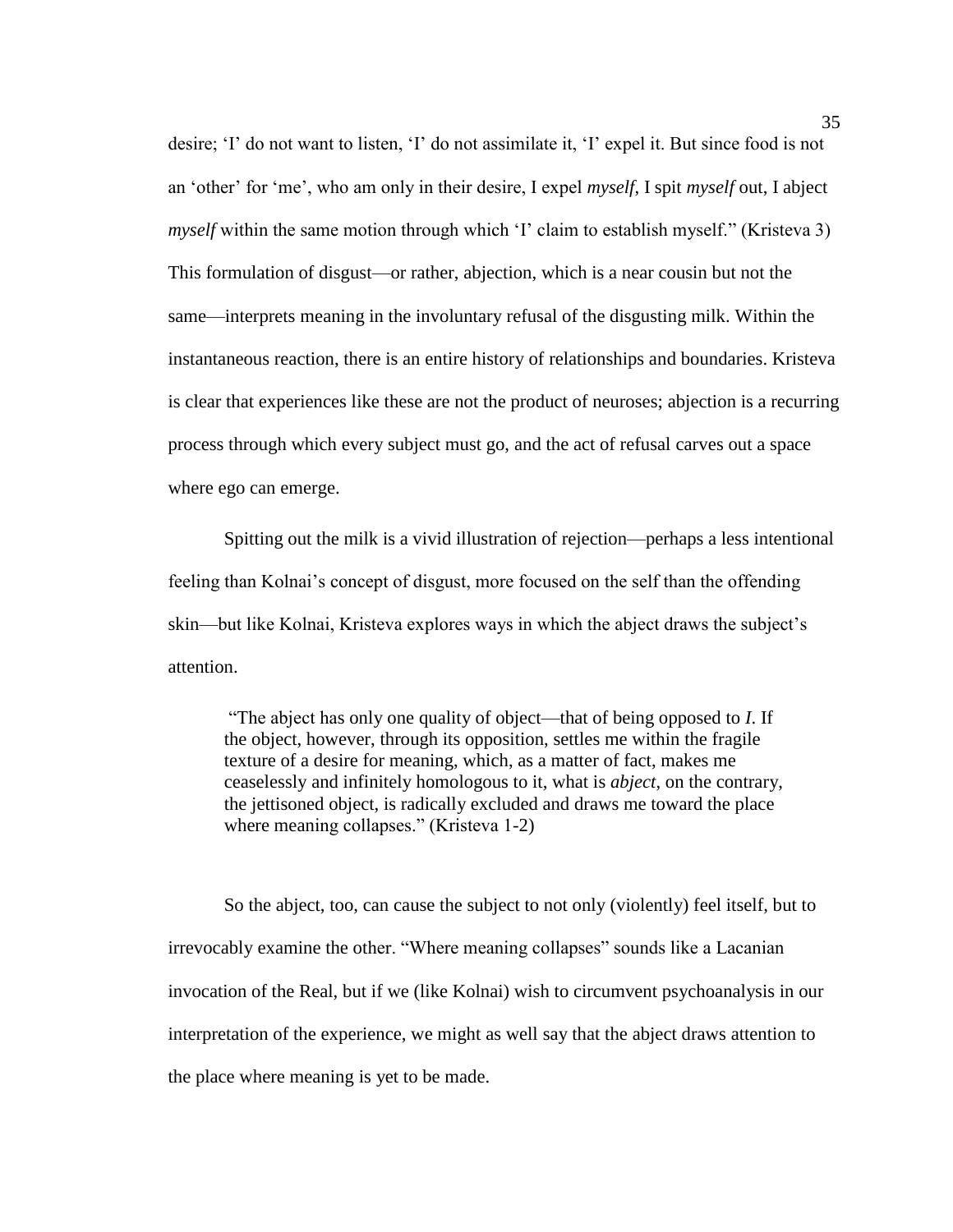Where Kolnai's disgust might be considered a different pitch of aesthetic pleasure, Kristeva's abject might be considered its opposite—yet the rejection and opposition to the abject bears no small similarity to the ways in which aesthetic pleasure can give way to knowledge and meaning. It's clear that encountering the abject is an experience that fundamentally defines the self— the subject's very boundaries are defined by what it refuses—but the object of refusal must bear many implications on the subject's place and position in the world. I'm reminded of an anecdote recorded by Charles Darwin in *The Expression of Emotions in Man and Animals*:

"In Tierra del Fuego a native touched with his fingers some cold preserved meat which I was eating at our bivouac and plainly showed utter disgust at its softness; whilst I felt utter disgust at my food being touched by a naked savage, though his hands did not appear dirty." (Darwin)

As immediately and involuntarily as the two men felt disgust, this anecdote makes very plain how much the experience of and response to disgust are built and continually revised by cultural practice. Indeed, as William Ian Miller writes in *The Anatomy of Disgust*: "Disgust for all its visceralness turns out to be one of our more aggressive culture-creating passions" (quoted in *Savoring* 31). A proliferation of rituals and mediating tools (to call back to Lévi-Strauss) cluster around sites of disgust in any given society: the disposal of refuse, the distinction of privacy, the care and maintenance of human bodies alive or dead. Culturally transmitted culinary practices taught the native to be suspicious of soft meat; a history of utensils and etiquette had previously spared Darwin the revulsion of seeing hands touch his food.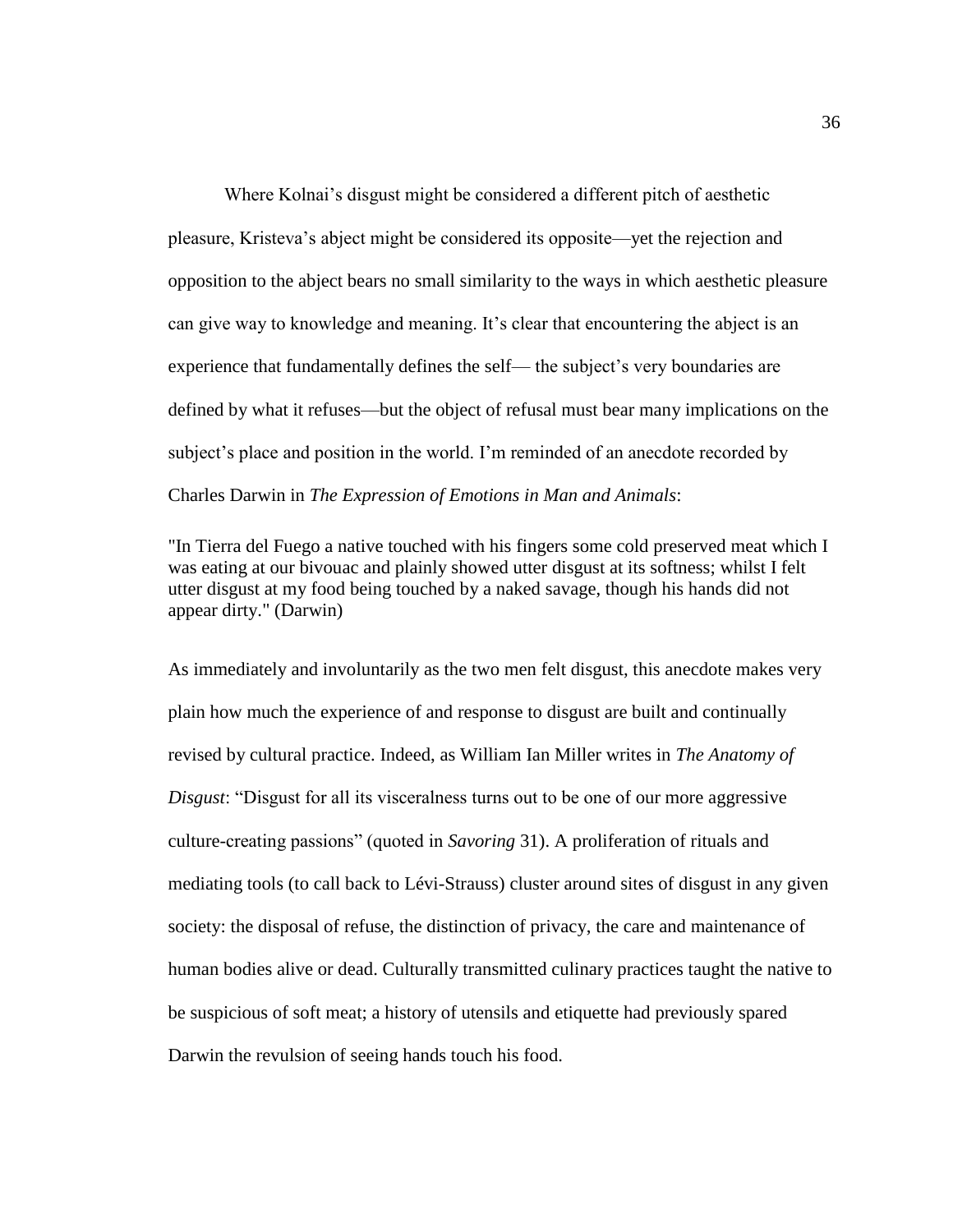### **Appealing and disgusting representations**

That so much culture emerges from preventing or containing the disgusting should be sufficient motivation to study the way disgusting things are represented in art and narrative: such stories and images are artifacts of sociological interest. But disgusting images and texts are not merely reflections of cultural obsessions but can potentially be objects of disgust themselves. In *Savoring Disgust*, Korsmeyer notes that several philosophers—she cites Kant, Mendelssohn, and Lessing—have made observations along the lines of "feelings of disgust are always real and never imitations" (*Savoring* 46). Neurologically, there is no difference between being disgusted by visual or textual representations or disgusted by disgusting objects or actions: both responses activate the same centers of the brain. Perhaps because disgust is incited by sensory apprehension and is, as Korsmeyer puts it, "vividly focused on the sensory qualities of things one might ingest or touch," it is difficult to distinguish between the shudder of revulsion directed respectively toward a crawling insect, a realistic depiction of a crawling insect, or something else entirely that is mistaken for a crawling insect. (*Savoring* 17). In this respect, all disgust takes places in the mind, and disgusting art can be as potentially threatening or reifying to the self as the congealed skin on Kristeva's milk.

When reading about food, the body may respond to sensory descriptions just as it would if the food was actually present, seen, and smelled: the mouth may water and the appetite stir, or perhaps the mouth will exhale forcefully and the muscles will recoil. The lines between bodily and mental experience become blurry, as does the distinction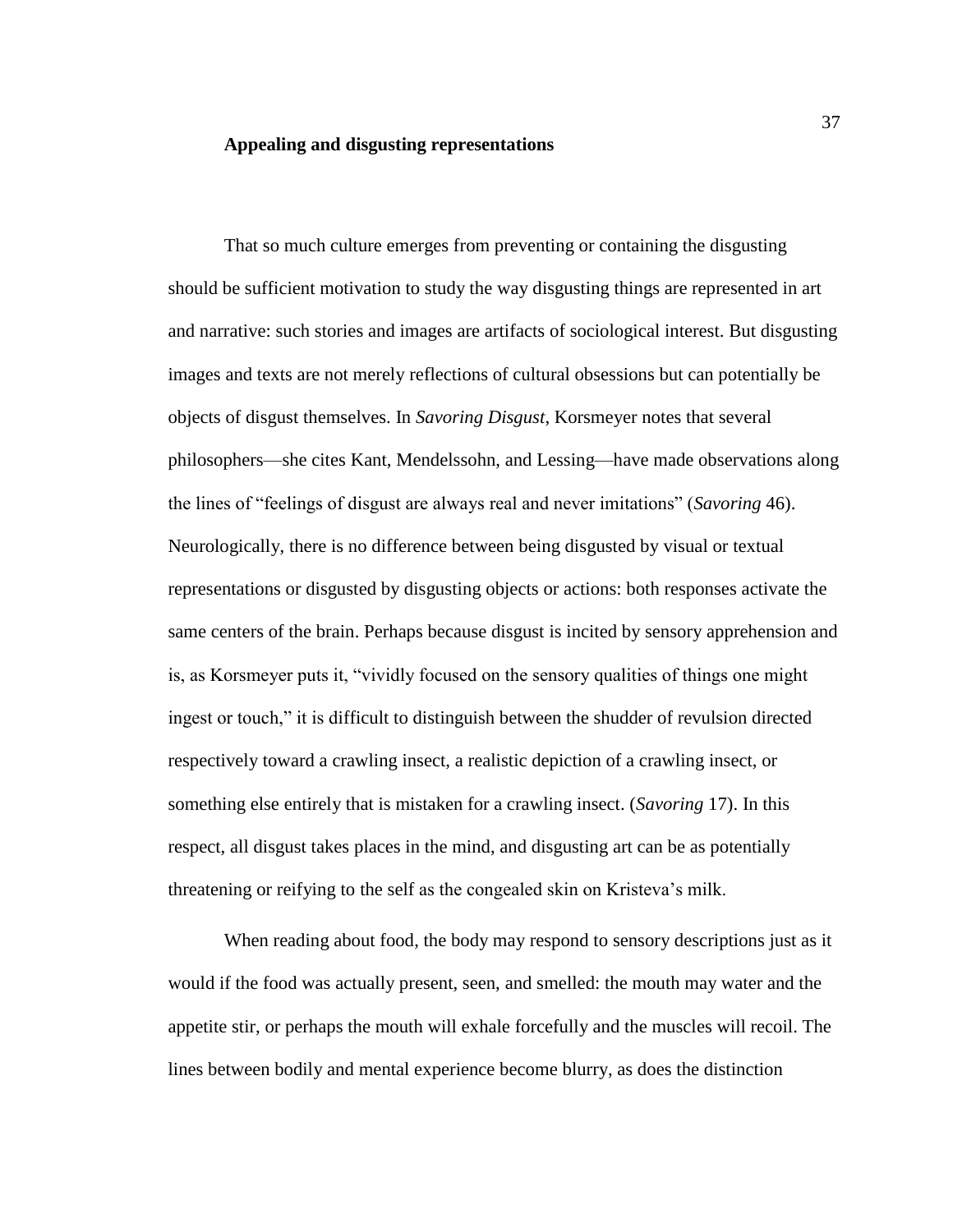between physical objects that are experienced spatially and narrative representations that unfold temporally. Yet there is a difference: there's a distance in the perception, we're not actually afraid of the disgusting object getting on us. There is no direct fear of contact or penetration that requires removal, so the perceiver can safely remain and contemplate the disgusting sensory qualities of an object. This distance is arguably what makes it possible to enjoy gory or uncanny scenes in film and literature.

The same would be true of pleasure: one does not read of feasts to sate hunger, and though the body may respond positively to the imagination of appetizing dishes, the mind is free to contemplate the idea of a feast with pleasure. Perhaps not disinterested pleasure but free and meaningful pleasure nonetheless. So I do want to draw a distinction between a thing itself and the representation of a thing, and this will reintroduce Kant to my argument about meaningful aesthetic judgments. Despite the immediacy and involuntariness of the disgust reaction, there is actually a removal of the biases of need that cloud the objectivity of judgment in Kant's theory. The proximity or encounter with disgust takes place in the imagination, so in a manner of speaking, there is a little space between a disgusting story or image and the person who contemplates it. Then, too, pleasure and disgust can become particularly blurry in representation: certainly too much of anything pleasurable can cloy and revolt, and at the same time, there can be a certain satisfaction in savoring a disgusting poem, which exists at a safe distance and does not threaten to ooze or creep onto the reader.

I mentioned above that literary scenes of eating often invoke the enjoyment or distaste for food to illustrate a sense of self-possession—in other words, to command a sense of individuality and selfhood by way of rejection (Kristeva: "I spit *myself* out") or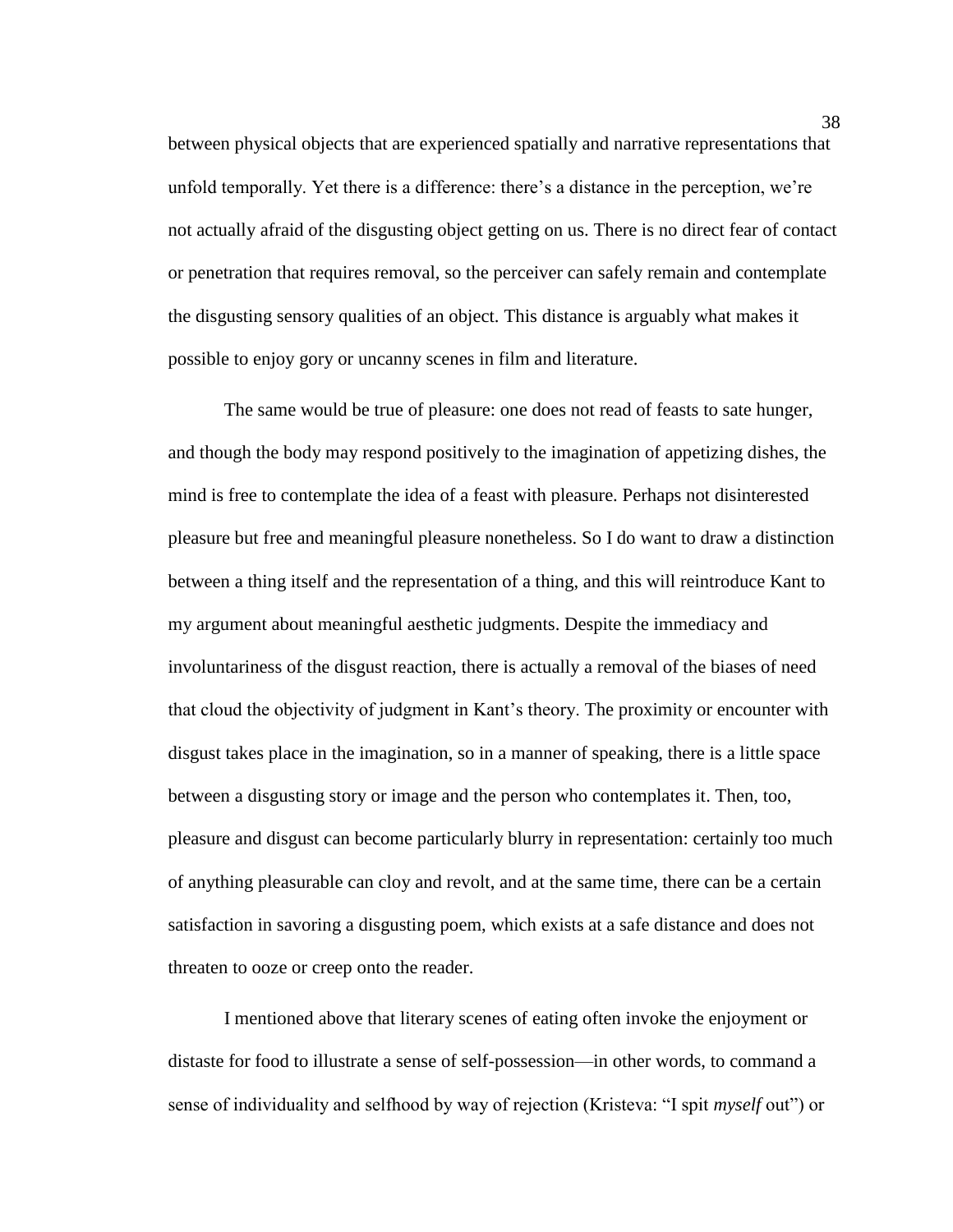gratification (I enjoy feeling myself enjoy this deliciousness). Then, too, pleasure and disgust can speak volumes about our social bonds: the food a character enjoys or rejects may reflect politics, education and class, cultural belonging, and many other personal ties. Pleasure in particular is a powerful connector: consider that moment when a communal, collegial hush descend upon a shared meal, perhaps followed by murmurs and soft laughter; or those moments in an immersive sensory experience like a concert or a party when two people turn to each other and grin wordlessly; or countless moments of sharing pleasure when narrative becomes unnecessary because everyone is on the same page, so to speak. Consider, too, what could be more intimate than the author's power to evoke appealing and satisfying sensory experiences which then summon the reader's appetite or pleasure. Pleasure is necessarily experienced subjectively, personally, singularly—and yet it can give way to rare moments when an individual can just about "look at me from the place from which I see you," to overturn Lacan's lover's lament.

To briefly return to "To an Old Woman:" the poem depicts the poetic narrator as fascinated with a scene of eating in a way that parallels Kolnai's description of the "intentional" object of disgust, although disgust may be too strong a word for this mild and ultimately sweet poem. If the narrator is disgusted, as his fixation on the scene and inclusion of detail that imply a messy, artless eating behavior, the scene is a transformative and ultimately transcendent one for him. Observing at a distance, the narrator comes to identify with the woman's pleasure: his identification with her enjoyment "they taste good to her" takes up half the poem as he imagines her "solace" filling up the space around them both. If pleasure and disgust are difficult to distinguish in this poem, perhaps it is because they play the same role for the reader as for the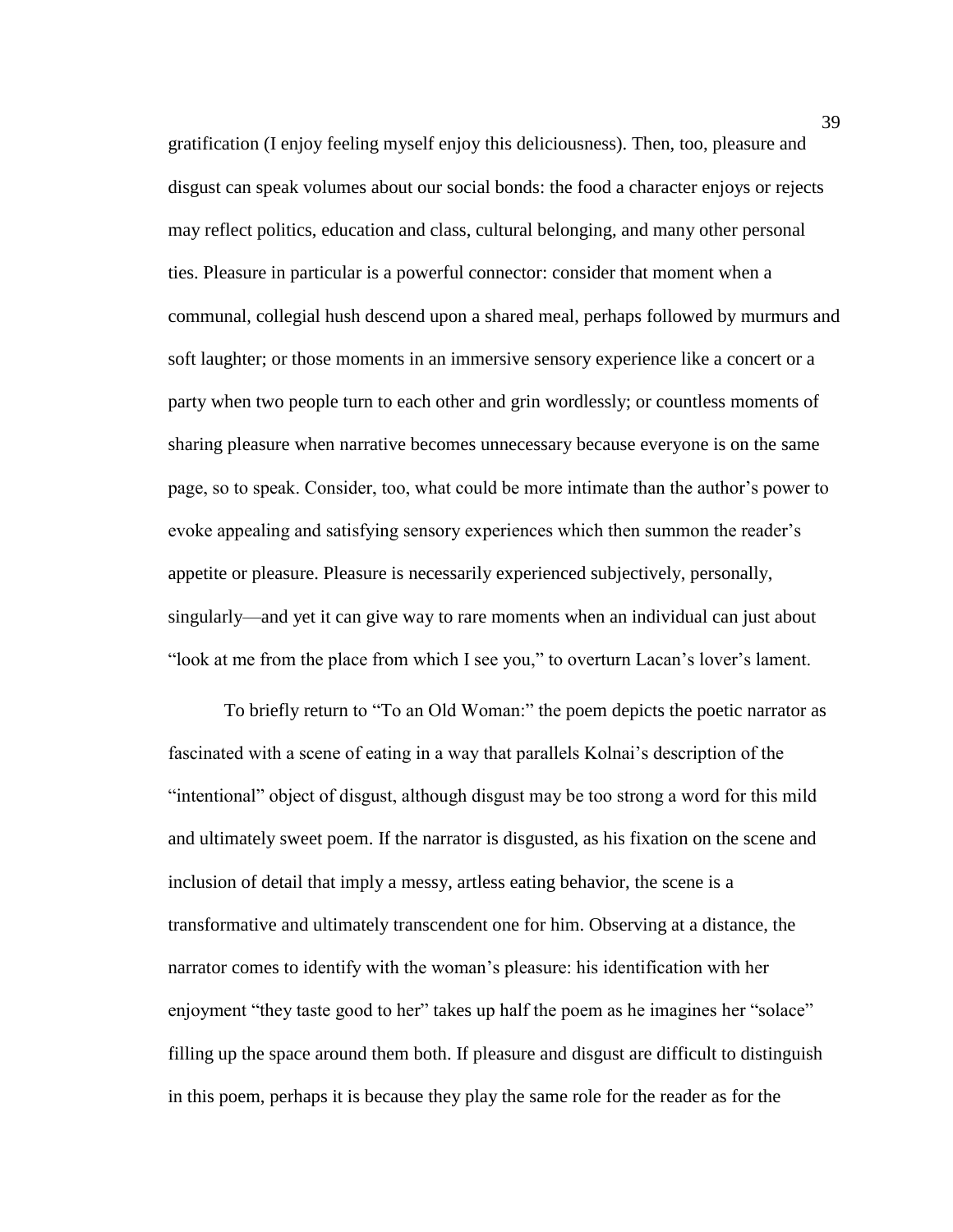narrator: as the scene of eating plums preoccupies the narrator's senses, as it causes him to identify with and appreciate the enjoyment he can only see from the outside, we too are brought through the motions of contemplating the scene. With the safety of distance from the actual scene, it may be satisfying to contemplate our own aesthetic response to

it.

"Squid," by Michael C. Blumenthal, offers a scene that similarly blurs the

responses of pleasure and disgust.

So this is love:

How you grimace at the sight of these fish; how I pull (forefinger, then thumb) the fins and tails from the heads, slice the tentacles from the accusing eyes.

And then how I pile the silvery ink sacs into the sieve like old fillings, heap the entrails and eyes on a towel in the corner; and how you sauté the onions and garlic, how they turn soft and transparent, lovely in their own way, and how you turn to me and say, simply, isn't this fun, isn't it?

And something tells me this all has to do with love, perhaps even more than lust or happiness have to do with love: How the fins slip easily from the tails how I peel the membranes from the fins and cones like a man peeling his body from a woman after love, how these ugly squid diminish in grotesqueness and all nausea reduces, finally, to a hunger for what is naked and approachable,

tangible and delicious. (Blumenthal 1-25)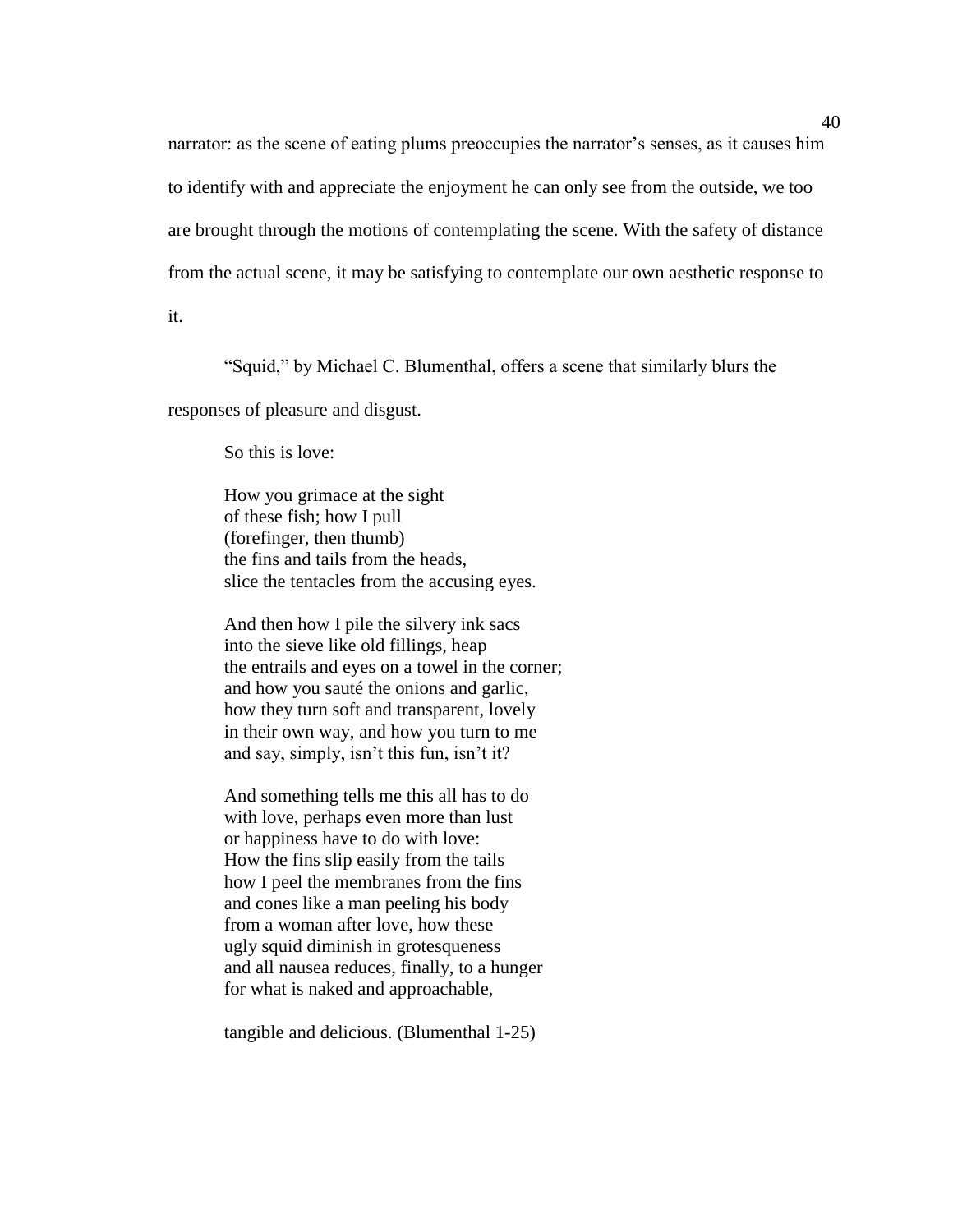These uncooked squid pretty much exemplify what Korsmeyer (drawing on Kolnai) would classify as a disgusting food: they share so few characteristics with humanity as to seem alien; they are slimy, and thus repellent to touch; they are not alive, but are also not very far removed from their living forms, still possessed of squidly fins and ink sacs—unlike calamari, for example, which resembles living squid in neither texture nor appearance (*Savoring* 63). Thus, the poem's lyrical assertion that "this is love" sits at odds with the poetic narrator's vision of viscera and tentacles, despite the susurrus of sibilant consonants that give the poem a whispering, tender tone. Yet the outlandishly gross description starts to transform into something sweeter and more pleasant: the piles of "silvery ink sacs" might be something precious, and the "soft and transparent, lovely" onions set a more palatable tone for the lovers' happy banter. Kolnai writes that disgust is best characterized by a strong desire to remove the disgusting object or at least create some distance between you and it; here, in the unfolding narrative of a poem, graced by a period of reflection, the brutish and unappetizing mess of squid begin to transform in the narrator's eyes (and, perhaps, his stomach). The grisly, physical activity of peeling fins and membranes is likened to the physical, messy experience of sex—and suddenly the squid don't seem quite so alien to the narrator. His disgust fades away, and what remains is a desire ("hunger," a little on the nose) for intimacy and pleasure.

In some ways, this poem dramatizes the process by which aesthetic experience can be epistemological. Through the narrator's very visceral encounter with the slippery, alien squid, he approaches a realization about a far more abstract encounter with love. Indeed, the final stanza stages a sort of meeting of two selves—"naked and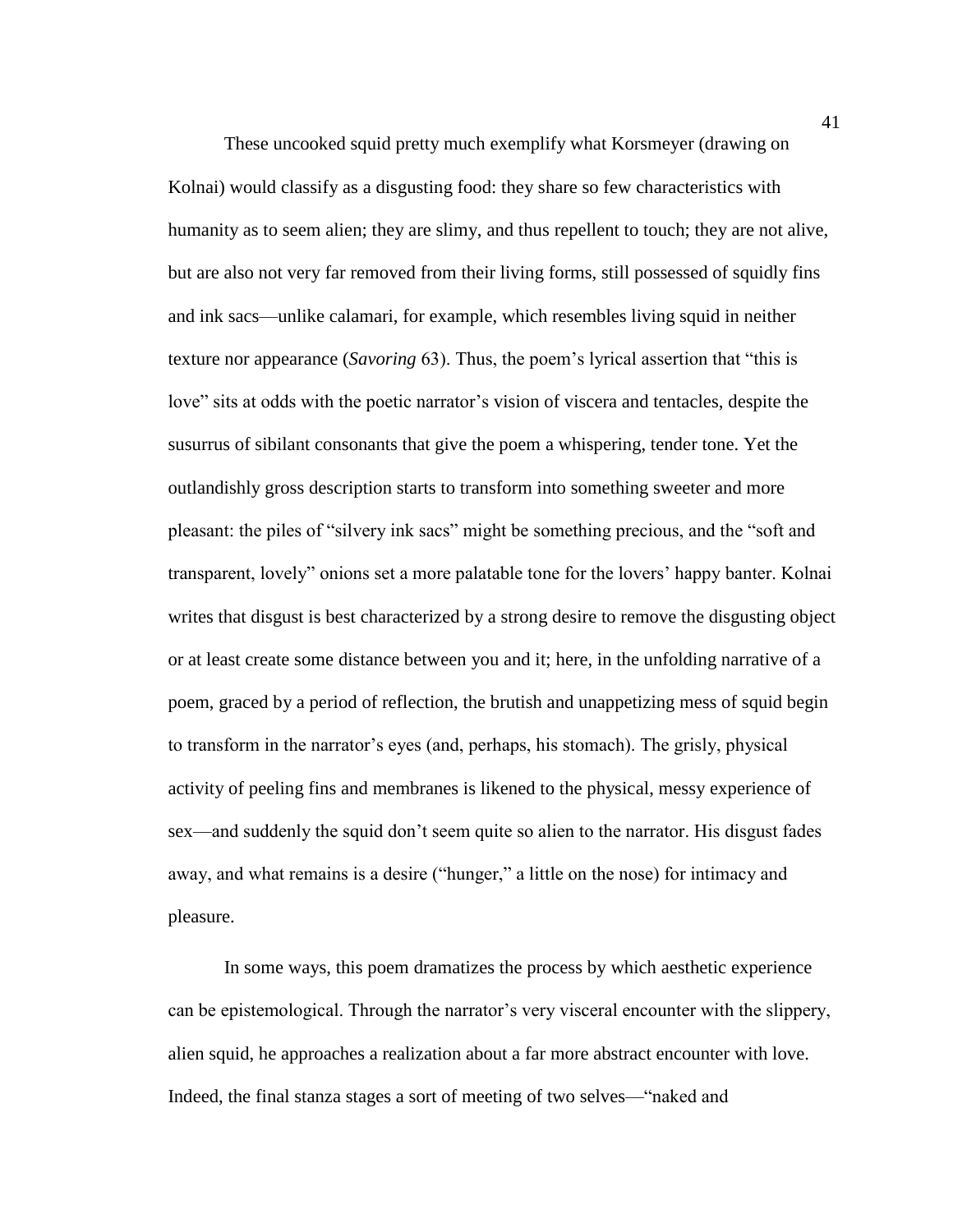approachable", echoing the image of sexual engagement. Although disgust may seem to be the opposite of pleasure, in poetry they may become one and the same.

The phenomenology of pleasure and disgust—and the occasional overlap between the two—will remain integral throughout the readings in subsequent chapters, and not only because judgments of taste may reveal meaningful insight into a character or lead the way to his or her development, as they do in the poems above. Beyond that, the relationship between sensation and knowledge will remain an enticing question for the phenomenology of reading about food as much as for eating it—for what is the pleasure of reading if not the enjoyment of imagined sensation? If I find squid disgusting and feel no interest in preparing them in my otherwise adventurous kitchen, what is the source of my pleasure in reading and rereading the messy story of "Squid"? Having established the intentionally but meaningfully subjective nature of enjoying such things as food and texts, the subsequent chapters will examine some of the factors that influence how pleasure in eating (or in reading about eating) is constructed through text. Sense and sensory description, however, are only part of perception and pleasure. The next chapters will explore how the experience of enjoying either real or imagined tastes is as much a function of knowledge, memory, and culture as it is of sense.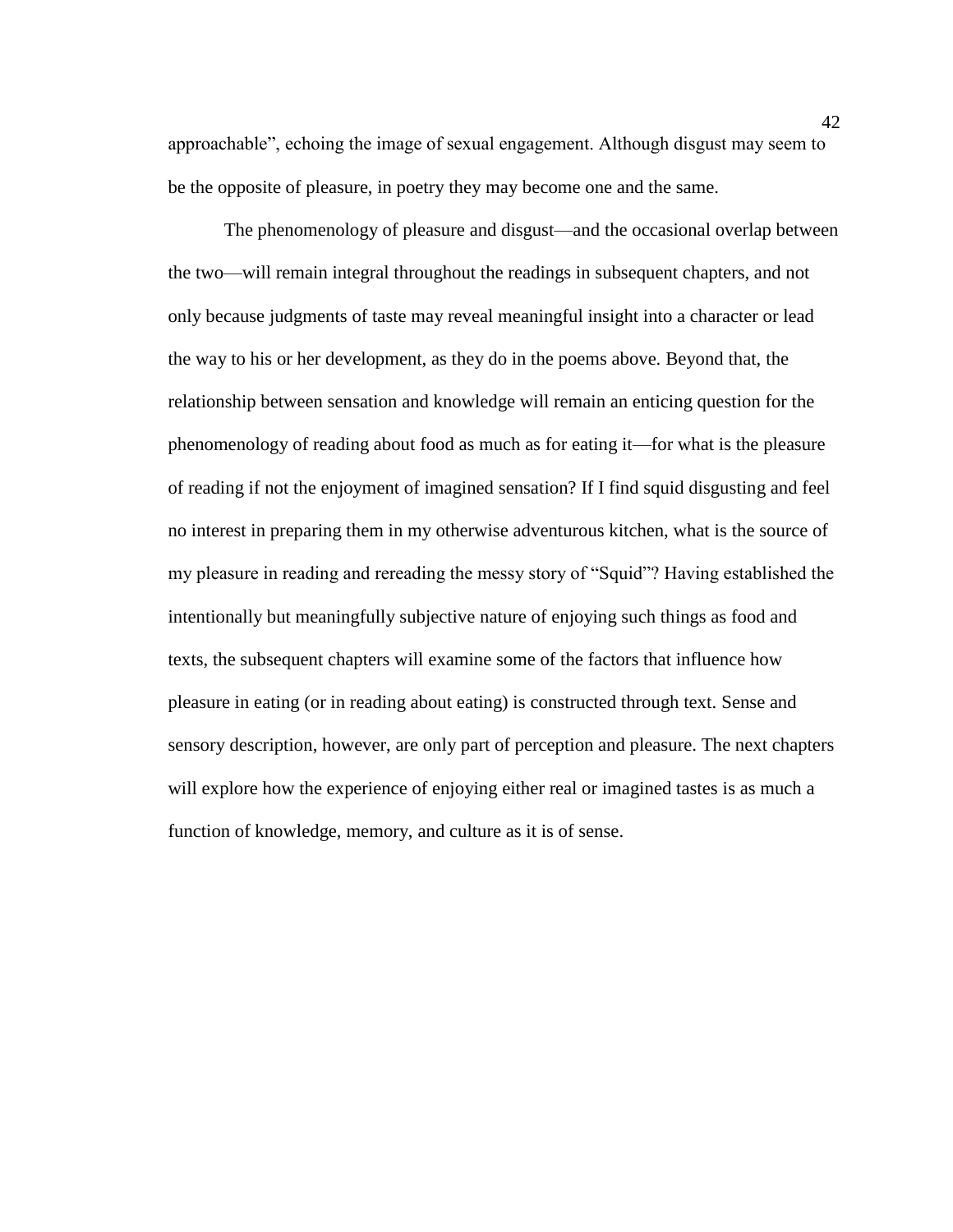### **CHAPTER 4:**

### **PLEASURE AND THE CULINARY TRIANGLE**

Campbell McGrath's *Capitalist Poems* explore the landscapes of consumerism, from an innocent game of hide and seek among the burgeoning shelves of a big box store to the finite satisfaction of buying a 7-11 burrito every day after work. Mass-produced, individually packaged, or branded food is occasionally a part of this landscape, but comes to the foreground in "Capitalist Poem #38" (titled "Woe" in my anthology). But in describing the signature sandwiches of multinational chain and household name Subway, the poem calls into question whether these products should even be considered food.

Consider the human capacity for suffering, Our insatiable appetite for woe. I do not say this lightly but the sandwiches at Subway suck. Foaming lettuce, mayo like rancid bear grease, meat the color of a dead dog's tongue. Yet they are consumed by the millions and by the tens of millions. So much for the food. The rest I must pass over in silence. (McGrath 1-12)

Subway's brand identity has always centered on the made-to-order sandwiches using purportedly fresh ingredients. Yet McGrath's doleful meditation describes food that has putrefied past the point of edibility, never mind what the tens of millions might think.

For contrast, consider the poem "Fall" by agricultural poet Wendell Berry, in

which the fruit that is eaten may well be too good for consumption: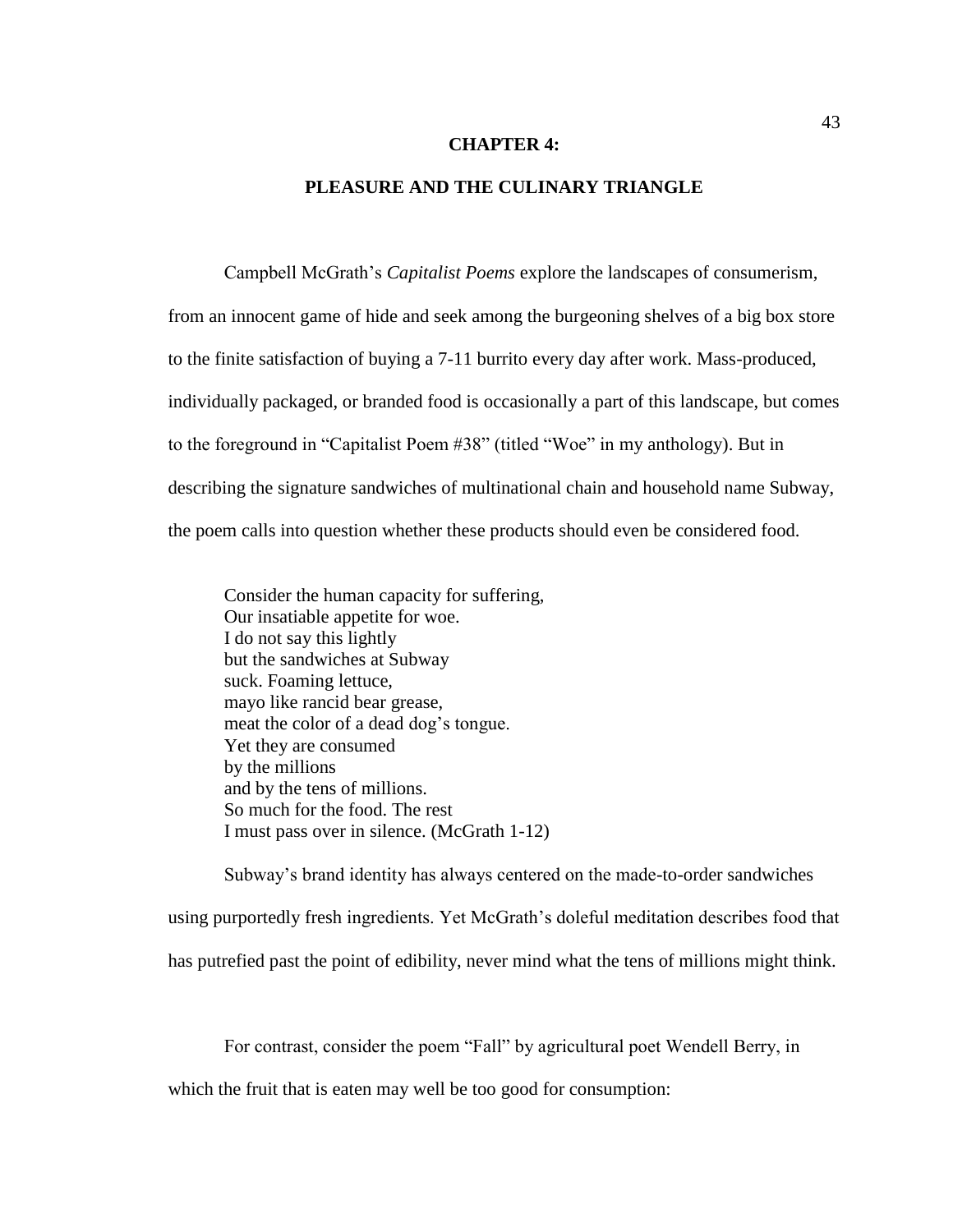The wild cherries ripen, black and fat, Paradisal fruits that taste of no man's sweat. Reach up, pull down the laden branch, and eat; When you have learned their bitterness, they taste sweet. (Berry 1-4)

These wild cherries are the fruits of paradise, grown without human interference; indeed, between the absence of human labor and the title of the poem ("Fall") make a plain illusion to the allusion to the fruit of knowledge and consequent exile from Eden in Judeo-Christian mythology. More ambiguous is whether these fruits are even meant for human consumption. The "black and fat" qualities of the cherries suggests that they are ripe and should be sweet, but they are also bitter. Perhaps these wild fruits are an acquired taste, much less sweet than domesticated orchard cherries; perhaps these are fruits created precisely for human sustenance and pleasure and the bitterness refers to the loss of paradise. In either case, part of the appeal of the fruits is their pristine nature, untainted by human touch at least until they are eaten.

McGrath's decaying sandwich bar and Berry's unspoiled cherries represent two perspectives on how we determine which foods are good to eat. While which foods we *can* eat are obviously determined in part by biology, when we decide what and how to eat—several times a day if we're lucky, a hundred times in a month, thousands in a year—we very rarely take the time to base our decisions on empirical measures of biocompatibility or organic composition. Instead, the determination of what may be considered food and when it may be considered good to eat is largely a cultural distinction. Indeed, often enough "food" and "good to eat" are categories that can only be defined by pointing to what exists outside of them. That is the gist of the culinary triangle, a conceptual tool introduced by Claude Lévi-Strauss in his series *Mythologiques*.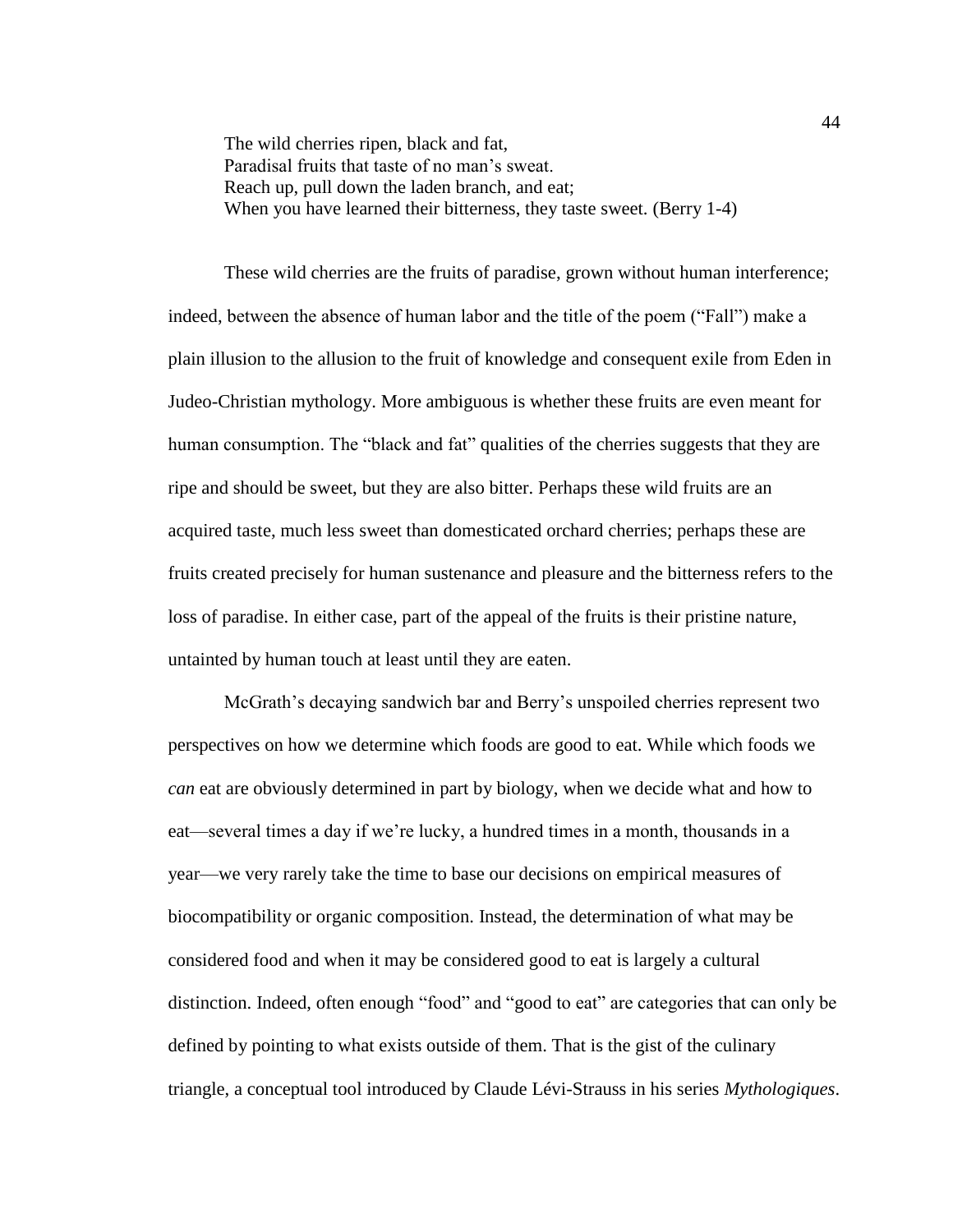This chapter will use this structuralist approach to food as a way to tease out the way culture may shape individual judgment not only for what is considered food, but for what is considered enjoyable to eat. But structuralist approaches to eating and cooking (such as the triangle, or Mary Douglas's "grammar" of foods referenced in my introduction) suggest that these distinctions are not only cultural but linguistic, or at least expressed in language—making categories of edibility a potentially rich contrast for poetry to explore. For example, Berry's cherries may in part engage the reader's experience of ekphrasis and synaesthesia—amplified by the assonance of "black" and "fat," which evoke a feeling of fullness in the mouth—but the poem also complicates this pleasure by depicting the fruits as bitter and wild. Meanwhile, "tens of millions" frequent the Subway franchise despite McGrath's revulsion; the poet positions himself as an outlier to a social agreement on what is good to eat.

## **The Raw and the Cooked**

The first book in the *Mythologiques* series, *The Raw and the Cooked*, claims as its purpose the study of categorical oppositions drawn from everyday encounters—raw and cooked, wet and dry, and so forth—that inform the conceptualization of more abstract concepts in myths and cultural beliefs. By *The Origin of Table Manners*, third of this series, Lévi-Strauss extends the framework to include a third category, along with a number of hash marks between each point on the triangle to denote various forms of cooking practices (such as roasting and boiling) which in turn link to the associated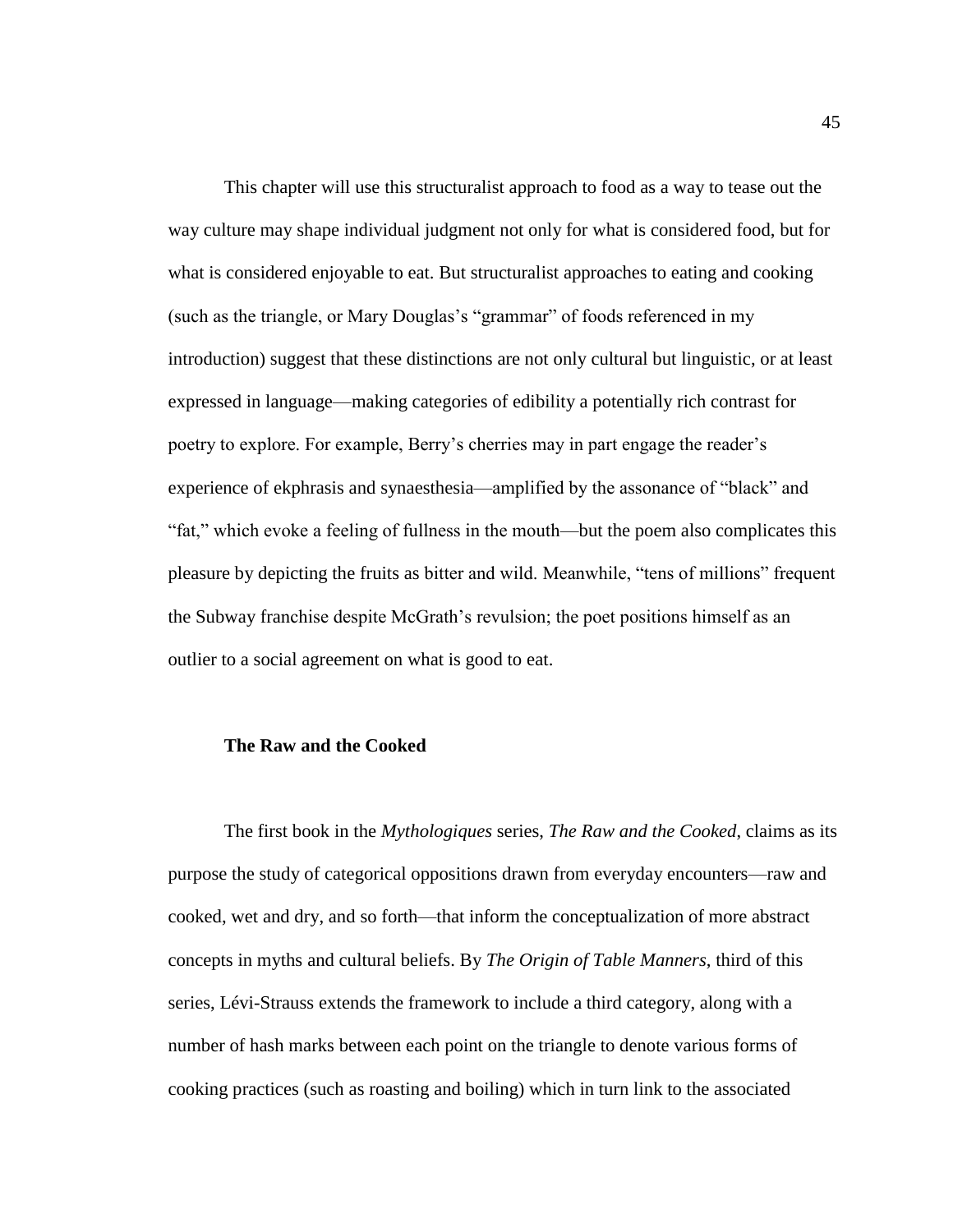values or connotations of one of the three points. But at its simplest, the triangle looks like this:



**Figure 1: Claude Lévi-Strauss's culinary triangle**

Food may exist as raw material, or it may be cooked for human consumption, or it may become rotten or tainted. Triangulating these food states illustrates a more complex relationship than *food | not food* or *good food | bad food*. If you look at the triangle from the point of view of the raw food (in a manner of speaking), you might perceive the other two points as the outcomes of two different processes: natural processes that decompose the matter versus cultural processes such as tools and culinary customs. Alternately, if you place cooked food at the top of the triangle (as I have it above), you might see the other two points as categories that fall short of the category of edibility by virtue of being underprepared or decayed. Of course, as Lévi-Strauss remarks his treatise on culinary anthropology, there is no reason any two cultures will come to the same understanding of what constitutes raw, cooked, or rotten (*Table Manners* 478). For a dramatic example, Lévi-Strauss recounts stories of American soldiers landing in Normandy during WW2 who burned down cheese dairies, mistaking the smell of ripe cheese for that of corpses. On the other hand, a culture's conception of edible, appropriate food stuff may shift or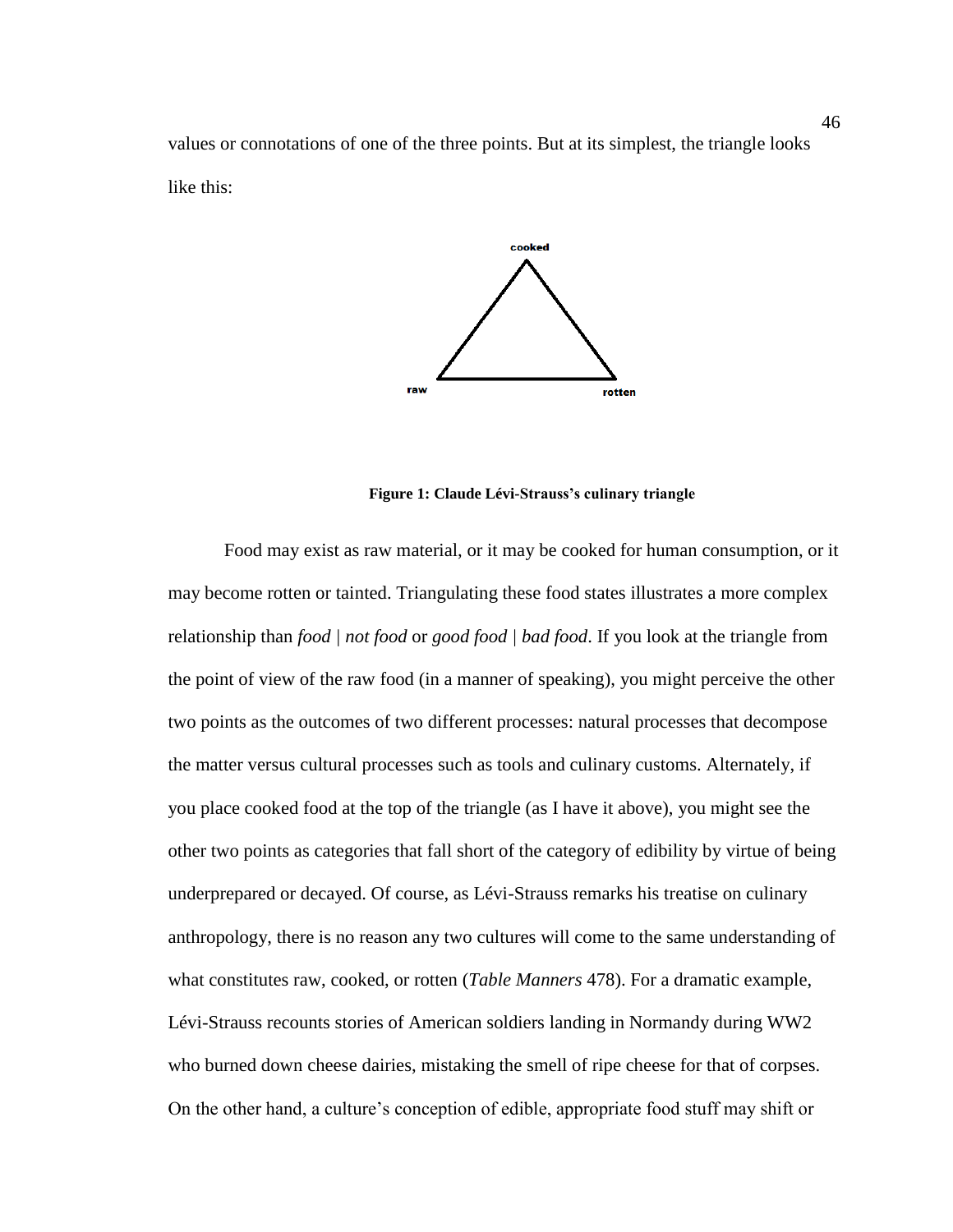expand over time; as an example of this, , Lévi-Strauss claims that Italian restaurants gradually widened French receptivity to eating raw vegetables without an acidic vinegar dressing. Raw salad dressed or undressed is still washed, peeled, sliced, and prepared for human consumption—"cooked," as far as the triangle is concerned—and placing the French and Italian methods of preparing salads in opposition to truly untouched, unmediated foods permits us to perceive them as different in degree rather than kind. Either kind of salad would occupy a different point on the triangle than roast chicken; though salad and roast chicken are both "cooked" and fit to appear on the dinner table, roasting a bird occupies a fundamentally different place in the cultural imagination than salad—again a difference of degree.

Thus, as with the mythologies he explored in *The Raw and the Cooked*, culinary oppositions—dressed and undressed salad, salad and roast chicken—point to other clustered oppositions in cultural beliefs and practices. "Cooking is a language," writes Lévi-Strauss, "through which society unconsciously reveals its structure" (*Table Manners* 495). He does not only mean the structure of food distribution and preparation, though this too is valuable data and he does meticulously detail the food habits of the tribes whose mythologies he examines: what counts as a meal versus a snack, what culinary practices are esteemed, and so forth. To look at the theory from another perspective, cooking can reveal a society's structure *through* language. In fact, Lévi-Strauss frequently refers to linguistics to bolster some of his anthropological observations: for examples, he notes the French idiomatic use of the word *cru* (raw) to indicate bareness: *danser à cru* (to dance barefoot), *monter à cru* (to ride bareback). (*Raw and Cooked* 335). In these idioms, the concept of rawness seems to imply a lack of mediation by cultural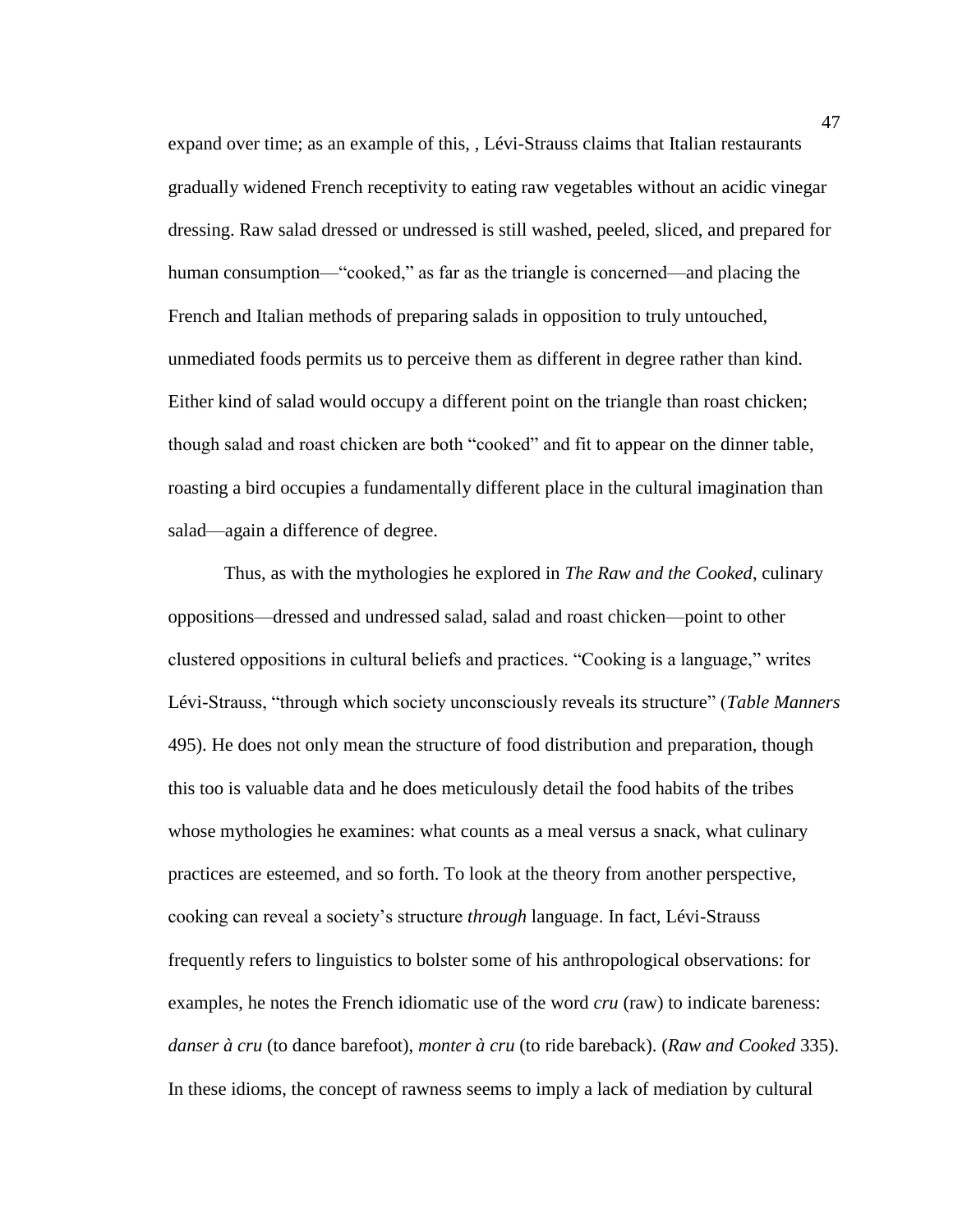objects—no shoes, no saddle—parallel to the way raw food is unmediated by the cultural processes of cooking. Similar turns of phrase haunt English idiom, as well, such as when we refer to people as "green" or "raw" if they are not yet fully inculcated into the manners of civilization, or "crunchy" (as in granola) if they deliberately refuse certain trappings of society in favor of those closer to nature.

Thus, by exploring the "language" of cooking, we find ourselves squarely in the realm of metaphor, symbolism, and signification—the wheelhouse of literary studies and the metaphors seem to be dominated by a common theme: the temporal process of transforming foodstuff is compared to the temporal process of aging and maturing. To borrow some examples from *The Raw and the Cooked*: the opposition between raw and cooked foods is used in some cultural rituals to express the opposition between married and unmarried. Lévi-Strauss cites a nineteenth century custom in one French area (St. Omer) to place the unmarried older sister of a new bride on an oven—to warm her up, as it were. Elsewhere in France of that time, unmarried older siblings might be asked to eat a salad of raw vegetables. These customs "all seem to depend, more or less explicitly, on the contrast between the cooked (the oven) and the raw (salad), or between nature and culture, the two contrasts being readily confused in linguistic usage" (*Raw and Cooked* 335). In other words, the culinary triangle might be read as a diagram of tensions between broadly generalized conditions: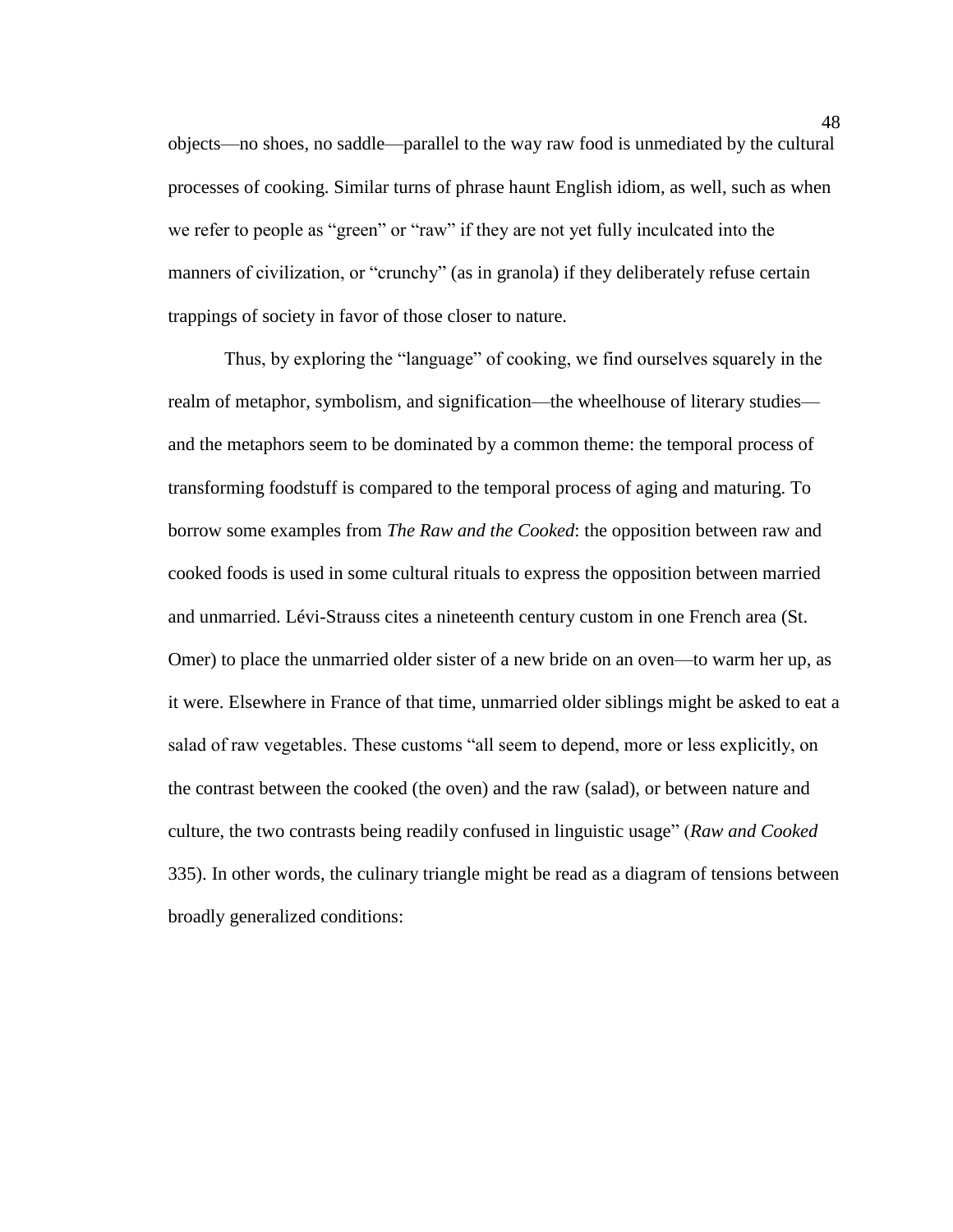

**Figure 2: Another way of looking at the culinary triangle**

In the logic of the ritual described above, to be unmarried is to be somehow undercooked, or not adequately brought into culture or society; the rituals enact a figurative transition from raw to cooked, though in slightly different ways. Lévi-Strauss notes that the oven ritual acts as a totemic quickening of the unmarried sister's cultural assimilation, while the salad symbolizes the "raw" state of pre-marriage; he also speculates that the raw salad is intended to "correct" the older sister's raw state by moving her "one or two places up the scale," toward rawness and away from rot, the natural process of decay (*Raw and Cooked* 337).

To look at the second triangle—*nature | culture | death*—from the point of view of culture, everything that falls outside of that category may either be considered too close to nature (raw) or too close to death (rotten), a sliding scale of judgment that plays out whenever we wash raw fruit to make it appropriate for eating or add salt to a dish that is already seasoned, and when we throw out food that has been dropped onto the floor. To prepare or cook food is to make it civilized and suitable for human society, and to discard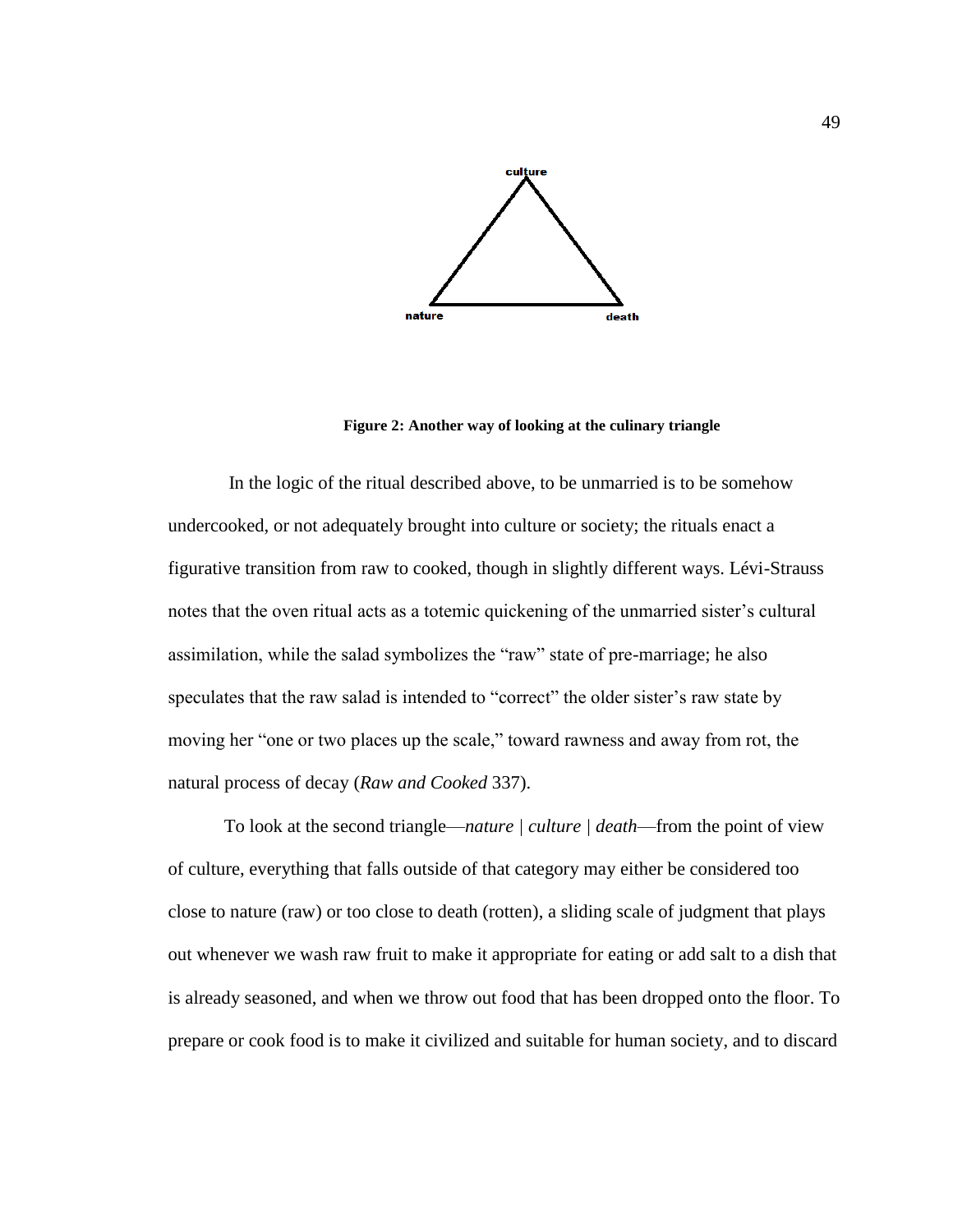what is rotten is to cast away garbage, but what is civilized and what is garbage are designations that can both define and be defined by the taster.

### **Tipping the triangle**

One thing that remains consistent throughout Lévi-Strauss's studies, as well as many of the modern comparisons we can make, is that most languages, cultures, and foodways favor the cooked in both metaphor and practice. Our social agreements generally dictate that food, people, or ideas which are raw are also incomplete, and those things which are rotten must be discarded.

But suppose you consider the social order to be a polluting rather than civilizing force? Around the turn of the millennium, anthropologist Dylan Clark published a study he had made of the foodways and philosophy in a Seattle punk community during the 1990s. For this alternative society, concerned about the environmental and economic effects of industrial food production and branding, most of the food processed and packaged for the grocery store is considered extraordinarily cooked: the long chain of production from monoculture farming to plastic packaging pushed mainstream food into their conceptualization of rotten. Alternative foodways embrace literal raw foods as well as whole and unrefined foods, bulk and minimally packaged foods—any edible substance that hasn't been overprocessed, wrapped in non-biodegradable materials, and hypermarketed. But Clark observed with interest that although his counterculture community disparaged the costly production and marketing of packaged food, many members of the community would willingly eat the same packaged food salvaged from the dumpsters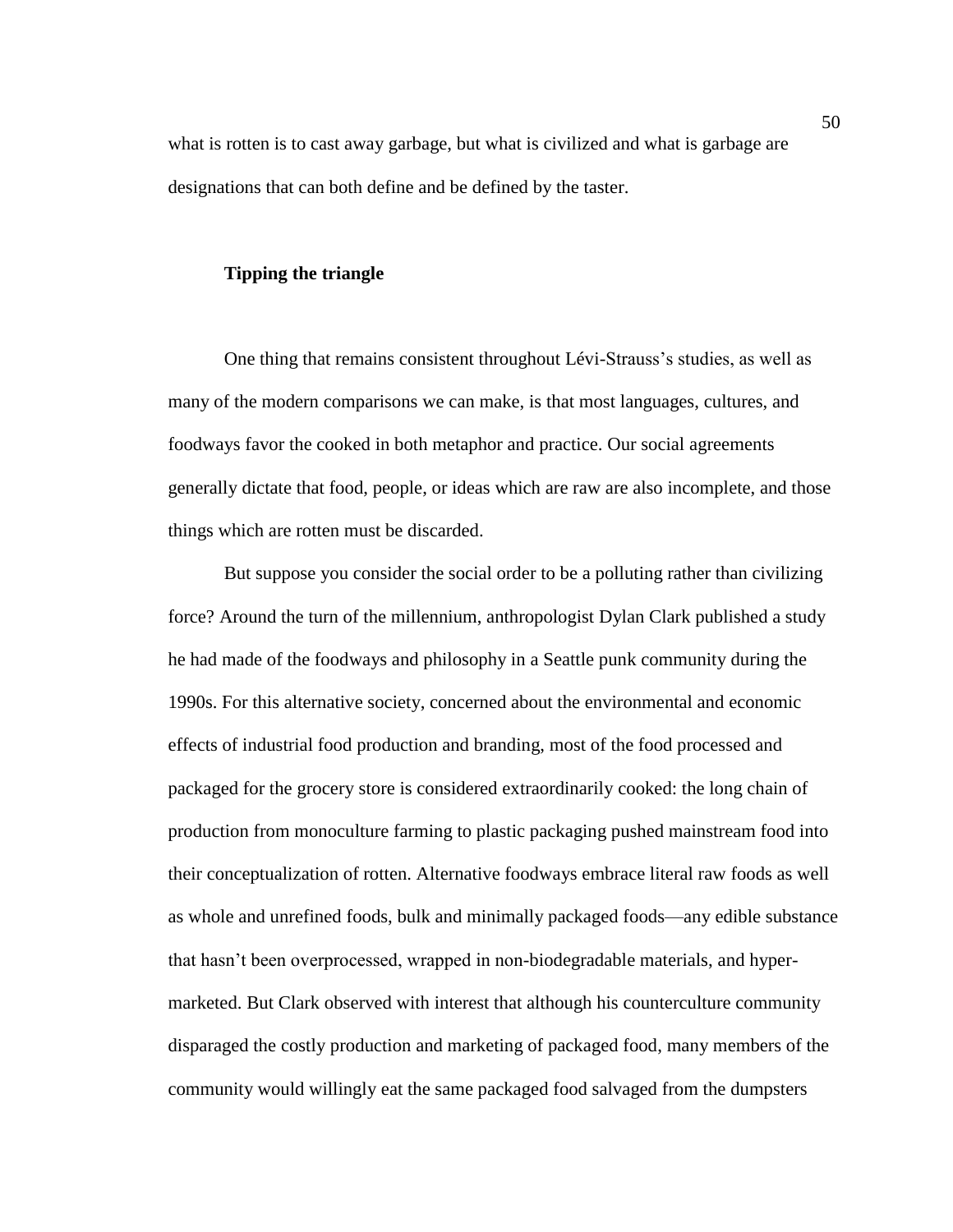where chain stores regularly discard edible unsold food. Such food is not literally rotten, but widely considered taboo—for if the floor is considered a contaminating zone, the dumpster is exponentially more so. Clark suggests that freeganism (as it has been termed by mainstream media) "cleanses" packaged food of its industrially-cooked contamination (Clark 37). In other words, if the enemy of my enemy is my friend, perhaps the refuse of my enemy is my re-use.

For the community of Clark's study, it's as though the culinary triangle is flipped upside-down: mainstream culture and cooking at the bottom of the pyramid, and that which mainstream culture considers rotten or raw at the top. Meanwhile, that which is extraordinarily mediated by mainstream culture—food that is extremely processed or heavily branded—takes the place of the abject in punk hierarchy. As Clark puts it, "Punks perceive in everyday American food an abject modernity, a synthetic destroyer of locality and diversity" (Clark 25). Here, as elsewhere, abject food and culture manifests as the threat of consumption, as though the wrong goods will consume us, rather than the other way around.

Of course, this angle will sound more familiar—an example of the way counterculture politics and practices eventually trickle into the mainstream. Broadly, our national definition of "cooked" is shifting as we learn to value raw ingredients over processed food, chunky over smooth, honey over sugar. Wild or young plants—dandelion greens, ramps, green garlic—are now prized for the very qualities that may once have disqualified them from the category of food. The words *whole, fresh, organic* act as a signal for those who value fewer steps between raw and cooked food—increasingly more of us. This slight tip to the triangle—valuing raw-er foods with less human intervention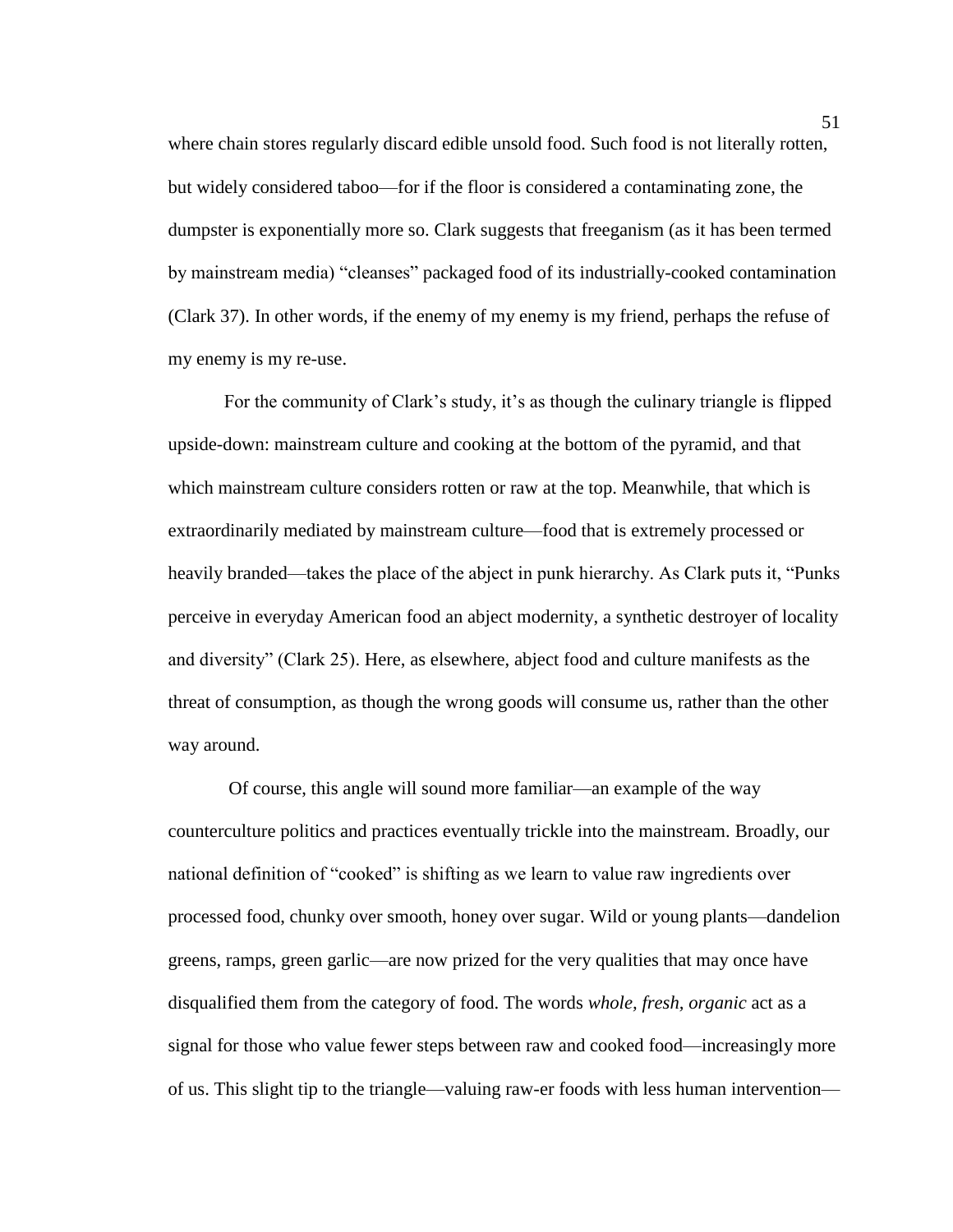seems like a reasonable reaction to a culture in which so much food is cooked and packed in factories.

But because these categories of food are constructed by words, associations, and oppositions, it's easy for food marketers to misleadingly align an image of their product with our expectations of rawness, naturalness, or healthiness. Hence the concept of "health halo": yogurt, for example, is almost universally accepted to be a more natural, wholesome alternative to ice cream, even though some yogurts are just as loaded with processed, denaturalized sugars. Juicing tends to push our buttons for "pure" food although the processing strips out many of the vital plant nutrients. Even the muchdebunked Paleo diet depends on an opposition between the raw and the cooked obviously dieters are not meant to eat raw proteins, but the appeal of the system lies in the imagined foodscape of a simpler, more "natural" time. Food marketing, indeed, is a rich landscape of metaphor, allusion, and other manipulations of our culinary/cultural oppositions.

Broadly speaking, the language of reading and thinking tends to reflect the abovementioned cultural bias toward the cooked. We stew and simmer on ideas, lest they come out half-baked. Language reveals the importance of the process of transformation, the human acts of mediation. In short forms like poetry, there is a great temptation to parallel the temporal process of reading with that of cooking: in the half-dozen anthologies of food poetry on my shelf, there are at least a hundred separate poems by diverse poets that describe mothers baking bread, grandmothers making stew, lovers learning new dishes together. The process of cooking embedded in the verse mirrors the process of reading: at the end, something is mediated and transformed.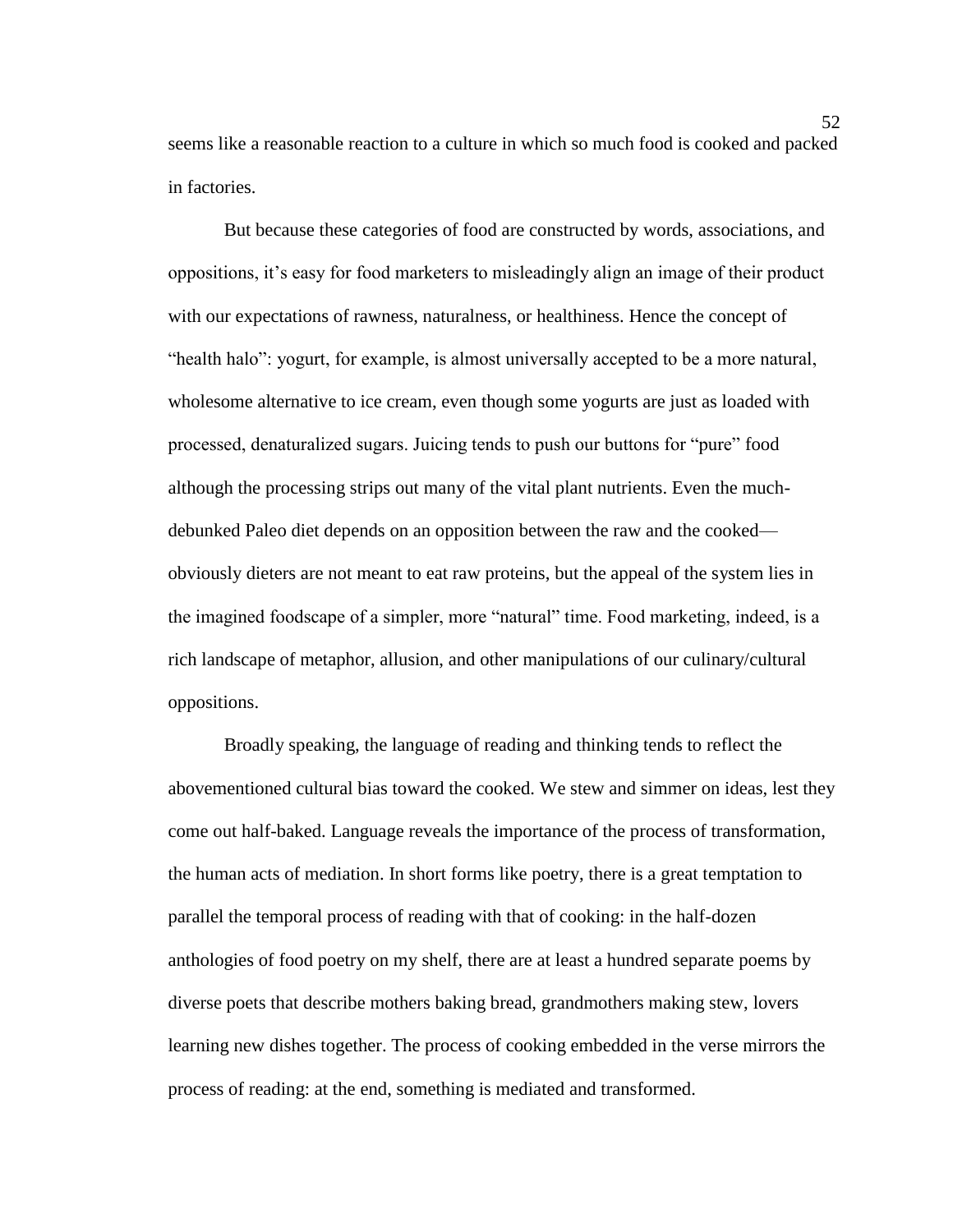But poetry is culture's critic as much as its scribe and patriot, so it follows that there are also numerous poems that sing of the raw and rotten. Particularly the raw: in the introduction to his anthology *The Hungry Ear*, Kevin Young notes that within his selection "the poems often focus on what we might call 'source foods,' foods in their natural, whole, and ingredient states." He adds cryptically, "We too seek the source." (Young 6). This vision of the poet as a source-seeker rests on the idea that poetry is a formation of language that strips away polluting words and approaches a purer, truer meaning—perhaps the same idea that motivated Romantic poets' pastoral visions or Imagist yearning for precise description.

If your search for a source implies an unpolluted and less mediated meaning, an escape from modern culture, you'll find no greater champion than environmental activist and agricultural poet Wendell Berry, whose poems linger on the sensory experiences of seasons and pastoral landscapes in which humankind plays a minor role, if any. To return to the poem quoted above, "Fall," it's clear that between the raw and the cooked, this poem values the raw more highly. The bittersweet cherries are perfect as they are; they require no human endeavor to be made ready to eat, and indeed human labor—or "man's sweat"— would be a potentially disgusting and corrupting influence on the unmediated, natural, raw perfection of this fruit.

The consumer wastescape of Campbell McGrath's poetry made a curious foil for Berry's pastoral fantasies of unspoiled fruit. McGrath's series of Capitalist Poems create snapshots of finding pleasure in spite of, not because of, the embarrassment of modern riches: for example, a game of hide and seek with a child in a big box store, or soothingly unstimulating purchases of 7-11 snacks after tiring days, every day. The pleasure of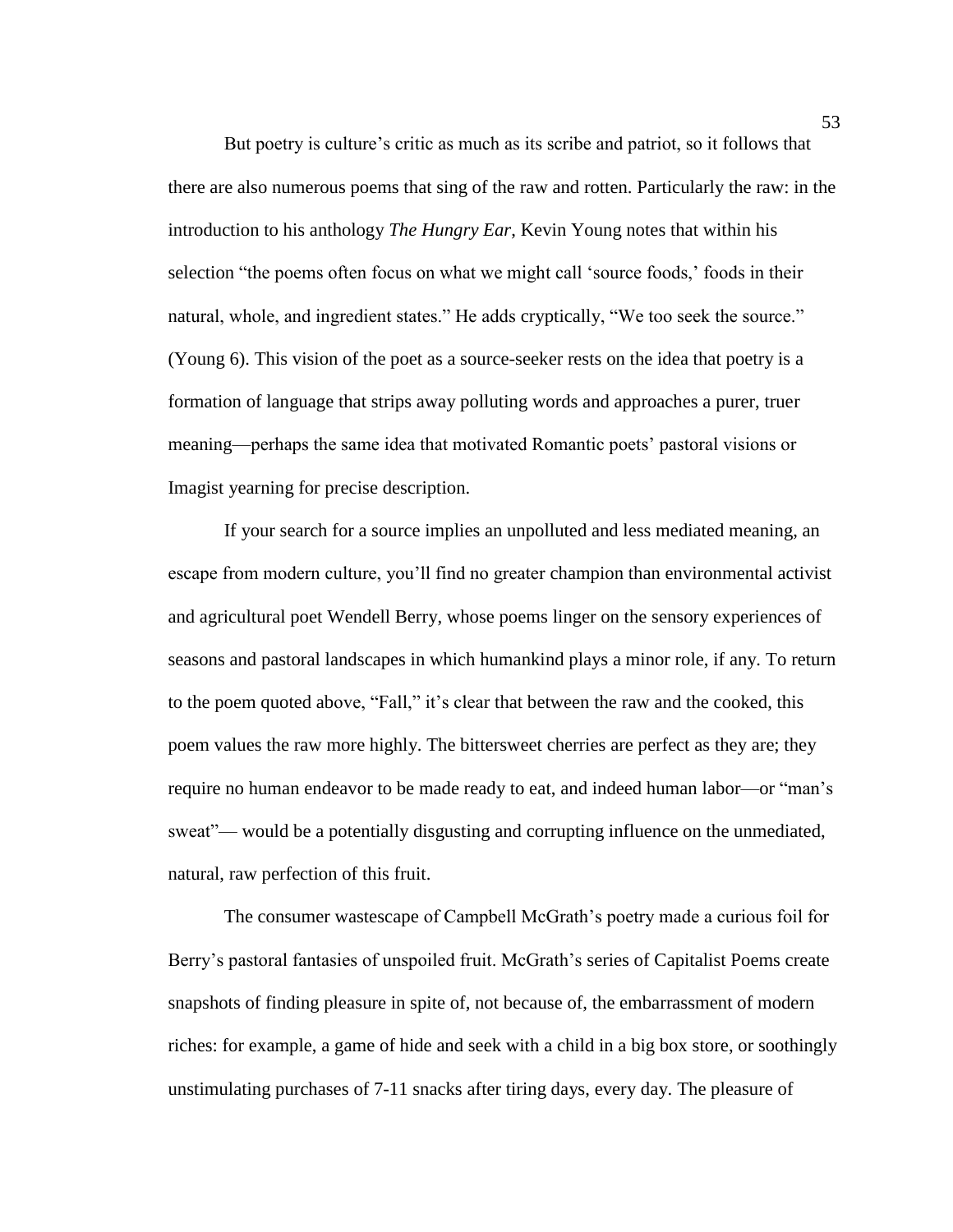"Woe" is in the playful parody of its form, which riffs on the solemnity of biblical sermons. In the same way that a hint of vulgarity (the taste of sweat) emphasized the holy wholeness of Berry's wild cherries, the liturgical frame of this poem emphasizes the vulgarity of its contents. This is food that has been spoiled by the insensate hand of corporate franchising: it is *extraordinarily* cooked, as Clark might say, and veering toward rotten. The lettuce, mayo, and meat build up the case against Subway through increasing syllables and increasingly direct allusions to expiration. These sandwiches are clearly not considered food by the narrator, but if ten million customers are wrong. . . . then by triangle logic, these tens of millions must not be suitable for human society either. Thus the rotten food, fit only to be discarded, becomes a stand-in for the people who eat it. In this poem, the abjection of enjoying rotten food stands in for other tastes so far outside the bounds of human decency that they "must be passed over in silence"—the solemn silence of prayer, of course, but it's also telling that the refusal of chain food corresponds to a rejection of a larger community or social bond. It may need to be said that while I relish the irony and hyperbole of "Woe," I reject its premise that partaking and even enjoying fast food is evidence of some sort of social decay; indeed, in Chapter 9 I will make a case for the aesthetic merits of eating Doritos. But "Woe" offers a wonderful poetic example of the tensions at play in the culinary triangle: its argument rests on questioning shared social beliefs about what counts as good to eat.

As a tool of cultural comparison, the triangle simultaneously reveals cultural oppositions of values or beliefs and how those oppositions and values may be embodied in cooking and eating practices. Of the tools that follow, it is perhaps the most simple: the comparisons of natural foods to civilized foods to rotten foods, which *Mythologiques*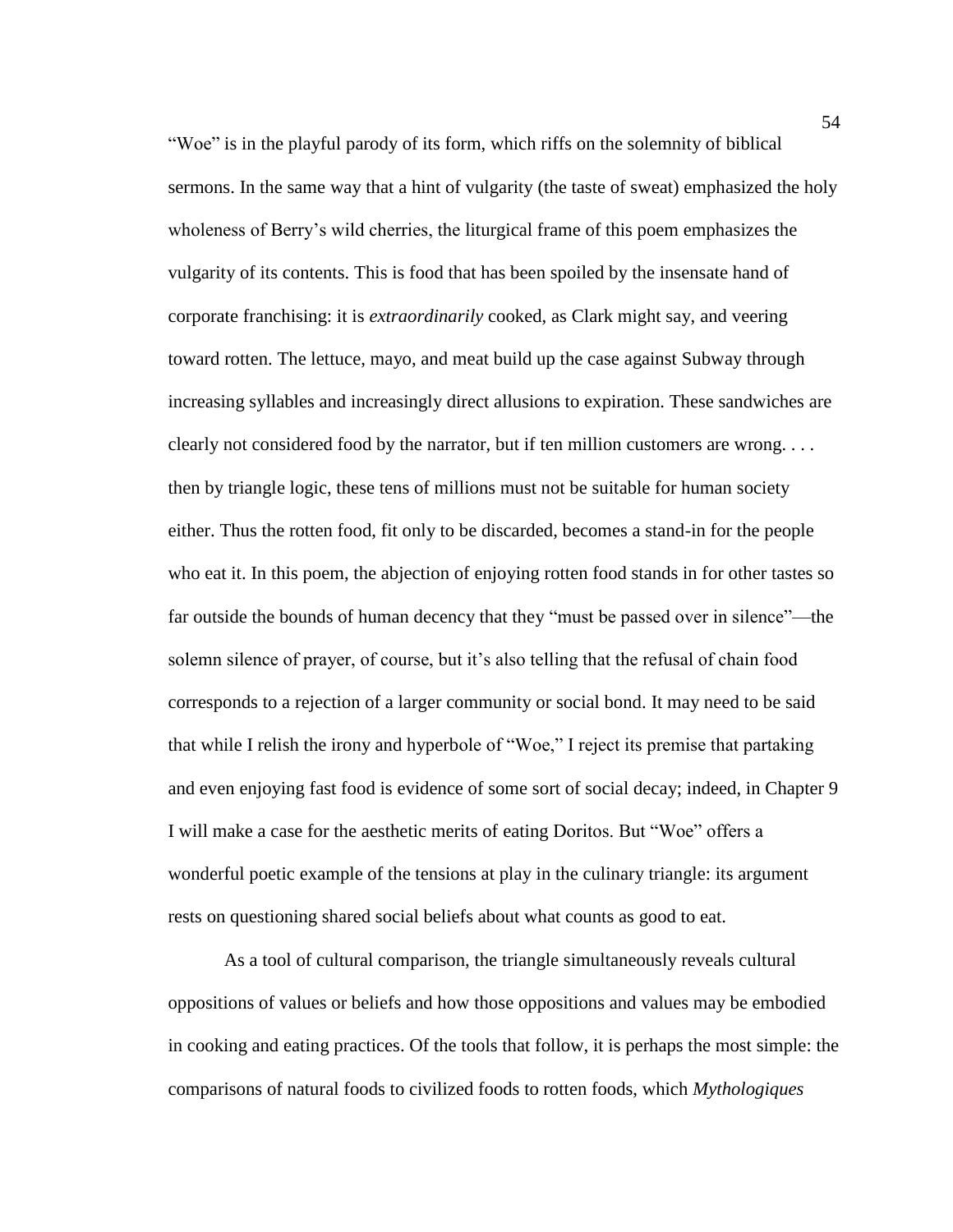gradually complicated with varieties of cooking and allusions to classical elements, will be complicated in this dissertation by the introduction of aesthetic philosophy, class sociology, and literary devices. The triangle's question of what kinds of food are fit to be eat will merge into questions of what foods are fit to enjoy, desire, or elevate in stature and what implication these distinctions bear on eaters and readers.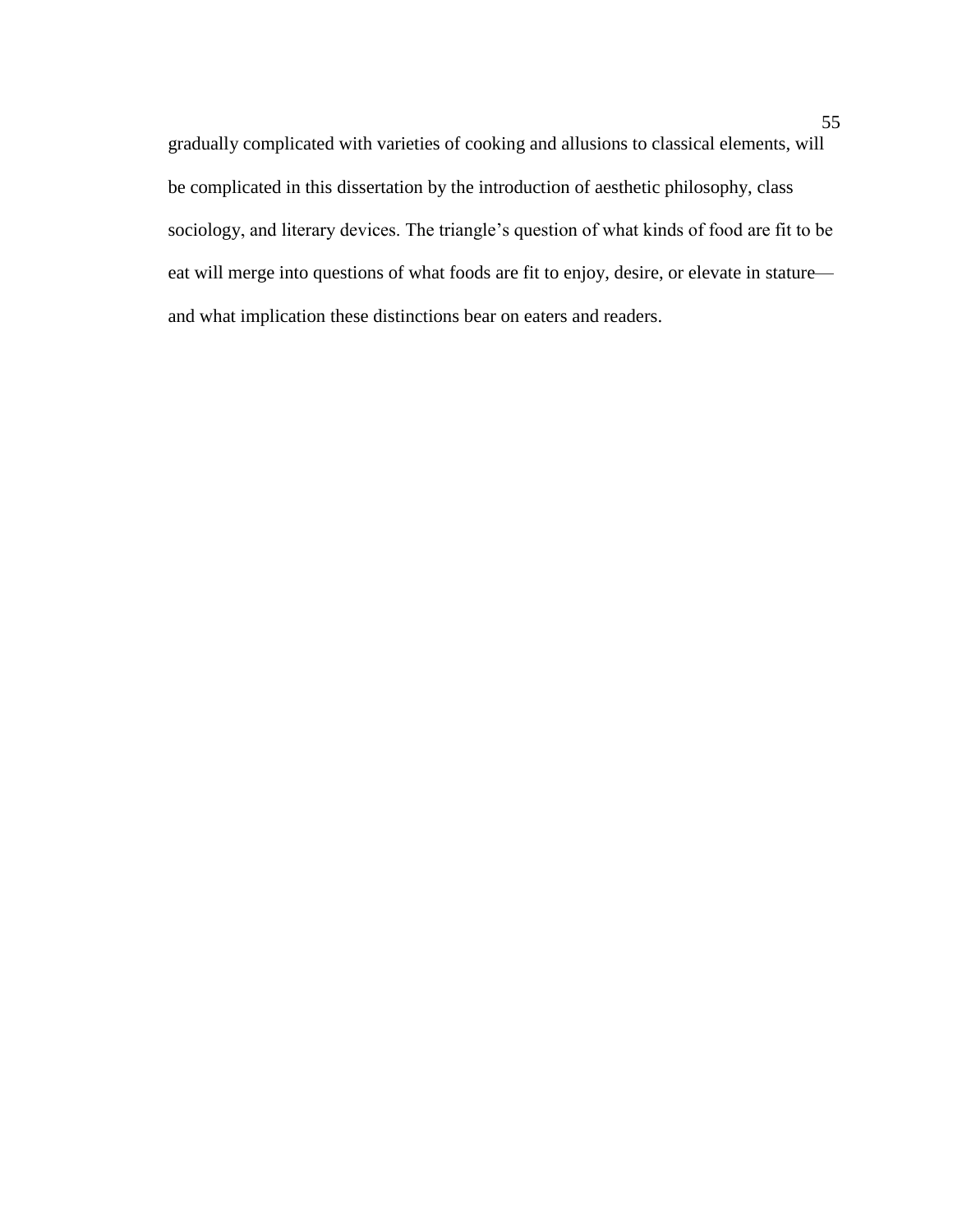#### **CHAPTER 5:**

# **TASTE AS CULTURE IN TEXT**

In Chapter 2, I explored some of the ways that single words for simple food substances can evoke an immediate sensory response even as they allude to a less immediate, more evasive cloud of meanings. When the word in question refers to fruit, the involuntary association can be very simple: pleasure or disgust, appreciation of the natural or revulsion at the rotten.

But food words like "bread," "coffee," or "wine"—for just a few examples often evoke immediate impressions of social behaviors along with their sensory characteristics and accompanying pleasure or distaste. As Lévi-Strauss would have it, these foods are products of culture; they exemplify cooked-ness, the processes of human mediation on natural foods to make them good to eat. The preparation and consumption of these products may differ widely from culture to culture, yet at the same time, they are archetypal enough that they can powerfully convey sensory experience in a manner not unlike the ekphrastic effect of fruit.

"The Good Life," by Tracy K. Smith, makes effective use of those connotations in a short space. In an interview with Ploughshares writer Michael Klein, who observed that "The Good Life" appeared "pared down" in comparison to the sweeping, sometimes otherworldly poems of her collection *Life on Mars* (2011), Smith responded that the "concrete particulars" of any poem save it from feeling too abstract: "My belief is that they create the sense of a real space or a real encounter to be entered into and felt" (Klein). In this poem, five concrete particulars—milk, coffee and bread, chicken and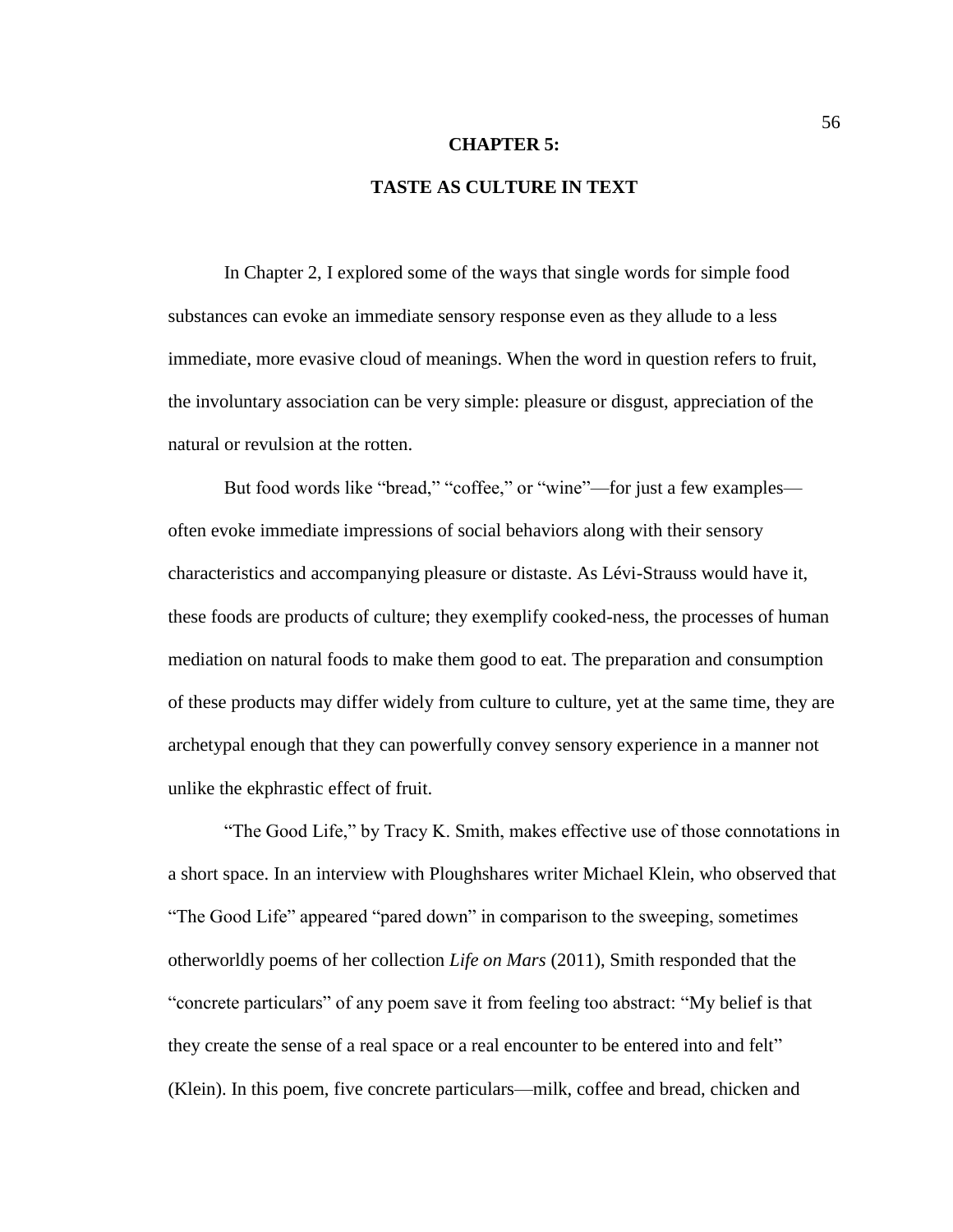wine—carry much of the force of this poem's argument; in particular, lines 5 and 10 use food to draw a pointed comparison between sustenance and satisfaction.

> When some people talk about money They speak as if it were a mysterious lover Who went out to buy milk and never Came back, and it makes me nostalgic For the years I lived on coffee and bread, Hungry all the time, walking to work on payday Like a woman journeying for water From a village without a well, then living One or two nights like everyone else On roast chicken and red wine. (Smith 1-10).

Perhaps the mouth waters at the allusions to coffee and bread, foods that likely invoke a warming and sustaining staple for most readers, but the positive presence of those foods is contrasted with painful absences: the lost lover and failed milk excursion, the constant hunger, the image of journeying a great distance for something as essential but insubstantial as water. Coffee and bread are contrasted again with the foods available after payday: *roast* chicken, *red* wine, food words that summon sensations of richness, satiety, and pleasure. But this is a poem about more than just the satisfaction of appetite: "like everyone else" suggests a yearning for a kind of social bond that can only be accessed through a convivial meal. Perhaps not everyone else has access to flavorful, satisfying foods like roast chicken and red wine, but the narrator feels left out of a certain cultural belonging when she does not have them either.

The previous chapter argued that enjoying food—or finding it disgusting, for that matter—is in part determined by cultural expectations of what constitutes good food. But as the example of the counterculture triangle demonstrated, *culture* is a broad category striated by divisions, and food very often plays the role of a sign of cultural difference or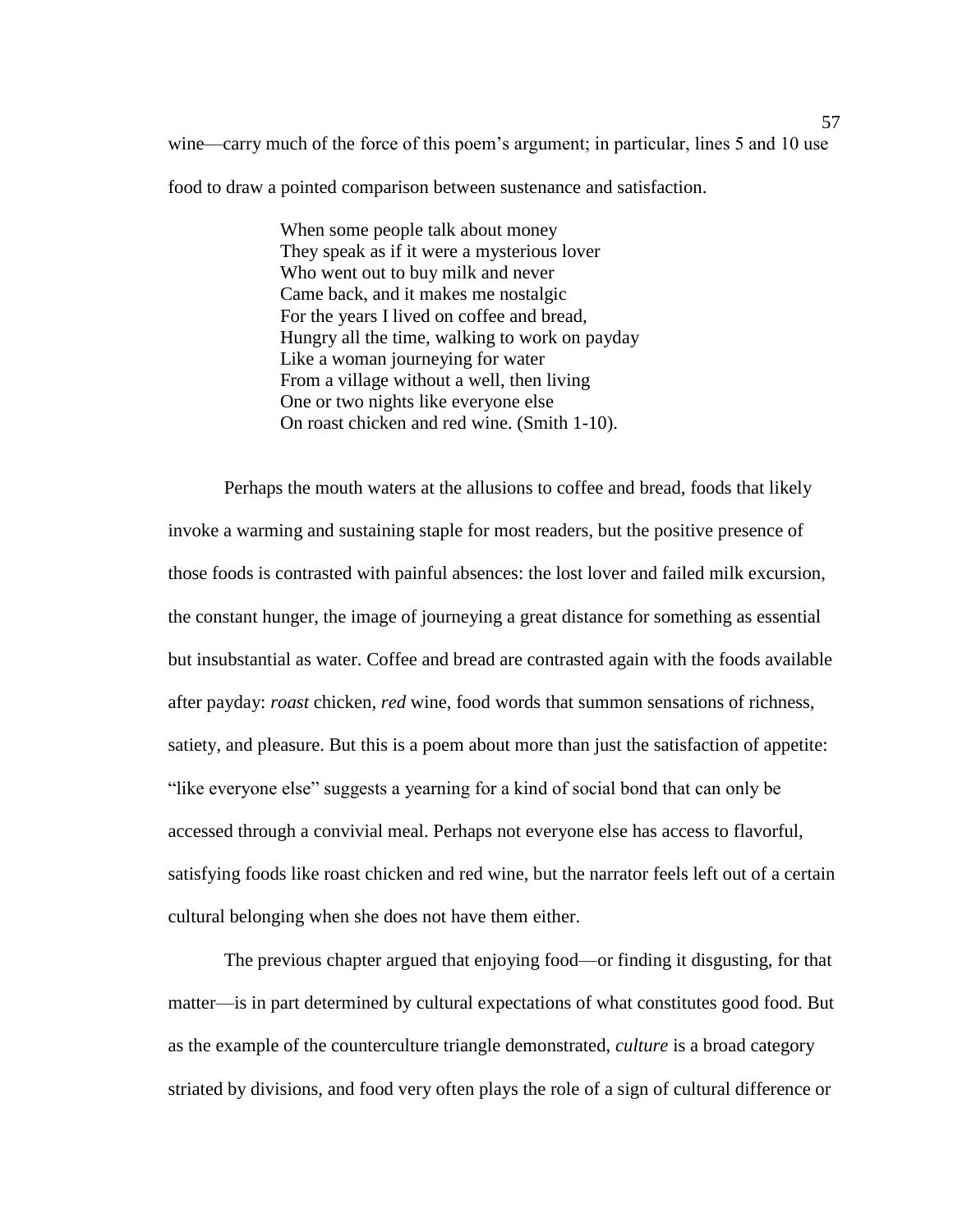otherness. Thus, desire for and enjoyment of certain kinds of food may not only be defined by what is good to eat, but what represents a good life to have or a good way to be.

This chapter will explore the ways that food in literature may allude to complex social relationships and how appetite may serve as a stand-in for social desire and ambitions. To interpret the poems cited here, I will draw on Roland Barthes' semiotics, wherein he examines substances such as wine and milk in light of nationalist or capitalist norms, and on Pierre Bourdieu's conceptualization of taste, which embeds the seemingly involuntary responses of enjoying or disliking food within a matrix of economic and social mobility. My literary analyses will focus on class stratification and mobility, although these systems of difference—haves and have-nots—provide a framework on which one may also understand different matrices of social difference or power, such as gender or race.

## **Wine and bread**

In *Mythologies*, Roland Barthes examines the many layers of meaning in red wine in the context of his native France. Building on Gaston Bachelard's association of wine with fire, Barthes notes that red wine bears connotations of warmth and of blood: it is thought to give heat and strength. Like fire, red wine transforms what it touches. Barthes writes: "it is a converting substance, capable of reversing situations and states, and of extracting from objects their opposites—for instance, making a weak man strong or a silent one talkative" (*Mythologies* 58). In addition to the poetics of fire and transmutation,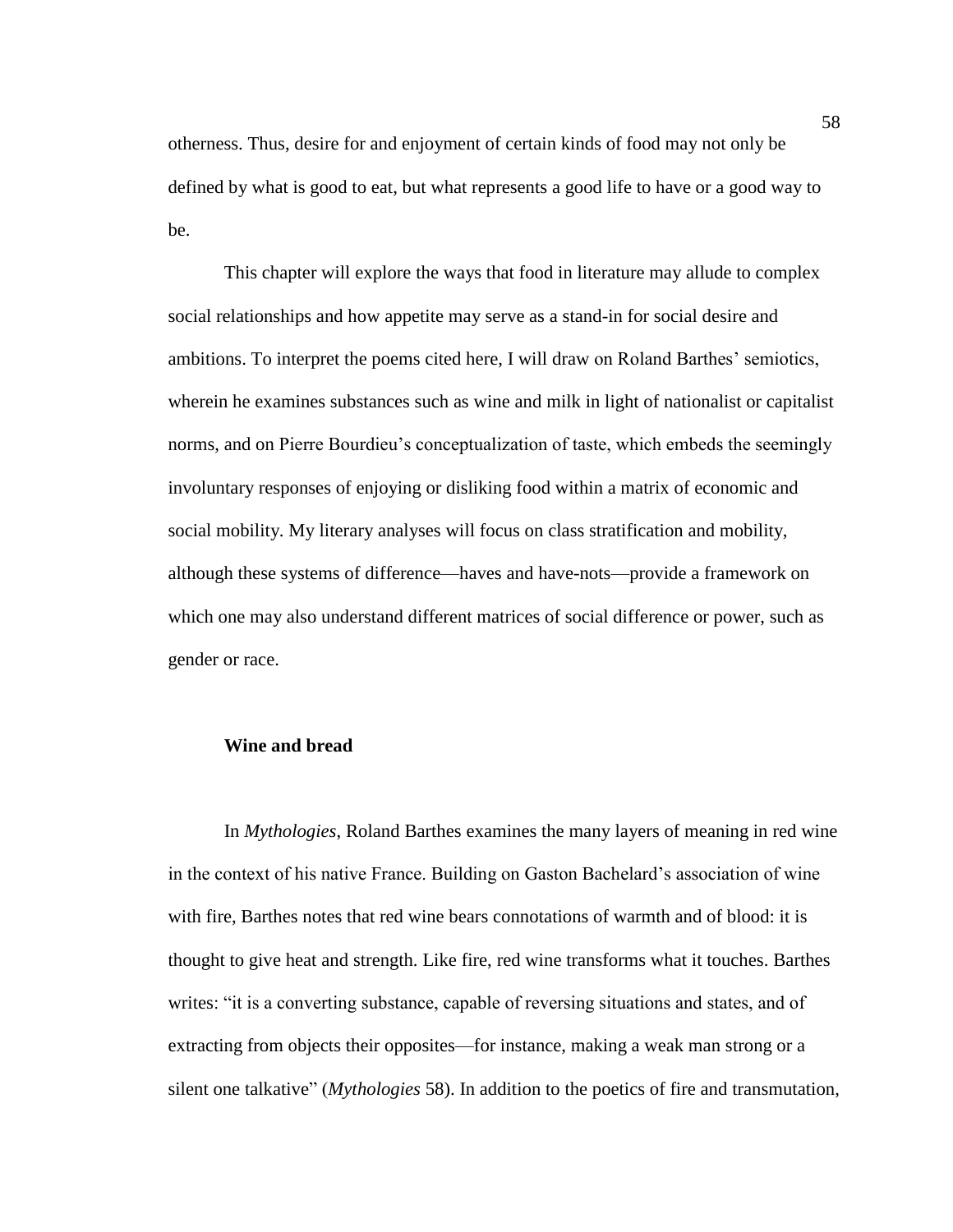Barthes is interested in the role wine plays as a kind of social glue. Drinking wine socially is a ritual not confined to one time of day, season, or sequence in a meal; it is pervasive in French culture, and opting out of the ritual may raise questions or seem rude.

A few years after *Mythologies* were collected and published, Barthes returned to the semiotics of food substances in an essay titled "Towards a Psychosociology of Contemporary Food Consumption." This essay considers several foods that, like red wine, seem to bear connotations drawn from both physical characteristics as well as its place in systems of production and social stratification: sugar is one example, which he perceives as meaningful to Americans similar to the way wine in France structures certain rituals of communal leisure. He also considers the way preferences in taste and texture seem to be structured by class, suggesting that smooth and sweet qualities are favored by lower income populations while coarse textures and bitter flavors are preferred by the well-off. Bread is one example: between highly processed white bread and rustic brown bread, the latter is less refined in texture but a preference for it is thought to be the more refined judgment. He ruminates:

In this manner, one could, proceeding step by step, make a compendium of the differences in signification regulating the system of our food. In other words, it would be a matter of separating the significant from the insignificant and then of reconstructing the differential system of signification by constructing, if I may be permitted to use such a metaphor, a veritable grammar of foods. ("Psychosociology" 22)

Within the next twenty years, a "grammar" of foods is more or less what Pierre Bourdieu accomplished as part of his larger project of revealing how class is encoded in patterns of consumption. Through extensive surveys, Bourdieu sought to "determine how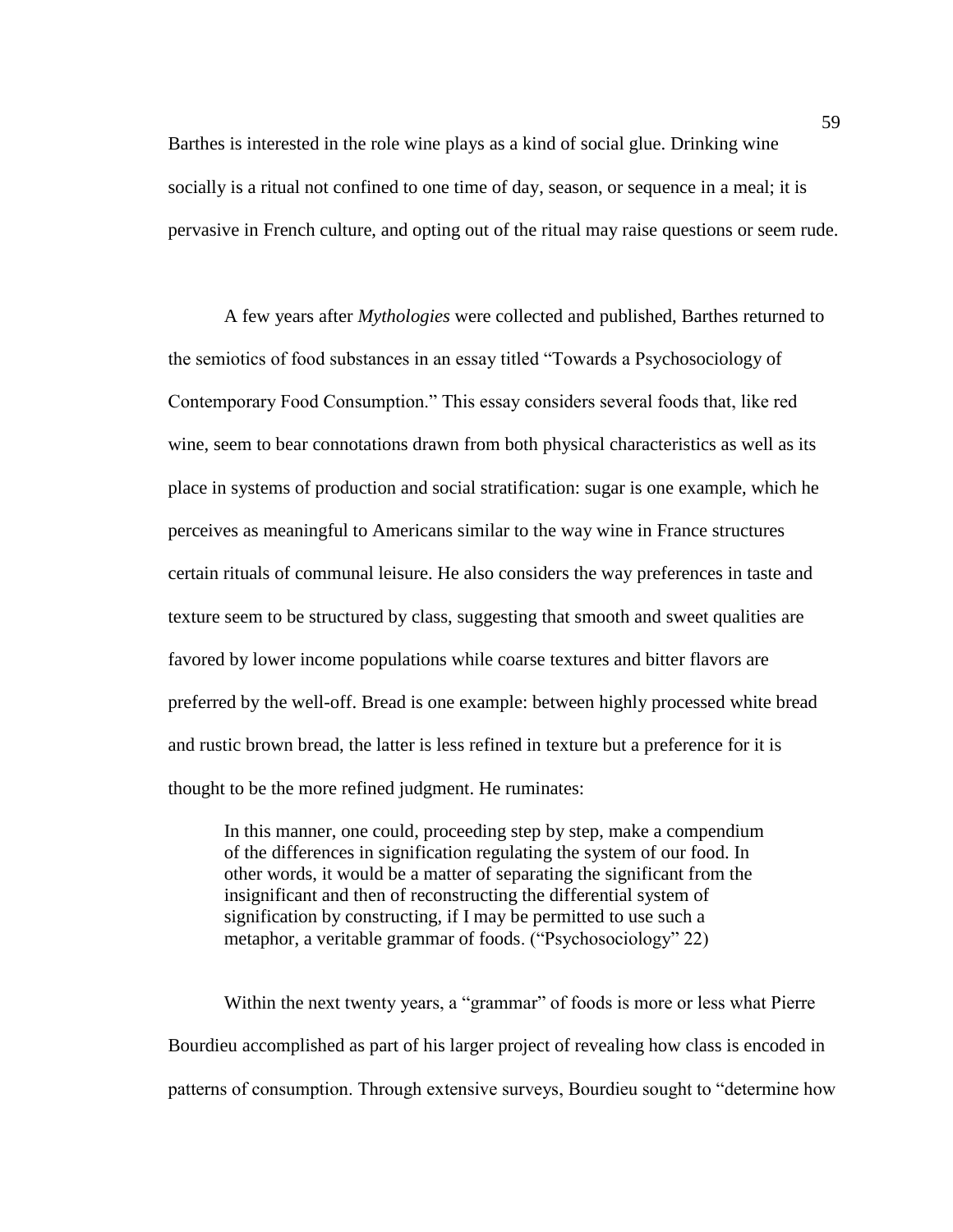the cultivated disposition and cultural competence that are revealed in the nature of the cultural goods consumed, and in the way they are consumed, vary according to the category of agents and the area to which they applied"—in other words, how education as well as financial resources affected the ways individuals purchased or interpreted cultural artifacts from painting and music to personal expenses such as groceries, clothing, and cosmetics. (Bourdieu 13). He states to that to make a purchase is inherently an act of "decoding" or "deciphering" the cultural meanings of goods and services—for example, to choose coarse brown bread over processed white bread because you are aware of the refined associations of the former—and in turn, such purchases are performances which broadcast and reinforce that same code. His voluminous book *Distinction* includes an extensive examination of the physical and social connotations of food objects; like Barthes' proposed gastronomical grammar, Bourdieu's "food space" charts food preferences along two axes of signification.

### **The Sense of Taste Revisited**

*Distinction* is explicitly critical of the Kantian aesthetics described in Chapters 1 and 3. Bourdieu's critique is twofold. For one, he argues, Kant's aesthetic judgment displaces the role of pleasure in consumption: "Kant strove to distinguish that which pleases from that which gratifies and, more generally, to distinguish disinterestedness, the sole guarantor of the specifically aesthetic quality of contemplation, from the interest of reason which defines the Good" (Bourdieu 5). Secondly and relatedly, this kind of aesthetic appreciation is a learned mode of judgment; if we are not explicitly taught to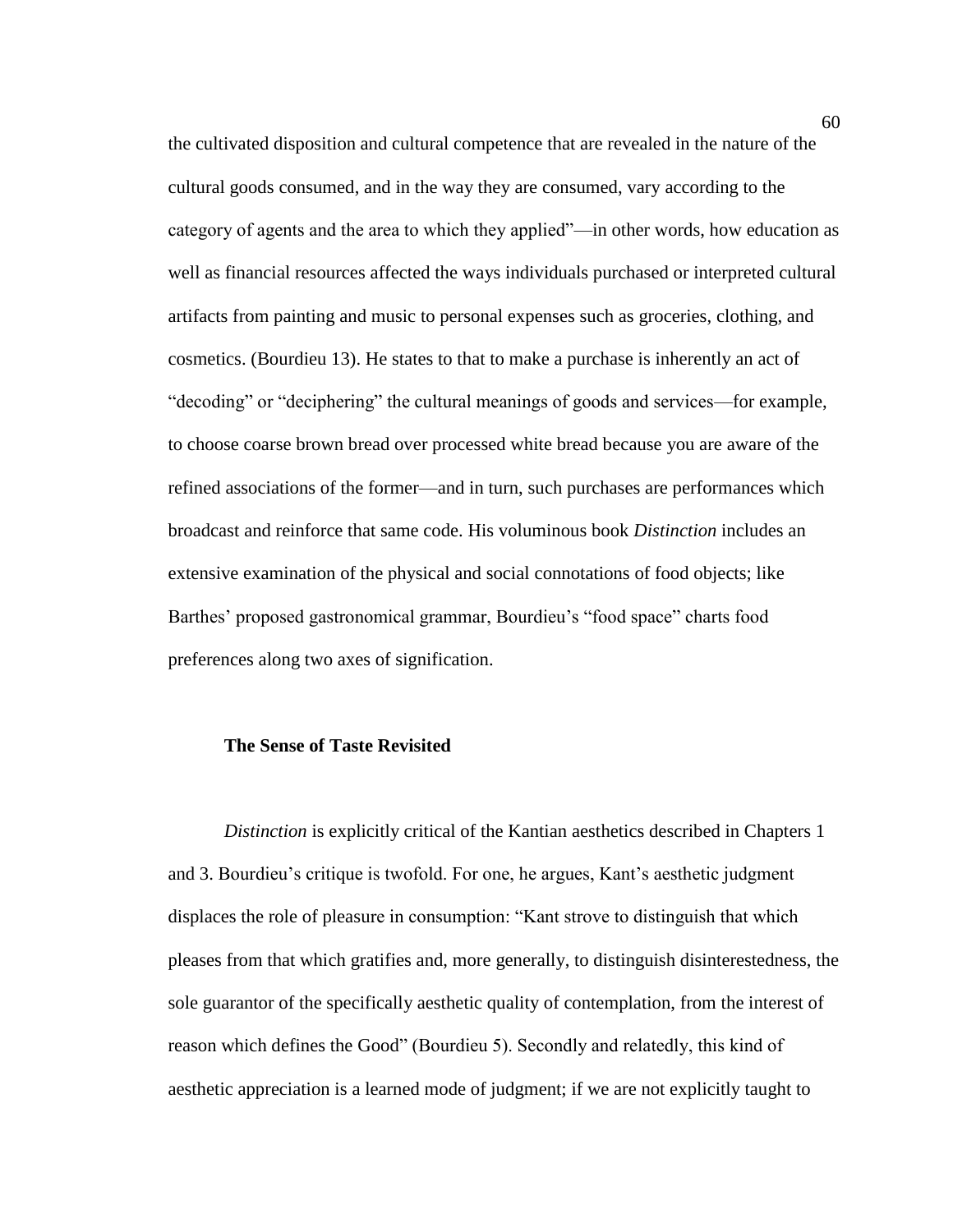regard subjective like and dislike as something which clouds the purer experience of disinterested pleasure, then we would not consider it less valuable to gratify need and desire by pursuit of the agreeable, useful, and good. This difference between popular taste and elite taste is never more clear than in works of art, literature, and music: "Workingclass people expect every image to explicitly perform a function, if only that of a sign," Bourdieu argues, "and their judgments make reference, often explicitly, to the norms of morality or agreeableness."(Bourdieu 5). Thus, the Kantian pursuit of unbiased contemplation of the beautiful necessarily contributes to class stratification. The purpose of Bourdieu's research is in part to decode the ways education and wealth inform aesthetic judgment; he demonstrates how our patterns of consumption depend not only on economic capital—the money you have or don't have—but on social capital, which depends on the labor you do or don't do and the things you know or don't know.

But food, according Bourdieu, dramatizes class distinction in a rather different way. "The art of eating and drinking remains one of the few areas in which the working classes explicitly challenge the legitimate art of living," he writes.

In the face of the new ethic of sobriety for the sake of slimness, which is most recognized at the highest levels of the social hierarchy, peasants and especially industrial workers maintain an ethic of convivial indulgence. A bon vivant is not just someone who enjoys eating and drinking; he is someone capable of entering into the generous and familiar—that is, both simple and free—relationship that is encouraged and symbolized by eating and drinking together, in a conviviality which sweeps away restraints and reticence. (Bourdieu 179)

In other words: although consumers may try to broadcast a sense of taste that belongs to a more economically or culturally privileged class through fashion, décor, or artistic preference, Bourdieu believes that food preferences follow a different logic;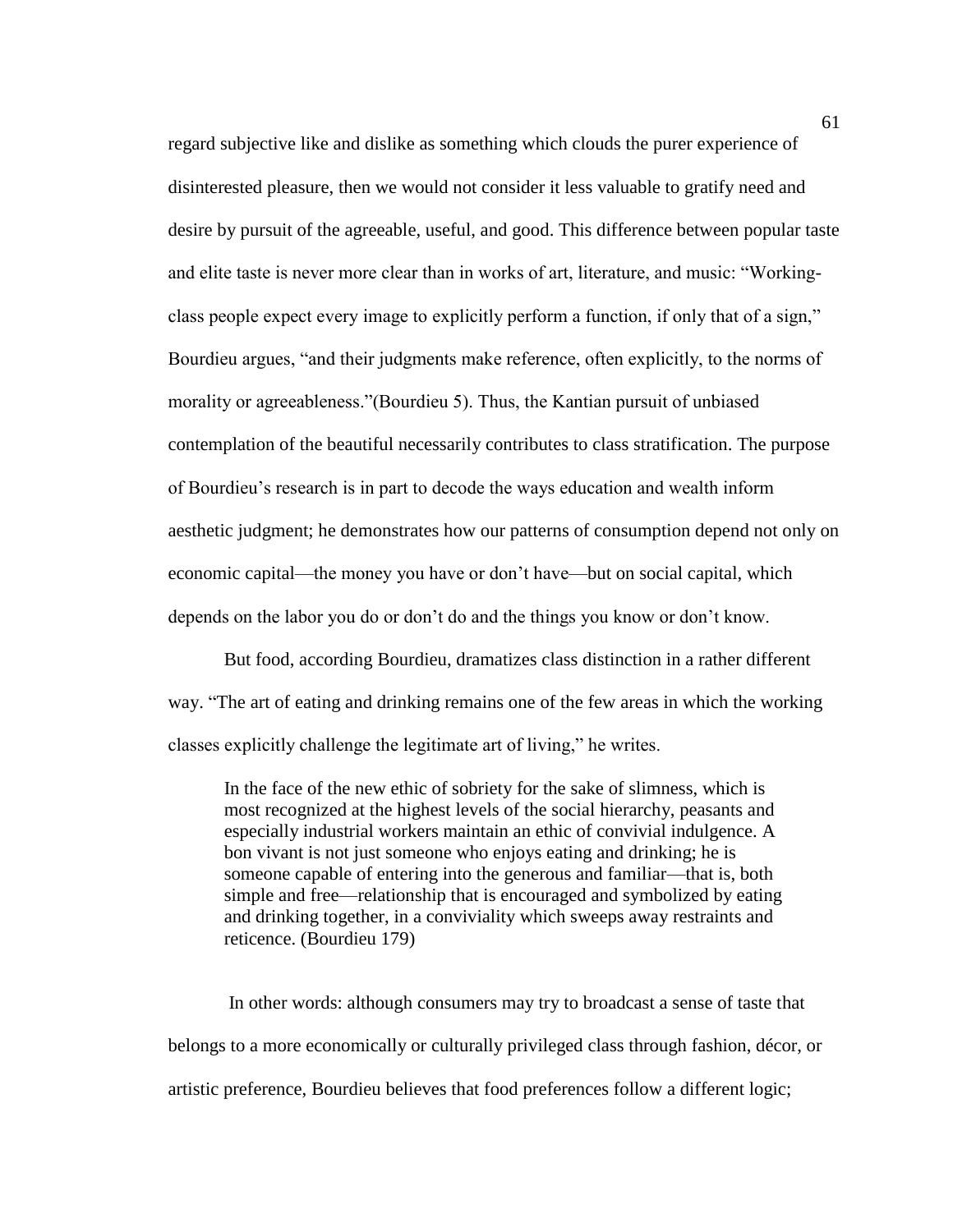though restrained and refined eating carries prestige and "legitimacy," social and casual eating is its own reward. There is something to be said for this theory; even decades after *Distinction*, the class chasm between plenitude (super sizing, buffets, large portions) and restraint (dieting, small plates, small portions) remains a strong current in contemporary food discourse, and certainly the most elite dining experiences still emphasize the formal (elaborate presentation or etiquette) over the informal, and the compartmentalized (private tables, quiet rooms) over the communal. Of course, there are other social pressures at play in these choices, and several of the texts I'll examine in later chapters resist this generalization.

Ultimately, Bourdieu builds on Kant's wariness of tastes of sense in order to make a larger argument about what taste is and how it is cultivated:

Taste is an acquired disposition to 'differentiate' and 'appreciate,' as Kant says—in other words, to establish and mark differences by a process of distinction which is not (or not necessarily) a distinct knowledge . . . since it ensures recognition (in the ordinary sense) of the object without implying knowledge of the distinctive features which define it. The schemes of the habitus, the primary forms of classification, owe their specific efficacy to the fact that they function below the level of consciousness and language, beyond the reach of introspective scrutiny or control by the will. (Bourdieu 466)

In other words, the knowledge we apply toward buying decisions is, like our pleasure and disgust, so immediate as to seem involuntary, and so encoded as to seem beneath language. But of course our judgments of taste *are* embedded in language, and not merely in the discourse we use to decode our consumer choices and broadcast them. The ways language influences our perception of class and taste may be seen in the graph of what Bourdieu calls "food space."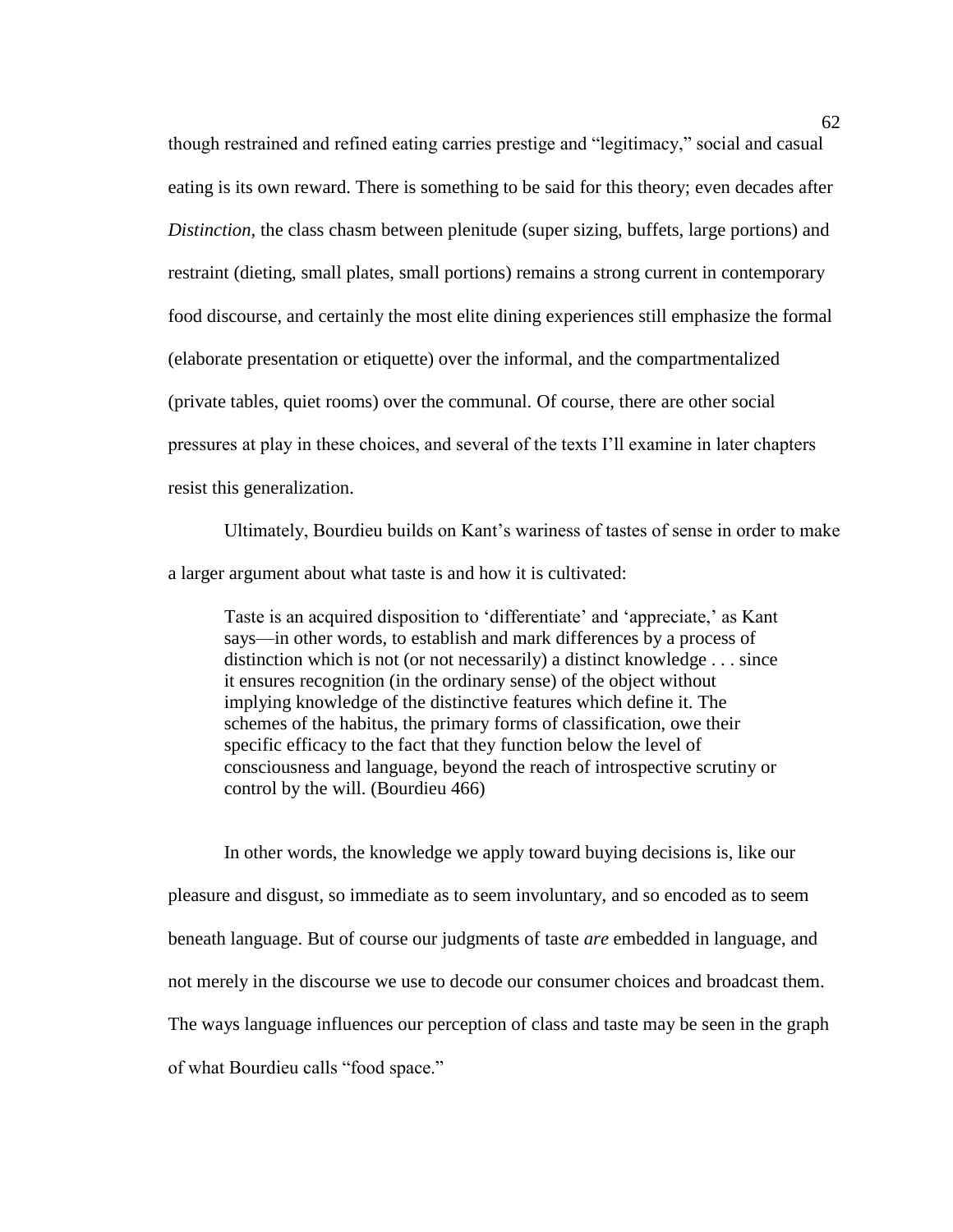Drawing from the empirical data of his survey respondents' food expenditures as well as the explicit and inferred connotations of their purchases, Bourdieu conceptualizes alimentary taste on a graph with four quadrants, with economic capital along one axis and social capital along the other. Like Levi-Strauss's culinary triangle, the practical distinctions of more versus less are overlaid with additional distinctions, both of a material character (fatty versus lean, coarse versus refined) and of a more allusive character (heavy versus light, rich versus delicate).



**Figure 3: "Food space." Bourdieu, Pierre.** *Distinction: A Social Critique of the Judgment of Taste***. Translated by Richard Nice. Cambridge: Harvard University Press, 1984. 186.**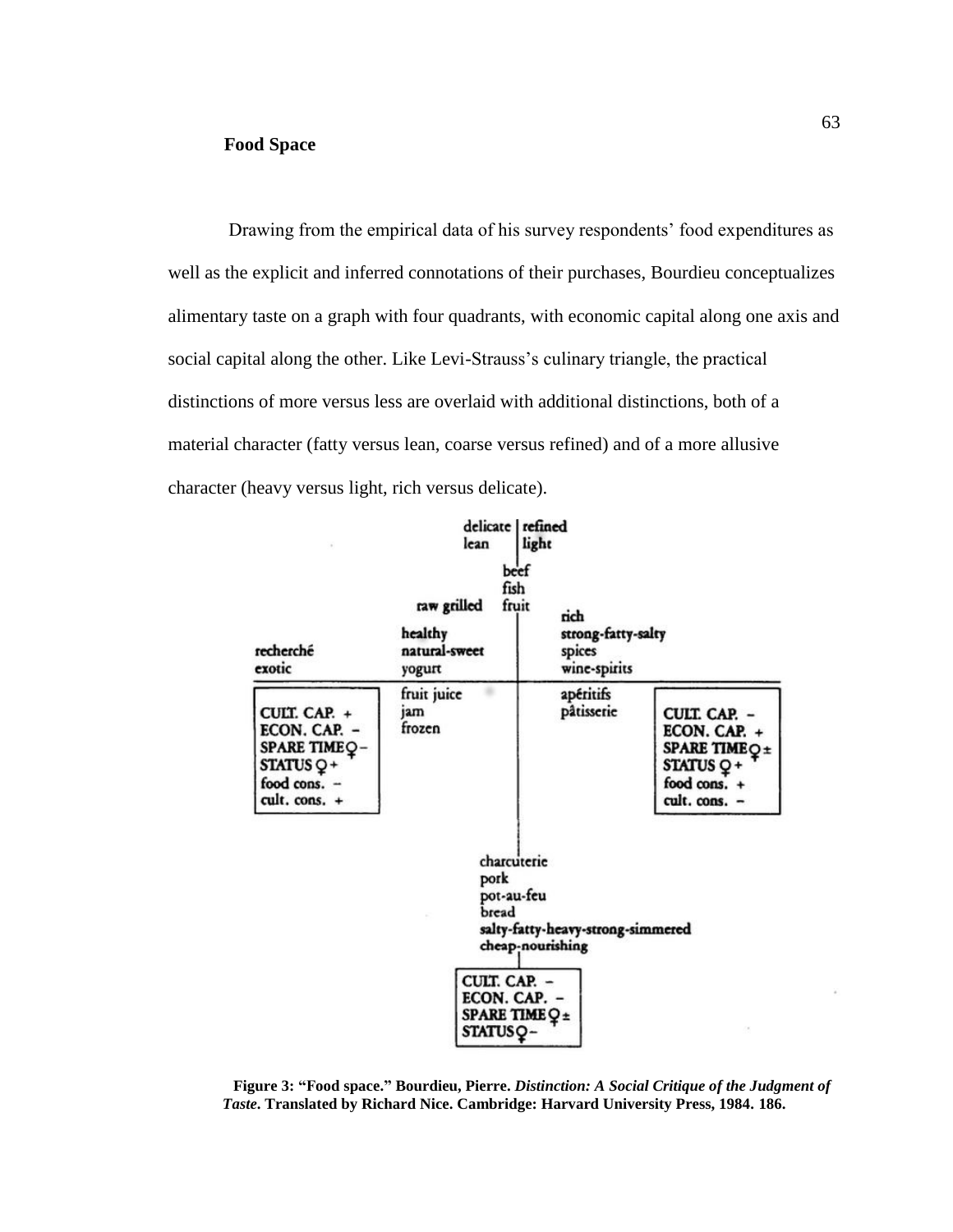When he plotted the purchasing decisions of different socioeconomic classes along this graph, he found that increased economic capital tended to indicate quantitative differences (more food, better quality, more expensive ingredients) but that increased social capital prefigures a difference in *kind*, with those on the higher end preferring refined and delicate foods to the richer, rib-sticking foods of the working classes. To illustrate, he contrasts the buying habits of teachers with industrial or commercial employers. Teachers may be rich in social capital—indeed, their profession is the transmission of culture and critical judgment—but tend to be low in economic capital. The amount of money they spend on food and the quantity they purchase resemble the grocery habits of office workers—clerks, etc.—but the products they buy include more dairy and sugar than their income-level counterparts, with less spent on meat and fresh produce. Teachers are more likely than other professions to enjoy exotic cuisines, and when they cook at home, they favor time- and labor-saving culinary practices. Thus, their diets tends toward grilled meats and fish rather than stews or chops, yogurts and other milk products, and frozen foods. (Bourdieu 187). On the other hand, foremen who employ or manage manual laborers tend to enjoy the popular dishes as their employees: their tastes run to salty and rich foods, dishes that require a greater investment of time and labor, and carbohydrate-rich cereal goods—but as employers with a higher level of income than employees (or teachers), their groceries tend to be richer (in both cost and calories) and heavier than those with lower economic capital.

Thus, taste is defined by the bodily requirements of class: to a certain degree, "light" and "heavy" denote the caloric and fortifying capacity of foods, and certainly the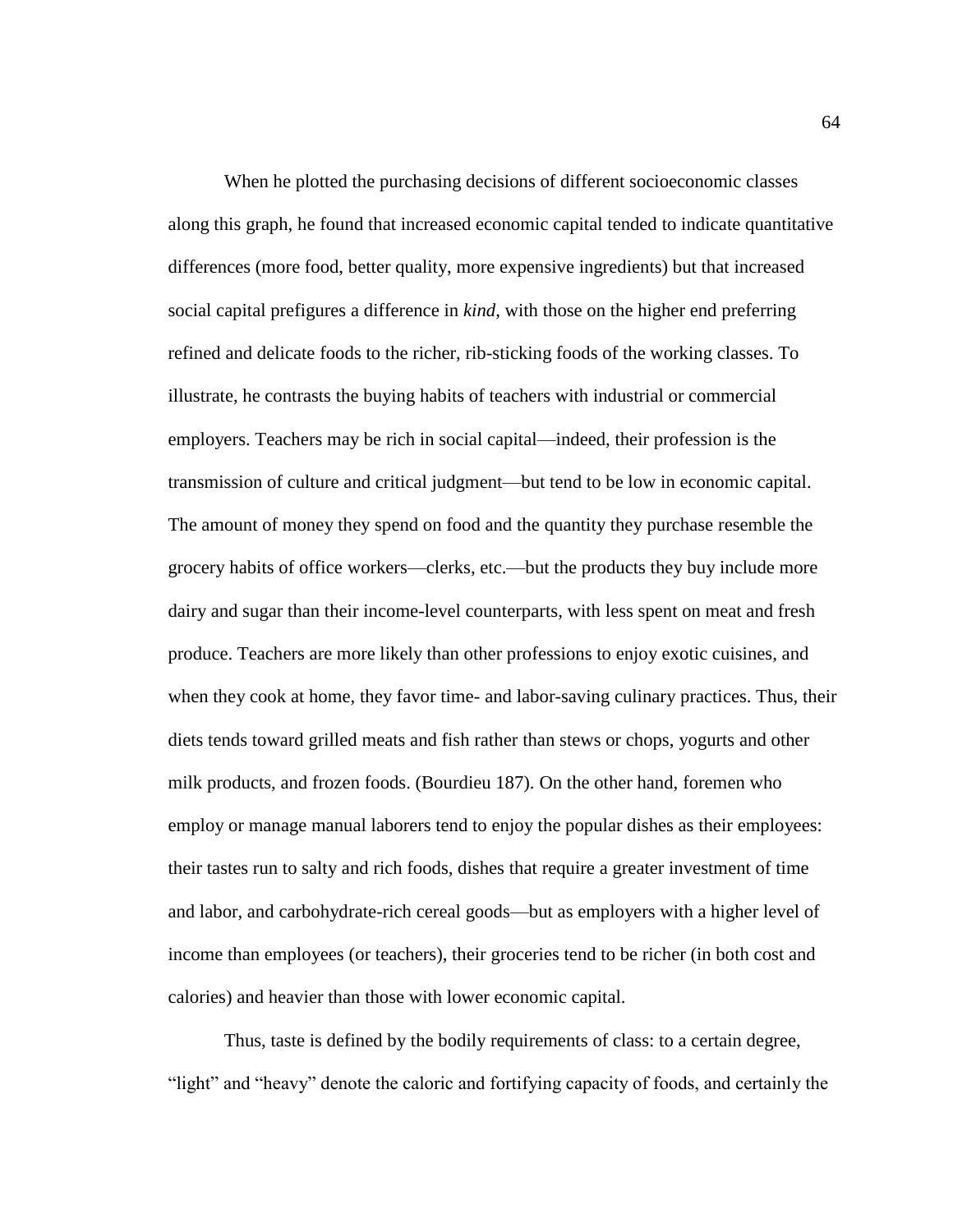nutritional needs of a manual laborer differ from that of what Bourdieu calls the "professional" class. But of course, "light" and "heavy" also connote certain properties that may be valued by different classes for different reasons. If classes with cultural capital favor "light" and "delicate" foods, Bourdieu writes, it may be partially ascribed to an association between low-calorie foods and healthfulness, or a middle-class concern with maintaining a slender body. He also traces some of the ways certain foods become gendered: men of the laboring class reported a dislike for fish and similar foods that require delicate or picky handling—nibbling, perhaps, or delicate cutting and peeling. These movements are feminine, according to survey participants of over a century ago (although similar cultural connotations linger today, and will be explored further in later chapters). Thus is "culture turned into nature"—these tastes and distinctions help shape the class body (Bourdieu 190).

Viewing food objects and practices through Bourdieu's food space allows for a practically literary analysis of food itself, particularly when food values change over time. Consider white bread, which made nutrition available and consistent to lowerincome consumers in the mid-century. With its grains "refined" to whiteness and "enriched" with nutritions, the marketing of white bread leaned very heavily on class connotations. But of course, even decades ago when Barthes mulled over his "psychosociology" of food, white bread was considered less fine and less desirable than brown. As shown in the previous chapter, sometimes the coarse or natural can swing around and become more highly valued, due in no small part to the cultural associations of education. To prefer the ancient grains, the artisanal, and the rustic is to display fluency in the current gastronomical and nutritional discourses which value those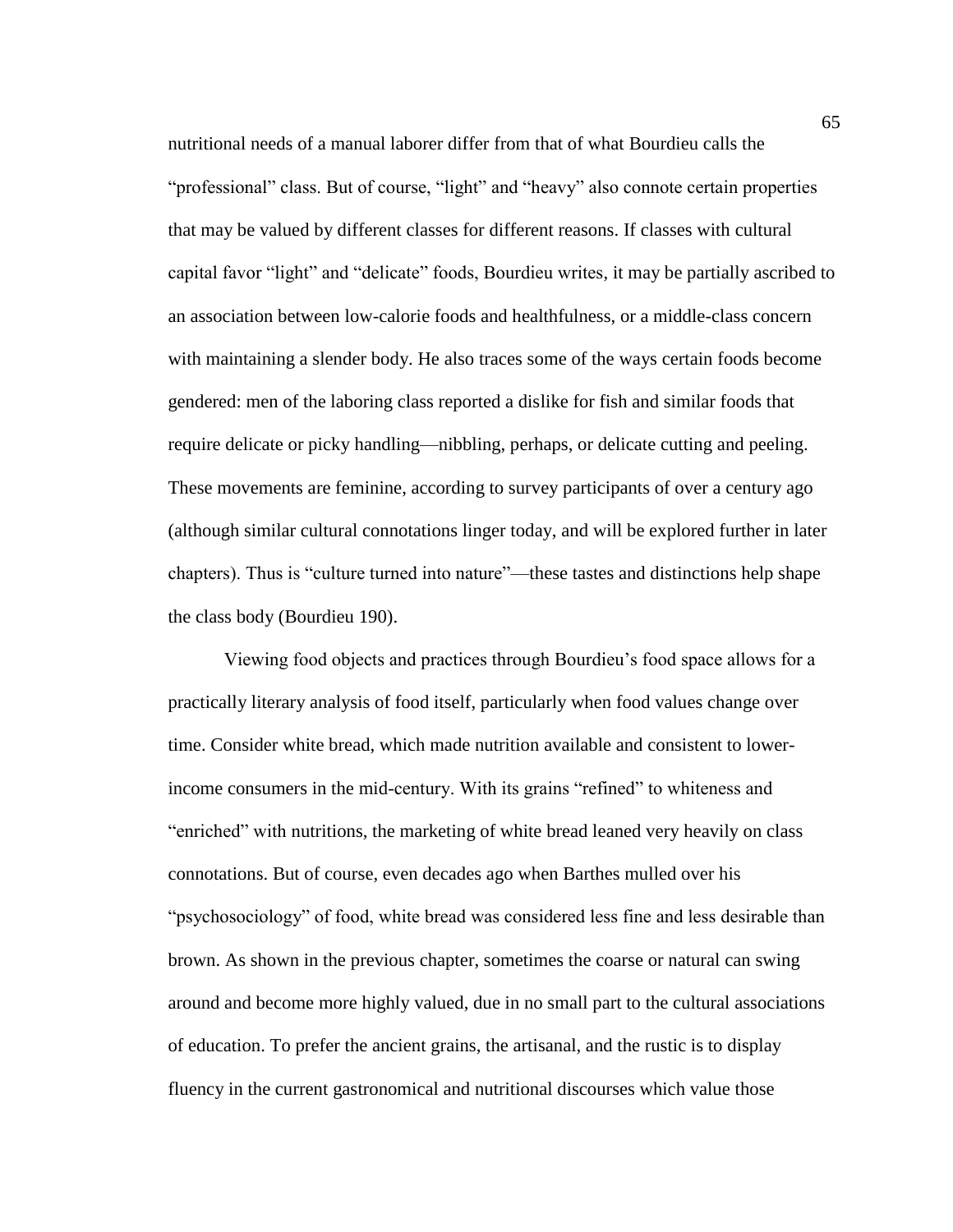characteristics (particularly when that discourse employs euphemisms such as "rustic" in place of "coarse").

## **Literary Food Space**

Let us return to Barthes, pondering his "psychosociology" of food.

Why not speak, if the facts are sufficiently numerous and sufficiently clear, of a certain "spirit" of food, if I may be permitted to use this romantic term? By this I mean that coherent set of food traits and habits can constitute a complex but homogenous dominant feature useful for defining a general system of tastes and habits. This "spirit" brings together different units (such as flavor or substance), forming a composite unit with a single signification." ("Psychosociology" 23)

Suppose his semiotics of red wine constitutes one such "spirit"—the warming, the transforming, the convivial character of wine. "Wine," "bread," and a few such other foodstuffs can perform the same kind of invocation as the fruit in Imagist poems explored earlier, but the means by which they convey these meanings depends not only on the sensory memories and pleasures associated with consuming bread and wine, but the social connotations of weight and value—whether they are generally held to be fine or coarse goods, light or heavy, lean or rich.

To return briefly to "The Good Life" and the comparison it draws between living on coffee and bread and living like "everyone else": in consideration of the cultural and economic capital of the foods which carry the poem, the poetic narrator's hunger becomes much more clearly a taste for luxury. Placed on Bourdieu's quadrants, roast chicken would fall on the end of heavy, fatty, salty, and *strong* foods: combined with red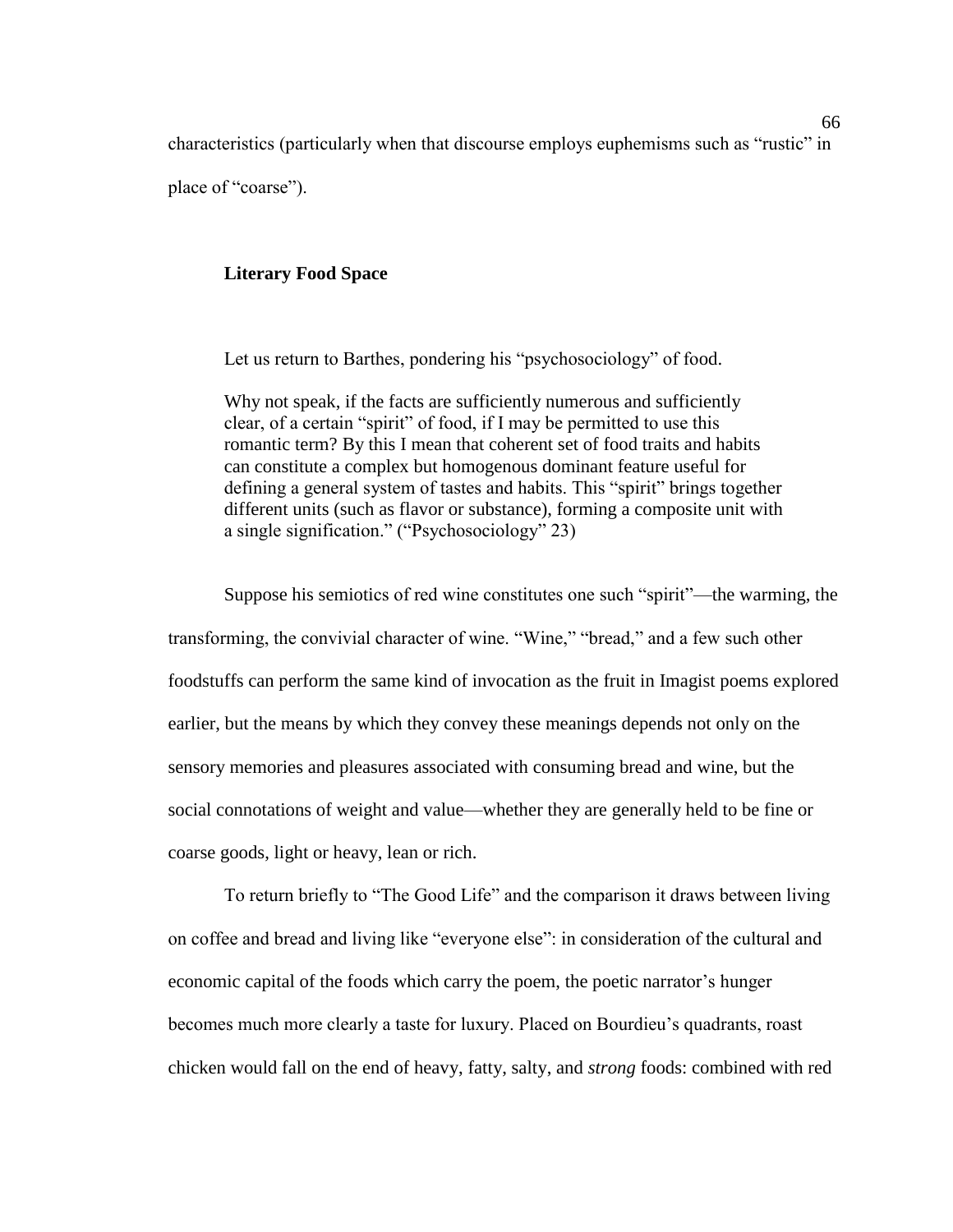wine, it simulates a nourishing feast of plenty in just a few words. Additionally, whatever complex connotations red wine has for a Frenchman, it is often associated with elevated status in American culture. In other words, the red wine bears all the connotations of warmth and repletion that make the poem satisfying at the end, but in contrast to the lightness and simplicity of the narrator's coffee-and-bread days, red wine also suggests a life of refinement and luxury which the narrator felt excluded.

"Sunday Greens" by Rita Dove does not rely so heavily on the ekphrastic impact of food words, although the foodstuffs mentioned within play a critical role in shaping the world of the poem. Food here is an active subject, not the weight objects of "The Good Life" narrator's seeking; accompanied by verbs, the food words in "Sunday Greens" make the narrator's hunger seem to vibrate with activity.

She wants to hear wine pouring. She wants to taste change. She wants pride to roar through the kitchen till it shines like straw, she wants lean to replace tradition. Ham knocks in the pot, nothing but bones, each with its bracelet of flesh.

The house stinks like a zoo in summer, while upstairs her man sleeps on. Robe slung over her arm and the cradled hymnal,

she pauses, remembers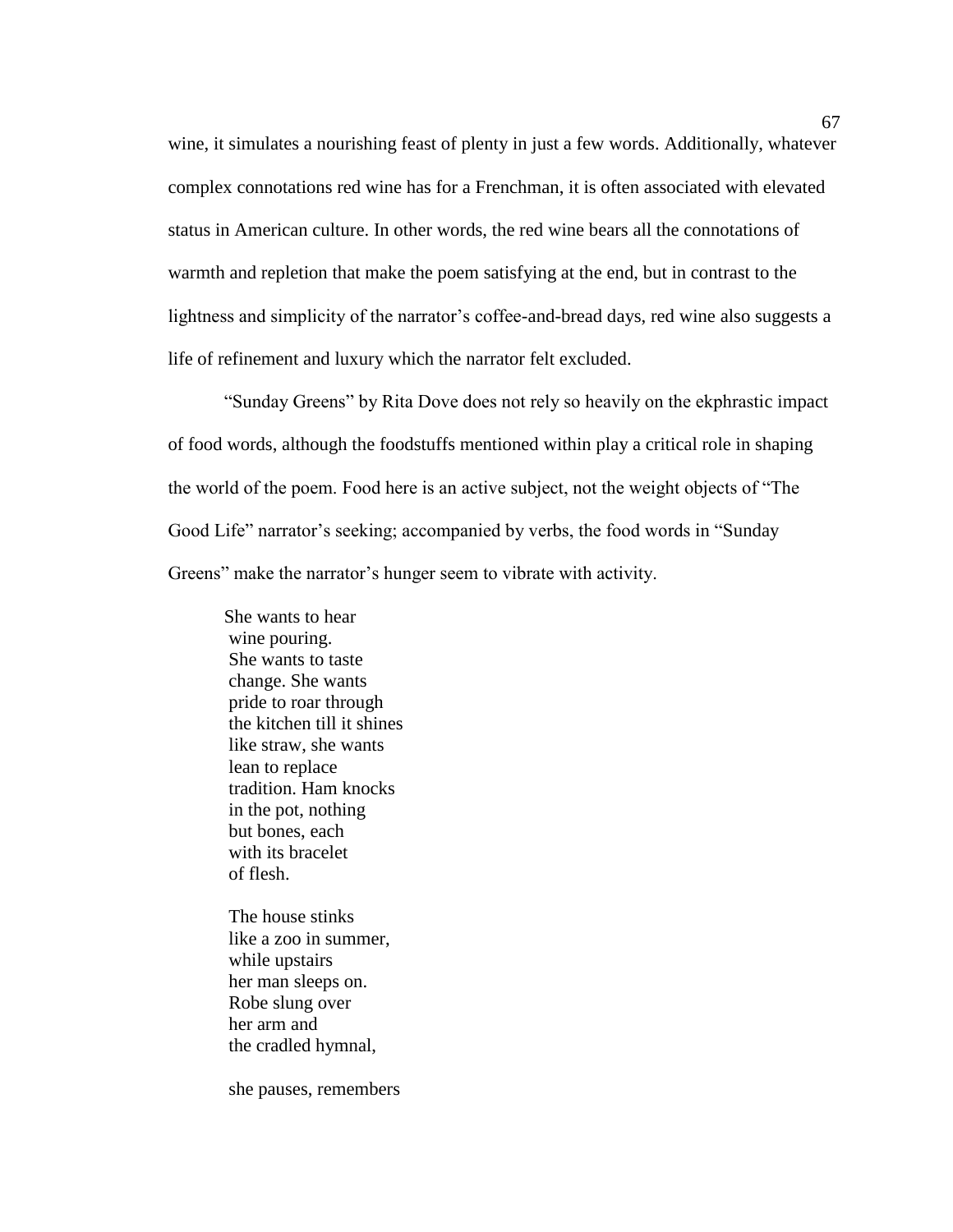her mother in a slip lost in blues, and those collards, wild-eared, singing. (Dove 26)

The "she" of this poem—Beulah, of Dove's collection *Thomas & Beulah*—is cooking a meal that would fall in the lower left quadrant of food space: ham trimmings and inexpensive greens are often cooked together into a salty, strongly flavored dish, neither refined nor plentiful enough to connote capital. The ham bones knocking and the "nothing"-ness in the pot suggest that there may be little money to buy food, but Beulah is not merely hungry but yearns in the trappings of refined taste. She wants to "hear/ wine pouring"—the attention to sound and tone persists throughout the poem, and the wine is an aspirational drink as it was in "The Good Life." Beulah wants "lean to replace/ tradition," as though giving voice to the contradictions of Bourdieu's food space, where lightweight or low-calorie foods are associated with higher cultural capital. She wants things in her kitchen to shine (perhaps even the ham bones, with their ironic "bracelets" of flesh") and to be refined. Her longing for different tastes in the mouth and different sounds in the ear represent a desire for more than aesthetic pleasure, if she yearns to "taste/ change," the implication is that she wants access to the ornaments and consumables that greater capital would allow.

Economic and cultural capital form only one axis of distinction in "Sunday Greens." The collection *Thomas and Beulah* is a semi-biographical, semi-chronological account of the lives of an African American couple in the early twentieth century; the poetic telling of the events of their lives are entwined with historic events such as war,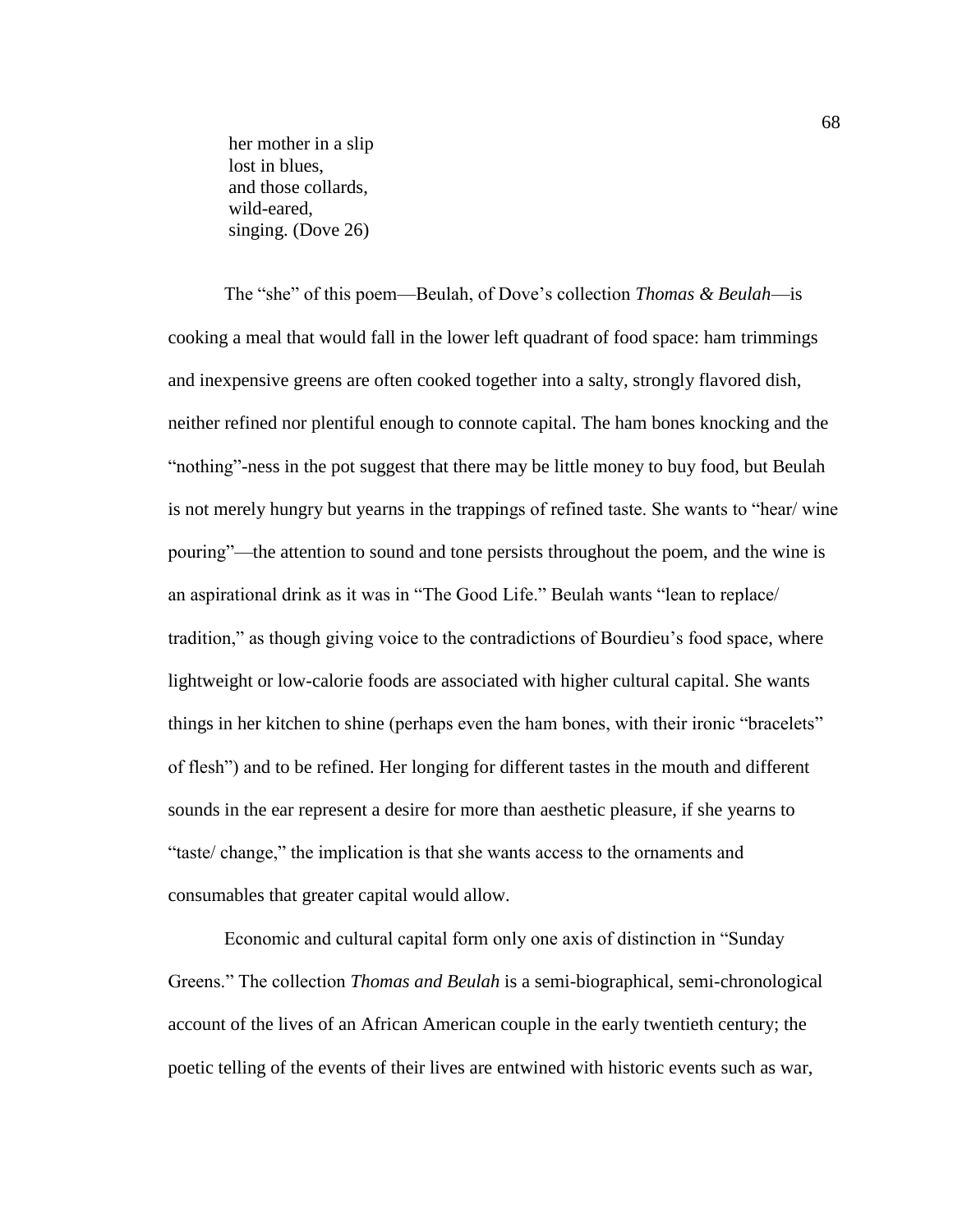the Great Depression, and midcentury racial oppression. Beulah's kitchen cravings are likewise entwined with her family's economic hardship, her lack of mobility relative to her husband Thomas, and the limited scope that domestic labor provides for her aesthetic taste and imagination. These tensions are palpable in "Sunday Greens" and arguably legible even without the larger context of the collection's narrative; ham and collards are strongly identified with African American culinary tradition, and the kitchen is a source of both pride and dissatisfaction for Beulah as she cooks while "her man sleeps on," dramatizing a gendered division of labor.

Perhaps it is the overlapping layers of tradition and yearning that give Beulah pause in the last stanza. She has a memory of her mother, also dishabille in the kitchen, and "lost in blues" that are echoed by the collards. Indeed, the collards harmonize with the poem's aural theme in two ways—they play the role of both ears and voices—and if anything perform a sort of crescendo, "wild" and "lost" in comparison to Beulah's quiet kitchen yearning. Whether this image is comforting to Beulah or disturbing is not clear: on one hand, a mother cutting collards might be precisely the kind of tradition Beulah wants to replace; on the other, the wild music of this memory makes a passionate contrast to Beulah's respectable robe and hymnal, perhaps representing a kind of beauty and pleasure that is within Beulah's reach even if the pouring wine is not.

In these two poems, hunger is complicated by the social meanings that accompany specific food objects and food practice—even in a time of privation. The pleasure the poetic narrators take in imagining food is meaningful both in constructing an aspirational sense of self—a future or idealized self who consumes wine and all the social pleasures that accompany it—and, particular for Beulah, in expressing her own tastes and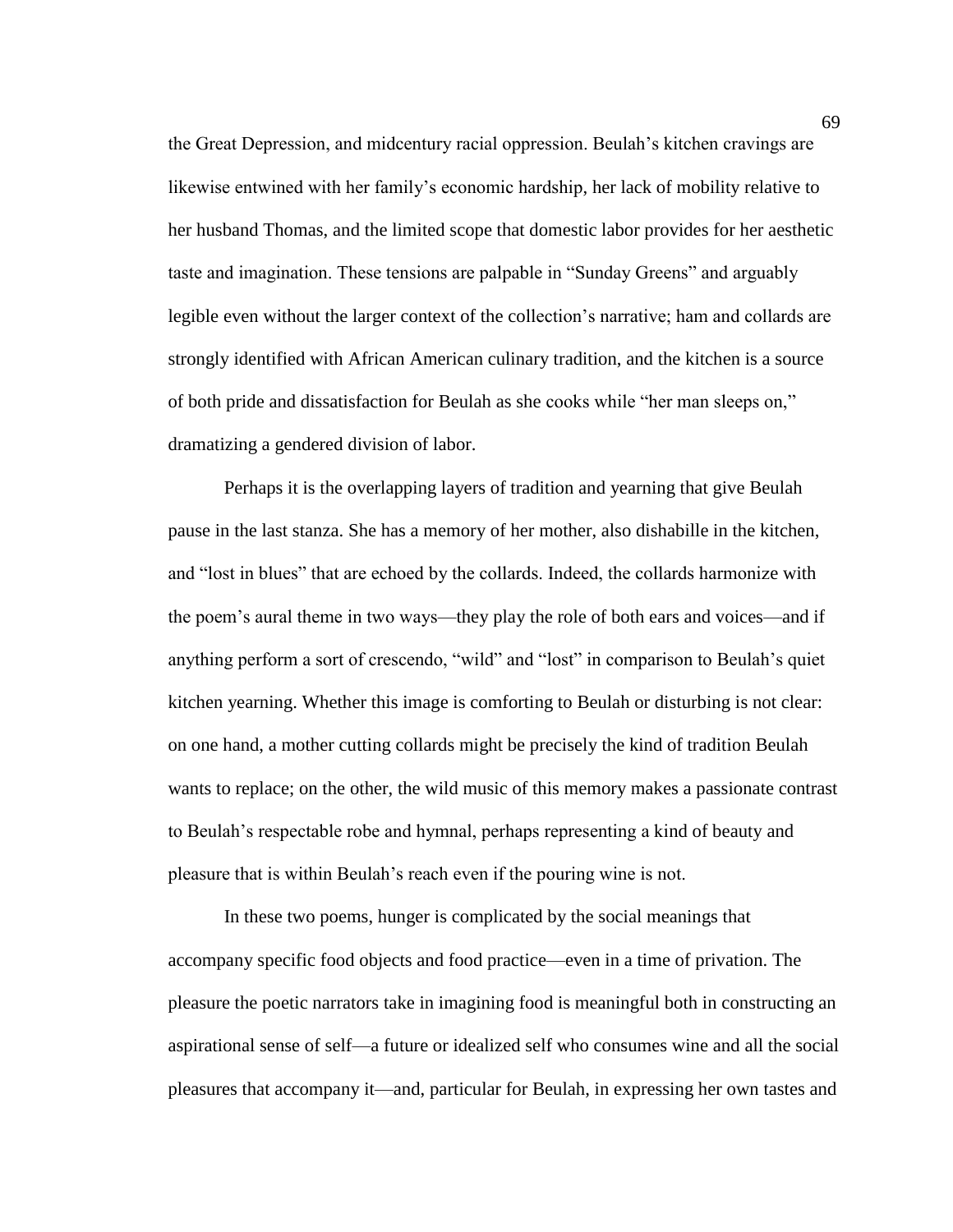aesthetic judgment. In a short space, relying on the sensory impact as well as cultural associations of a few food objects, these poems dramatize the overlapping social pressures that complicate pleasure and appetite.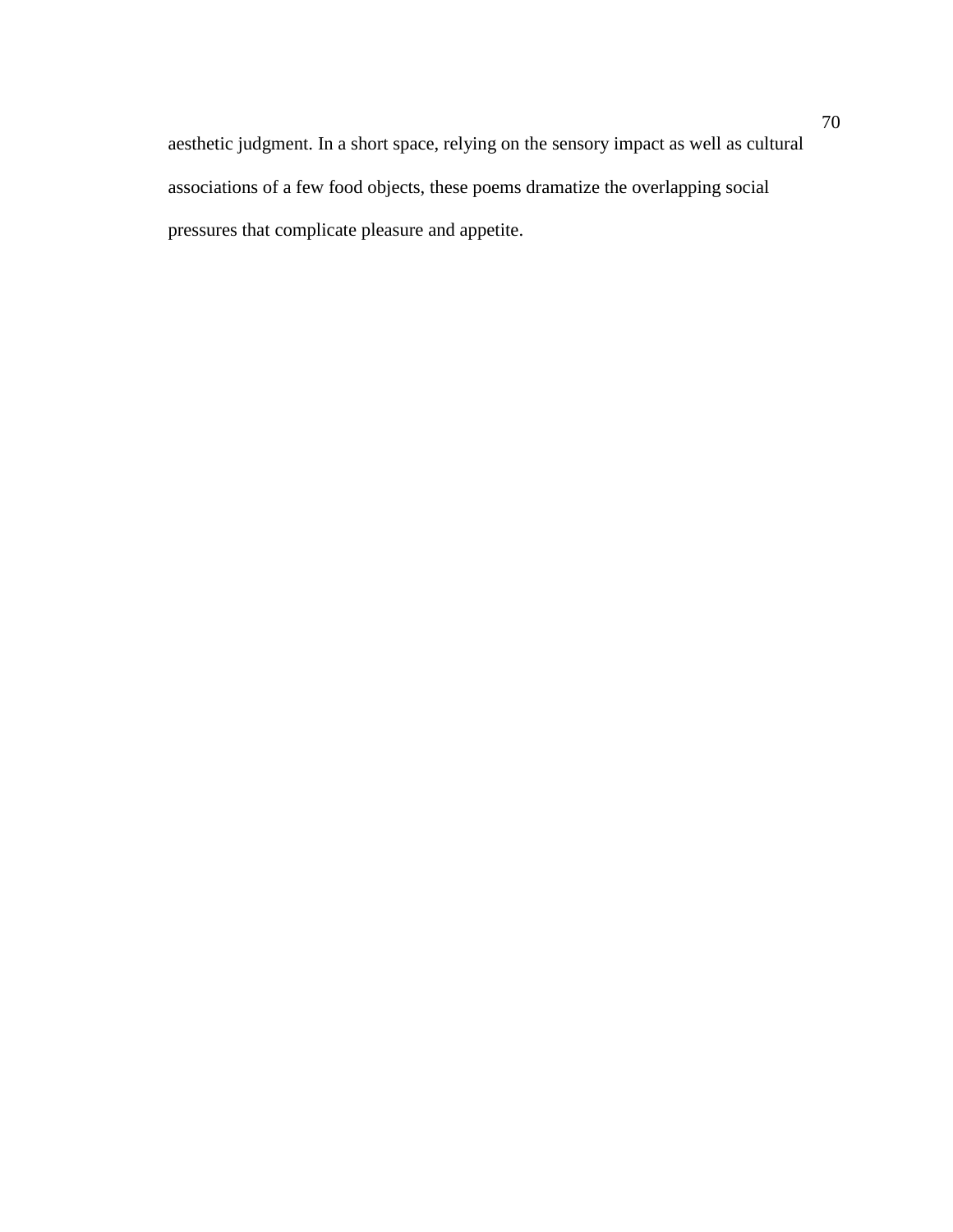#### **CHAPTER 6:**

## **THE PLEASURES OF ASCETICISM**

"Sunday Morning" by Wallace Stevens begins with a woman's consciousness on the verge of sleep and waking, the dreams of sacred abnegation in conflict with living,

waking sensory pleasures.

Complacencies of the peignoir, and late Coffee and oranges in a sunny chair, And the green freedom of a cockatoo Upon a rug, mingle to dissipate The holy hush of ancient sacrifice. ("Sunday"  $1-5$ )"

The tastes and bright colors of the morning challenge the seriousness of

"sacrifice," but they do not entirely successfully "dissipate" the latter images, since those

re-emerge in the next set of lines:

 $\overline{a}$ 

She dreams a little, and she feels the dark Encroachment of that old catastrophe, As a calm darkens among water-lights. The pungent oranges and bright, green wings Seem things in some procession of the dead… ("Sunday" 6-10)

This scene of hovering between wakeful enjoyment and dreams of darkness provides a vivid illustration of theme of this chapter: the abstention from pleasure. On one side, there are physical comfort, visual beauty, the pungent scents and flavors we are accustomed to associate with waking up and breaking fast. On the other side, there are the noble immateriality of silence and sacrifice, the surrender to sleep. These contrasting

v For this chapter I use the version of "Sunday Morning" that appears in *The Collected Poems of Wallace Stevens*, not the heavily edited version that appeared in *Poetry* magazine in 1915.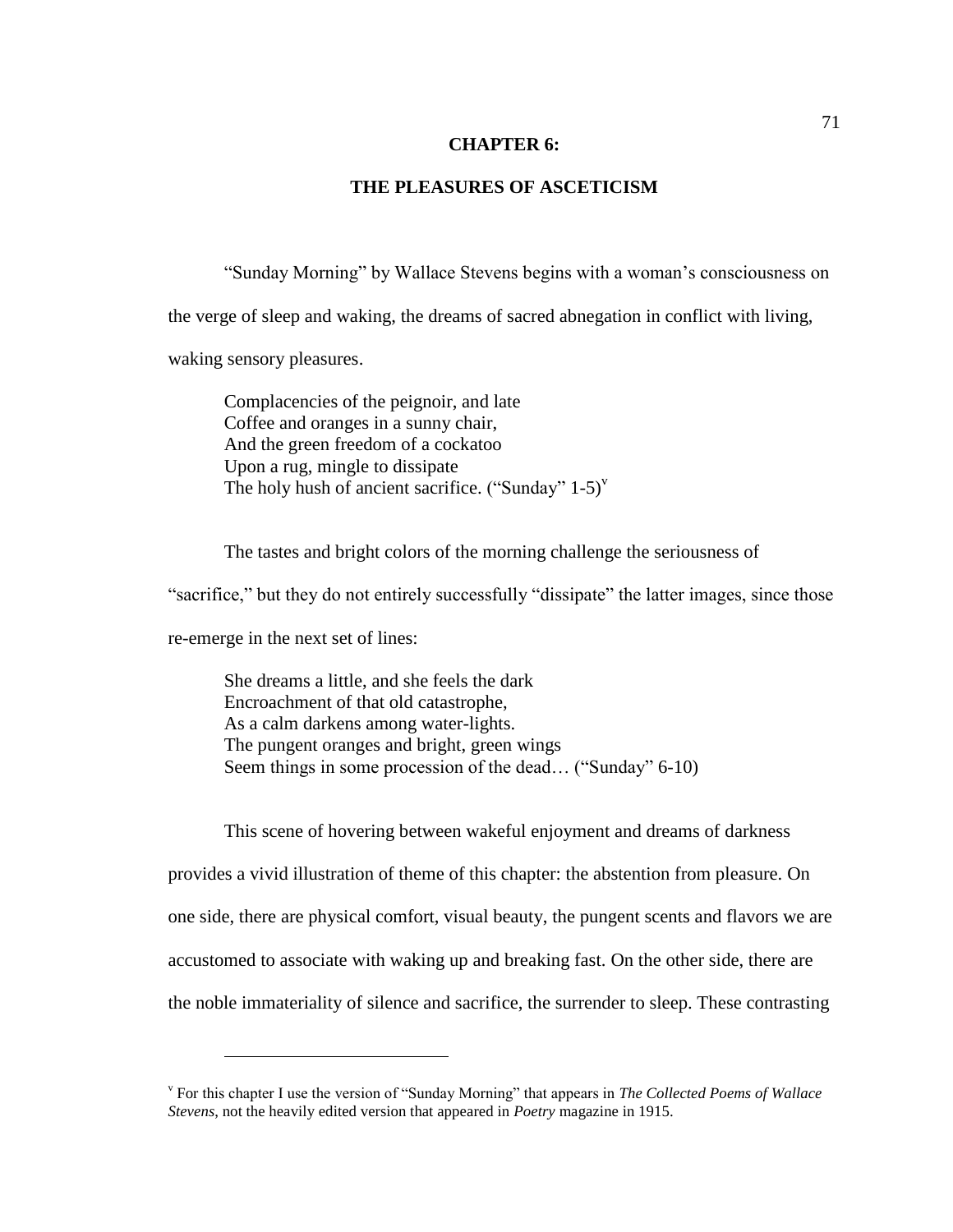images mingle in these first few lines, asserting their dual presence in the poem, which will unfold into a dialogue as the poem presents arguments in favor of each form of worship on a Sunday morning.

The first few chapters of this dissertation emphasize how the pleasures of eating provide an opportunity to assert the self: the phenomenology of pleasure emphasizes the experience of exercising aesthetic judgment, and the semiotics of appetite and eating position one within a matrix of social ties. But representations of food also have the potential to tease the reader's sense of transience, mortality, or insignificance as well as appetite. As I touched upon in the introduction, food studies emerged as a comparatively recent discipline since scholarship was once heavily dominated by thinkers who rejected the significance of the bodily senses and appetites, in part because of their transcience. In other words, the absence or refusal of pleasure is as much written into literary and philosophical history as appetite and desire are.

"Sunday Morning" explores the tensions between the drives to enjoy the sensory pleasures of the present and to deny those appetites in favor of more abstract and ethereal concerns. In some respects, the poem dramatizes the classical mind/body dualism explored by Susan Bordo in *Unbearable Weight*: bodily pleasures such as fruit and visual beauty are pitted against seemingly incorporeal concepts of time and sacrifice in a bid for the woman's attention on the morning of the Sabbath. As the dialogue plays out, however, it becomes clear that the experience of sensory pleasure is inseparable from abstract allusions to death or decay; at the same time, self-denial or asceticism may itself give a kind of pleasure.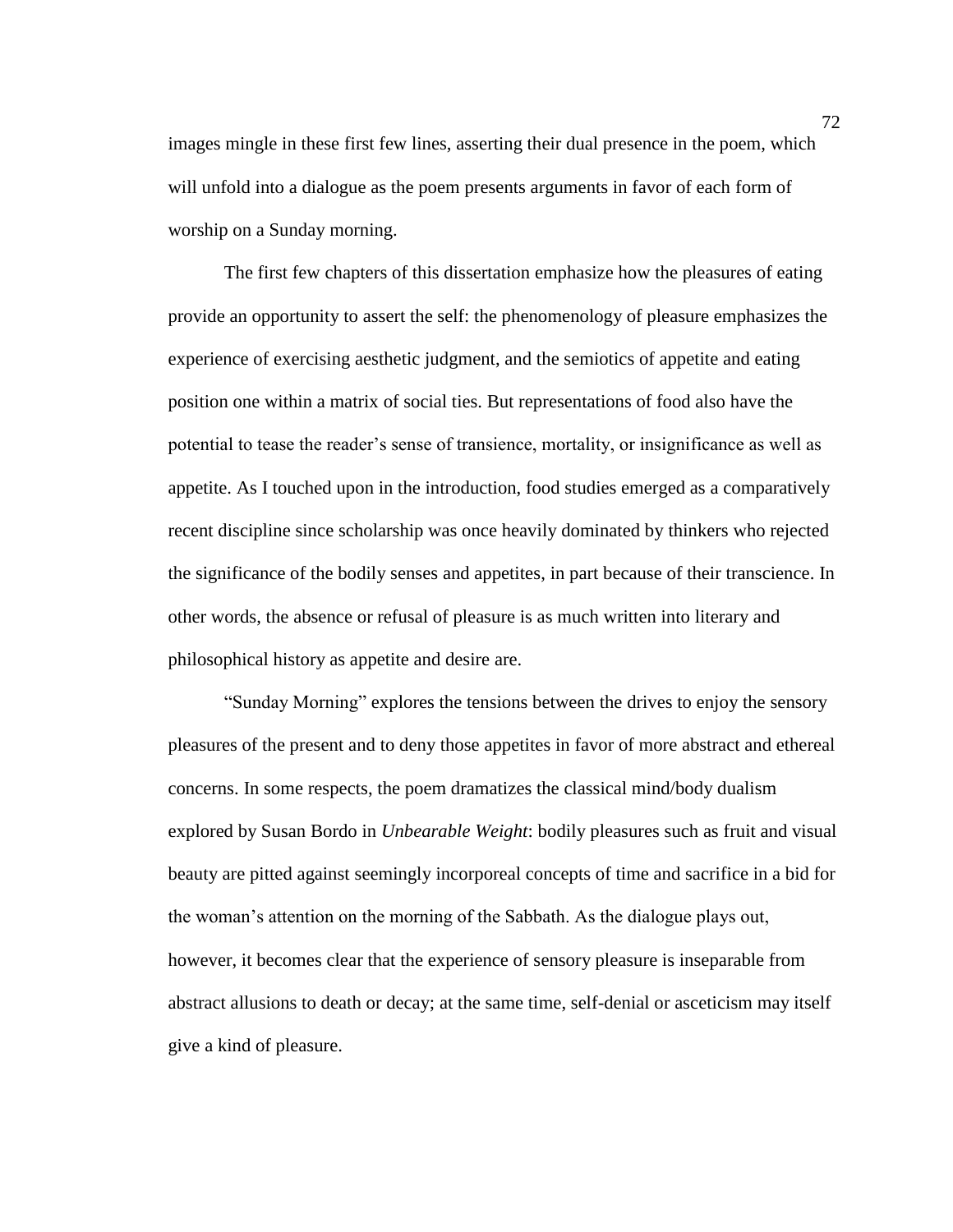## **The argument of "Sunday Morning"**

Arranged in stanzas of fifteen lines, this poem takes the form of an almost Socratic dialogue, with the problem posed in the first stanza (the conflicting urges to honor religion or yield to sensory pleasure), and each subsequent stanza taking first one side, then the other. After the first stanza establishes the tension of the poem, the second stanza opens with the female character's challenge to the vision of self-denial and religious afterlife that encroached on her Sunday morning comforts:

Why should she give her bounty to the dead? What is divinity if it can come Only in silent shadows and in dreams? Shall she not find in comforts of the sun, In pungent fruit and bright, green wings or else In any balm or beauty of the earth, Things to be cherished like the thought of heaven? ("Sunday" 16-22)

The pungent fruit and bright wings that initiated this poem return here, like an anchor: they are vivid articles of evidence in favor of the comforts which the female character ranks at least as high as the incorporeal threat of shadows and dreams.

But the third stanza introduces a counterpoint. Jove appears, seeming to personify those attributes of ascetic spirituality hinted at in the first stanza's "holy hush" and dreamlike vision: muted speech (a "muttering king" alongside the silent shadows of the previous stanza); cloudiness, indistinctness; a pronounced separation from any "sweet land" such as what might give rise to her coffee and oranges ("Sunday" 31-34). This muttering king satiates his desire not with pungent fruits but with "our blood," calling back the ancient sacrifice of the first stanza. The poetic narrator of this stanza counters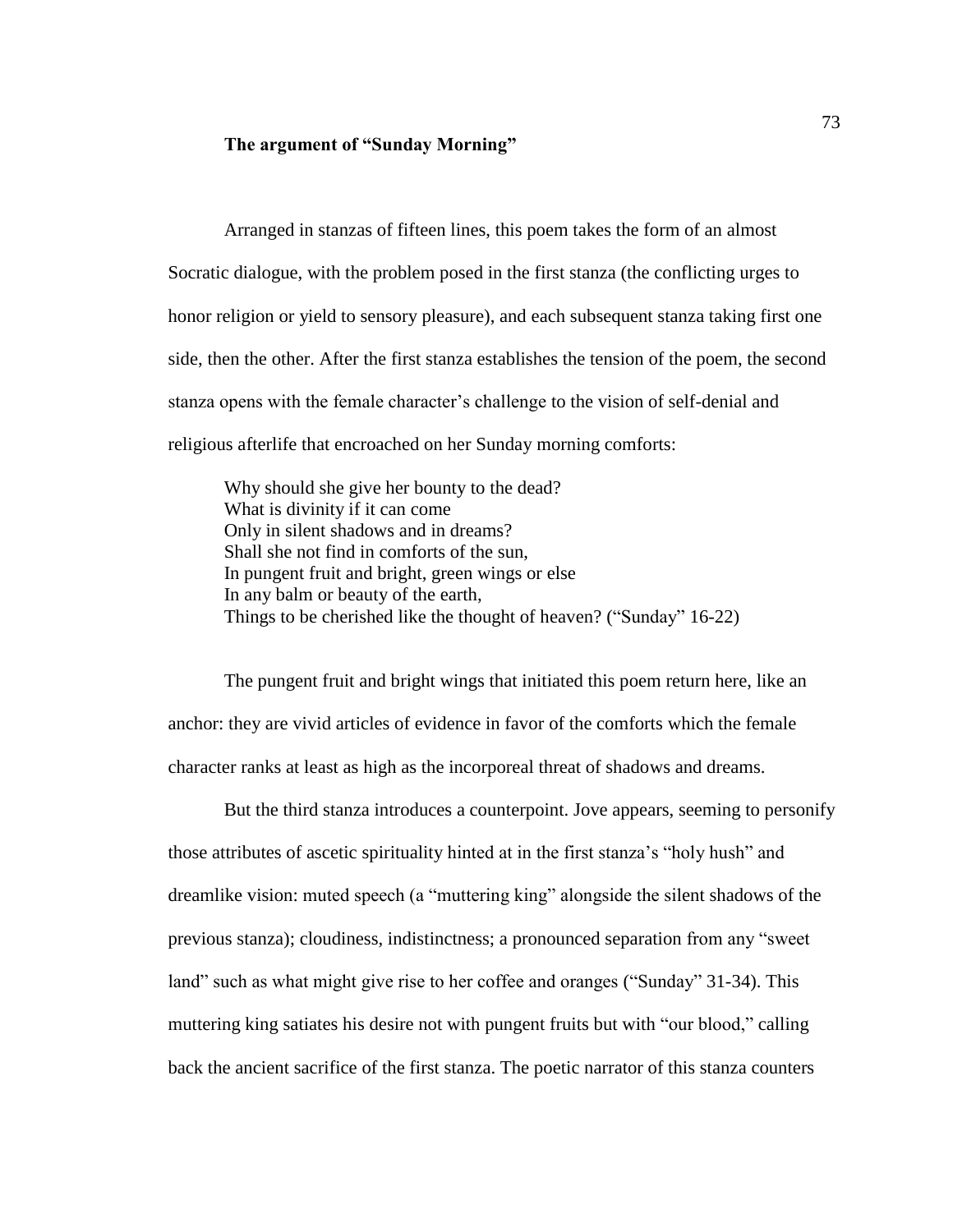the peignoired woman's commitment to earthly comfort: "And shall the earth/ seem all of paradise that we shall know?"—a reversal of her plaintive resistance to the necessity of giving up her earthly bounty ("Sunday" 40-41).

These two perspectives form the sides of the poem's argument: these are commonly taken to be the vaguely pagan celebration of the earthly, sensual, and pleasurable versus the vaguely Judeo-Christian elevation of the celestial, eternal, and terrifyingly sublime. Historically, many critics have argued that the latter argument fails here, defeated by the allure of earthly enjoyment, or a sort of liturgy of beauty in accordance with the philosophy of George Santayana, a friend and inspiration to Stevens (Smith, Feshbach). I am not convinced that the argument could be said to have been won by either side, however, as the pleasures of asceticism have a powerful draw in this poem. There is an austere beauty in the images Stevens invokes to paint the opposite of the sunny Sunday oranges: calm water-lights, sibilant silent shadows, the sighing holy hush. Similarly, the description of the muttering king reminds me of the pleasurable pronunciation of "The Word Plum": the alliteration of his "mythy mind," "moving," and "magnificent" suggest a satisfaction in contemplating this Jovian figure's unearthly majesty, and indeed the poetic narrator's next lines of reasoning suggest the superior pleasures of imagining a heavenly paradise.

That asceticism is both a renunciation of pleasure and a kind of pleasure in itself is a paradox explored in philosophy, most notably Friedrich Nietzsche's *On the Geneaology of Morals*, in which he criticizes the ascetic ideal of "an uncanny, dreadfully joyous labor of a soul voluntarily at odds with itself that makes itself suffer out of joy in making suffer" (Nietzsche 87). Drawing on Nietszche as well as religious philosophy that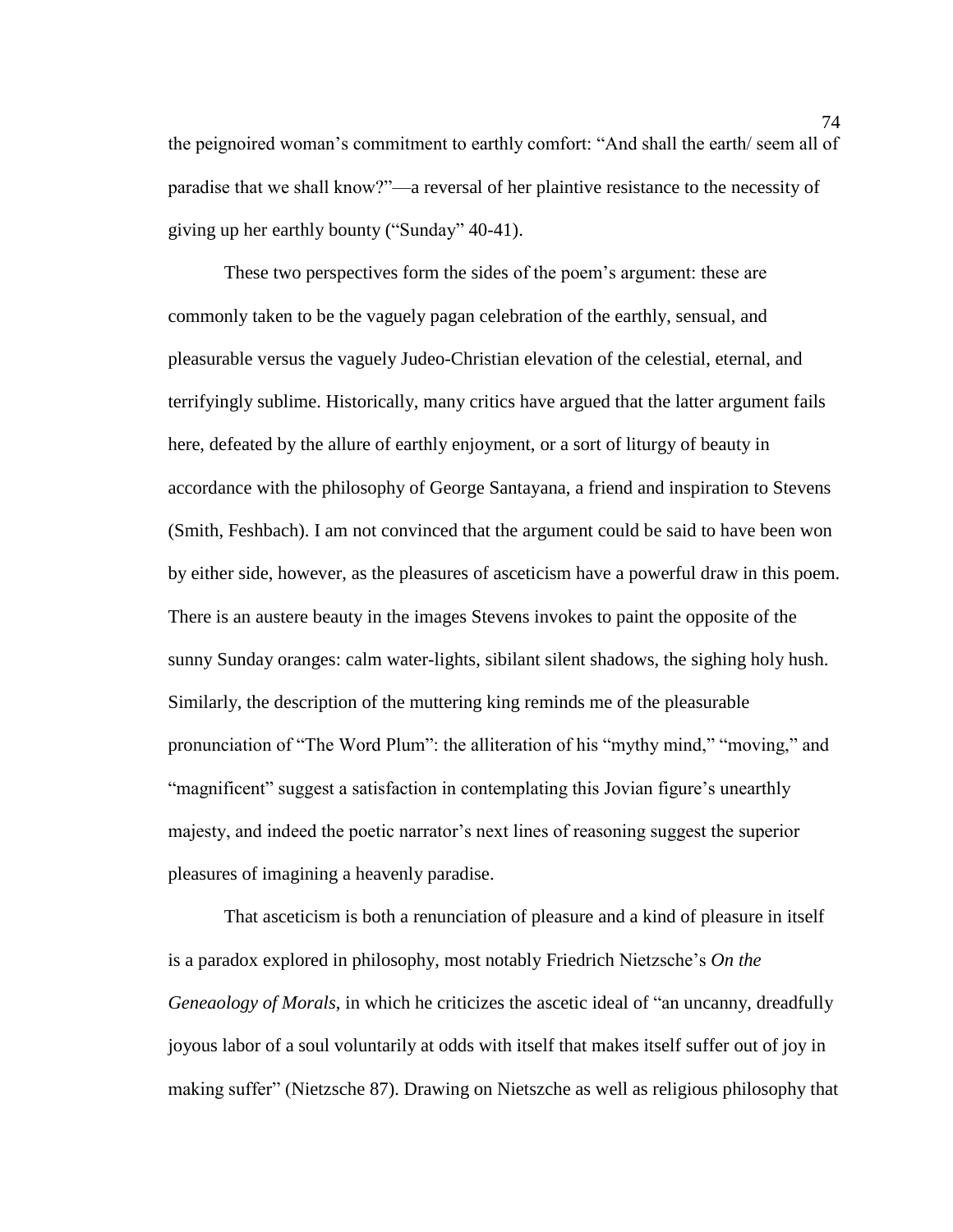does not consider asceticism necessarily perverse, Gavin Flood notes that asceticism is paradoxical because it attempts to renounce the will and abnegate the self by an act of will that more or less reasserts the self: self-control, self-denial, self-discipline. Flood offers a description of the ascetic ideal that is more or less the mirror image of the epistemological possibilities of pleasure I described in my introduction: it is "a bodily action that seeks to reverse the flow of the body or the orientation of the senses towards the world" (Flood 493). In a manner of speaking, then, the ascetic ideal articulated by the poetic narrator does not necessarily ask the peignoired woman to choose between pleasure and sacrifice but asks her whether there is not *more* pleasure and greater promise in sacrificing the temporary comforts of pungent fruit. After the poetic narrator's challenge—"And shall the earth/ seem all of paradise that we shall know?"—the female character appears, in the next two stanzas, to consider this question.

The female character asks herself what happens to the contentment of hearing birdsong in the morning when the birds have gone; it lives, she concludes, primarily in her mind by way of memory or in her desire to hear their song again. She admits to longing for an "imperishable bliss" ("Sunday" 62), in contrast to the ephemeral birdsong. In her lyric struggle to reconcile the impossible desire to prolong pleasure with the allure of temporary satisfaction, she envisions Death (personified as a woman) walking in the leaf-strewn woods and frenzying young men and women, who pile up fruits and then abandon them. The next stanza invokes fragrant plum trees along the banks of a river in a heavenly afterlife. These vivid images, earthly pleasures mingled with forecasts of mortality and eternity, might be said to illustrate the poem's yearning for a third way between the dual philosophies proposed in the first stanza. The female character changes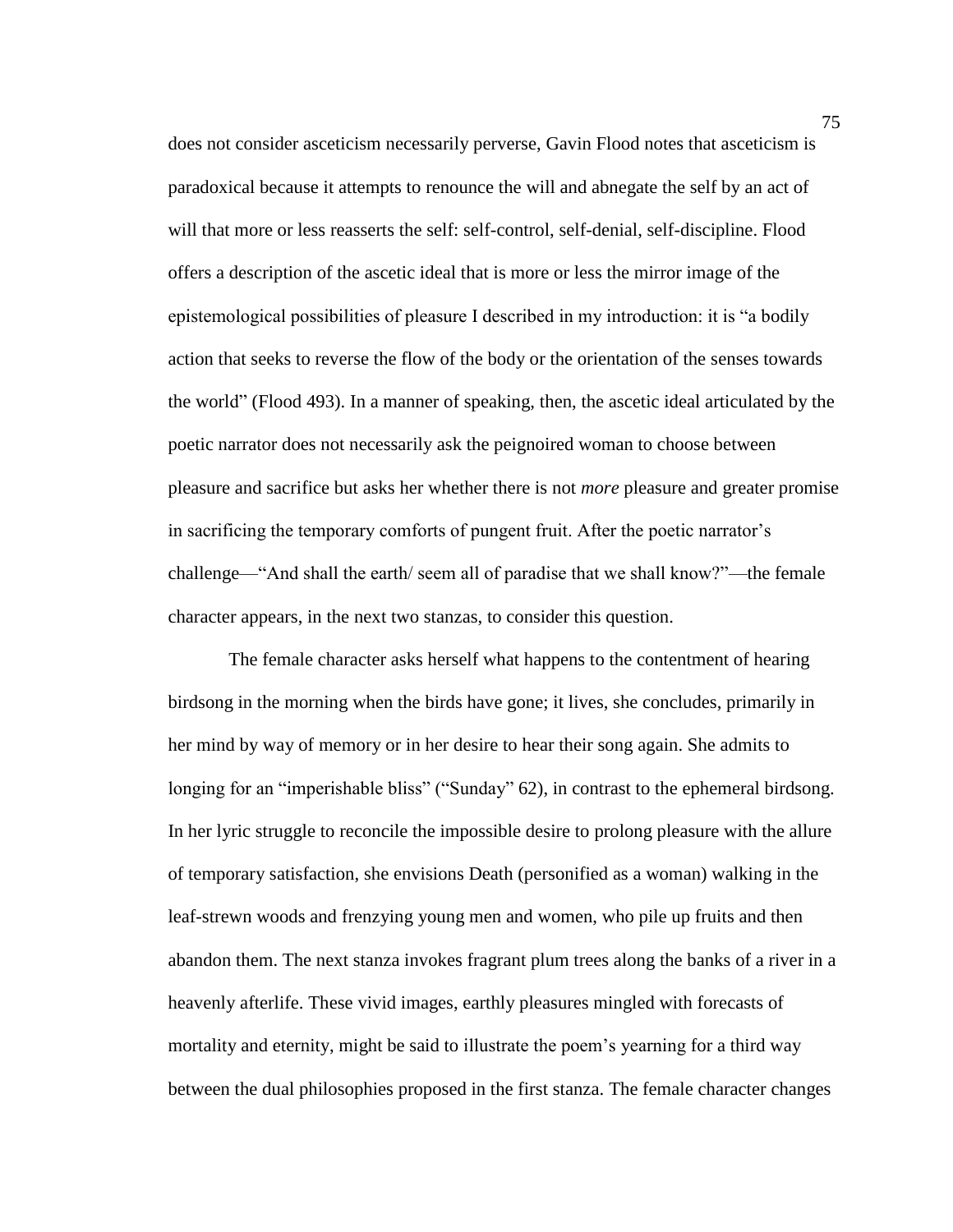the question from a binary choice—pleasure or sacrifice—to a question of whether it is possible to experience one without the other.

## **Death is the Mother of Beauty**

Before returning to this turning point of the poem, I would like to revisit Carolyn Korsmeyer's *Making Sense of Taste*, which will set the context for the plum trees and disregarded pears of the fifth and sixth stanzas. As she argues for the aesthetic and philosophical value of taste in this monograph, Korsmeyer interrogates some commonly held assumptions about food, eating, and the senses associated with them. For one, some might argue that food solicits the appetite and thus cannot be contemplated with purely aesthetic disinterest; for another, edible "moments and objects of enjoyment soon vanish" and thus make a poor object of study (*Making Sense* 188). Korsmeyer counters both arguments with the example of *vanitas* painting, a genre primarily associated with  $16<sup>th</sup>$ and 17th century Dutch art. *Vanitas* paintings were typically still lifes depicting a gleaming abundance of sumptuous possessions such as nicely-bound books, pocket watches, and fine glassware or ceramics, but also short-lived luxuries such as flowers, lemons, oysters, and other delicacies. These tableaux were intended to show off wealth and delight the eye, but they also chastised the viewer for enjoying worldly possessions too much: the watch and the book can symbolize the inevitable passage of time, and they are sometimes accompanied by the less subtle *memento mori* of a human skull.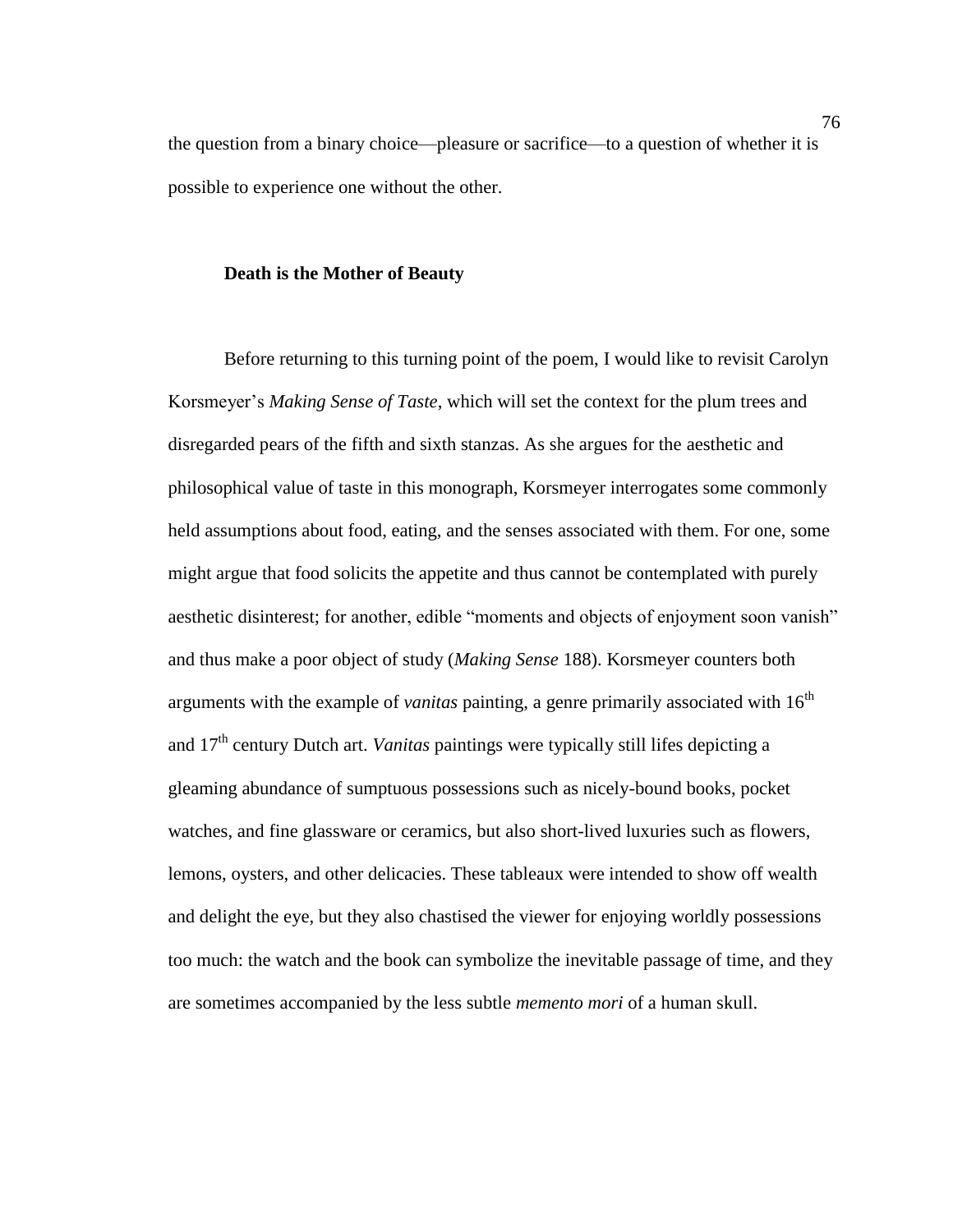Korsmeyer argues that the inclusion of food objects in a still life, even if they are its sole subject, can bear as much symbolic meaning and elicit responses from the viewer more complex than mere appetite:

I suggest that when representations of food whet the appetite, they may do so in a way that conveys to that appetite all the understanding of its temporary and unstable nature that is revealed in the paintings that explore it. The actual experience of eating may but need not simply revel in pleasures of taste and satisfied appetite. Indeed, the appreciation of pleasure is heightened from a perspective that recognizes its transience and unpredictability. This view demands an understanding that participates in the senses without needing to be in thrall to them. No insight into the impermanence of life actually requires a rejection of the lower senses as blind to understanding, nor does it insist on the morbidity of *vanitas.* (*Making Sense* 183-184)

This is part of an argument in favor of the semiotic and aesthetic interest of food: the objects of taste, despite their necessarily transient nature, can elicit complex responses worthy of study. But this paragraph also mounts a good argument against the mind/body dualism that both Korsmeyer and Bordo address in their respective works. Enjoying food, here, is not merely a matter of sensory pleasure but of intellectual apprehension—even if that means apprehending the transience of pleasure and, by extension, one's own mortality.

"Sunday Morning" vividly brings to life the dialectic of the *vanitas* painting vibrant, transient pleasures versus the inexorable march of time—and, like the paintings, elicits a complex awareness of pleasure and transience at once. The claim that sensory pleasure in the senses is not only accompanied but heightened by awareness of its transience seems to be at play in the fifth stanza where Death walks and "strews the leaves/ Of sure obliteration on our paths" ("Sunday" 65-6). "Paths" is not only plural but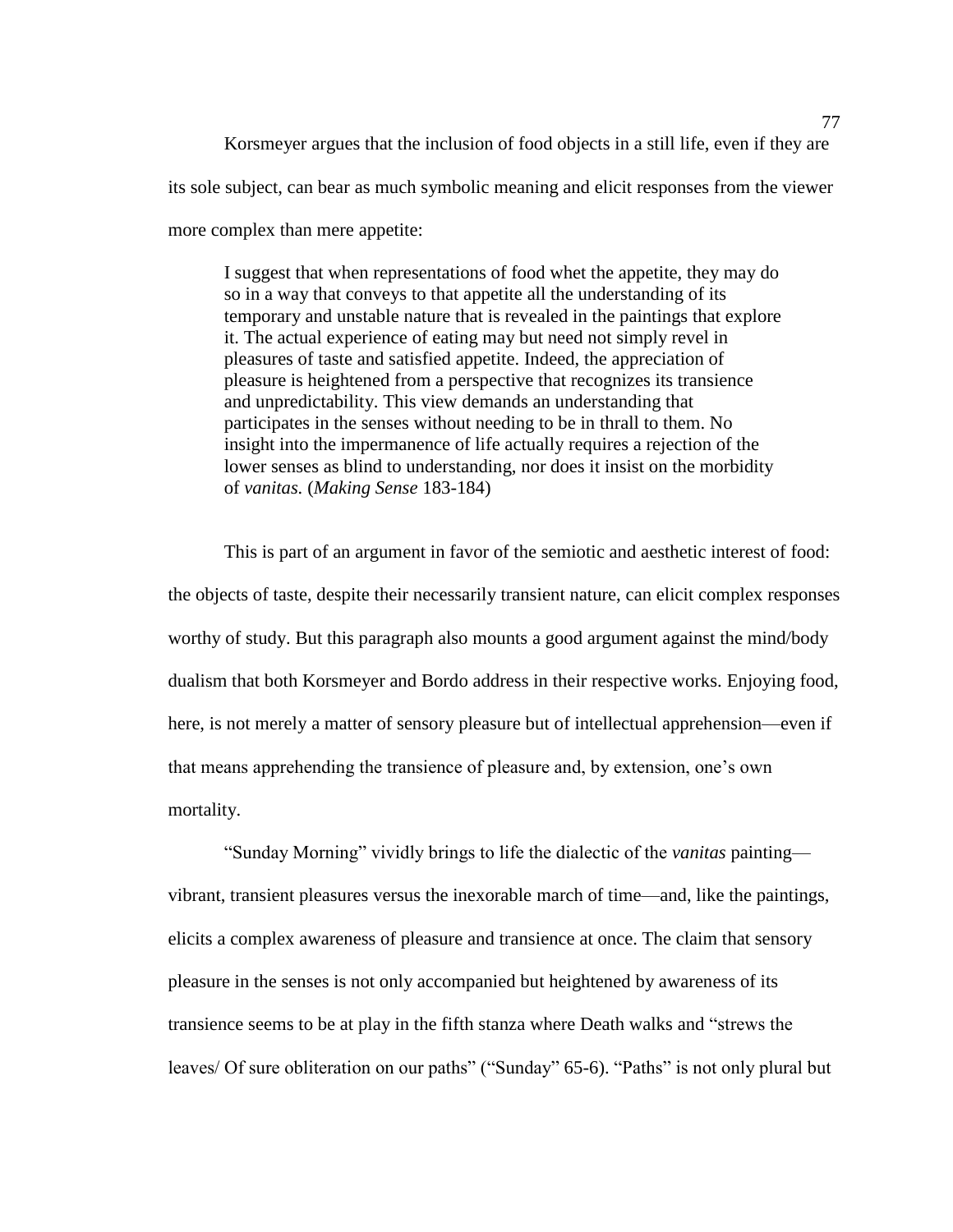varied in the next few lines: there is the path sorrow took, the paths of triumph, the paths of love and tenderness. It is on this last path that the proximity of death

…causes boys to pile new plums and pears On disregarded plate. The maidens taste And stray impassioned in the littering leaves. ("Sunday" 73-75)

Perhaps this moment is more reflective of the *carpe diem* tradition than *vanitas*: it is not necessarily the new fruits that cause the youths to reflect on their mortality, but the brush with mortality that inspires them to seize the day and indulge the earthly appetites while they last. But in the sixth stanza, the plums become the impetus rather than the accessory of the poem's counterargument against eternity. After all, paradise is supposed to be peak contentment and pleasure without end; but, this stanza suggests, without an end there is no pleasure:

Is there no change of death in paradise? Does ripe fruit never fall? Or do the boughs Hang always heavy in that perfect sky Unchanging, yet so like our perishing earth, With rivers like our own that seek for seas They never find, the same receding shores That never touch with inarticulate pang? Why set the pear upon those river-banks Or spice the shores with odors of the plum? ("Sunday" 76-90).

A conundrum: the plums grow heavy with their own ripeness and sweetness, and by their weight suggest their inevitable fall. On Earth time, they would need to be picked and enjoyed, or else they drop off the branch and rot. But if paradise forecloses either of those possibilities, then the fruit would stay on the branch, fragrant and tempting and untouchable, like a torment devised in Tartarus or an impossible test for the residents of Eden to fail. That there could be a paradise without the spicy odor of plum trees is not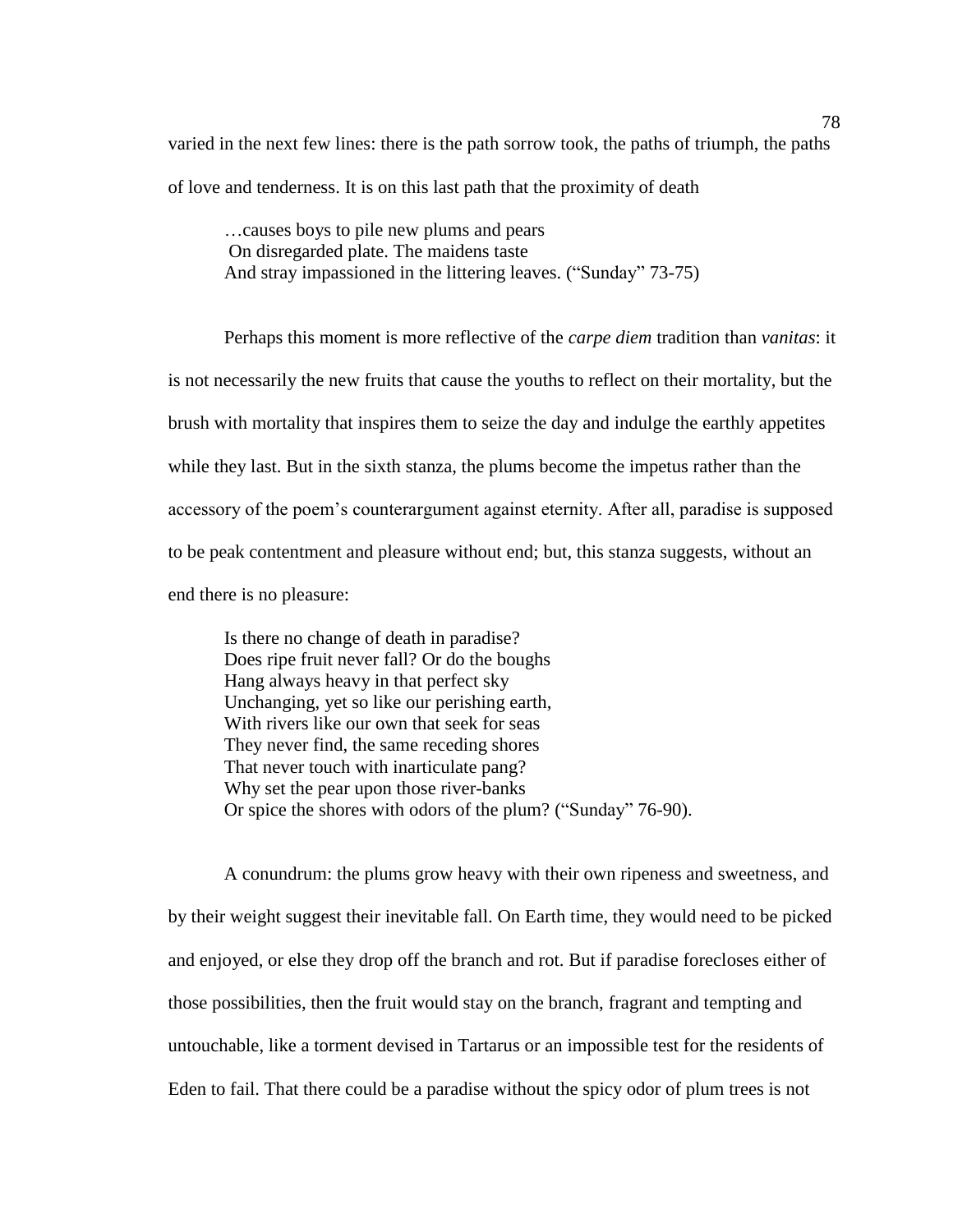given as an option here, which is intriguing; the desire to taste fruit would presuppose appetite—another kind of absence or lack, like Death, that would seem to be incompatible with eternity. Yet the poem argues precisely the opposite, here and when the feminine figure of Death walks the woods:

Death is the mother of beauty; hence from her, Alone, shall come fulfillment to our dreams And our desires ("Sunday" 62-64).

Neither dreams—whether they are of wide, silent water or bright green wings nor desires will be answered by eternity, only by mortality—which brings forth life, beauty, and fulfillment.

That would seem to be a clear answer to the peignoired woman's yearning for imperishable bliss, but the next two stanzas return to the point-counterpoint pattern of imagery. She hears a voice crying out that "we live in an old chaos of the sun,/ or old dependency of day and night," or an island that is both "free" yet surrounded by the wide water which in this poem tends to suggest the crossing into death; though the crying voice seems like a mystical vision on the more ethereal side of the argument, the imagery it describes is that of balance and cyclical patterns ("Sunday" 110-114). Quasi-pagan imagery of beauty and sensation continue to burst forth in the form of whistling quail and ripening berries, but in a fitting close to a poem that opened with a sunny morning and bright sensations, the final stanza brings evening and twilight, birds making "ambiguous undulatations" as they sink into "downward into darkness," a mysterious night to balance the simple pleasures of day ("Sunday" 115-120). Sunday morning may have passed, but the sun will rise again and bring with it the same questions.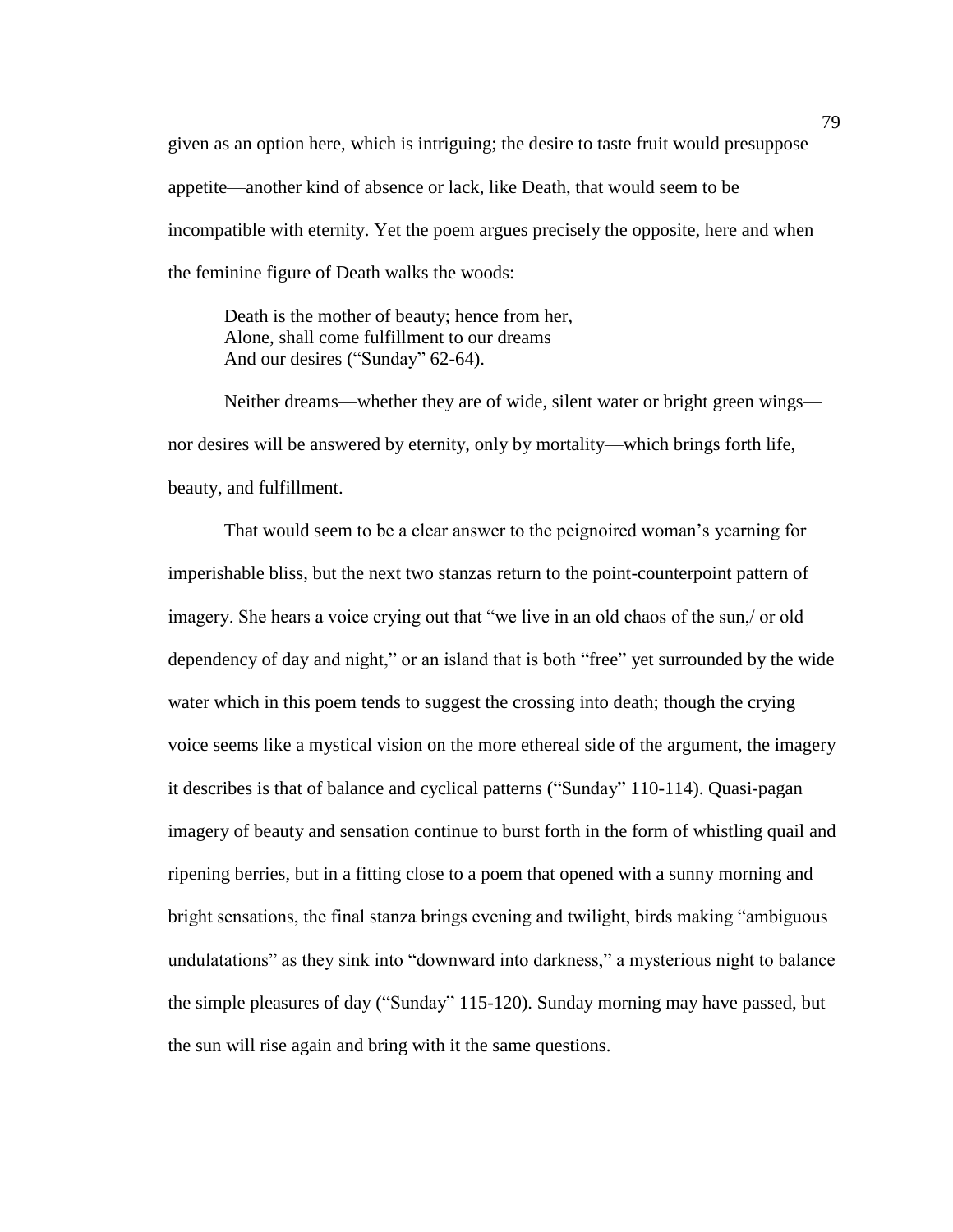There's always something a little unsatisfying about "third way" arguments, but "Sunday Morning" makes a solid case for the virtues in both pursuing pleasure and renouncing it—themes that will recur in texts examined elsewhere in this project. Although interpretations of this mystical poem vary, it wouldn't have so much resonance over time if it didn't reference the mind/body dualism so deeply embedded (as Bordo argues) in our consciousness and culture. But it also provides a compelling demonstration of the complexity and ambivalence that may accompany pleasure itself. In a piece intended to draw together the work of Nietzsche, Stevens, and Hannah Arendt, Frederick M. Dolan alludes to a concept of Arendt's that pleasure is not necessarily enjoyment but "the enhanced awareness of reality" (Dolan 441). Dolan prefers the term "tragic pleasure" to qualify the fact that the reality we become aware of—our own mortality, for example, or those of our loved ones—may not give us pleasure in the traditional sense. But if pleasure can be described as "the deepening of our realization that human action and interaction is meaningful," then poetry makes an ideal vehicle to explore the line between "mere" pleasure and tragic pleasure particularly in regard to death (Dolan 454). Even Dolan's little qualifier, "mere," shows the ambivalent position sensory pleasure still holds today: the transient enjoyment of pungent oranges or fragrant plums, or even of reading or hearing a lyrical poem, are not usually cherished in the same way as the thought of eternity (to paraphrase "Sunday" 22). But "tragic pleasure" and "memento mori" alike demonstrate the importance of aesthetic experience as a kind of knowledge both self-knowledge and cultural fluency—that makes both poetry and food studies worth exploring.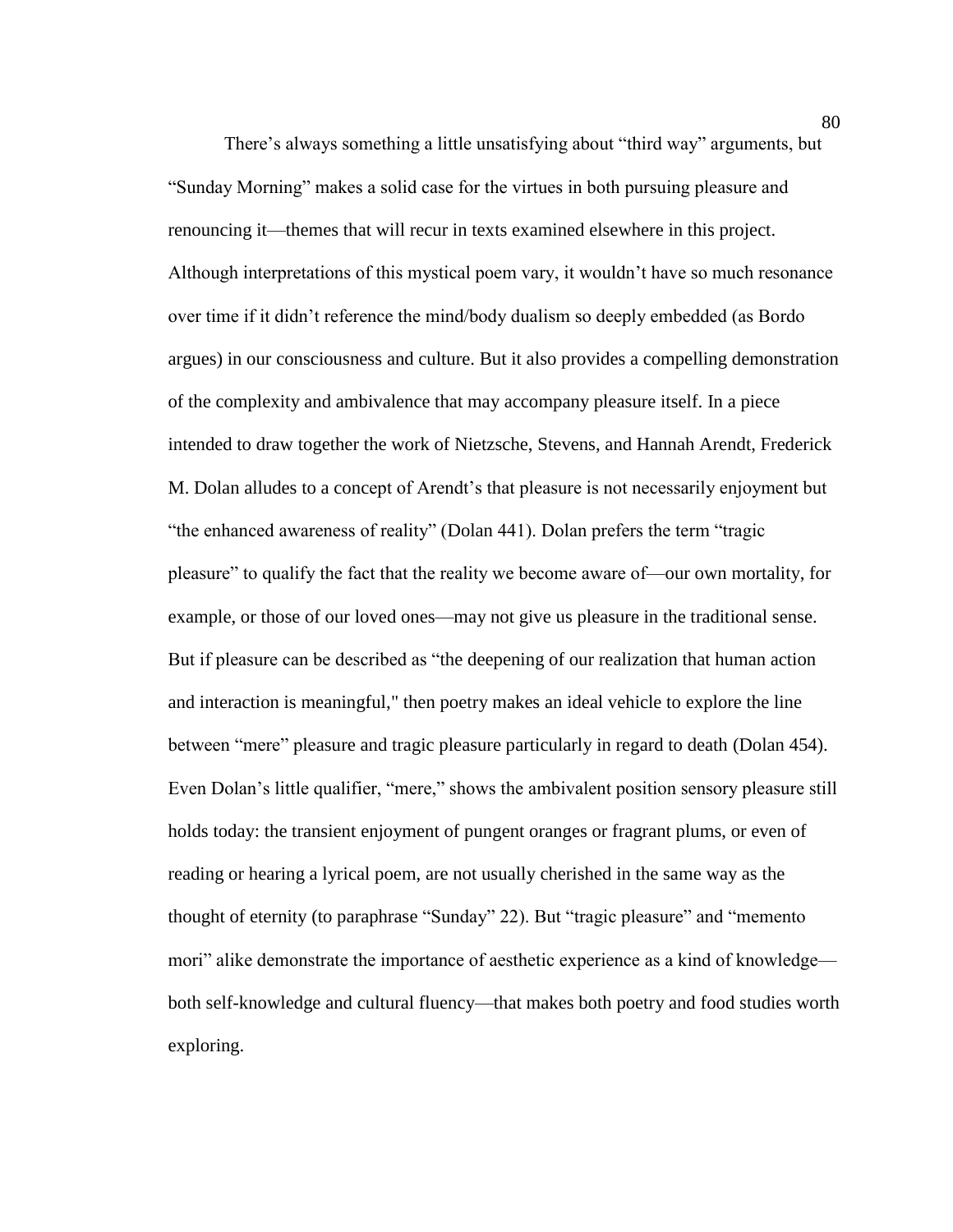#### **CHAPTER 7:**

# **THE FEMALE BODY AS FOOD**

Written in 1934, Tess Slesinger's *The Unpossessed* follows the members of a community of intellectuals in New York as they search for ways to articulate and live by their left-wing principles. Written several years into the Great Depression, this is a novel preoccupied with food. The threat of hunger was frighteningly real to many of its principle players; when characters cook, eat, or shop for groceries, the narration of these actions is weighted with the threat of scarcity, and the ways they see themselves and each other are haunted by images of food.

At the same time, the language of food objects and practices reflect how gender influences how these characters seek to pursue or provide pleasure and comfort. We see both the personal obsessions of these characters and the larger cultural attitudes toward gendered expectations, bodies, and appetites. Many of these examples appear in the relationship of Margaret and Miles Flinders, whose marital troubles open and close the novel. Through narrative glimpses into the private fears and desires of both characters, we can see how their experience of appetite and hunger are deeply affected by their consciousness of binary gender roles—and how the conceptual opposition of male and female overlaps with other oppositions, such as having versus going without food, or being a consumer versus and being consumed. The basic experience of taking pleasure in nourishment is viewed variously as maternal gift and feminine weakness, radical act and bourgeois indulgence.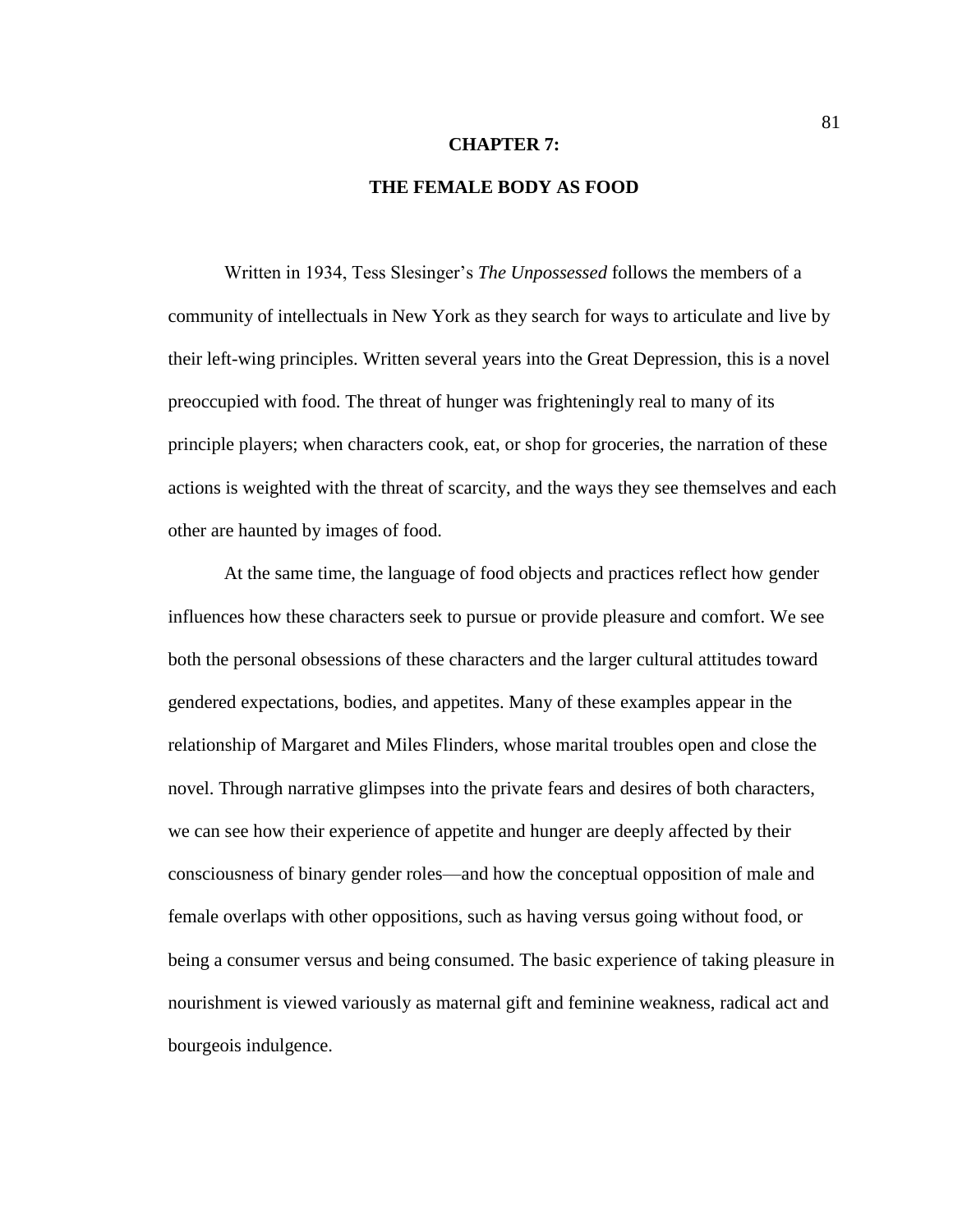#### **The gender of comfort**

The first chapter of *The Unpossessed* opens with Margaret shopping for groceries: it is winter, and the grocer's asparagus is frozen, but the couple must eat and so Margaret must negotiate the market. Right away the act of buying groceries is sexualized: as the grocer banters with Margaret, she perceives it as too intimate; the grocer himself reminds her of a gynecologist in his stained apron (Slesinger 7). As she walks home carrying groceries, she is very aware of herself fulfilling the role of wife. She imagines herself presenting the groceries to her husband as a gift: "Let me carry it home resting it on my breast," she thinks to herself, "let me bring the world home to Miles and lay it at his feet. A dash of salt, a skillful stir; and I will serve him the world for his supper." (Slesinger 8). Margaret internally celebrates what we would probably recognize as a traditionally feminine role, delighting in the opportunity to care for her husband and manage their household affairs. But Margaret does not see these actions as limited to a private, domestic sphere; for her, food is not only a source of pleasure and a symbol of love, but also a vehicle for worldly connection, commerce, and skill. Indeed, Margaret has a very keen sense of her own purchases within a network of food distribution and economy: it is the "world" she wants to present to her husband, and she mentally traces the chain of commerce that brought the autumnal treat of apple cider to their table:

"If he didn't see it, not as cider, not as cider she had bought for him, as cider which had come out of the country from apple trees specifically and courageously for them, for Miles and Margaret, to sit in a jug on their checkered tablecloth, why then the fine apple-y taste was nothing, the tang was bitter, the color dull." (Slesinger 12)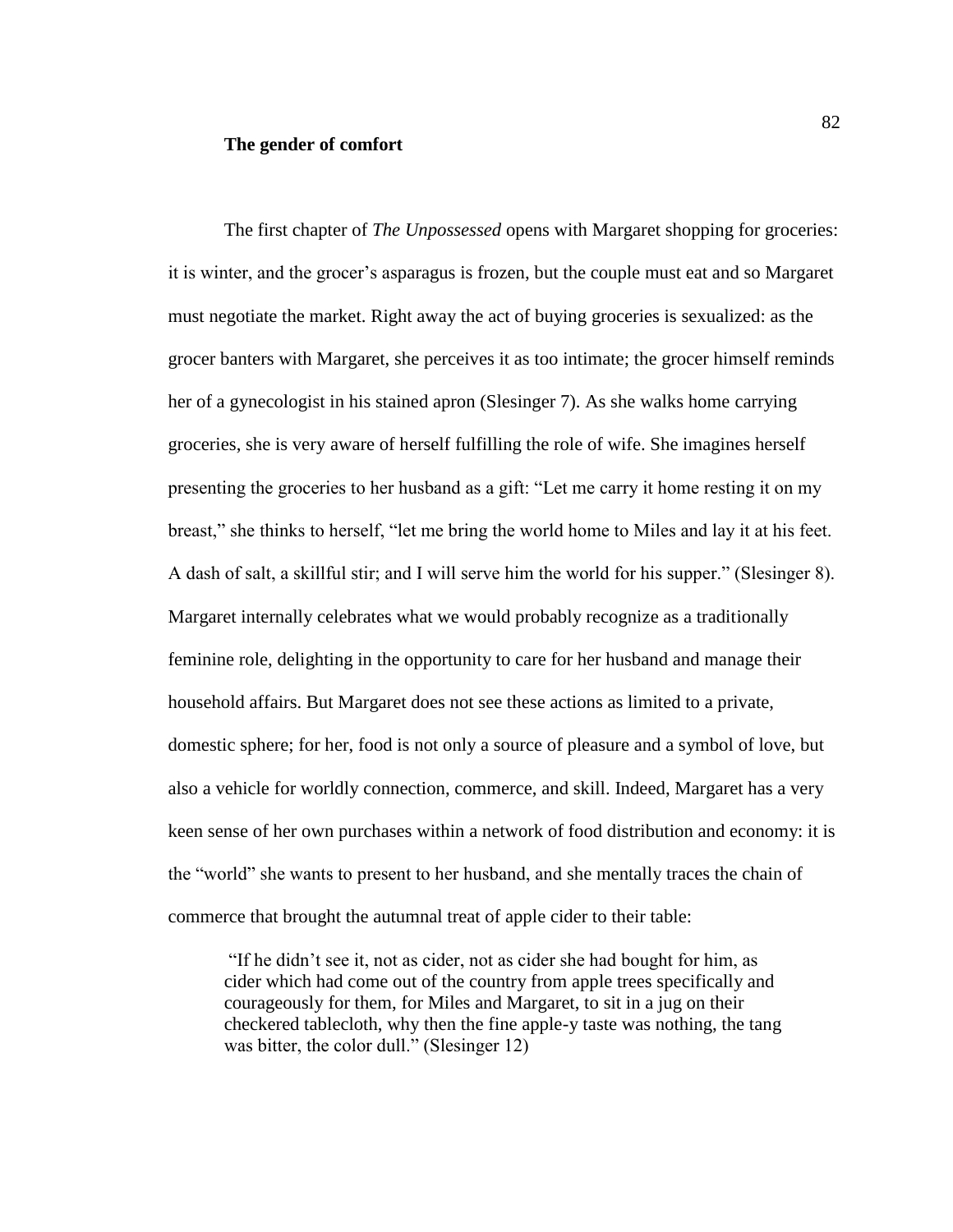In addition to tying Margaret to the marketplace, this moment also foreshadows the trouble brewing at home: in practically the same thought, Margaret effuses like a honeymooner certain that the world arranges itself for their enjoyment, and betrays her apprehension that this small pleasure would be rejected by her husband. Indeed, when she returns home she finds Miles fretting over a pay cut at his already demoralizing job, and her fears about the cider are realized when he waves away the groceries and insults her impulse to comfort him (Slesinger 17).

A contributing element of the couple's conflict is the reversal of traditional roles: Miles' humiliation of having his labor both insulted and undercompensated by his boss is compounded by the fact that he is now partly dependent on his wife's income. As he tells her, "now *you* will be bringing home most of the bacon" (Slesinger 17); the irony of this idiom is not lost on the reader, since Margaret is already bringing home the groceries as well as her wages. But Miles' displeasure is also rooted in his austere puritanical upbringing, which has engendered in him a horror of domestic comforts. Miles values the abstractions of God and justice and the discipline of pain, which was usually dealt by his severe uncle. In contrast, he considers the physicality of pleasure to be unconstructive, oppressive, and distinctly feminine: "all of his life women (his aunts, his frightened mother, now Margaret) had come to him stupidly offering comfort, offering love; handing him sticks of candy when his soul demanded God" (Slesinger 15). For Margaret, comforting her husband is a personal accomplishment and a symbol of her love; for Miles, comfort is "salt to his wounds" (Slesinger 15). Notably, Miles views pleasure and comfort as subhuman: he sees Margaret's bags of vegetables and groceries are a "bucolic" gift (Slesinger 17); her happiness is animal and base, as he remembers "his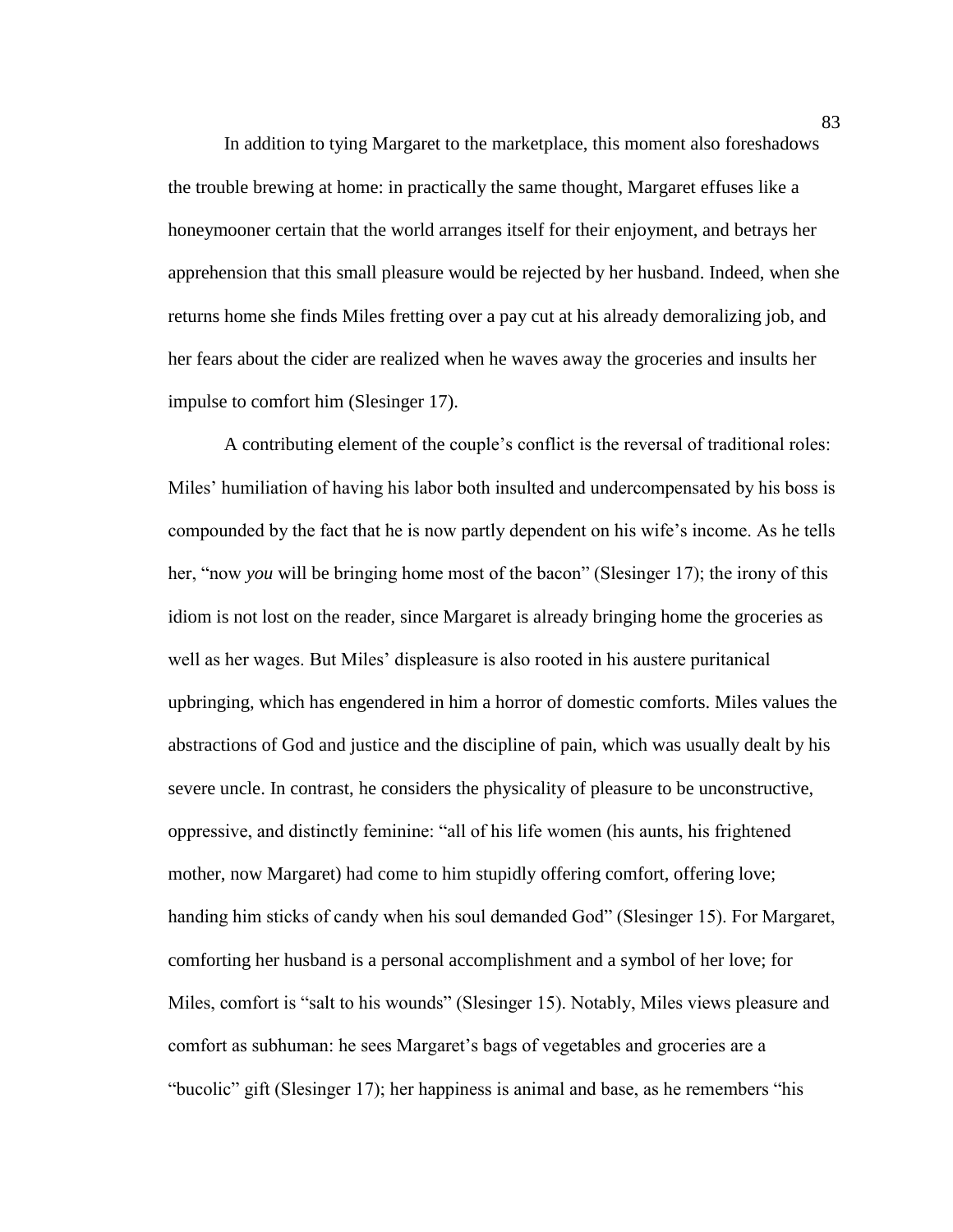Uncle Daniel used to say his *pigs* were happy" (Slesinger 37). He also sees the lowly pursuit of pleasure as distinctly feminine, the purview of his wife and female relatives as well as farm animals. In a few deft pages, the binary oppositions in Miles' personal philosophy become clear: on one side is strife, strength, loftiness, humanity, and masculinity; on the other side is comfort, weakness, baseness, animality, and femininity.

This uneasy introduction to the personal conflicts of the Flinders household will play out in other pairings throughout the novel. Although the men of the novel do not all share Miles' rejection of feminine nurture, their actions are frequently governed by their investment in the same binaries that trouble Miles and Margaret: politics versus domesticity; pleasure versus sacrifice; appetite versus satisfaction; man versus woman. Although Margaret and several other female characters labor for wages, negotiate for goods, or otherwise directly engage with the same economic issues that their male cohort theorizes, they are not seen as politically or intellectually engaged subjects but as sexual or maternal objects. The novel shows that these oppositions are false dichotomies consider Margaret's apple cider, which connects domestic pleasure to politics and commerce—yet they are pervasive, and profoundly influence each character's response to the specter of hunger.

## **The female body as food**

In the introduction to *Unbearable Weight: Feminism, Western Culture, and the Body*, Susan Bordo sketches out how mind/body dualism tends to manifest in Western culture—namely, by perceiving the mind as the seat of the true self, and the body as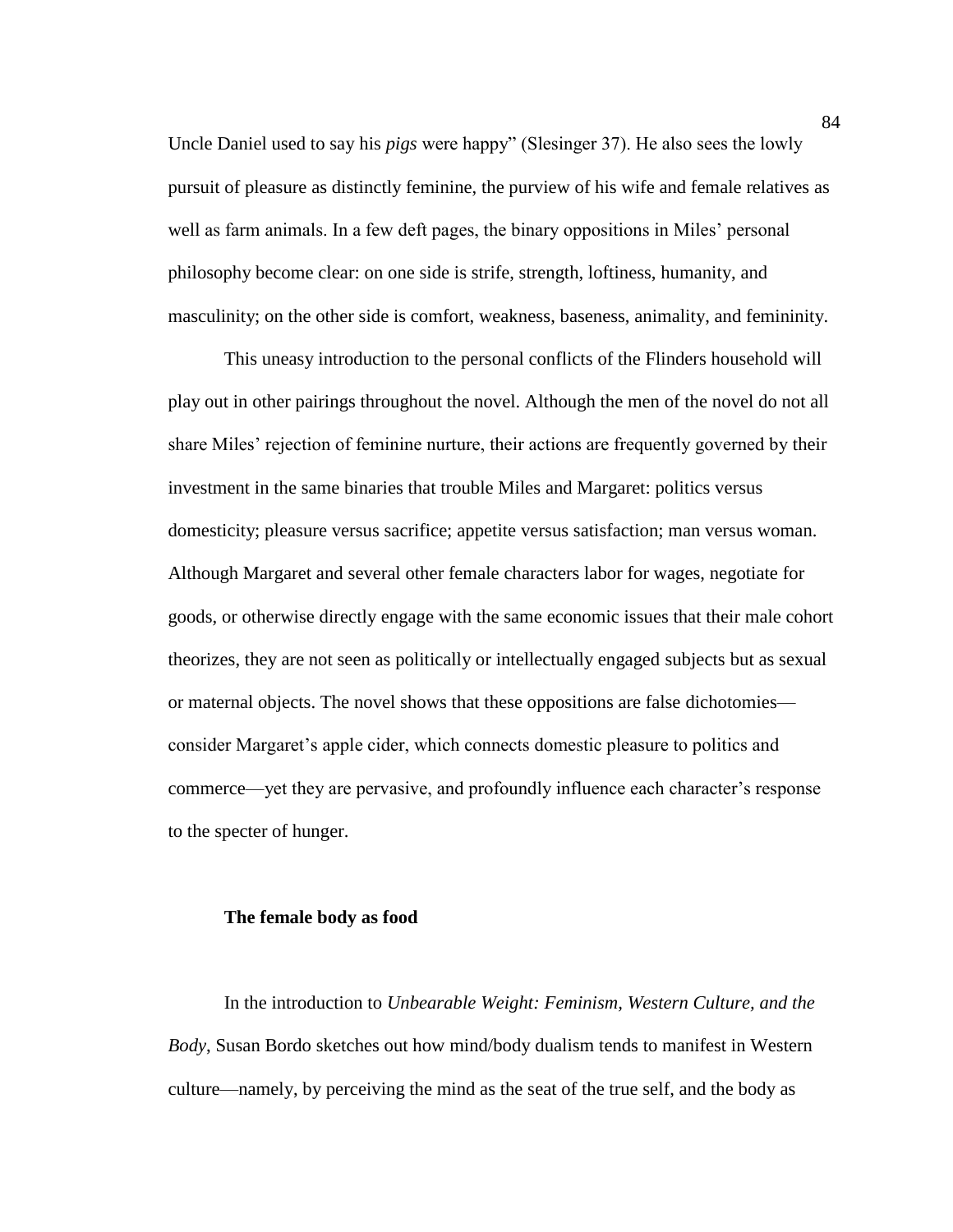blunderer or deceiver. She also notes that, as many feminist writers have shown, "the scheme is frequently gendered, with women cast in the role of the body" (Bordo 5). The problematic implications of that dualism should be obvious, she writes:

For if, whatever the specific historical context of duality, *the body* is the negative term, and if woman *is* the body, then women *are* that negativity, whatever it may be: distraction from knowledge, seduction away from God, capitulation to sexual desire, violence or aggression, failure of will, even death. (Bordo 5)

There is a contradiction inherent to this gendered dualism, which Bordo articulates as she gives examples of how these binaries are embodied in contemporary culture. Historically, masculinity is associated with action and agency: Bordo cites examples from Aristotle to Hegel to contemporary reproductive health manuals which are dominated by constructions "of male as active, striving, conscious subject and female as passive, vegetative, primitive matter" (Bordo 12). The contradiction occurs when the negative traits associated with femaleness are perceived as threats: if femininity is passive and bound by the body, those very qualities may make femininity a "distraction" or "seduction." In this way, Western dualism can position woman as both an object of appetite and an embodiment of a dangerous hunger.

The characters of *The Unpossessed* are invested in this classical division of binary gender even as they struggle with it. For Miles, the role of man is to strive: he works, he thinks, he seeks; *want* is the condition of his being, and feminine attempts to sate or soothe him threaten this self-definition. He does not like to be reminded of bodily appetites, and he sees Margaret as primarily governed by hers: as he says to her in the heat of their argument, "you wouldn't see a social trend… unless it was crammed down your own personal throat" (Slesinger 18). Margaret would have it both ways—ambition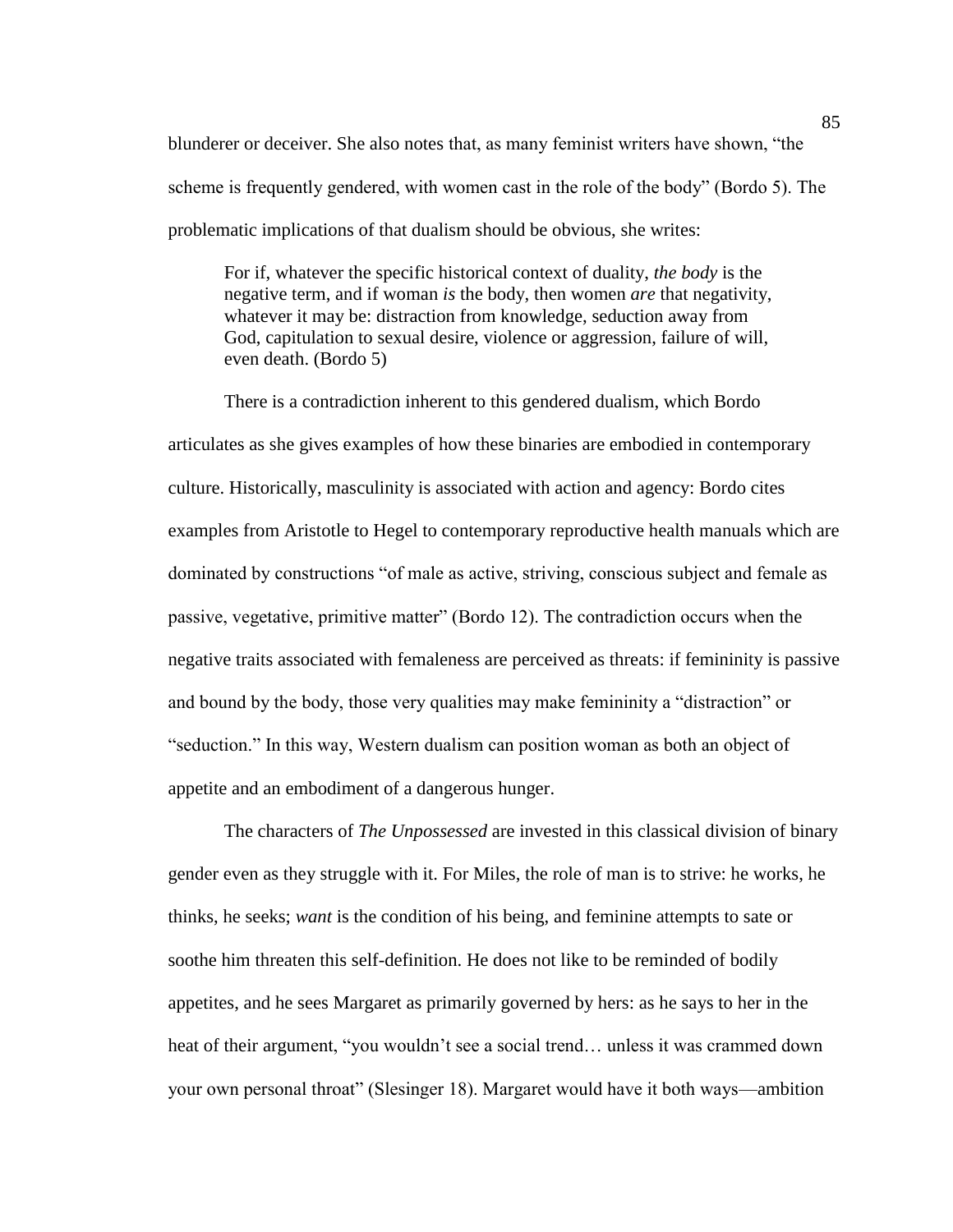and satisfaction, public life and domestic pleasure—but when faced with her husband's resentment, she tries to placate, distract, and seduce by turns, inevitably embodying all the forms of femininity he mistrusts.

After the upset over groceries, Miles and Margaret depart to visit their friends Jeffrey and Norah Blake, whose marriage starkly contrasts their own. Far from Miles' asceticism, Jeffrey is a cocktail enthusiast and a womanizer. His character is introduced to us in his own kitchen, where he is mixing drinks for their gathering while attempting to persuade Margaret that marital fidelity is antithetical to their left-wing politics, an argument which also happens to be the topic of a book he recently published. Norah Blake is described as passive and yet somehow abundant, as if she embodies the food of comfort that Margaret yearned to give to Miles: she is most often depicted sitting and knitting, and the narrative compares her to a "lump of dough," an "opiate," (Slesinger 75), and, later on, "a pot of acquiescent honey" (Slesinger 239).

Norah's "acquiescence" is most vividly demonstrated when another man of their acquaintance arrives at the couples' gathering: Bruno Leonard, a university professor who has just discovered that the woman he loves intends to marry another man, arrives intoxicated and full of bravado to conceal his romantic disappointment. Bruno congratulates Jeffrey on the publication of his book and teases Norah about being the model for its racy passages, summoning her to be inspected and compared to the book's descriptions of the female form. "[Norah] came and stood like an obedient animal in the circle of his arm;" she smells of soap and vegetables to Bruno, who lays his head on her chest.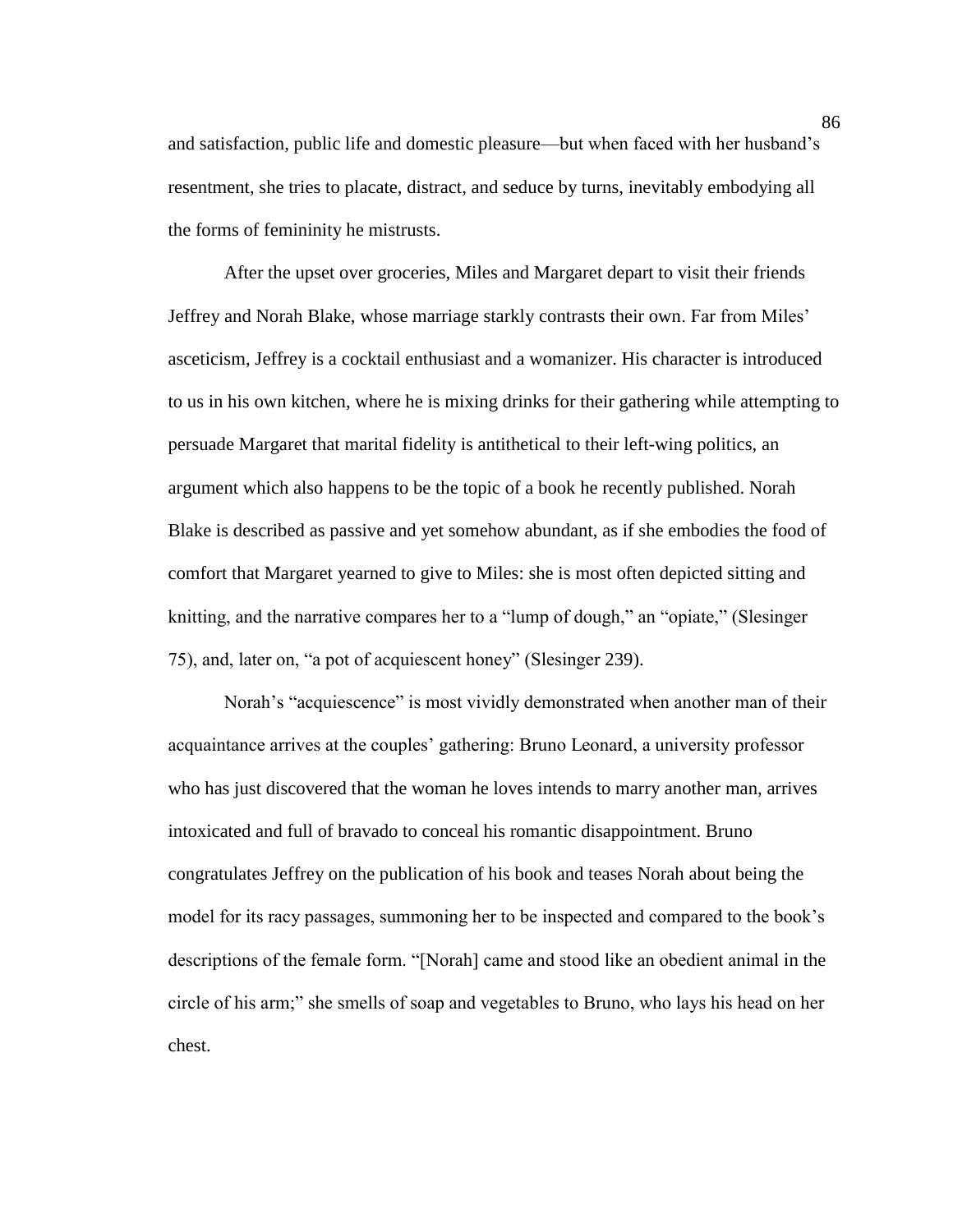As I thought,' he sadly said; 'nature-faking. Apples indeed! I'd sue him for libel, Norah.' His head sank softly back. Norah laughed her rich, warm laugh; he felt it throbbing in his ear like quiet milk. 'Apples! Don't you know apples from manna, Blake?' 'The merest euphemism,' Jeffrey said. 'Mistaking apples for such lovely, luscious euphemisms," Bruno murmured from his soft warm nest. (Slesinger 70)

These pastoral allusions explicitly link Norah's body to the conflict dramatized by the Flinders family: Norah is the very embodiment of the pleasing apple cider Margaret yearned to give her husband, and the unthinking animal comfort that Miles rejects. For Bruno (and for Margaret, who surreptitiously observes Norah after having rebuffed Jeffrey's flirtation), Norah appears "passive and vegetal," replete in herself and content to give satisfaction to others.

The scene of Bruno's entrance seems to unfold in slow motion, with minute observations of the characters' facial expressions and intonations. It is the first time we see these main characters all together in one room, and it sets the tone for their dynamic as a group. Bruno will continue to perform broad theatrics to mask his private anxieties; here, his mind is on his betrothed cousin Elizabeth, who he sometimes refers to as a lamb, so perhaps it is not too surprising that he views Norah as a kind of domesticated animal as well. Jeffrey, having just made a rote attempt to seduce Margaret and a languid defense of his literary license to compare the female body to fruit, will habitually wax poetic about passions he pursues relentlessly and yet seems not to fully relish. Margaret, quick-witted and conciliatory, tries to lighten the mood by quipping that proletariats would never mistake breasts for apples, to which her husband retorts, "Not if they were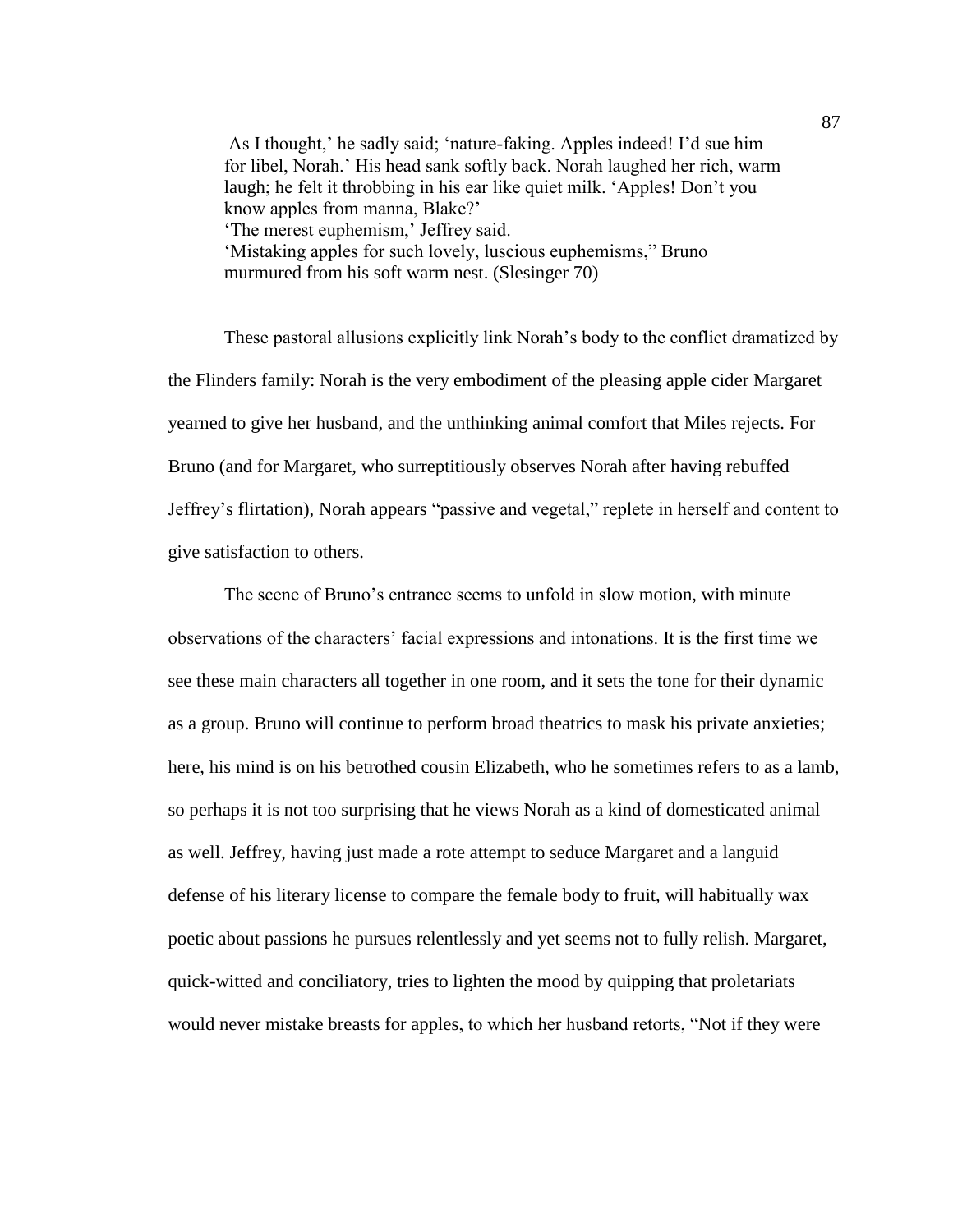hungry." Miles, always rigid and uncomfortable, rejects both the bawdy turn of the conversation and Margaret's attempt to mediate it.

But as Bruno and Jeffrey continue to joke about the sexual content in Jeffrey's book, it becomes apparent that Jeffrey's objectification of women is folded into his purported commitment to opposing class-based oppression; or, to look at it another way, Jeffrey's politics have more to do with euphemisms than with literal apples. Bruno teases him by pontificating on the bourgeois decadence of metaphor, although he privately wonders whether substituting the euphemism of apples for the reality of Norah's body implies that they "have grown so civilized that we are more excited by the *idea* which represents the fact, than by the fact itself" (Slesinger 71). This rumination turns out to be prophetic: at this point in the novel, hunger is more of an idea or a symbol on which the male characters can fix their intellectual passions, and may as serve as a figure of speech interchangeable with sexual appetite or creative ambition. The female characters are presumed to know little of any of these hungers, being instead the object of those appetites.

## **The female body, hungering**

Despite (of because of) the Flinders's discomfort, the Blakes' complacence, and Bruno's drunkenness, the group revives an old idea to start a magazine. A frequentlydiscussed, frequently-dropped project, the magazine appears to be a solution to their present needs: Bruno gets a distraction, Miles gets a less humiliating job, Jeffrey gets to schmooze donors, and they all get a platform for their political views and a galvanizing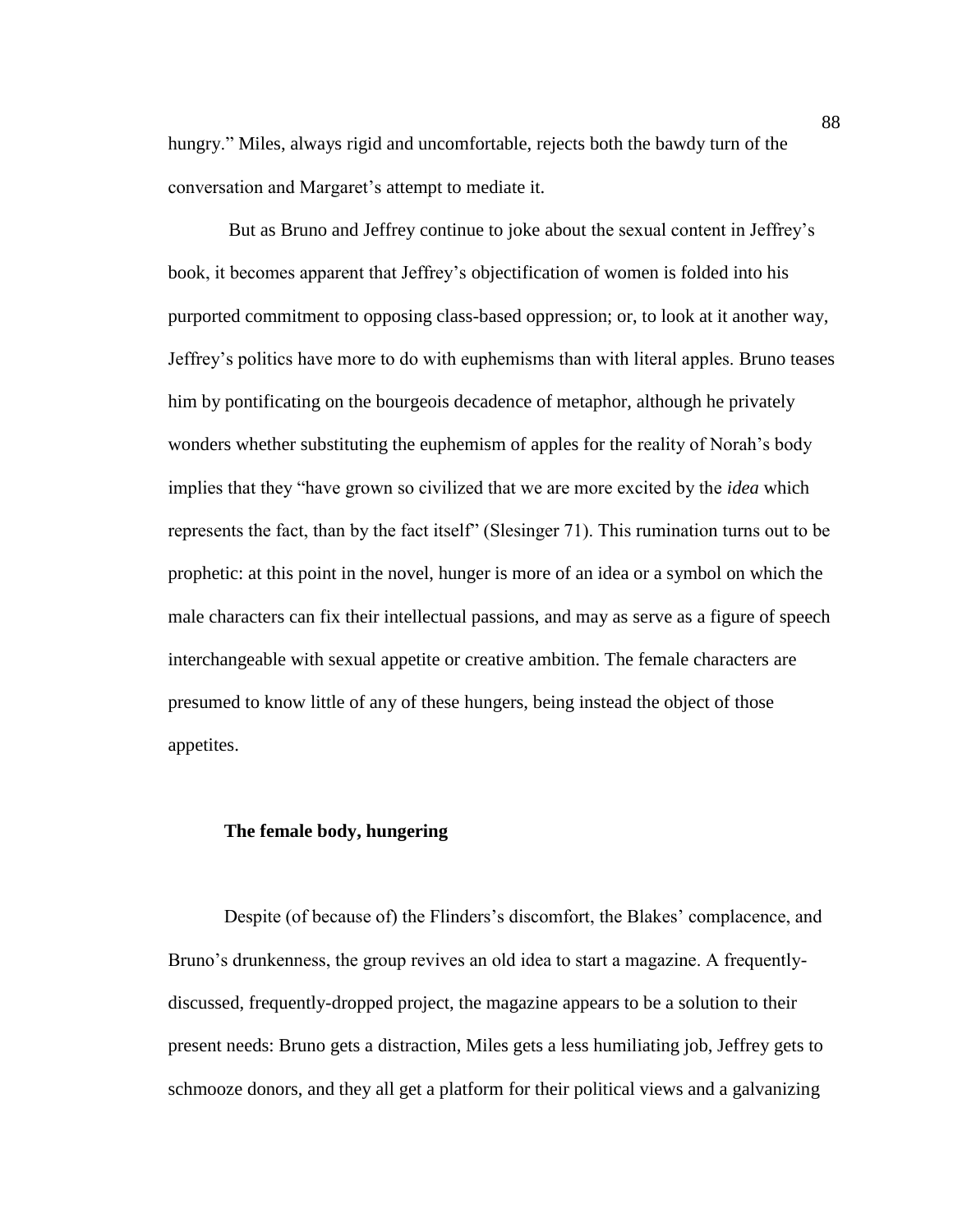element to resolve their minor disagreements. The men find a patron in the wealthy businessman Al Middleton, father of Bruno's soft-spoken assistant Emmett and husband of the louche, petulant Merle, with whom Jeffrey appears to have a sexual past. The group (minus Margaret, who has discovered that she is pregnant) meet at their sponsors' house to plan a party to raise money and awareness for the Magazine and as well as for a Hunger March planned for Washington; this preliminary meeting is attended by some of Bruno's college students as well as the Middletons, who are footing the bill. The Middletons' presence lends itself to humorous dialogue throughout, as they suggest expensive additions to the party despite the group's purported distaste for bourgeois decadence or the realities of the issues the party will represent. "I'll donate the buffet," says Al Middleton; to his be-furred wife, he adds "nobody will go hungry at *our* Hunger March Party, shall they, my pet?" (Slesinger 180).

Bruno stands up and attempts to establish or at least narrow down the goals and politics of the Magazine and March. As he speaks, he alludes to hunger rhetorically, which calls back to his earlier observation of the group's collective penchant for euphemism. Nonetheless, he assumes that he speaks primarily to people who, like him, can rely on regular meals and are politically motivated by the ideology rather than personal experience with privation.

"Man does not live by bread alone. . . . But the fight for full bellies—that can't mean everything to us; we come of a long and honorable line of full bellies—most of us. . . . [the intellectual] is a scientist; whatever field he's in, he's looking for the truth—it's the eternal values he's after. The full belly—we've got our eye on something higher, granted the full belly must come first…." (Slesinger 174)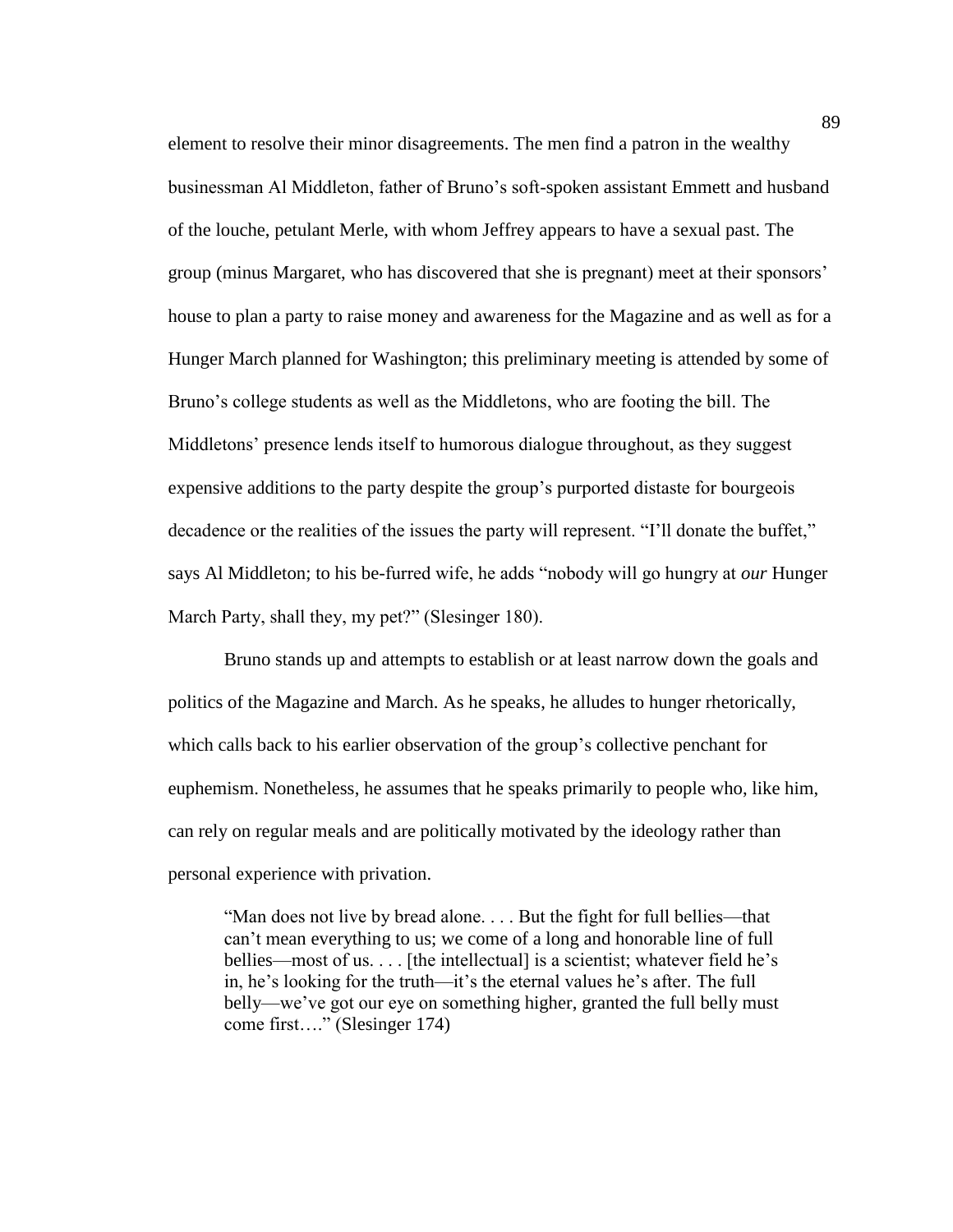Like Miles, Bruno presumes that the drive for knowledge and the drive for food belong to opposite spheres, and that the body's hunger for food is of a lower, less refined order than that of the incorporeal appetite for truth. What he does not know is that two of the attendees have not had enough to eat, and one of them is weak with hunger—although not so weak that she can't make acerbic comments on the proceedings. Bruno's "Black Sheep" students Cornelia and Firman whisper to each other throughout the meeting, sometimes making fun of their wealthy hosts and sometimes flatly contradicting the bloviating banter between Bruno, Al Middleton, and Merle Middleton's psychoanalyst. The juxtaposition of their commentary with the formal proceedings stages a somewhat Socratic argument between theories and realities of class struggle, even when purely pointing out their own experiences. When Bruno rhapsodizes about intellectual pursuit over getting enough to eat:

"Those higher things," interjected Firman, "are going to fall pretty flat if they fall on empty bellies" "or on half the world dead of starvation" said Cornelia. (Slesinger 174)

Merle's psychoanalyst suggests that economics is not a fundamental human motivation, claiming that if you examine your earliest memories, they would find that they were neither of too much or too little money. Cornelia counters that her earliest memory is her mother throwing a kettle at her. "Because she was angry at the kettle for being empty," Firman adds (Slesinger 179). For Cornelia, the primal scene of her childhood is not a sex act but an act of hunger and violence; the angry, non-nourishing mother she conjures is a flat contradiction of the analyst's Freudian psychology, and makes a dramatic contrast with the flirtatious, theatrical Merle and even with Margaret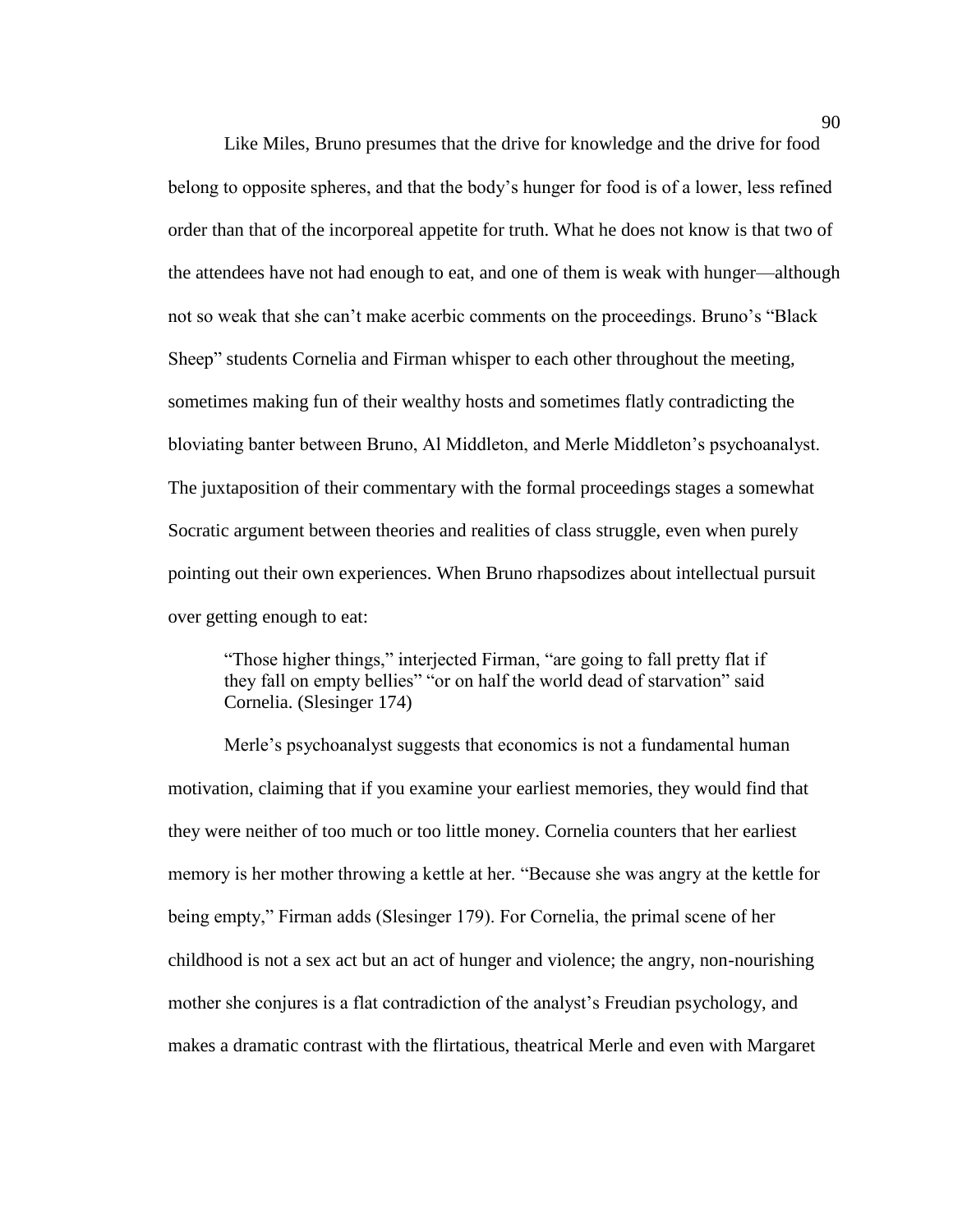Flinders, whose body at two months pregnant is described in terms of abundance, "full bloom" and "sails full-set" (Slesinger 151, 154).

As the Middletons and the Magazine founders argue about the particulars of the fundraising party, and indeed whether there will be any need for a Hunger March this year, Cornelia passes out from hunger. Firman carries her out—followed by Norah, maternally and unquestioningly picking up their fallen possessions—and the men of the intellectual magazine are left to comprehend the reality of the empty bellies they so recently had used as a mere rhetorical device. Bruno in particular feels both angry and ashamed; he thinks to himself, "Cornelia, to whom he had carefully expounded the nonvalidity of hunger, had quietly and insolently fainted from it" (Slesinger 191). Even confronted with its limits, Bruno takes refuge in the sarcasm and rhetoric that he earlier questioned; hunger as a physical, harmful reality (rather than as a concept or metaphor) horrifies him.

Indeed, the fact that literal hunger confronted them in the body of a woman appears to have particularly affected the men, who each seek out and resist comfort for their shock. Bruno, waiting for his "lamb" Elizabeth to return from abroad, persuades his gentle, effeminate assistant Emmett to get roaring drunk with him. Jeffrey simultaneously fortifies and castigates himself by sleeping with Trotskyite Comrade Ruthie Fisher, and asking her to tell him stories of prison and political protest.

But Miles, even though he had more personal experience with privation than the others, is shocked out of the complacence he had been lulled into by Margaret's pregnancy. When he left to attend the meeting, Margaret had appeared as content and replete as Norah; but juxtaposed with the "damned reproachable fact" of Cornelia with an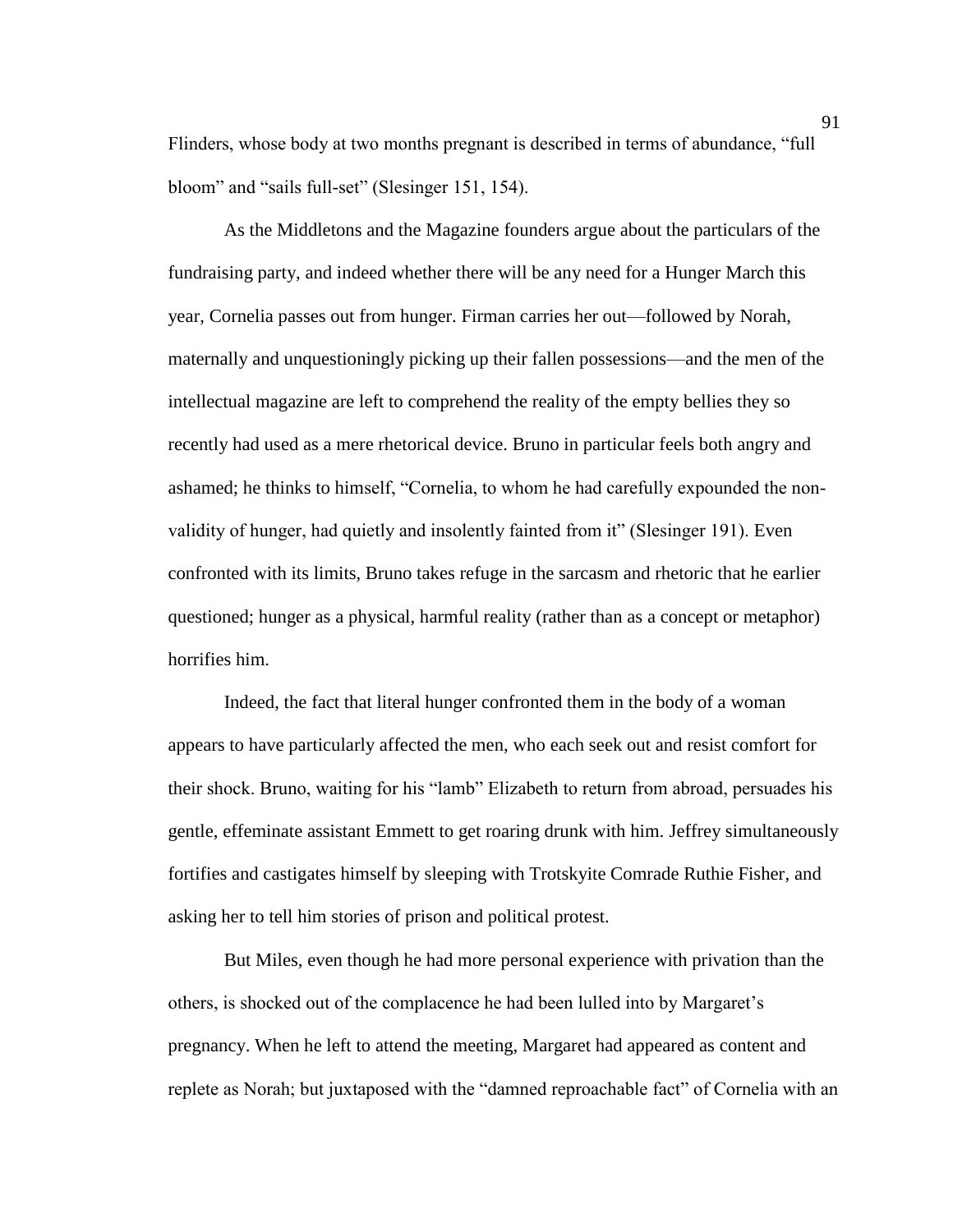empty belly (Slesinger 185), Margaret's fullness becomes abjectly horrifying to Miles. After the seeing Cornelia faint, he dreads returning home to Margaret just as she dreaded returning home to him with groceries; he anticipates that she will want to soothe him, and he imagines her feminine desire to give comfort as a ravening hunger that threatens to consume him:

Womb versus world. . . . For Margaret, women in general, lived in their wombs; put their womb before their wits; all things grist to their wombs, all the time drawing their men to those rapacious female caverns, striving to make them forget the world, their rival. In the bottom of her soul Margaret wishes him to lay aside his restlessness and his fine nervous seeking (though they might be the very things she loved him for) and in exchange she offered him oblivion, an entirely personal world of vegetables; in which only a vegetable could endure. She wanted him to surrender. (Slesinger 186-7)

In his imagination, Margaret is paradoxically both an inert object of appetite, or "vegetable," and a greedy emptiness that might destroy his most masculine characteristics. He imagines her to be a negative force in opposition to himself, like predator and prey: if he is human, she is animal ("bucolic"); if he is animal, she is vegetal; if he is grist, she is the mill.

Margaret is asleep when Miles returns home, so he tries to slip into bed and sleep without touching her or anything that reminds him of her—including the bedpillow, which is a comfort he didn't have as a child and which Margaret taught him to enjoy: "he slid away until his head, leading the way back to loneliness and courage, to the endless search for God, had left the pillow quite behind, till it hung like a severed fruit upon the edge" (Slesinger 190). Margaret and Norah have been compared to fruits and vegetables: passive, simple, and uncultivated, which more or less sums up how the men in the novel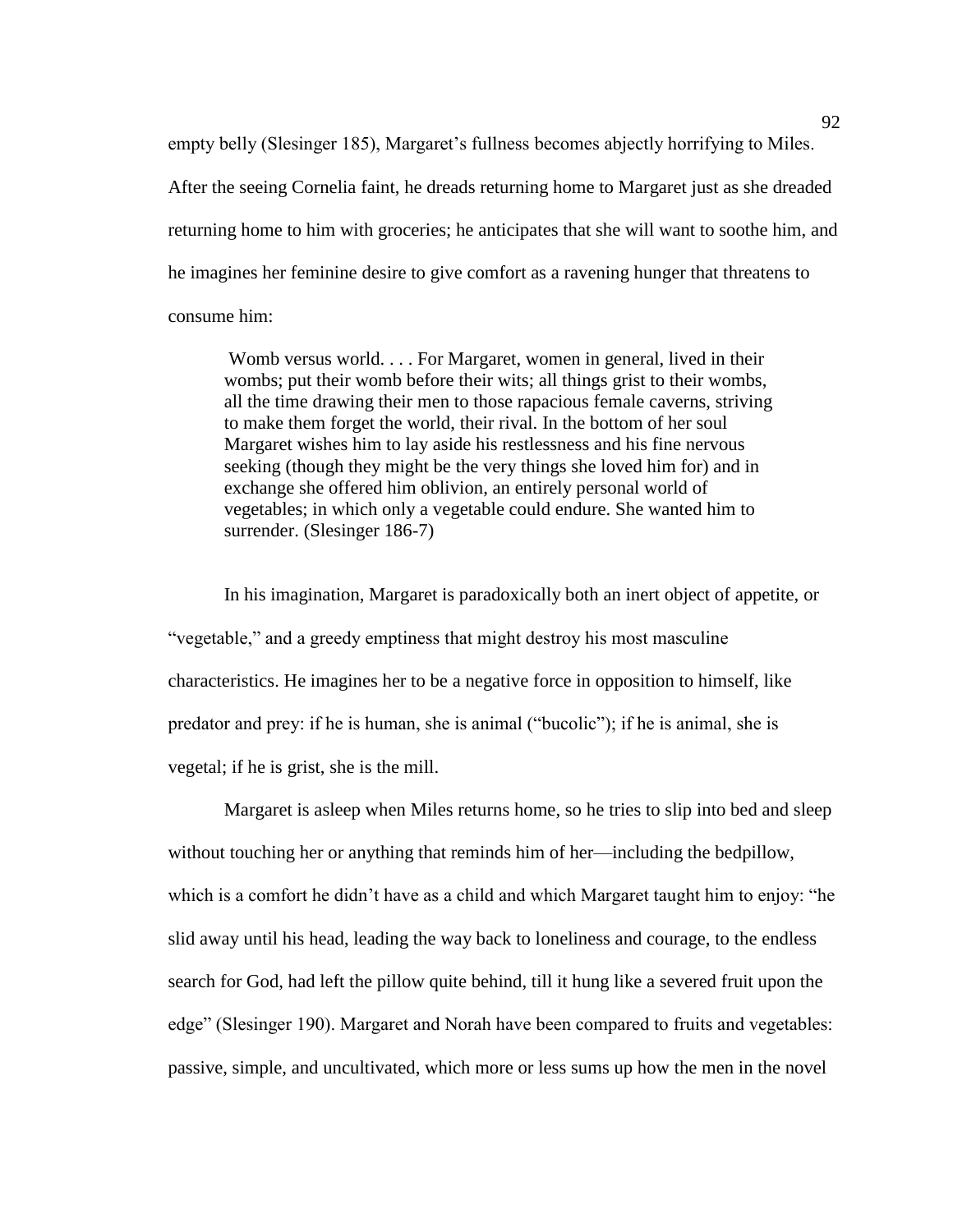perceive them. But Miles's gruesome comparison foreshadows what Margaret will perceive as his emasculation; while he fears being devoured by Margaret's "womanly world of vegetables," she begins view him more and more as inert and vegetal.

### **The female body, fruitless**

The final chapter of *The Unpossessed*, "Missis Flinders," was originally published as a short story (Biagi 277), which may account for the neatness with which it draws together the novel's themes of food, gender, and hunger. We end, as we began, with the Flinders, visions of the market, and comfortless offerings of food.

After the fiasco of a meeting party and the anticlimactic fundraising party, Margaret is being discharged from the hospital and waiting for Miles to hail a cab. Next to her is a basket of apples he sent: inarticulate and red-faced, they remind her unfavorably of him. She had tried to leave the basket behind, but the other women in the hospital wouldn't take it, and a basket of apples could not go to waste in a time of scarcity (Slesinger 291). Margaret imagines what the other women in the hospital will say about her after they depart; she had been roomed with a woman evocatively named Missis Butter who had been delivered of a stillbirth and could not understand why married, healthy Margaret would want an abortion.

The decision had been mutual, though brought about by Miles' womb-versusworld false dichotomy; they chose "world," or two working incomes. Though defensive in recollecting the unsympathetic wonder of the other maternity patients, Margaret is angry and resentful at Miles; she repeats to herself several times, "he is a man, he could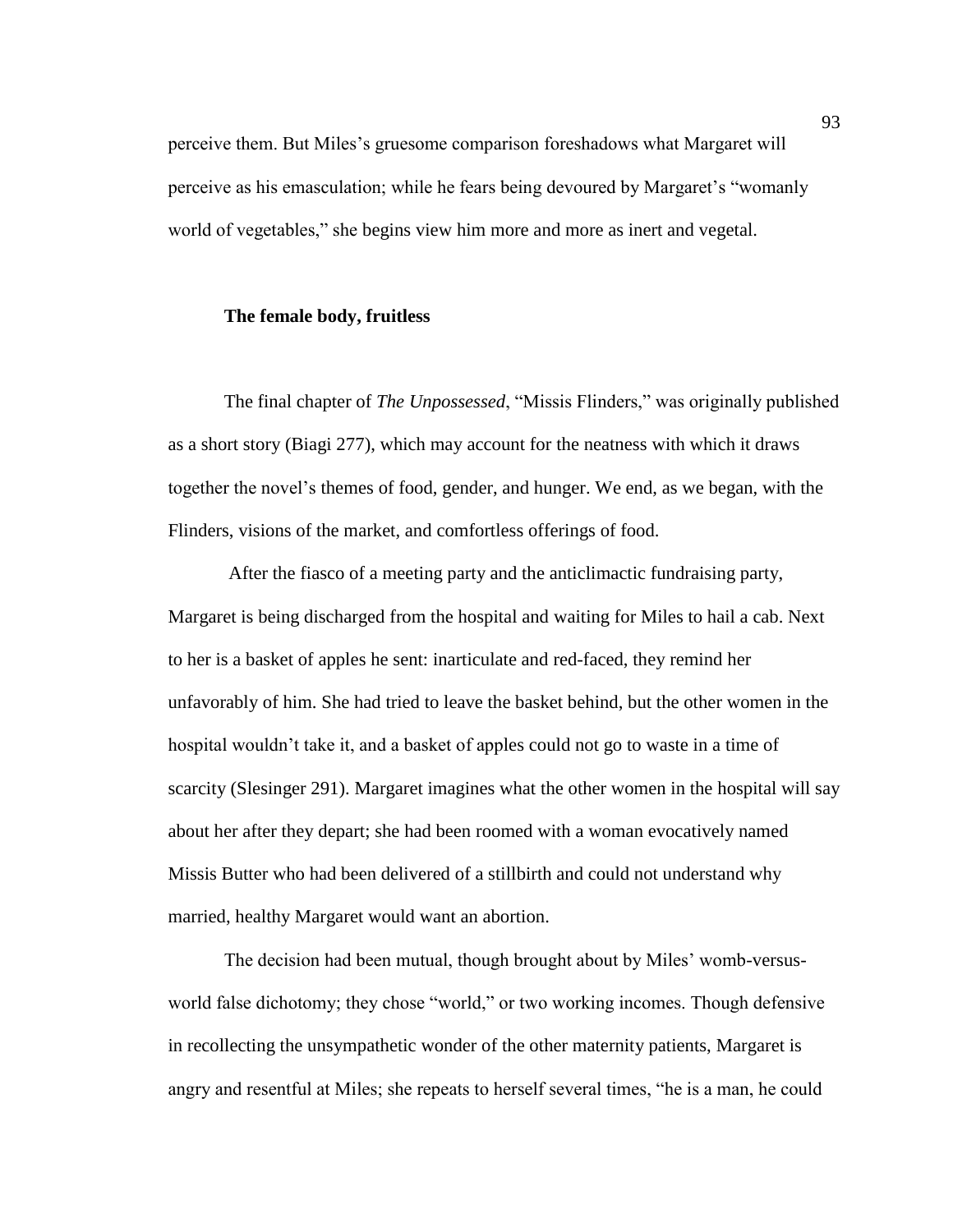have made you a woman" (Slesinger 295). She thinks of the women in the ward, in particular their "grocery-and-baby minds" and "the certain little world from grocery store to kitchen" (Slesinger 298-9), a sarcastic contrast to her own enthusiasm in the care and connection symbolized by her own grocery shopping. Even as the realities of hunger remain on her mind (as in not being able to discard the apples), the empty belly that troubles her is her recently emptied womb.

When the couple arrives home they nearly leave the basket in the taxi until the driver calls after them. Margaret tries to get him to take a fruit, but he demurs.

"Maybe he doesn't want any fruit," said Miles harshly. "Not want any fruit!" cried Margaret gaily, indignantly. Not want any fruit? —ridiculous! Not want the fruit my poor Miles bought for his wife in the hospital? Three days I spent in the hospital, in a Maternity Home, and I produced, with the help of my husband, one basket of fruit (tied with ribbon, pink—for boys). Not want any of our fruit? I couldn't bear it, I couldn't bear it.... (Slesinger 306)

The play on fruit, childbearing, and bearing the guilt and resentment of her abortion is almost too painfully on point. Though Margaret began the novel optimistically, envisioning herself as moving briskly and effectively from the public world of work and men to the private sphere of women and domestic comfort, her pregnancy and its termination brought her to realize that she has always been constrained to the roles carved out by gender dualism—and that in those roles they had been unable

to find or create satisfaction. Her angry refrain shifts slightly:

He was a man, and he could have made her a woman. She was a woman, and could have made him a man. He was not a man; she was not a woman. In each of them the life-stream flowed to a dead-end. (Slesinger 300-301)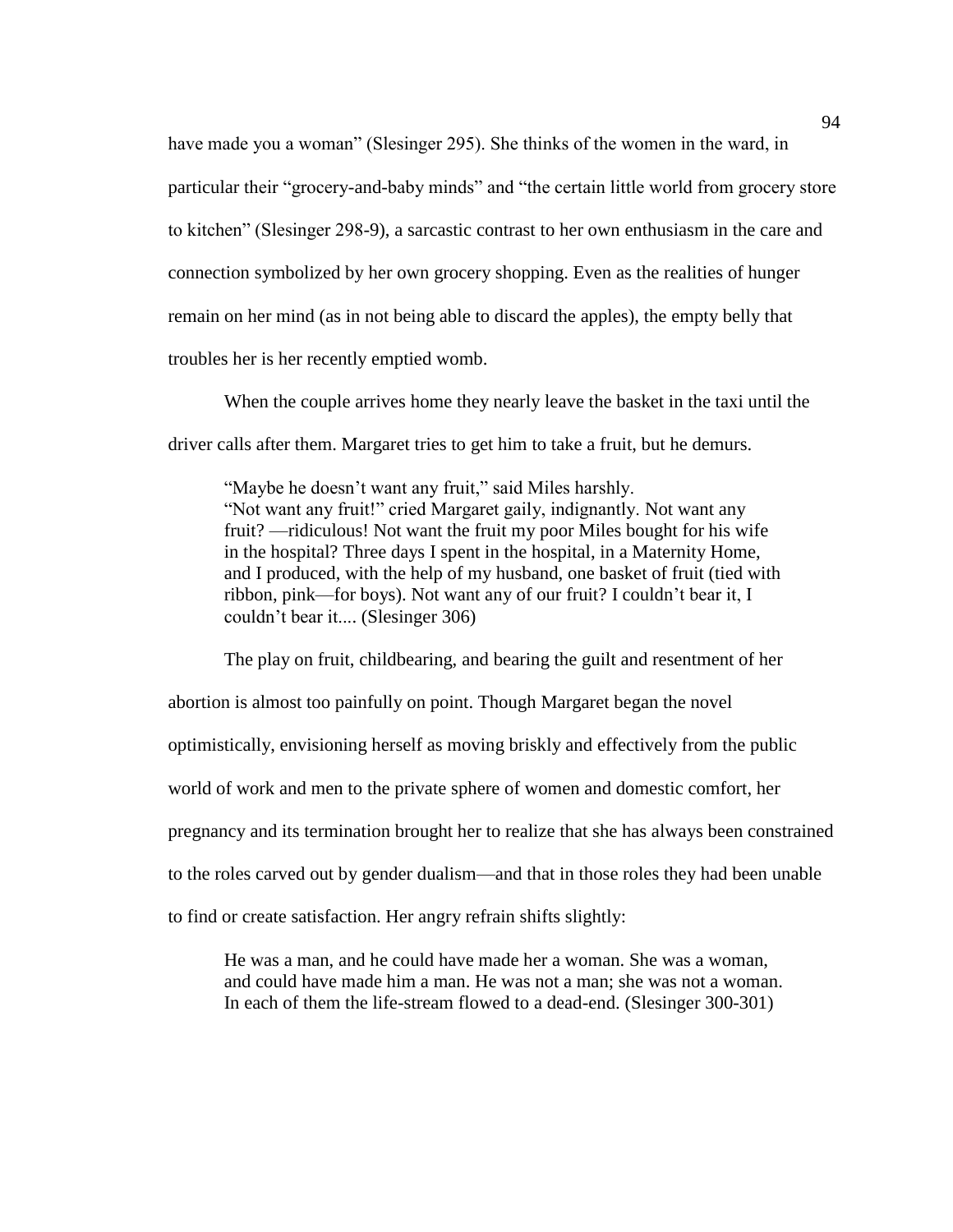*The Unpossessed* was in many respects a remarkable book for its time, in its somewhat controversial representation of abortion (the short story was rejected by several magazines before it was published in *Story*) as well as its unflattering resemblance to intellectuals in Slesinger's own circle. By ending on the termination of Margaret's wanted pregnancy, Slesinger questions whether the left-wing movement itself will be able to "bear fruit," in a manner of speaking. Miles and Margaret, whose marital conflict both open this story and end it, become a parable of irreconcilable binaries: she hungers for the ability to give nourishment, but her affection, her cleverness, her maternity are all constrained or rejected by Miles, who feels consumed or threatened by her desire to feed. Theirs is both a personal and a political conflict, as the gendered mind/body dualism that forms the foundation of Miles beliefs—reflected in different respects by Jeffrey and Bruno—undermines their lip service to social equality.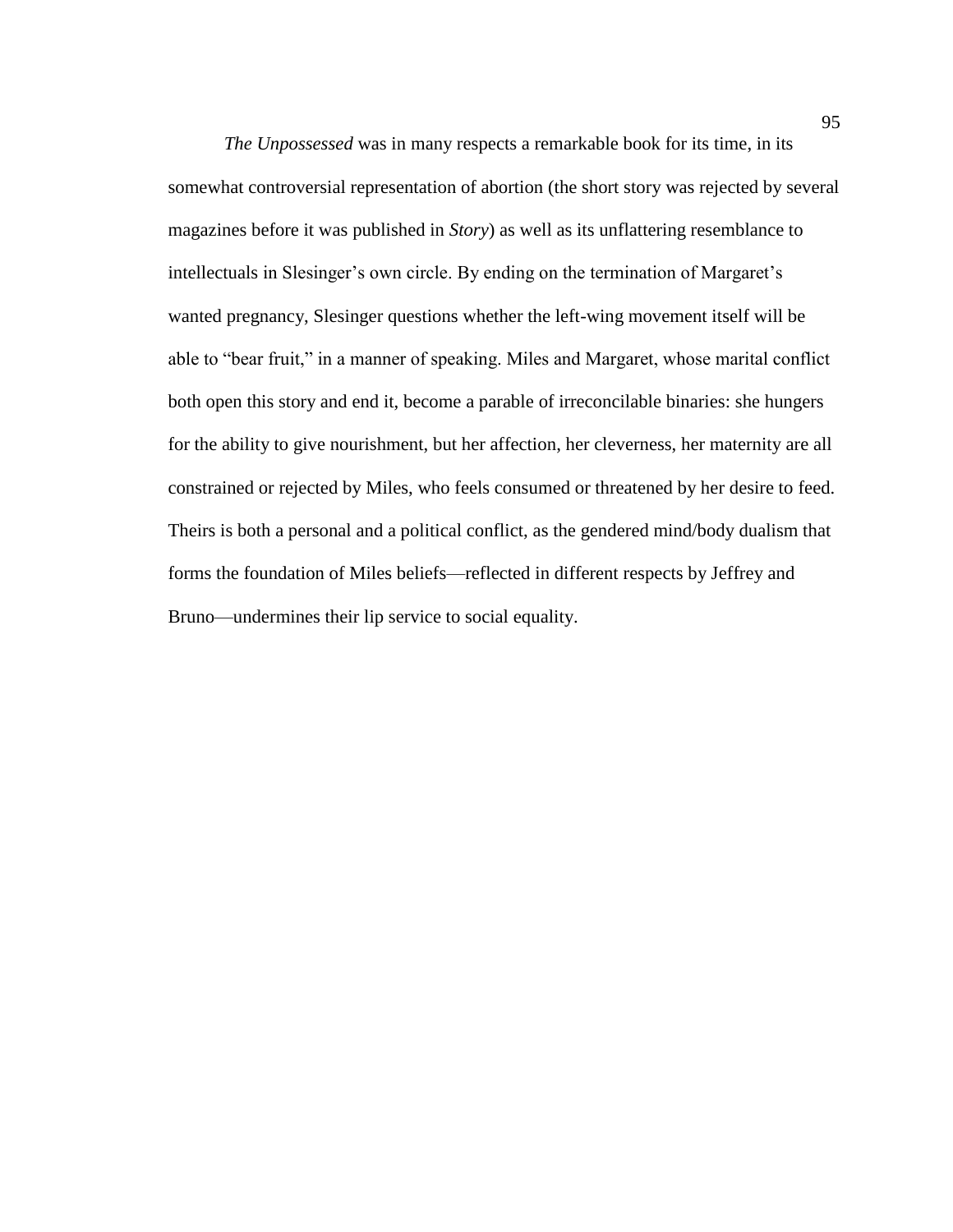#### **CHAPTER 8:**

## **MASCULINITY, HUNGER, AND ASCETICISM**

As its title would suggest, Ernest Hemingway's memoir *A Moveable Feast* is peppered with descriptions of and allusions to food and appetite; scenes frequently take place in Parisian cafes, where Hemingway penned many of his early short stories. For example, the chapter entitled "Birth of a New School" begins by evoking the coolness and quietude of a café early in the morning, a seemingly tranquil space in which one may nearly step into one's own fantasy of rugged male survival. Narrator-Hemingway vividly imagines walking right into the woods of his fictional world: the reader is invited to imagine the smell and weight of a weathered leather pack and of a pencil sharpened with a knife.

This fantasy is interrupted by a derisive question from another café patron: "What are you trying to do? Write in a café?" (Hemingway 91-92).

Suddenly he and we are pulled out of the survival reverie and find ourselves back in the morning café, where narrator-Hemingway has been trying to put the fantasy to paper. This café, it may be presumed, is fragrant with far less rustic odors than Hemingway's imagined sweat and leather; it must be clamorous with the comings and goings of other patrons, nothing like the solitary quiet of the woods. Hemingway is annoyed by this disruption and speaks crudely to the interrupter, who turns out to be an aspiring literary critic. The critic, introduced in the narrative as a "tall fat young man with spectacles," is described derogatorily as both feminine and animal: Hemingway calls him a "bitch" and "in full cry." (92-3). The critic offers Hemingway some unsolicited words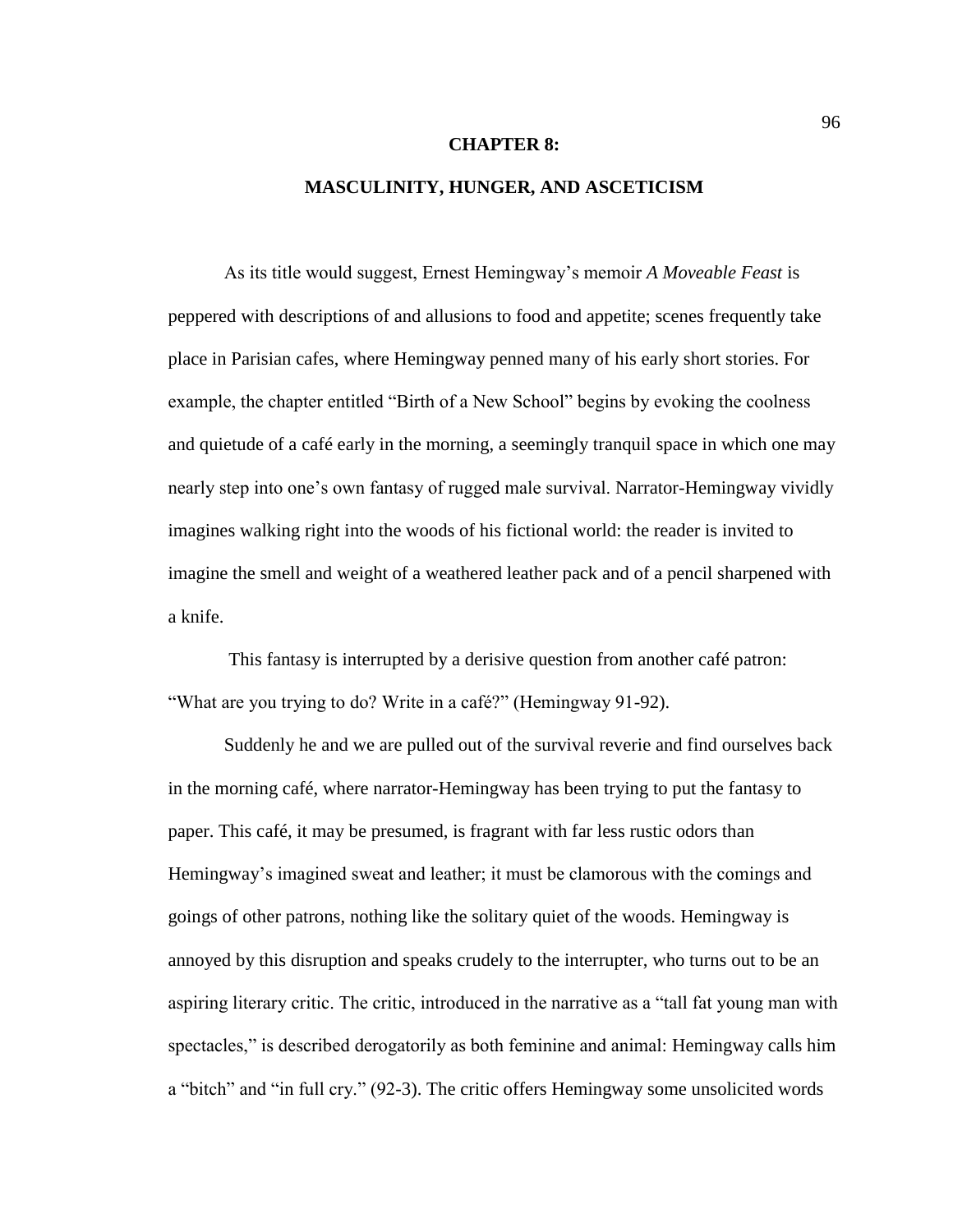of advice: Hemingway's writing is "too stripped, too lean, too sinewy" (96). In contrast to Hemingway's fantasy of solitary pencil-paring, the critic's superfluity of flesh and conversation are depicted as decidedly undesirable; thus, we might not take Hemingway too seriously when he replies that he will try to "fatten" his writing up a bit (Hemingway 96). Set at the beginning of a chapter which comments on the processes of writing and publishing, this moment serves as a succinct illustration of how men's bodies, men's hunger, and men's writing are conceptualized in ways that overlap and reinforce one another. "Lean" and some of its synonyms—"spare," "stripped-down"—describe what are considered positive attributes for writing. In this figuration, good writing is bare muscle trimmed free of fat, or—to borrow an image from Hemingway's woodland fantasy—it is a pencil shaved down to a fine point with a knife. Further, for Hemingway, good writing is generated in solitude; outsiders are a distraction, not an inspiration, and critics are superfluous at best. Yet the critic arrives like a fleshly, feminized reminder to Hemingway that they are both in the same café—a location other chapters set up as instrumental to his writing, offering the stimulation of senses and sociality as well as nourishment. Something does not quite connect between the figuration of the lean writer—solitary, self-sufficient, taking little and making no more than what is necessary—and the reality of the hungry writer in a café, nourished by food and coffee and a continuous stream of stimulus in the form of café patrons, even annoying ones.

This inconsistent approach to appetite recurs throughout *A Moveable Feast*, as does the link between writing and hunger. Starting with the first chapter, "A Good Café on the Place St.-Michel," Hemingway ushers the reader into seeing a café as a generative space that fuels writing with people-watching, refreshment, and intoxicants. Within those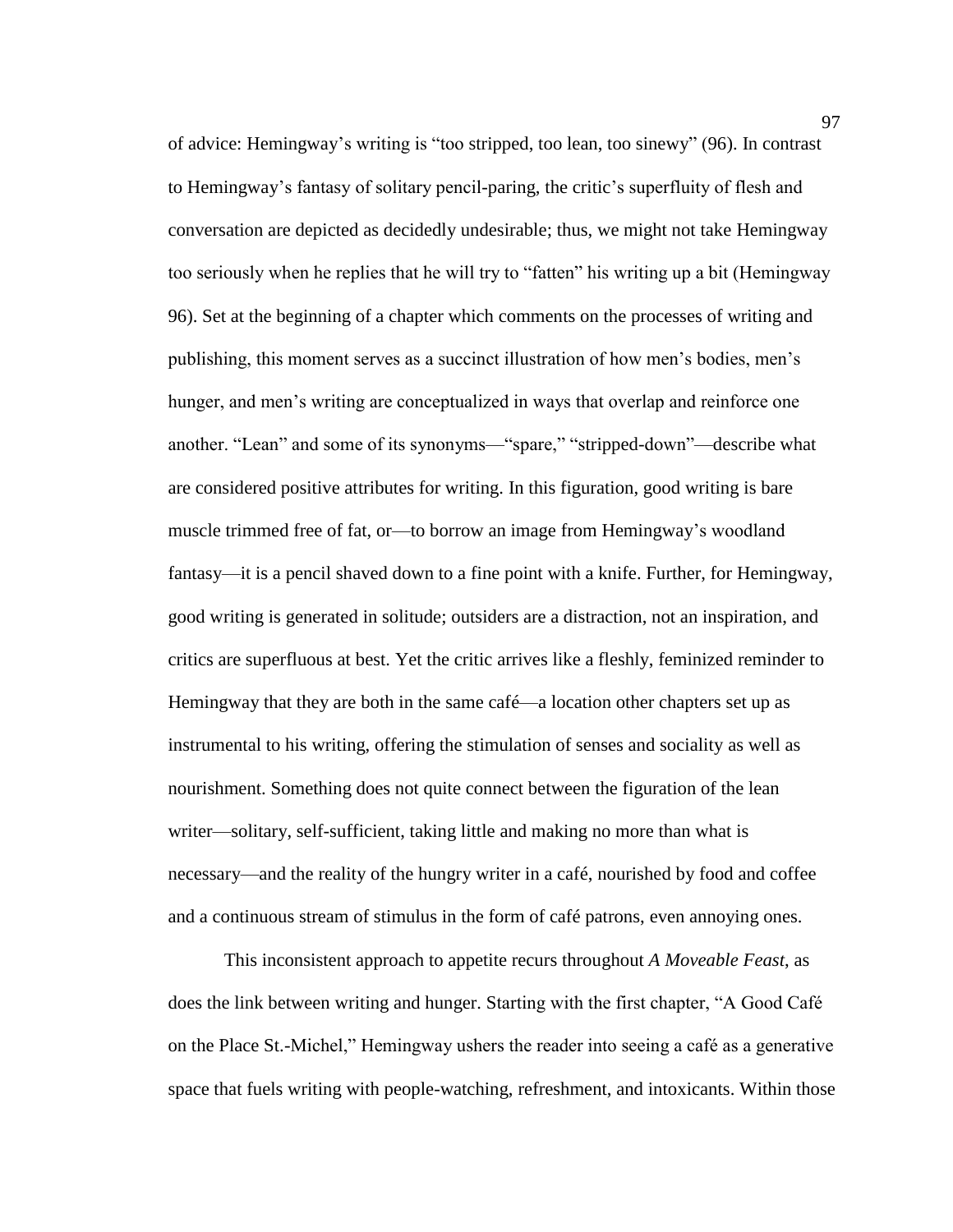café spaces and out in the cultural buffet of Paris, Hemingway draws his self-portrait as a hungry young man with an appetite for art and literature as well as oysters. In many instances, eating well is explicitly linked both to writing well and living well. In other instances, he values the suppression or outright denial of appetite, and looks in disgust at loss of self-control in himself and others. From the viewpoint of this memoir, there is no contradiction between the two; both the enjoyment of eating and the deferral of enjoyment are performances of masculinity.

In this chapter I will explore the ways masculinity, hunger, and writing are linked in *A Moveable Feast*, drawing on feminist theorizations of gendered appetite and embodiment. In *Unbearable Weight*, Susan Bordo observes how contemporary media, particularly advertising, depict men's hunger as natural, even admirable. "Men are *supposed* to have hearty, even voracious appetites," she writes. "It is a mark of the manly to eat spontaneously and expansively" (Bordo 108). Elsewhere, explicating the contemporary Western obsession with dieting (explored further in chapter 10), Bordo quotes Foucault on the moral ideology of performing "'virile' mastery of desire through constant 'spiritual combat'" (Bordo 198). In some ways, the contrast between Hemingway's solitary writing and lean prose with the loquacious, fleshy critic echoes the false dichotomies critiqued in *The Unpossessed* and explored in my previous chapter: masculinity is associated with strength, loftiness, humanity, and *desire*; femininity is associated with weakness, baseness, animality, and satiation. The friction among those conflicting conceptualizations of gender gives way this paradox: hunger is evidence of masculine vigor, and *ignoring* hunger as a feat of masculine strength.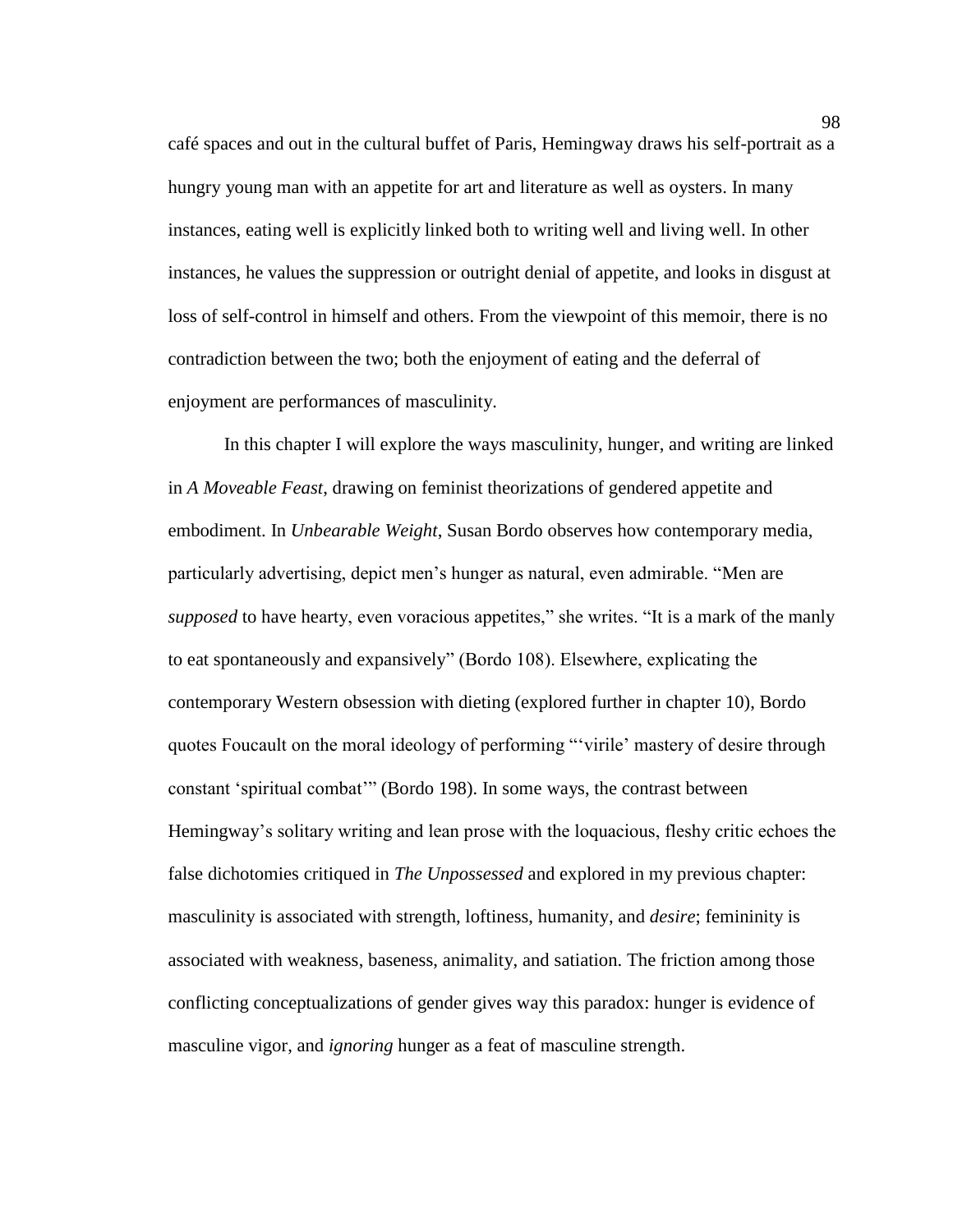At the same time, not unlike *The Unpossessed*, hunger and eating are weighted with the fear of not having enough. Several of the café writing scenes are accompanied by the pre-celebrity Hemingway's worry about making a living from writing fiction. If he does not eat, he cannot concentrate to write; if he does not write, he might not afford to eat. In *The Hunger Artists*, Maud Ellman links this dilemma to the desire to create: to write *is* to hunger, to have a powerful drive to put substance into the world, which is compromised by the mortal body's need consume substances from the world. This conflict, hinted at in "The Birth of a New School," will be spelled out more explicitly in the episodes described below.

## **Men and Hunger**

In most of *A Moveable Feast*, both the hunger and the satisfaction of hunger are seen as healthy drives. The relationship of this public space to his writing is figured as a feeding cycle: stimulation from the café flows in; writing flows out. Narrator-Hemingway feels emptied out and a little melancholy after completing a story—as though he had just "made love," he says (Hemingway 6). But his emptiness is also a little like hunger, and then he orders oysters. The oysters do not just fill his stomach: they stimulate his senses, and replenish his sense of well-being and capability:

"As I ate the oysters with their strong taste of the sea and their faint metallic taste that the cold white wine washed away, leaving only the sea taste and the succulent texture, and as I drank their cold liquid from each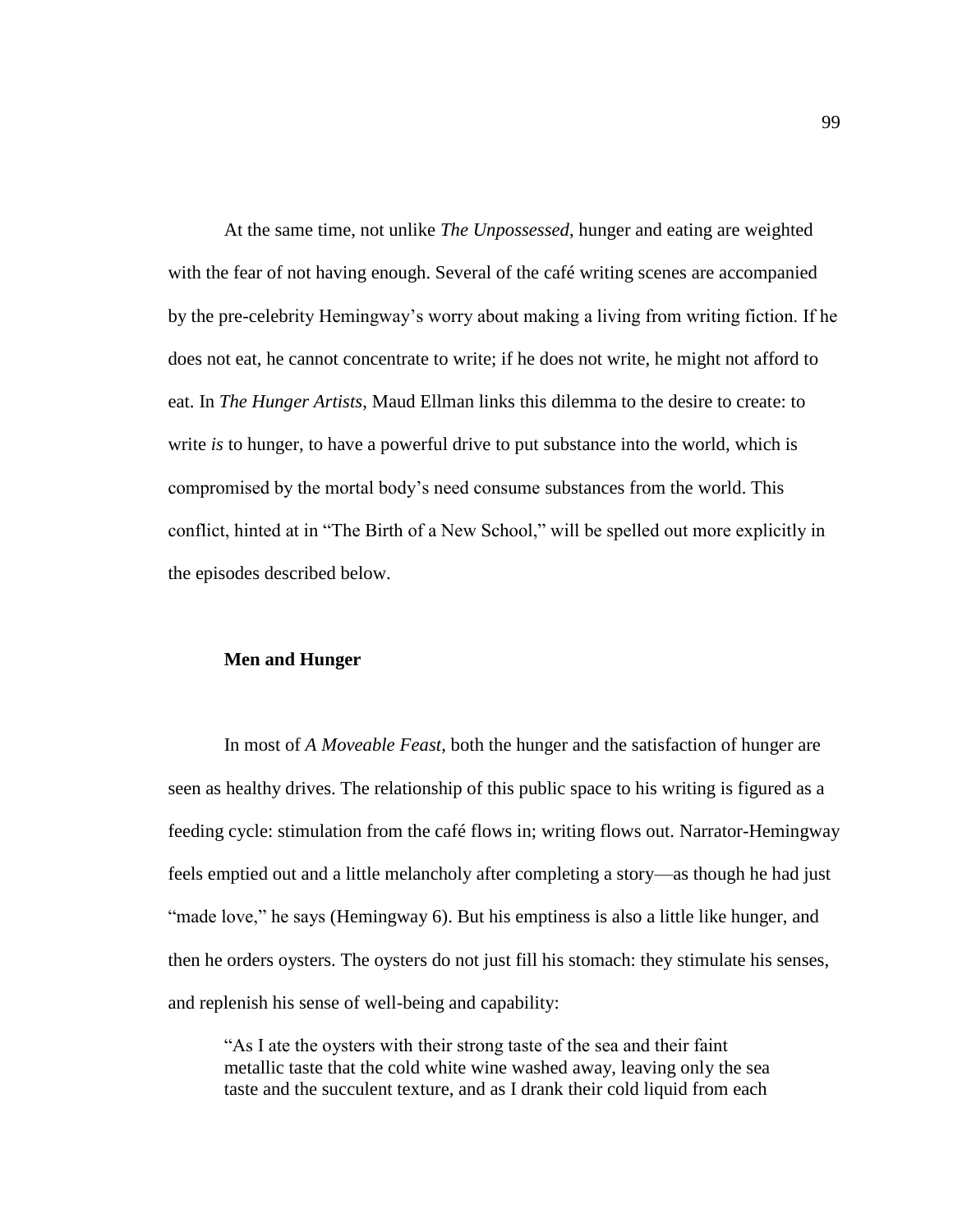shell and washed it down with the crisp taste of the wine, I lost the empty feeling and began to be happy and to make plans." (Hemingway 6)

This meal is both sensuous (the succulent oysters, the crisp wine) and antiseptic (the metallic taste, the cold liquid). But it is filling and satisfies both the literal appetite and the emotional emptiness left behind by completing a work. Elsewhere, Hemingway describes a reward system of snacking on mandarins and hot chestnuts while he writes, finishing a good day's work with a nip of kirsch; such scenes tantalize the reader with sensory descriptions as with the oysters and cold wine, but they are also intended to be bracing demonstrations of the writer's control of his appetites.

Nonetheless, hunger for food as sustenance and pleasure (rather than as a reward) is also depicted as hearty and wholesome. In "With Pascin at the Dôme," he writes:

"When you are twenty-five and a natural heavyweight, missing a meal makes you very hungry. But it also sharpens all of your perceptions, and I found that many of the people I wrote about had very strong appetites and a great taste and desire for food, and most of them were looking forward to having a drink." (Hemingway 101)

Jeffrey Meyers, serving up a selection of food scenes from throughout Hemingway's oeuvre, makes a similar observation: that "Hemingway's heroes have the same appetite for food as they do for hunting and fishing, boxing and war, women and sex. . . . [R]ich feasts, devoured with gusto, are a constant source of sensual pleasure" (Meyers 441). Indeed, narrator-Hemingway is himself one such protagonist: this instance is not the only time he misses a meal and writes of looking forward to having a drink. In both quotes, hunger is depicted as a positive trait: natural, wholesome, and unmistakably associated with masculine virility. Feeling hunger is a sign of strength and desire; indeed,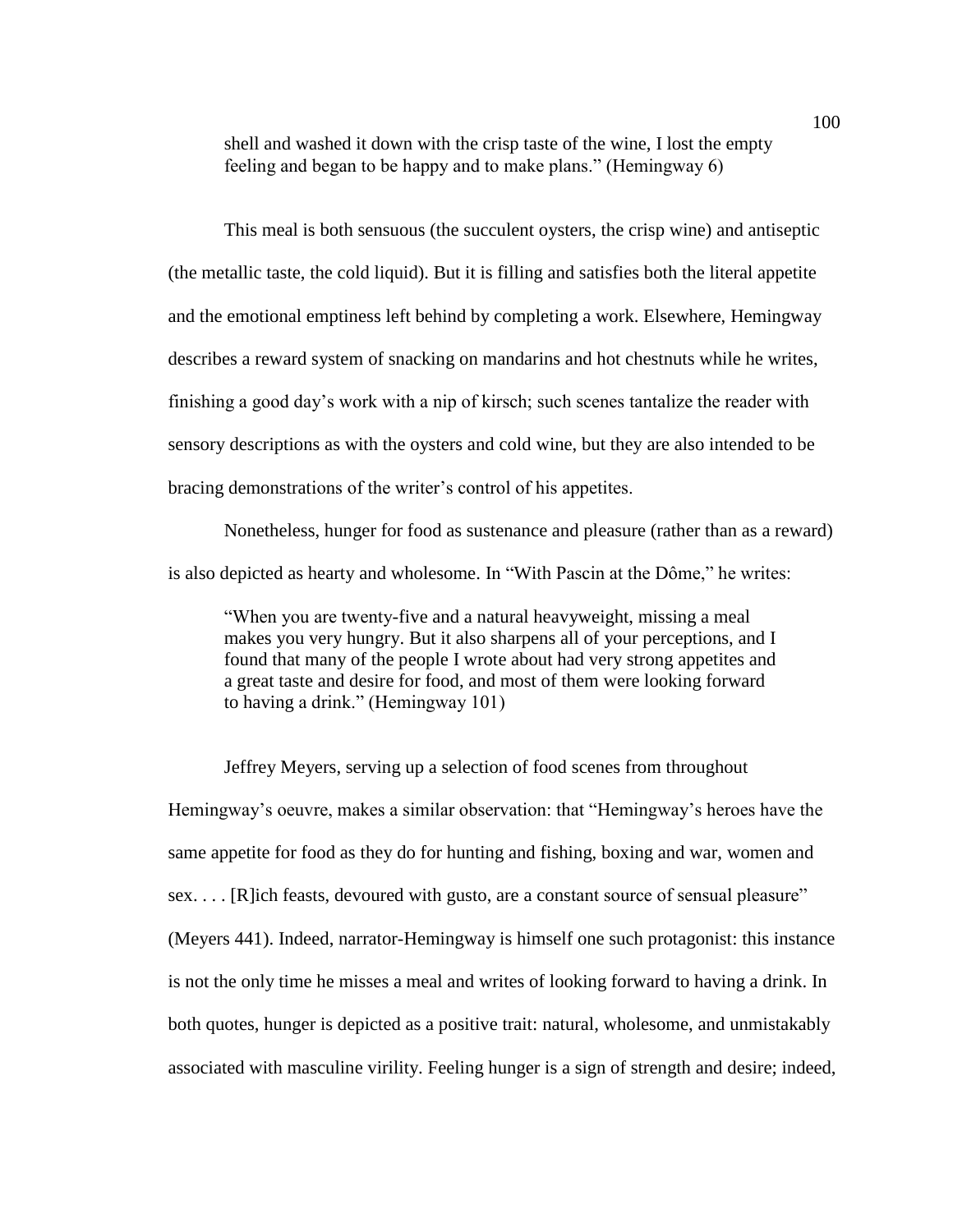the hunger itself appears to be just as good as the prospect of satisfaction, as it has the effect of sharpening your perceptions. In this vision of masculinity, experiencing hunger paradoxically demonstrates both the prowess of physical appetites the prowess of mental control.

In contrast, characters who either do not experience strong appetite or who yield to excessive appetites are portrayed negatively as unnatural and, arguably, feminine. This is evident in "With Pascin at the Dôme," where Pascin is directly contrasted to the "wholesome," "virtuous" thoughts that accompanied Hemingway's musings on hunger. Pascin is depicted as querulous and distastefully indulgent of his appetites; drunk and accompanied by two models he treats with lewd familiarity, he inquires after Hemingway's health and writing by asking "And everything still tastes good?" (Hemingway 102), suggesting that his own indulgences are not enjoyed. Hemingway, though he lingers over his description of the models and their physical attractions, declines to have dinner with the louche trio.

But the gendering of appetite is particularly apparent in the chapters that describe his relationship with F. Scott Fitzgerald, who is depicted as a hypochondriac and a picky eater with tastes and appetite which are incomprehensible to Hemingway. When they plan a trip together, Hemingway hopes to pick up the makings for sandwiches in town while Fitzgerald insists on having the hotel prepare a picnic lunch for them—an extravagance that compounds the time and expense of their hotel breakfast, leaving Hemingway uneasy (Hemingway 161). Later, Fitzgerald picks at the hotel-packed snails and chicken, leaving most of them to be eaten by Hemingway (Hemingway 173-4).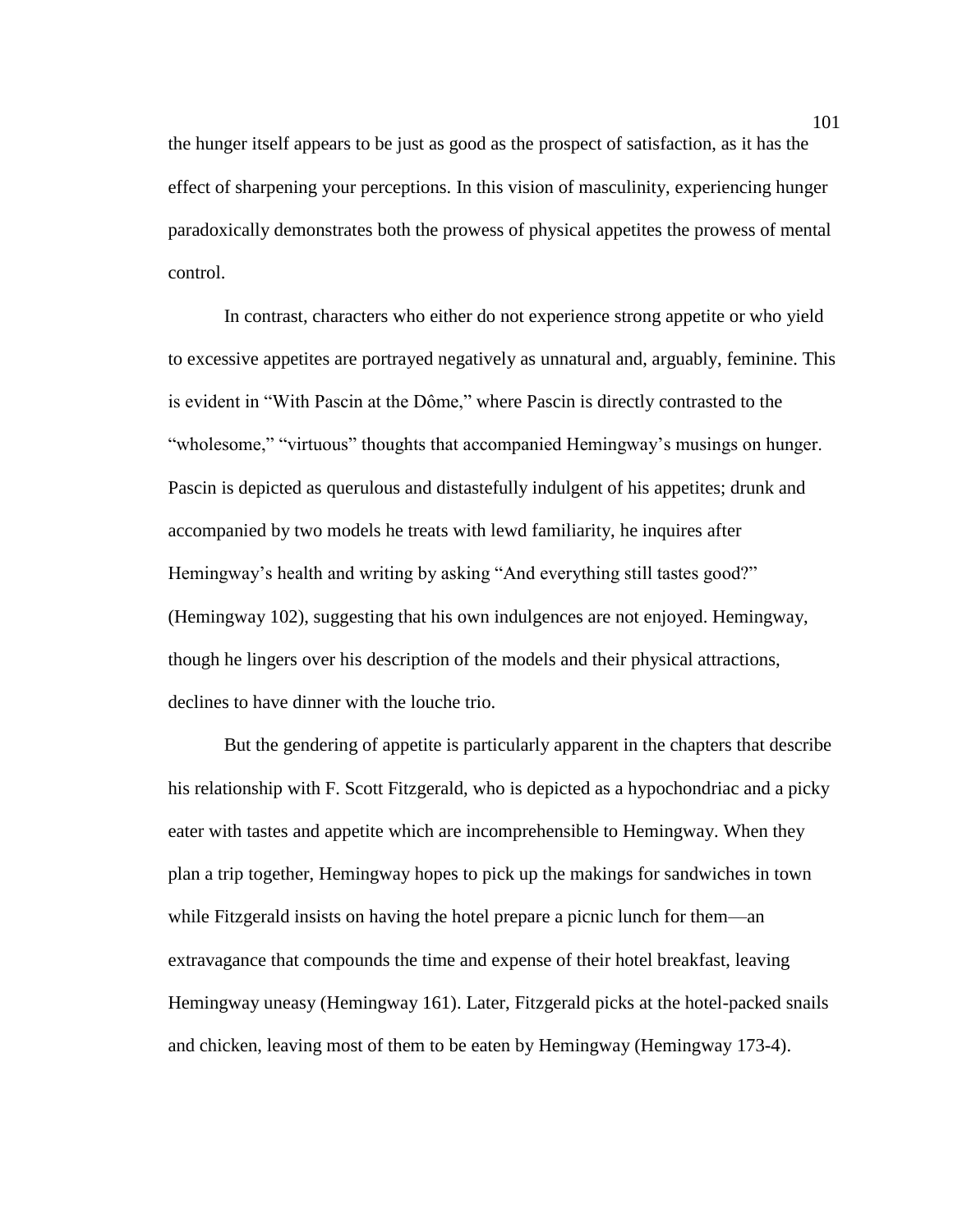White wine, which in a previous chapter was described as refreshing and practically salutary—seemed to have extremely negative effects on Fitzgerald. Hemingway muses:

"In Europe then we thought of wine as something as healthy and normal as food and also as a great giver of happiness and well being and delight. Drinking wine was not a snobbism nor a sign of sophistication nor a cult; it was a natural as eating and to me as necessary, and I would not have thought of eating a meal without drinking either wine or cider or beer… it had never occurred to me that sharing a few bottles of fairly light, dry, white Macon could case chemical changes in Scott that would turn him into a fool." (Hemingway 166-167)

These scenes are played for comedic effect, with Hemingway pacifying a hypochondriac Fitzgerald who goes pale and takes to his bed in a manner that certainly evokes gothic tales of feminine hysteria. The narrative dwells on the effete details of Fitzgerald's appetites, which either run to *too much* (the hypochondriac theatrics, and unnecessary expense of the hotel meals) or *not enough* (he picks at his food and has a low tolerance for wine). His prettiness, his delicacy, his fretting about his marriage position him as the opposite of that youthful heavyweight with a strong appetite described earlier.

In the subsequent chapter, Hemingway and Hadley visit Fitzgerald and Zelda at their home; given the attention to Fitzgerald's fussiness with food and wine, it is unsurprising that Hemingway makes note of the "very bad lunch" they endure there (Hemingway 180). Nothing more needed to be said about what the food was; the bad lunch stands for everything wrong: their appetites, their company, their marriage.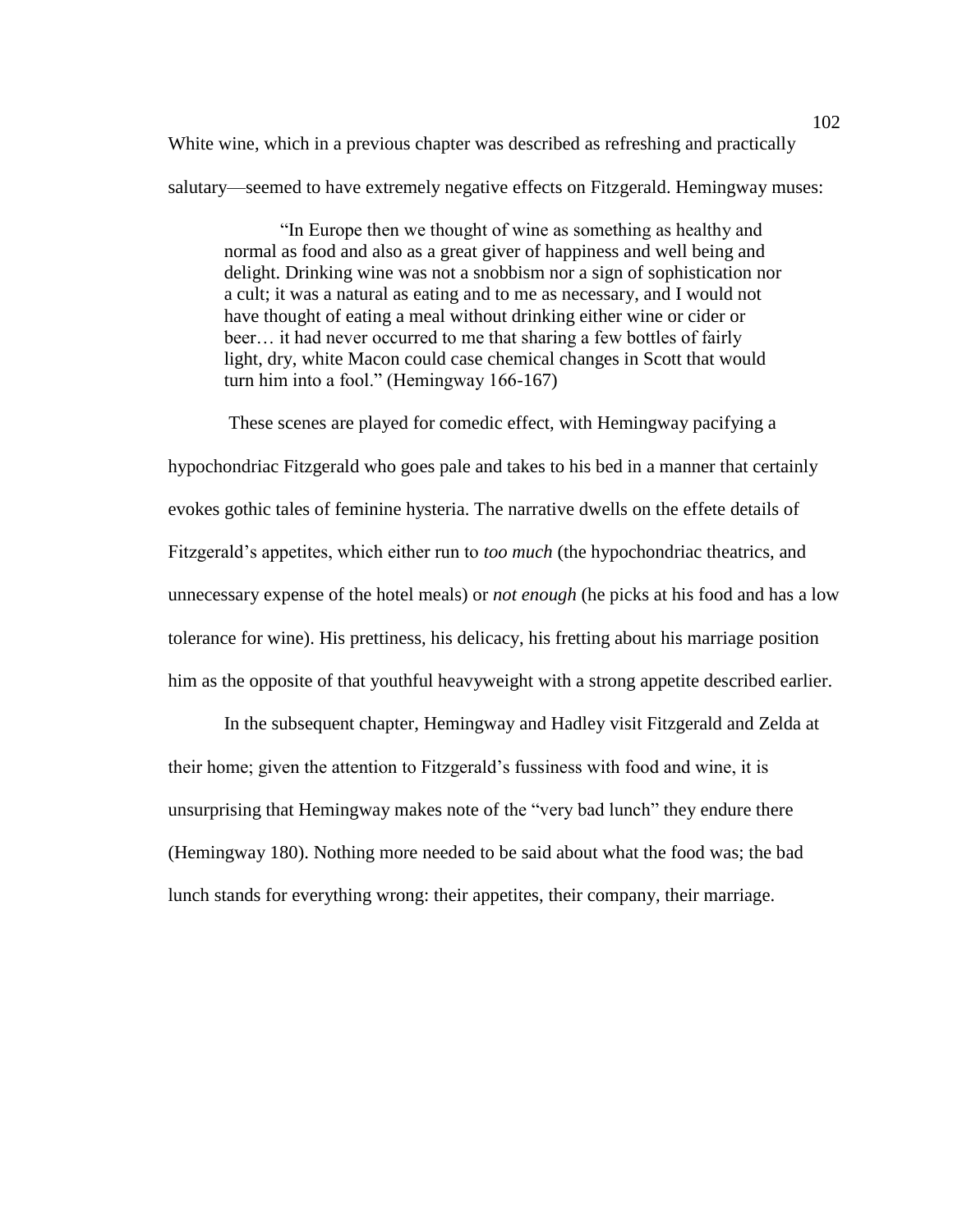### **Hunger is a Good Discipline**

Both in these vignettes of a hungry Hemingway, and in the numerous other cultural examples alluded to by Susan Bordo, healthy masculinity is associated with a lustful appetite and enjoyment of food. At the same time—and sometimes even in the same paragraph—masculinity is also performed by denying the appetite, as shown by Hemingway's comment that hunger sharpens perception in "With Pascin at the Dôme." Despite the bounty of good feelings associated with good appetite and good eating throughout *A Moveable Feast*, the sanctifying effects of going hungry also plays a role in his self-portrait.

As the title suggests, the chapter "Hunger is a Good Discipline" pays homage to the aesthetic of self-denial and refusal of intellect-dulling comfort, "You got very hungry when you did not eat enough in Paris," recounts Hemingway, because there was goodlooking and good-smelling food to whet the appetite wherever you went (Hemingway 69). At such times of not having enough to eat, Hemingway would take a route to the Luxembourg gardens that did not take him past food fragrances, and go to a museum to satisfy the appetite of the eyes instead. Hunger, Hemingway imagines, refined the other senses, making him more receptive to pleasures of a higher order: "all the paintings were sharpened and clearer and more beautiful if you were belly-empty, hollow-hungry" (Hemingway 69). Hunger makes him feel as though he understands Cézanne better; he even wonders if Cézanne too were hungry when he painted.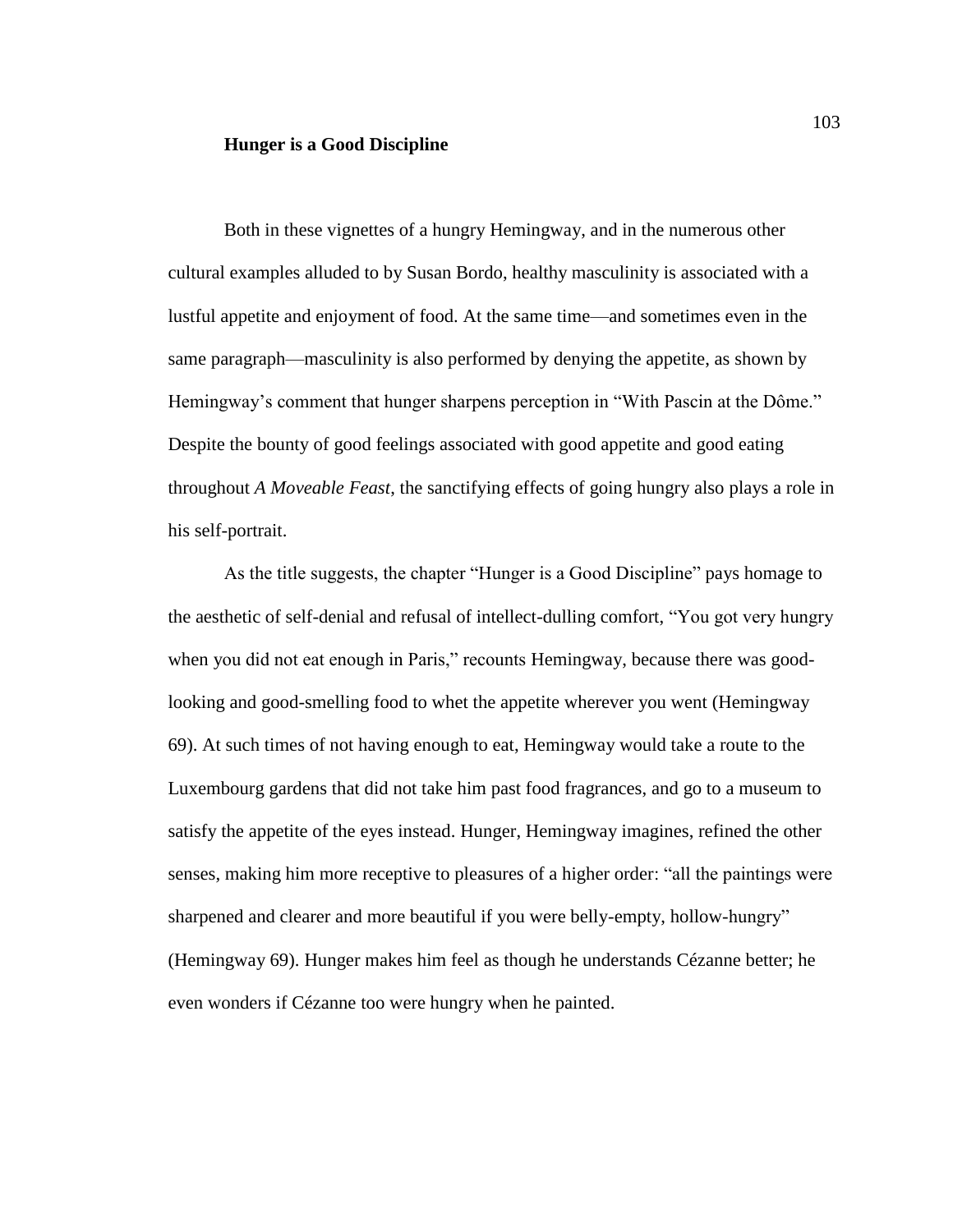The association of elevated aesthetic perception with the denial of base hunger recalls the time-honored tradition of mind/body dualism critiqued by Bordo and Korsmeyer, but it was likely also influenced by early twentieth-century proponents of fasting. As reported by historian of religion R. Marie Griffith, the progressive era in the United States saw a number of writers and public figures (including Edward Hooker Dewey and Upton Sinclair) who advocated fasting for health. Most of the vocal supporters of this practice were male, notes Griffith, and most "explicitly connected their own experience of fasting to virility and defended the practice as intrepid and heroic" (Griffith 601). The heroism of the act of refusal underlines the performative aspect of fasting: there are numerous notes, journals, and essays written by Progressive-Era fasters eager to share their experiences, and their writings according to Griffith reveal a "near consuming fixation. . . "with purification, disciplined self control, and the pleasurable pain of food refusal" (Griffith 601). Certainly this pleasurable pain in refusal recalls the ascetic philosophy discussed in an earlier chapter; it also recalls Miles Flinders's dilemma in *The Unpossessed*, perceiving struggle and want as the default condition of manhood while satisfaction and comfort remain the purview of those deemed inferior to men.

But in addition to the imperfect opposition of binary pairs such as male and female, or having and wanting, the act of writing adds another dimension to these appetites. We've seen how writing and appetite are linked for Hemingway, and how the performance of fasting inspired written records for the enthusiasts described by Griffiths, but writing and hungering also form the center of *The Hunger Artists*, an odd, slim monograph by Maud Ellman.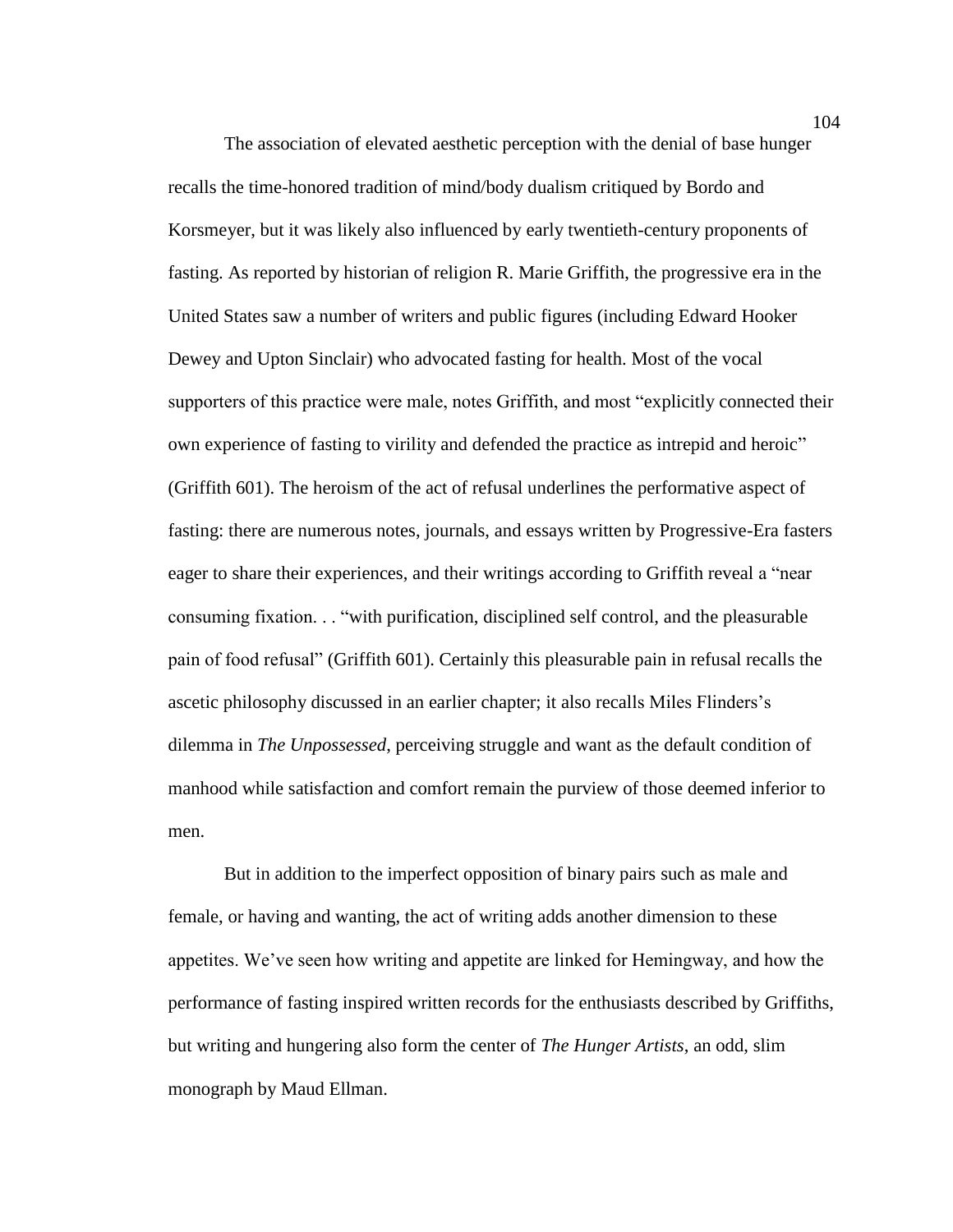Like Bordo's essays on the body, *The Hunger Artists* was written and published in the height of the fashion for theorizing anorexia; like other body theorists, Ellmann is interested in the meaning and message of choosing hunger over nourishment.<sup>vi</sup> The recurring theme of *The Hunger Artists* is one of hunger strike: Clarissa wasting away among her letters from captivity, the 1981 hunger strike of Irish prisoners, suffragists with feeding tubes forced down their throats. Force and imprisonment shape the meanings of hunger and writing in the literary and cultural artifacts she examines, as each of these "hunger artists" appears desperate to refuse ingestion and yet find themselves compelled against their wills to eat.

"What *is* food, that it should be so fearsome and desirable? And why are all these hunger artists so desperate to resist its captivations?" she asks. "Food is the prototype of all exchanges with the other, be they verbal, financial, or erotic" (Ellman 112). That is to say, to eat is to reveal the dependencies and frailties of the self: one must take sustenance from outside the self in order to live. But, particularly if the sustenance offered is not wanted—as the captive may not want to eat the food of the captor—then eating may be perceived as an invasive act, violating the boundaries of the self. She writes:

Eating [subverts] the privacy of bodies, because our bodies are composed of what we eat, and what we eat is always foreign to ourselves. Eating, then, confounds the limits between the self and other. . . . [food] becomes toxic when it reveals the insubstantiality within, the dependence of an inside need upon an outside supplement (Ellman 56).

 $\overline{a}$ 

<sup>&</sup>lt;sup>vi</sup> Although she is ironic about her own participation in that trend, claiming that "the theorization of the body has become the academic version of the 'workout,'" an exercise undertaken as a palliative to the previous trend of overindulgence in poststructuralism and signifiers. (Ellman 3)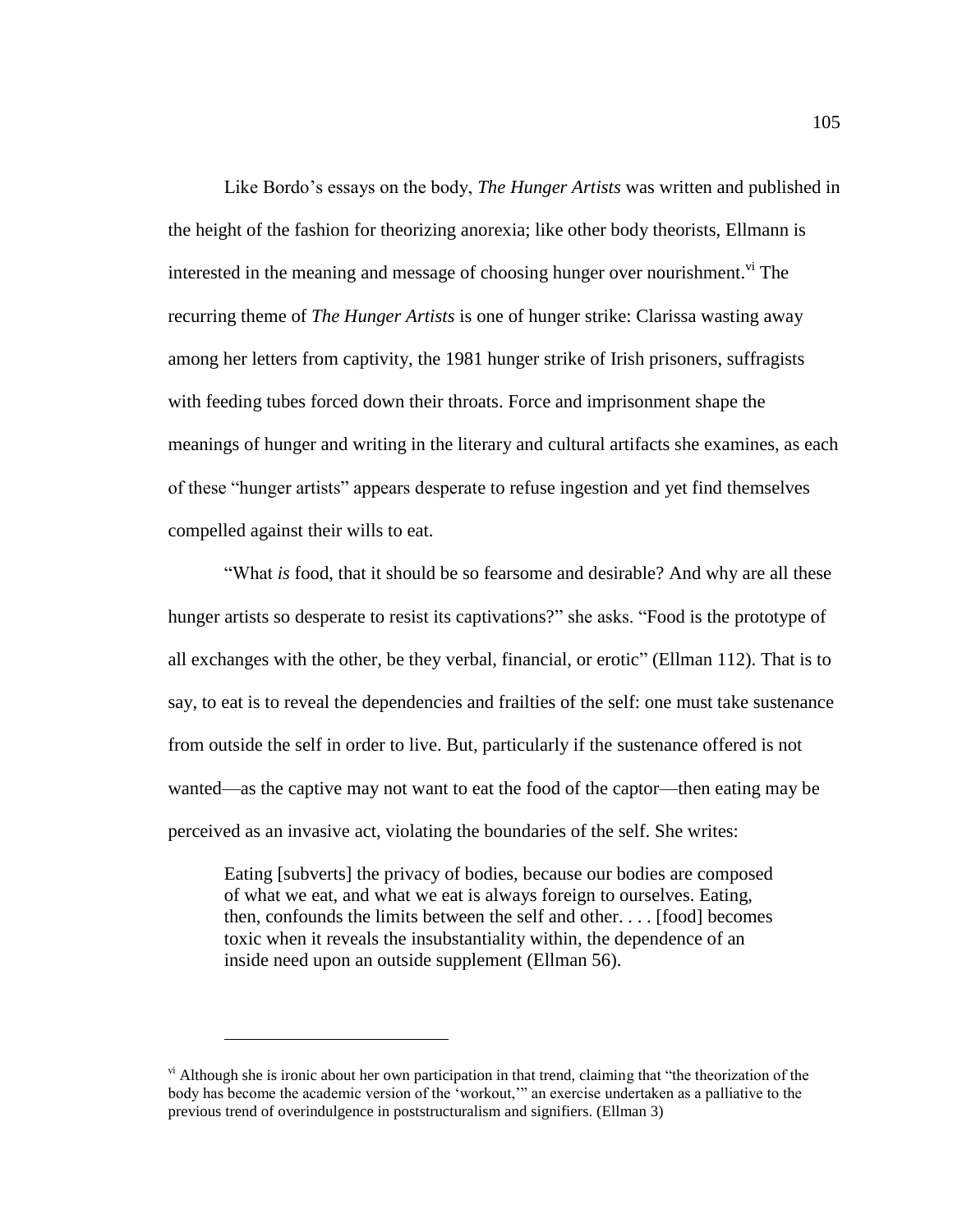This dilemma—of requiring sustenance despite desiring self-containment and sufficiency—reflects the conflict in the café scene described at the beginning of this chapter. Hemingway is irritable with the fleshy young critic in part because he interrupts him, but also because of his incredulity—*what are you trying to do, write in a café?*—as though writing is such a self-evidently solitary activity that it is ludicrous in a public place. And indeed, at that very moment narrator-Hemingway had been writing a particularly solitary daydream, but elsewhere the café is shown to be pivotal in his writing process. As a writer, he needs to feed on the stories around him, but fantasizes about making art without consuming—going hungry, as he imagined Cézanne may have done while creating the paintings that captivated Hemingway in his hunger daze.

# **Writing and Hunger**

For Ellman, writing and eating become entangled on that point of needing but not wanting outside sustenance. Writing "voids the mind of words," Ellman writes; "we do not starve to write but *write to starve*: and we starve in order to affirm the supremacy of lack, and to extend the ravenous dominion of the night" (Ellman 27). While this reversevampirism writing sounds a little wild—surely it doesn't work that way!—it does call out to a particularly romantic view of writing, which entails words or ideas flowing outward from one's generative genius (as opposed to, say, observing and interpreting the outside world to obtain material for the craft). Ellman traces the roots of this eating/writing connection to the Romantic writers, or perhaps more specifically to the capitalist and industrial watershed moment those writers lived in, when the practice of artistic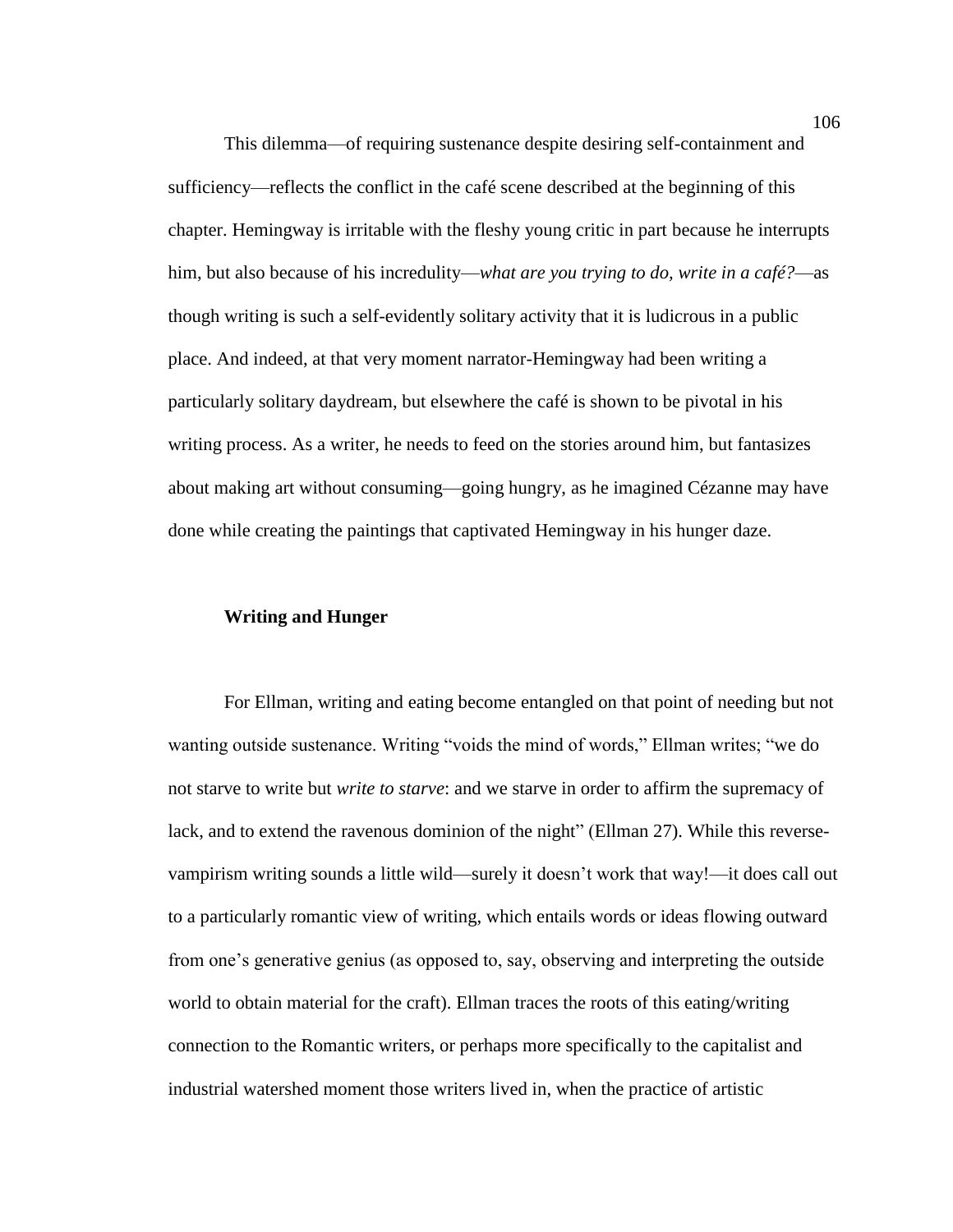patronage was on the decline but attempts to make a living off your writing were still considered unseemly. Ellman suggests that the appearance of vampires and soul-draining demons in this period coincide with the increasing relationship between writing and making a living, which inverted what poets (such as Lord Byron, for example) thought was the appropriate relation of writing.

"Hunger is a Good Discipline" also engages the relationship between writing for a living and food. Some critics have challenged whether Hemingway was ever truly destitute, but in any case this chapter of his memoir he is very concerned with the conundrum of writing for art's sake and writing to make a living. Working as a journalist earned money for his family; quitting journalism to focus on writing fiction was, in these early years of Paris, a comparatively lean time. Having skipped lunch on the particular day recounted in this chapter, Hemingway becomes plaintive about this dilemma and then angry with himself for complaining; apparently gazing on Cézannes is not sufficiently filling for an empty belly, so he takes himself to a heavy, flavorful German lunch that is described in great detail, lingering over the actions he takes upon it (peppering the salad, mopping up the oil with bread) with evident pleasure.

Despite the elevation of hunger as a higher mode of perception, it's worth pointing out that this elaborate described meal appears to have the effect of clearing Hemingway's mind, so that instead of getting angry at himself, he settles back after the meal to ruminate on the problem of hunger and writing with a measure of ironic detachment. He can imagines that he is putting stories into the world that people do not understand, and there is no one claiming to consume them; consequently, the writing he puts into the world is not putting food on his table. "It is necessary to handle yourself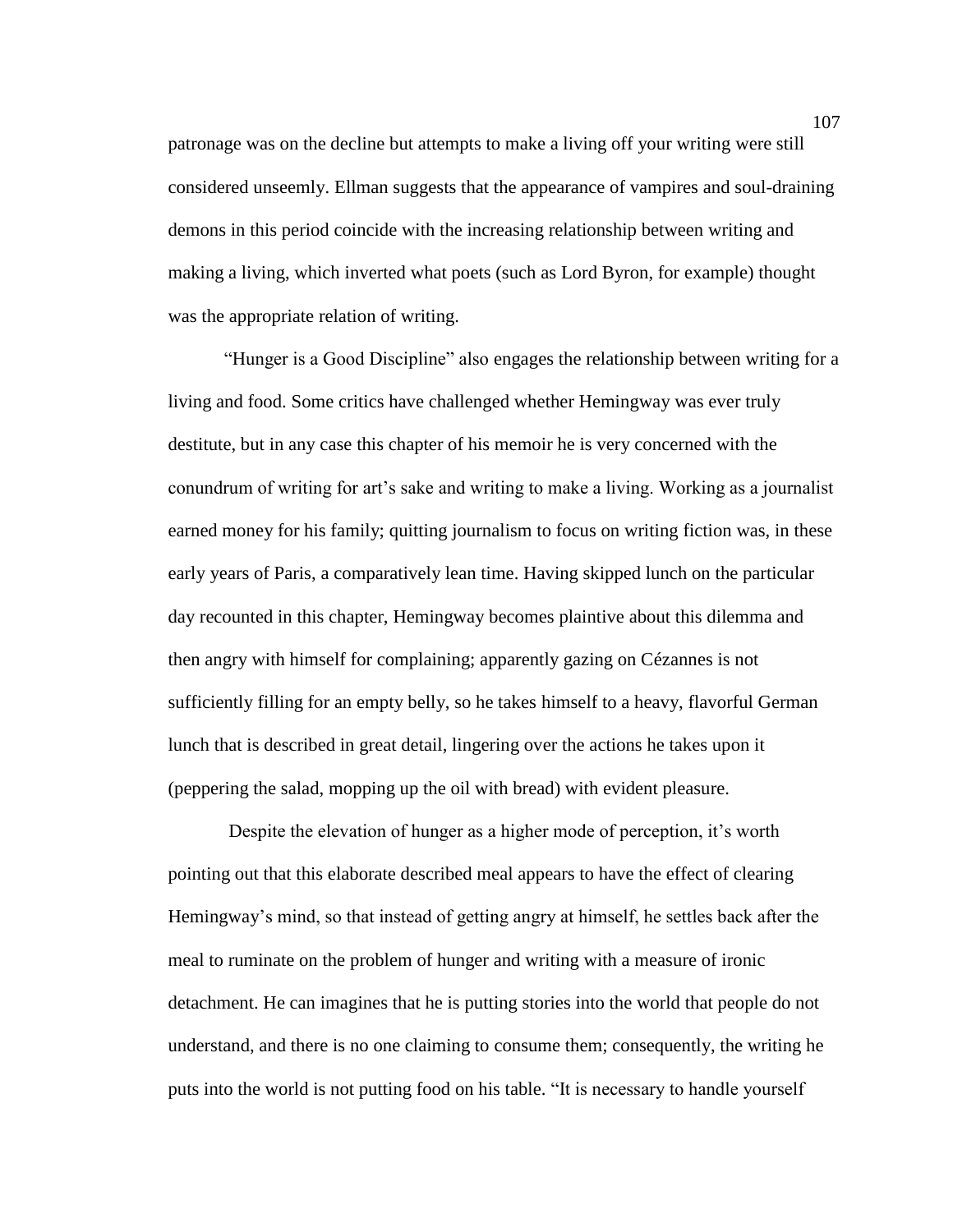better when you have to cut down on food so you will not get too much hunger-thinking," he admits. "Hunger is a good discipline and you learn from it. And as long as they do not understand it you are ahead of them. Oh sure, I thought, I'm so far ahead of them now that I can't afford to eat regularly. It would not be bad if they caught up a little." (Hemingway 75). He realizes he must write a novel, which could potentially provide more income than the short stories, but he doesn't want to do it just for money. In Ellman's terms, writing is something he is supposed to be *giving*, voiding from himself into the world—emptying himself out, as he imagines in the scene with the oysters—and not something he does to fill to fill the belly, figuratively or not.

This stream of consciousness about his relationship to his audience as a writer foreshadows the conversation Hemingway will have in the café with the critic. "Hem it's too stripped, too lean," the critic says of his writing; "too stark, too stripped, too lean, too sinewy. . . . mind, I don't want it obese" (Hemingway 96). The next day, rather than go to a café, Hemingway stays home and feeds his young son, writing at the table with only the company of the baby and their cat. "In those days you really did not need anything," he concludes, positioning himself as both a nurturing father and a solitary writer (Hemingway 96). This is a variation on the same fantasy of self-sufficiency, needing to take no food or fuel to generate creative and nourishing output. But of course, the memoir that traces both young Hemingway's rise to celebrity and the disintegration of his first marriage tells a different story.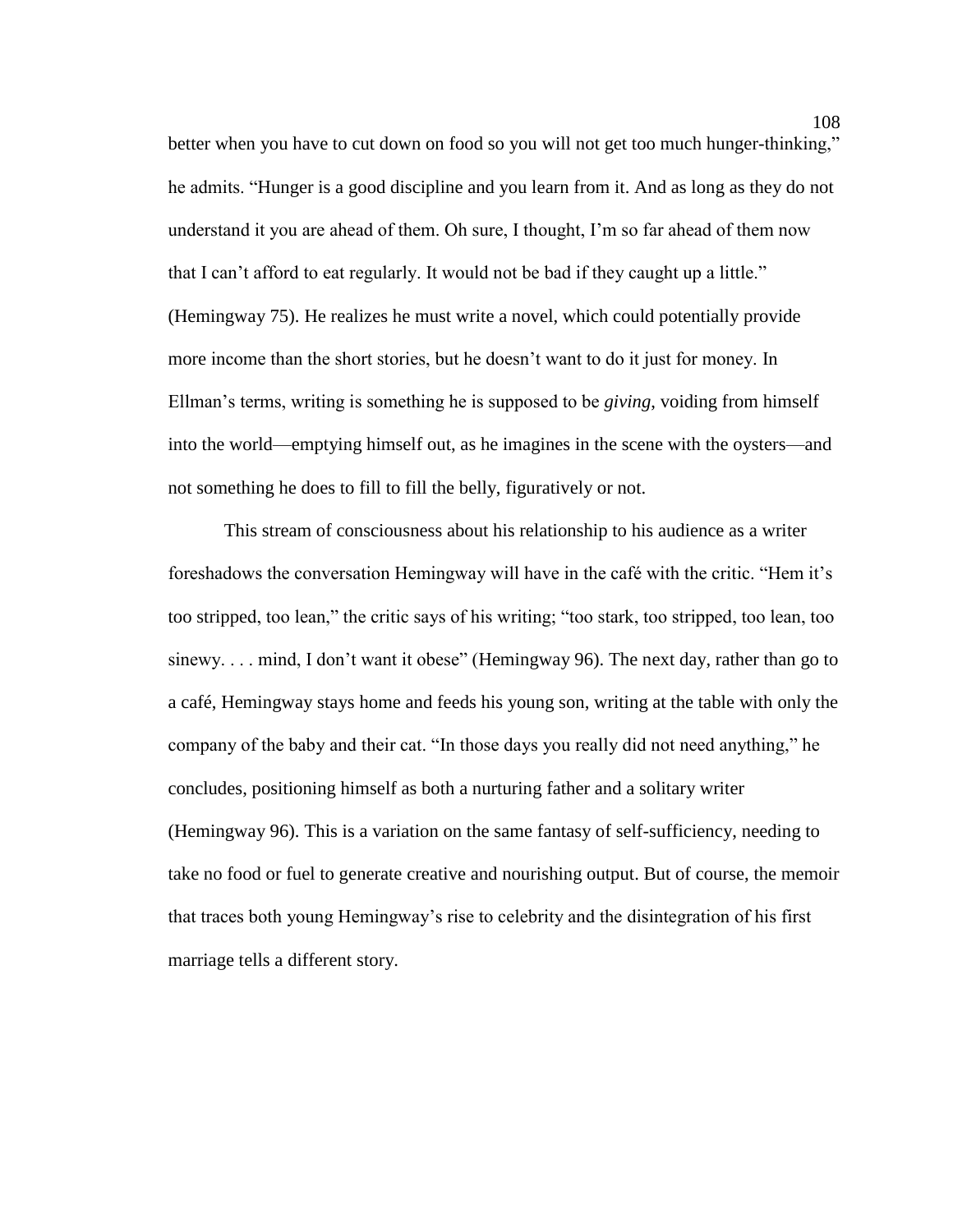#### **CHAPTER 9:**

# **THE LITERARY DORITO, OR JUNK FOOD AESTHETICS**

In Aimee Bender's *The Particular Sadness of Lemon Cake* (2010), 12-year-old

protagonist Rose is assigned to give a class presentation about a twentieth-century invention that improved her life. She brings a party-sized bag of Nacho Cheese Doritos and passes it around the class to sample. She asks her classmates to describe what the Doritos taste like; someone immediately suggests "cheese," but of course Doritos do not really taste like cheese, so Rose asks again. Another classmate suggests that Doritos taste like "that good dust stuff" —a contradictory set of terms, both vague and specific ("that stuff"), appetizing yet repellent ("good dust"). Rose agrees with this description, and segues into her point about how Doritos have improved her life: she can enjoy them with a minimum of effort or engagement.

What is good about a Dorito, I said, in a full voice, is that I'm not supposed to pay attention to it. As soon as I do, it tastes like every other ordinary chip. But if I stop paying attention, it becomes the most delicious thing in the world… …What I taste, I said, reading from my page, is what I remember from my

last Dorito, plus the chemicals that are kind of like that taste, and then my zoned-out mind doesn't really care what it actually tastes like. Remembering, chemicals, zoning. It is a magical combo. All these parts form together to make a flavor sensation trick that makes me want to eat the whole bag and then maybe another bag…. In conclusion, I said, a Dorito asks nothing of you, which is a great gift. It only asks that you are not there." (Bender 126-7)

Rose's class presentation is enthusiastically received by her classmates as well as

her teacher, although the latter takes her aside for a brief chat about nutrition.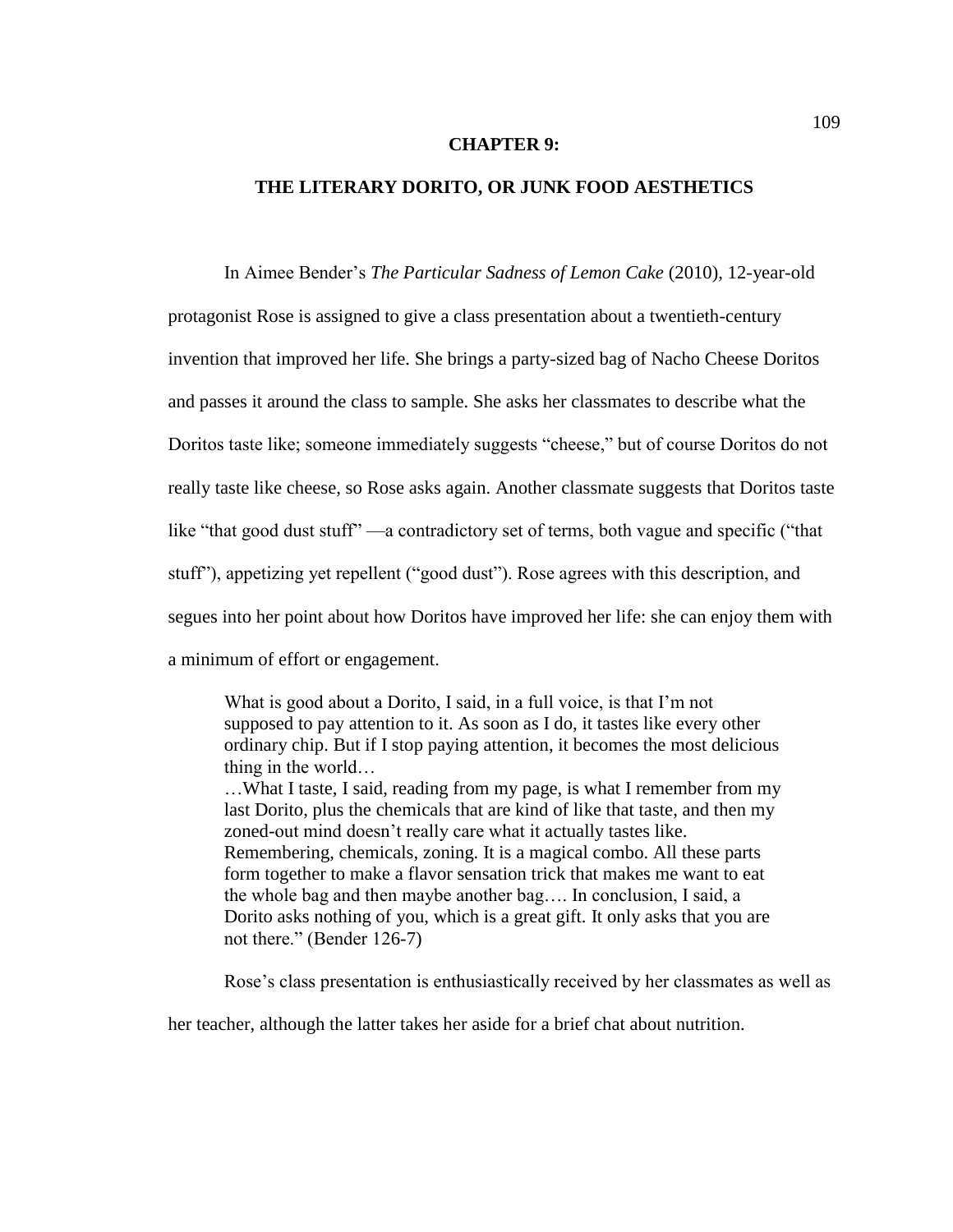The gentle humor in this scene emerges from the inappropriateness of the topic for the occasion: despite the ubiquity of the product and its venerable history (est. 1964), few would consider Doritos to be a suitable topic for a school report, let alone a "great gift" of technology. The way we talk about food of this type—"snack food," to merchandisers and marketers, and "junk food" to everyone else—clearly positions it outside of what is considered fit or good to eat. To revisit language from the culinary triangle, highly processed snack foods are nowhere near raw or natural on any imaginable spectrum, and they may well surpass what we considered cooked or civilized as well. For some food cultures, like the counterculture punks described by Dylan Clark in Chapter 4, the highly-processed, industrially-packaged, and hyper-marketed snack chips verge on the category of the rotten. Even in mainstream food discourse, it's common to refer to such snacks as "empty calories," "addictive," or "bad"—or to ourselves as "bad" for eating them. Indeed, the kind of thoughtless enjoyment Rose describes in her class presentation is the bête noire of many contemporary food writers who champion slower and more complicated foodways.

Despite negative associations with "bad"-ness and "empty"-ness, snack chips are still widely sold and widely enjoyed—which invites some examination of the nature of this pleasure and how it operates in cultural as well as personal narratives about food. On one hand, snack foods would seem to preclude the kinds of aesthetic experience we value culturally, like wine and cheese, regional cuisines or nostalgic recipes; they are designed to deliver fast and simple pleasure, not contemplation. On the other hand, Doritos do not exist outside of the webs of memories, social identifications, and cultivated tastes we regularly build around food. Rose's classmates definitively embrace the presentation and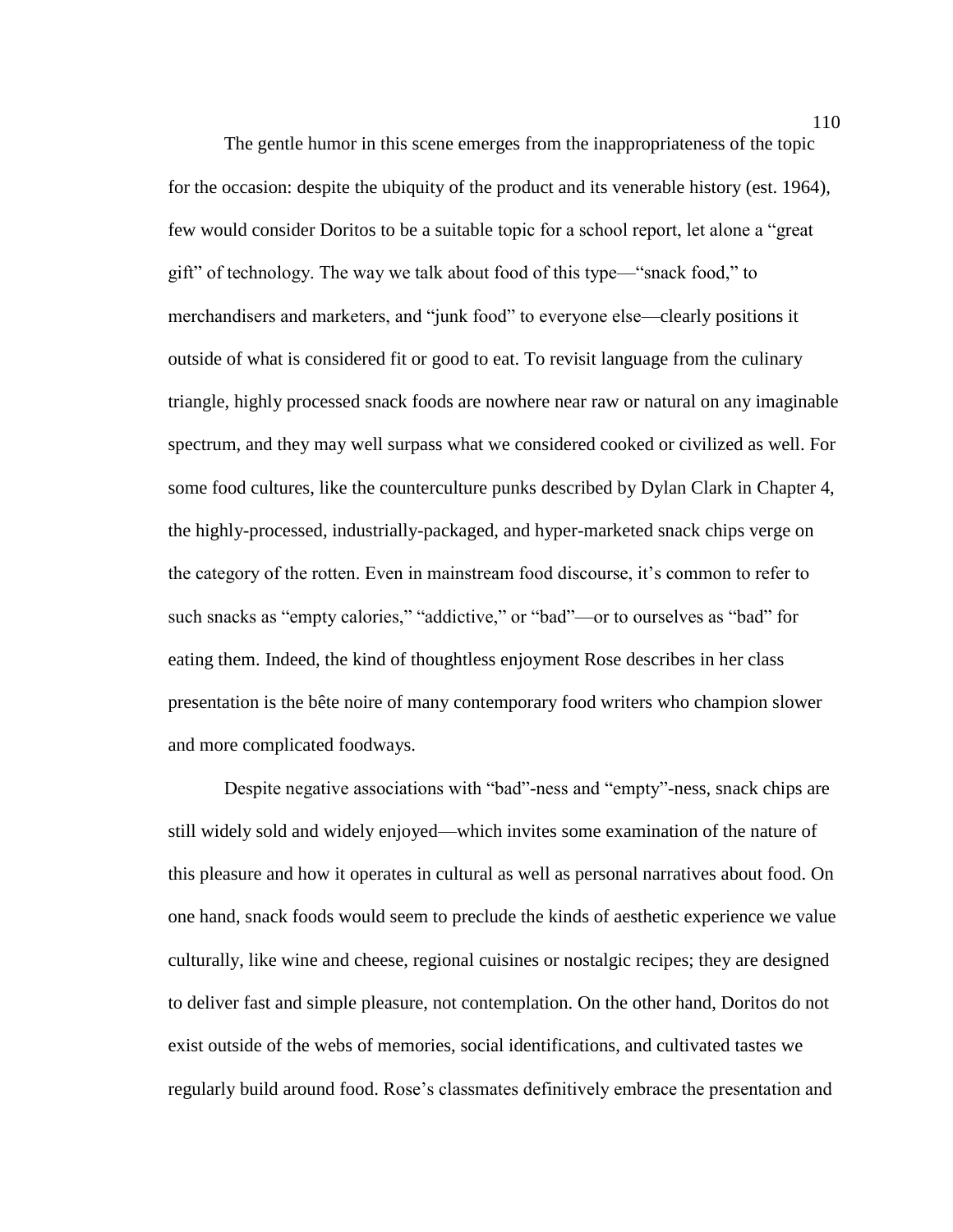the subsequent "field trip" Rose organizes to visit a vending machine; one student literally hugs Rose in delight over the unexpected treat. But to return to the first hand, Rose's presentation suggests that part of the appeal of snack chips is an abstention from that social or emotional web; they "ask nothing" of her, requiring her to give attention neither to the chips themselves or herself while eating them. As it happens, Rose's eating habits are influenced by a particular set of supernatural circumstances, which I will explore more fully below, but her unapologetic enjoyment of industrially processed foods is echoed in other writings published around the same time. In particular, a collection of personal essays titled *Vanishing Point* by Ander Monson draws an explicit connection between the pleasure in eating Doritos and its fundamental difference from "real" foods. Both *Vanishing Point* and *Particular Sadness* were published in 2010, just as the American food media and marketing was becoming increasingly centered on regional, artisanal, and organically produced foods. Although snack food has long held a dubious position in broader food culture—at no point has anyone seriously argued that Doritos have an important role to play in nutrition, nor that they are worth contemplating like art—the recent surge in arguments about "good" food practices seems to have made snack foods a weightier topic for literature and the literary essay.

This chapter will explore the ways these two representations of Doritos reflect some of the anxieties of contemporary food discourse. Extremely designed, extremely packaged, and extremely ubiquitous, industrial snack foods nonetheless appear to offer a tantalizingly fast and simple respite from a barrage of consumer choices which ask the eater to consider how and where food is made, what it represents, and how it affects the body.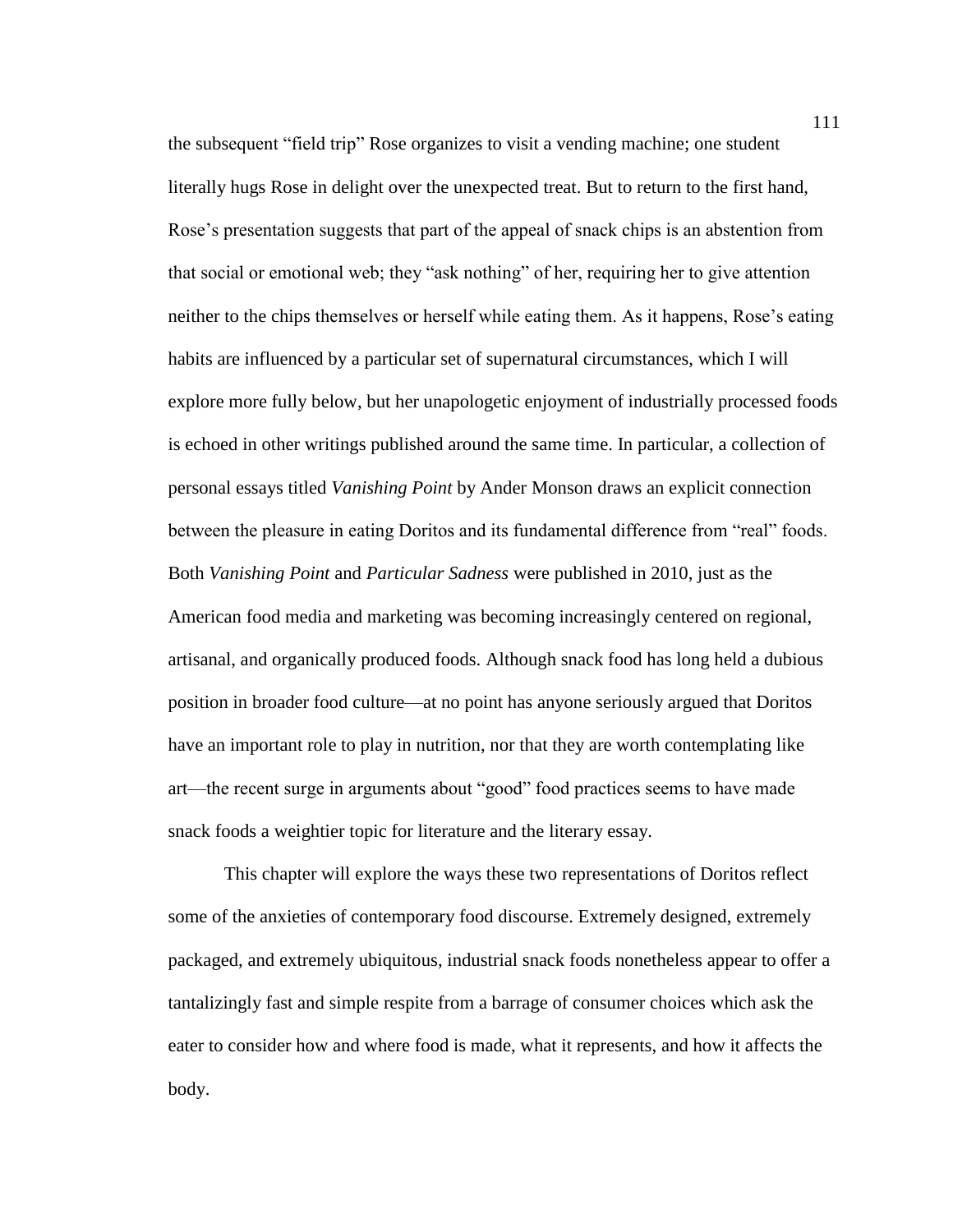#### **A new era of food discourse**

The tenor of American food discourse began to shift radically in the  $21<sup>st</sup>$  century. Ongoing issues of food production and ethics, such as sustainable agriculture and humane poultry farming, began to get a bigger platform. Michael Pollan, a journalist and New York Times food writer, published locavore manifesto *The Omnivore's Dilemma* in 2006, followed by *In Defense of Food* in 2008. The former examined food practices in the present era of market-driven and globalizing food choices, exploring the question "What should we have for dinner?" The latter offered an answer the form of a tagline: "Eat Food. Not too much. Mostly plants." Around the same time, the Italy-based Slow Food Movement was taking root on American shores and campaigning for change in food politics, organizing expos for small food producers and lobbying for healthier school lunches (*Slow Food USA*). As Stephen Schneider writes in "Good, Clean, Fair: The Rhetoric of the Slow Food Movement," the new millennia introduced a time when it became increasingly common to think and write critically about food; specifically, it became more common to think and write about a food's provenance and production as well as its gustatory and nutritive properties (Schneider). "Good" food in the new discourse is not just delicious and nourishing but also grown or made ethically, naturally, locally, and so forth.

Indeed, the perception of whether a food is delicious has always been somewhat influenced by such external factors. As discussed early on in this project, the seemingly involuntary responses of pleasure or disgust are already complicated by external properties such as social identity and politics. We also know that perception of external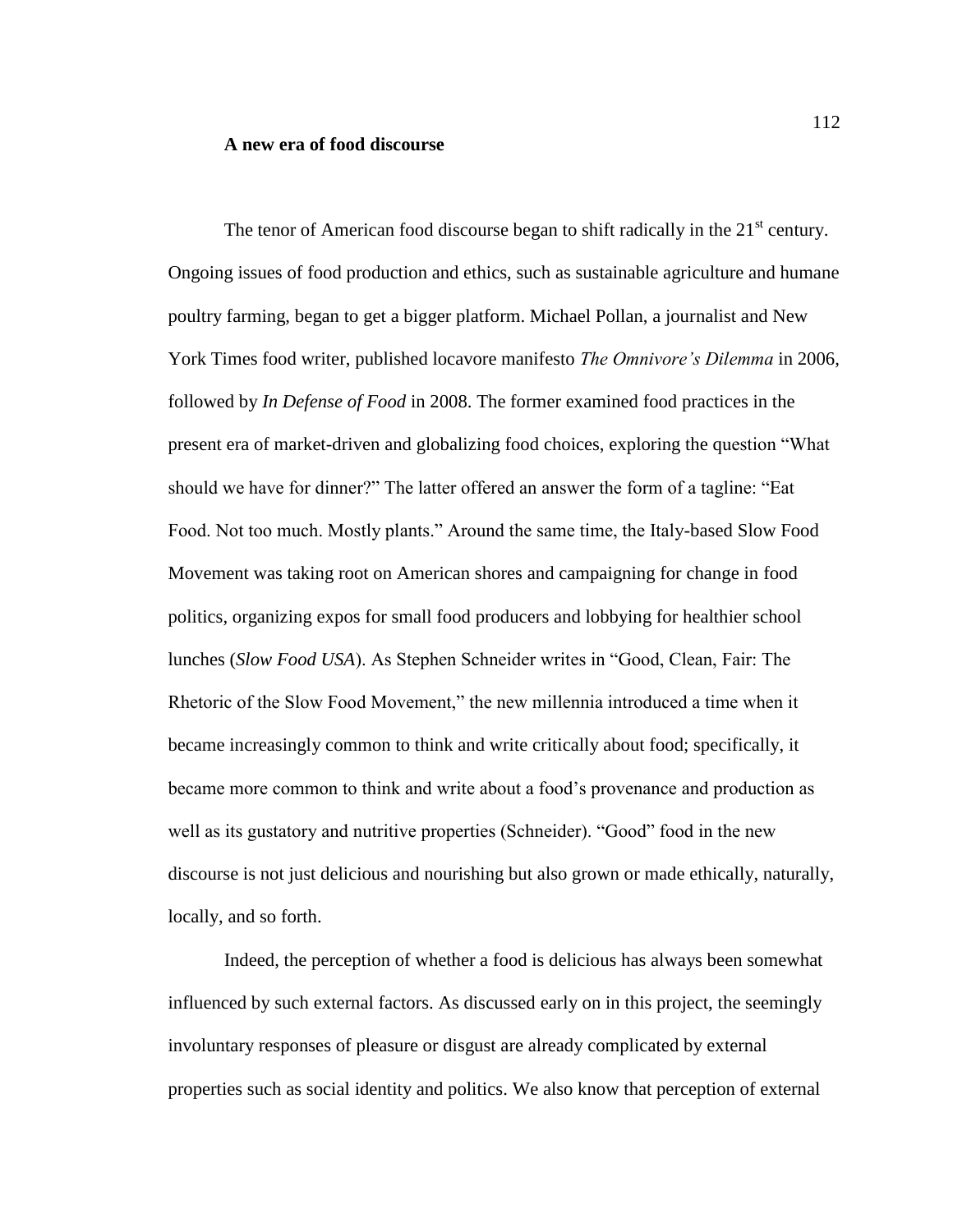details such as cost can affect how a subject perceives a food (Konnikova). If landmark media and organizations are causing a shift in how we taste food as well as how we talk about it, it may simply be that factors such as cost and production are more openly acknowledged.

Within the context of rallying cries such as "buy fresh, buy local" and "eat food, mostly plants," processed snack foods (along with fast food and sugary soda) are often vilified. Such foods are not produced in accordance with "good, clean, and fair" methods, despite occasional snack package claims to healthful ingredients (multigrain, fat-free) or sustainable production (GMO-free, organic). Processed snacks are commonly considered even by those who enjoy them as intrinsically unhealthful, perhaps even deleterious. Although no research has yet proven that the particular additives and ingredients common to snack foods can actually induce chemical dependency in humans, they are frequently compared to addictive drugs. *Salt Sugar Fat* by Michael Moss (2014) crystallized many of these attitudes: the subject of the book was snack food marketing and branding, but the language of the book and many of the author's think-pieces (most notably "The Extraordinary Science of Addictive Junk Food," 2013) borrowed the language of addiction to cast junk food consumption as a danger.

The artificial flavors that characterize processed snacks are sometimes interpreted as a threat of a more existential kind. As an example that presages contemporary emphasis on organic and localized food experiences, sense scholars Constance Classen, David Howes, and Anthony Synnott argued that that artificial flavoring alienates today's consumers from natural flavors. In their 1994 collaboration *Aroma* (in a section reprinted in *The Taste Culture Reader*) they write: "modern consumers have come to prefer strong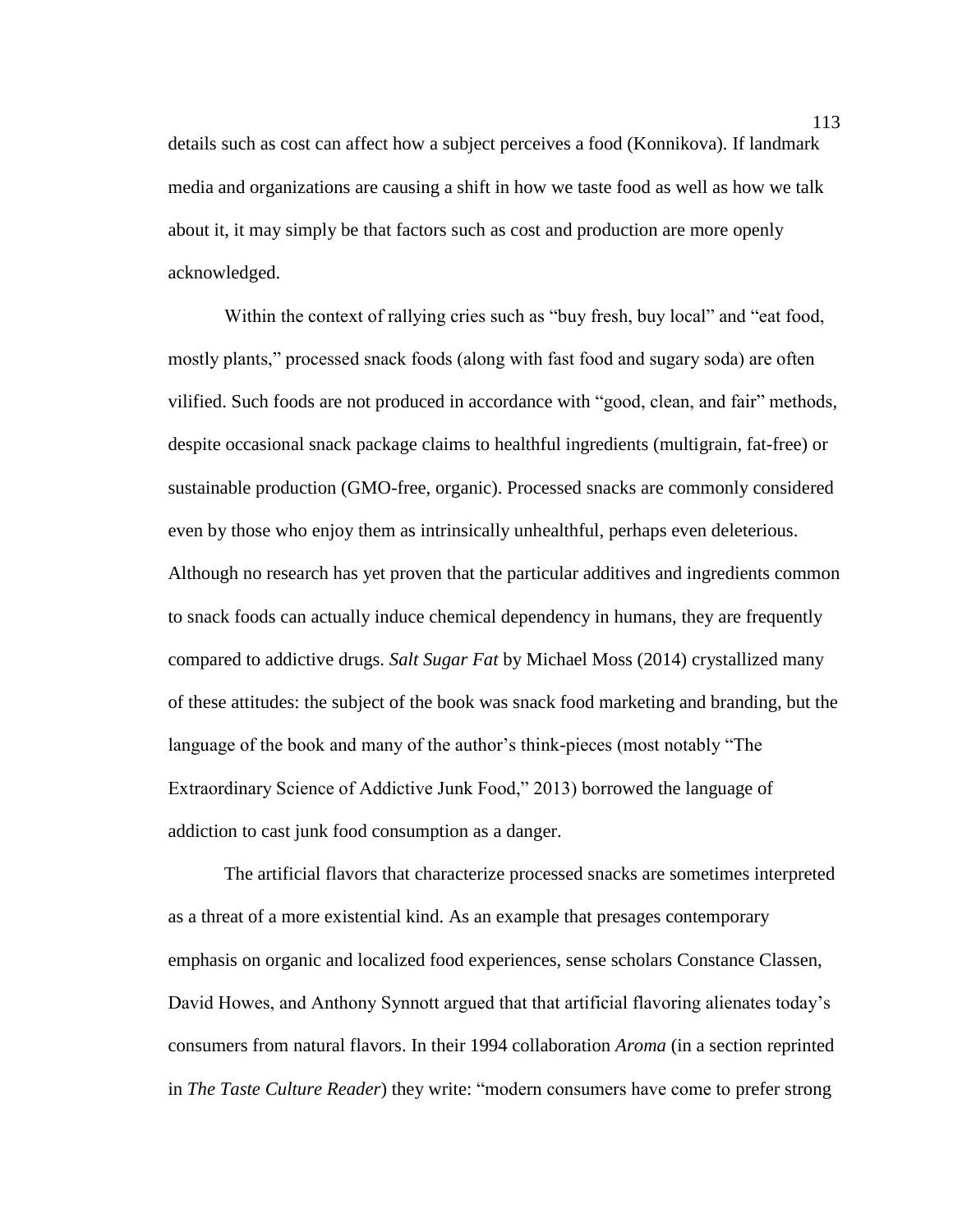and straight-forward synthetic savours to their more subtle and complex natural counterpoints. The trend is towards larger-than-life flavours, especially popular among the young" (Classen, Howes, and Synnott 338). They speculate that in the not so distant future, only a few people will have tasted real food in their lifetimes—not only because synthetic flavors are available year-round (unlike the unreliable and seasonal nature of grown food) but because the distilled, simplified synthetic flavors are supposedly more appealing than the flavors they simulate. For these researchers, artificial flavoring—and its corollary in the world of fragrance, synthetic scent—is a post-modern sensory experience:

In the past, essences were indicative of the intrinsic worth of the substances from which they emanated. . . . Today's synthetic scents, however, are evocative of things which are not there, of presences which are absent: we have floral-scented perfumes which were never exhaled by a flower, fruit-flavored drinks with not a drop of fruit juice in them, and so on. These artificial odours are a sign without a referent, smoke without fire, pure olfactory image. (Classen, Howes, and Synnott 341)

The result, they argue, is that modern consumers are increasingly alienated from "a full range" of sensory expression and bodily experience.

In short, "junk" food as it is discussed by its critics is an uncanny "other" to real food: it is somehow emptier of the flavors and nutrients we associate with real food, yet threatens to overwhelm the senses; it is alienating (from localized networks of production, culture, and sensory pleasure) yet powerfully appealing. Its defenders and vocal supporters are few, aside from the brands themselves. Yet consumers still buy, share, and enjoy processed snacks on a grand scale. Despite their supposedly alienating properties, we still serve them at social and professional gatherings, and eating them embeds the eater in a complex web of social and cultural meanings. Despite their simple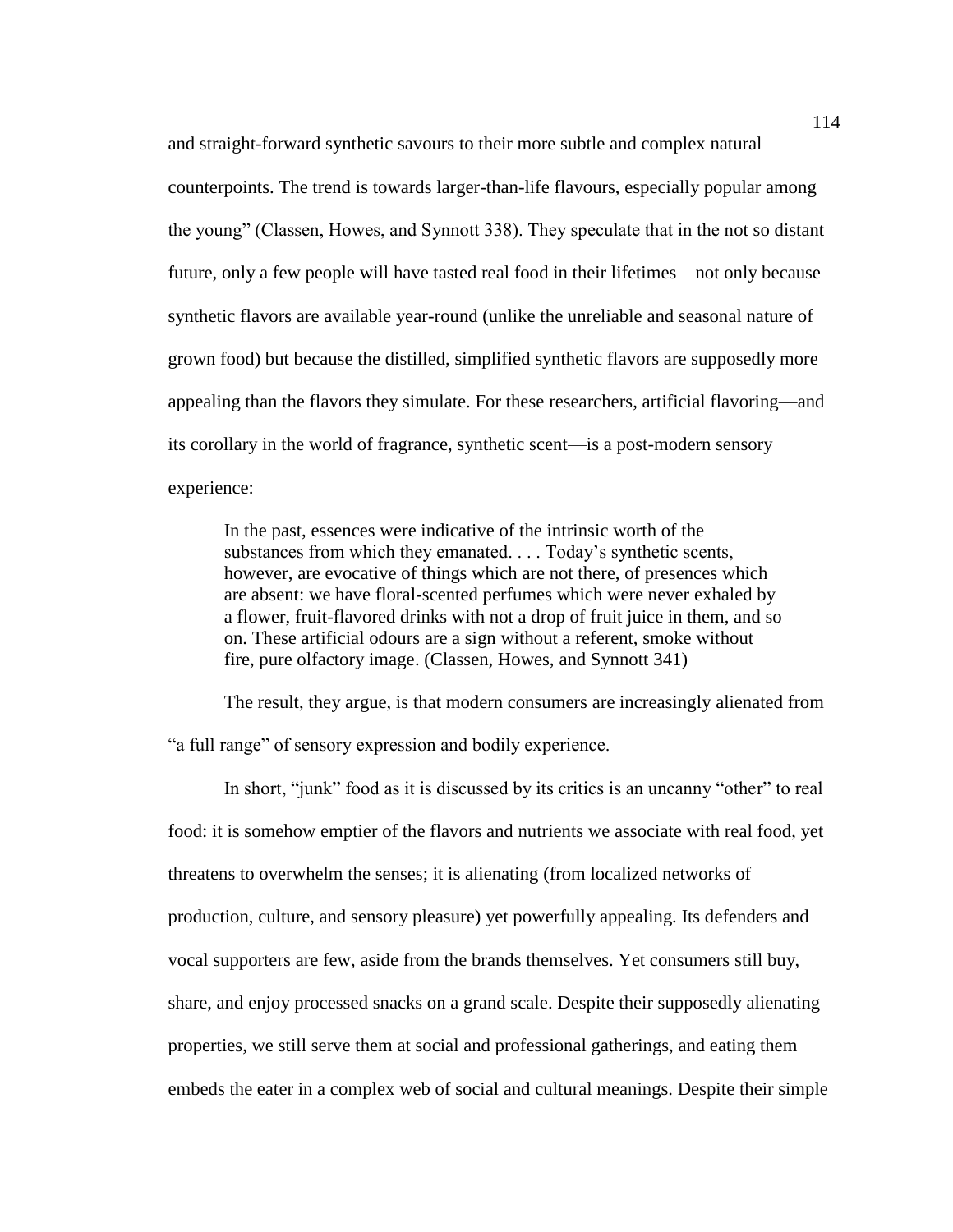and exaggerated artificial flavoring—"that good dust stuff"—and despite being quite apart from the "good, clean, and fair" standards of contemporary food discourse, they still give pleasure and enjoyment to many. Which is what makes *Vanishing Point* and *Particular Sadness* stand out: these narratives explore the enjoyment of junk food's uncannyness and put words to what it actually means to eat "a sign without a referent."

### **Vanishing points**

Ander Monson is a novelist and poet who in 2010 published a collection of essays, titled *Vanishing Point: Not a Memoir*, which meditate on the implications of writing in the first-person perspective. In a summary on the book's supplementary website, he writes:

The book is about memoir, and it's about me, and it's about you, because it's about us. . . . Even if it's not about me, it's about me, meaning that at least it is shaped by me and holds my trace. Writing about Doritos, which I do gladly and with fervor, makes this about me. ("About")

Some of these essays examine the problems of narrating from the point of view as an "I" in situations that complicate seeing one's own self, such as giving a jury verdict or Googling your own name and seeing mentions of someone else by that name. Other essays explore the flip side of consciousness: losing consciousness of one's self, whether through drinking too much or getting lost in a snowstorm or becoming absorbed in an online multiplayer video game while the bland décor of the chain café around you fades away. If to speak of oneself as an "I" asserts a singularity of self, then the vanishing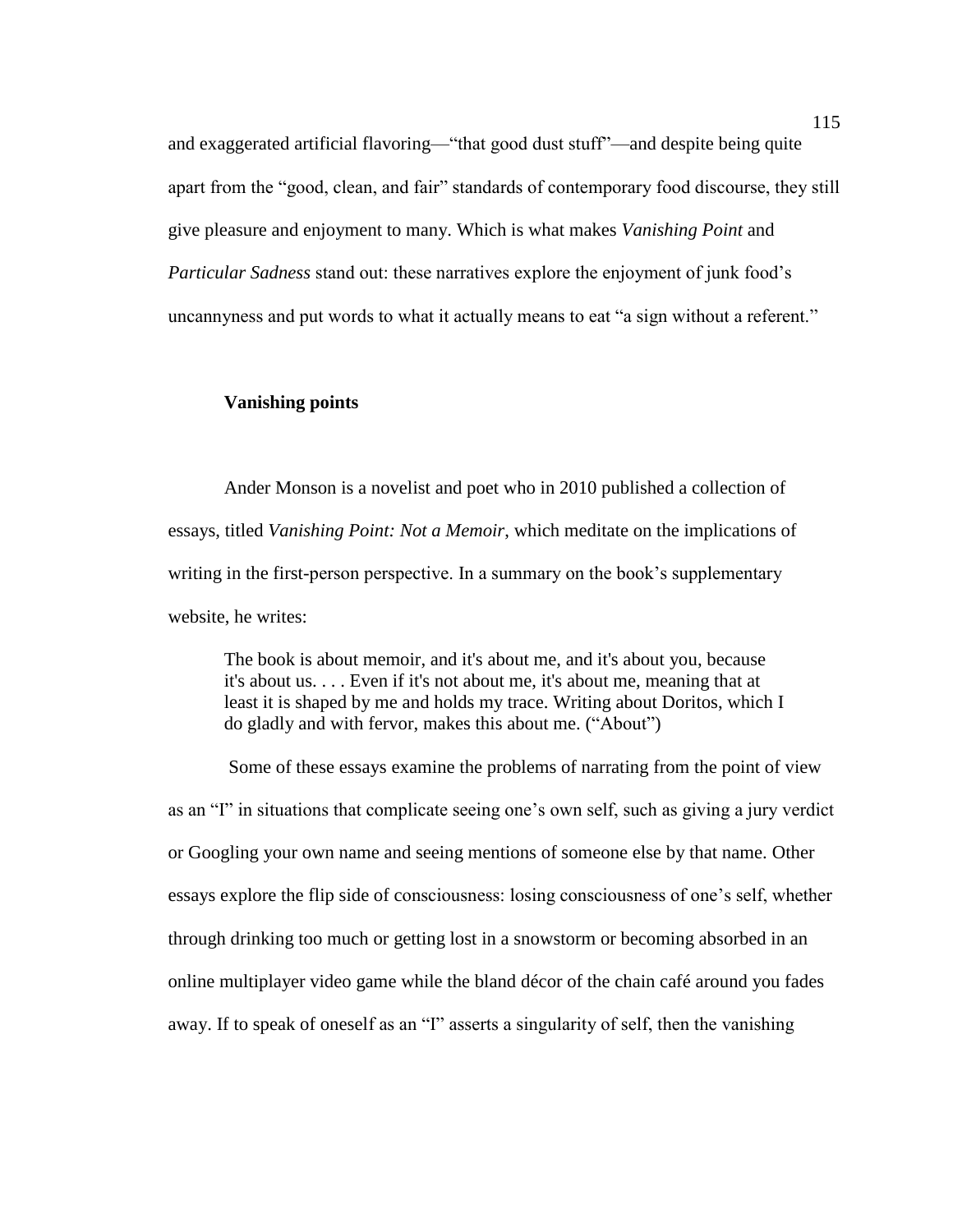points challenge or question where the "I" ends and the rest begins. One of these vanishing points is, for the author, the experience of artificial flavoring.

Monson professes deep appreciation for Doritos in particular, earnest despite the irony of valuing a product for the very characteristics that villainize it in food discourse. Though he notes that he has never had the opportunity to decide whether or not he *likes* Doritos—they are ubiquitous, a well-known brand and common fact of food markets everywhere—he claims to admire their "delicious and hilarious majesty":

They are the perfect modern snack, honed by forty-two years of snackmaking technology . . . ideally salty, artificially flavored, and addictive as anything I can conceive of that is permitted by law, and possibly more addictive than a number of narcotics. (*Vanishing* 148)

The comparison between Dorito abuse and a drug habit resonates with both the broader tendency to consider snack foods addictive (described above) as well as the presentation given by Rose in *The Particular Sadness of Lemon Cake*, where she mentions becoming so absorbed in eating that she might consume one or two entire bags. Yet despite the supposed void offered by Doritos, fictional Rose and self-reported Anders become connoisseurs of the brand in particular and industrially-made, artificiallyflavored snacks in general.

For Monson, the oblivion offered by salty snack foods is an attraction, but it also a hobby that he cultivates and enjoys performing. In a scene that bears some resonances with Rose's Dorito lesson, Monson and his wife savor some unlabeled chips and try to guess what they taste like. The context is a contest: the Doritos company had released a mystery flavor and offered a reward to consumers who guessed the flavor correctly. Monson and his wife concentrate on the taste, trying to separate out sensations, much like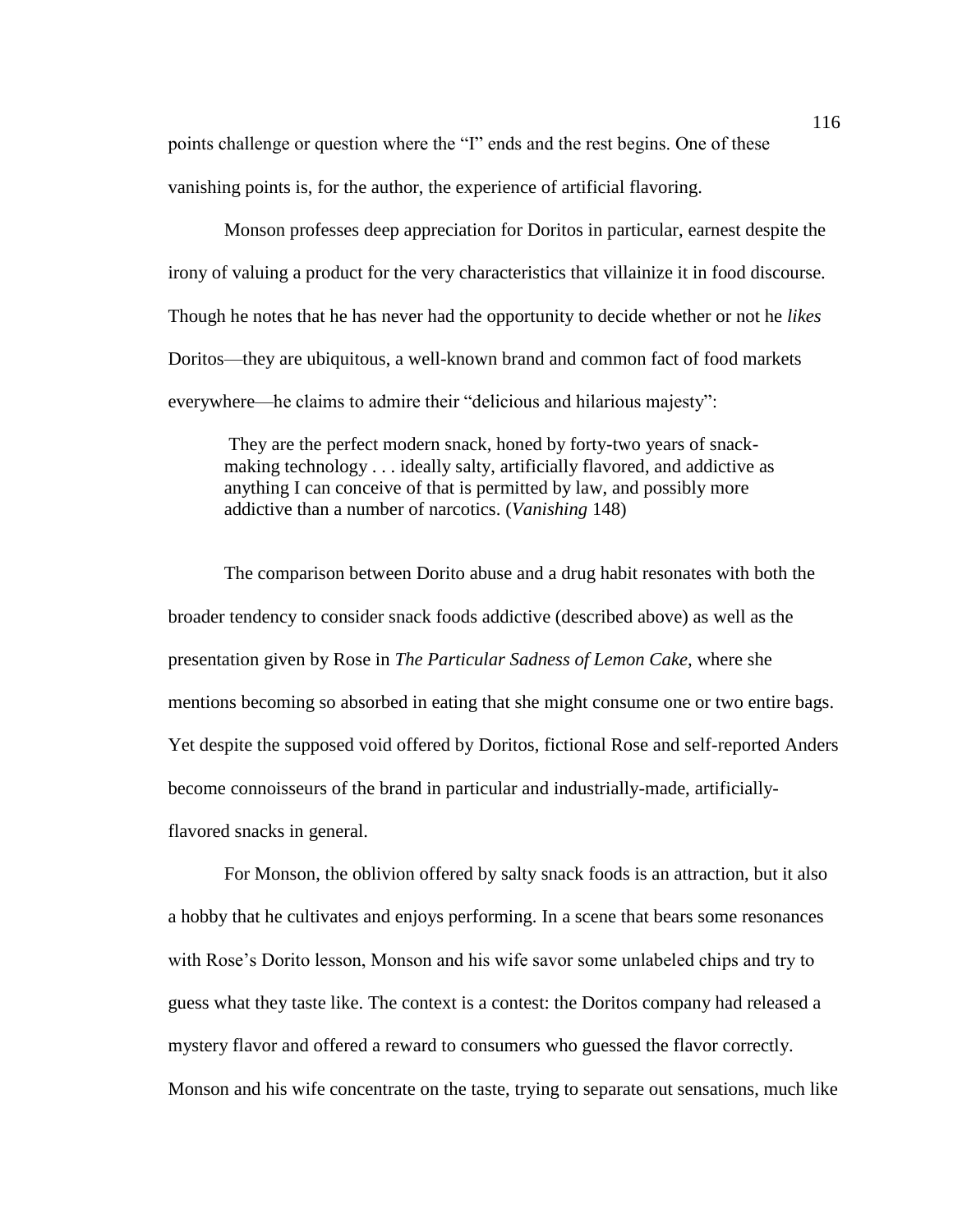Rose asks of her class. In both circumstances, there's more than a little ironic humor in the resemblance to a wine tasting in which aspiring oenophiles hold wine in their mouths and try to sort out subtle layers of taste. Consumers are rarely encouraged to pay such attention to the layers of Dorito flavoring, and Monson's narrative of the experience makes the reason plain:

Like most Doritos, they explode in your mouth: your saliva activates the MSG immediately and you might as well not try to eat anything else besides the rest of the bag for a couple of hours. In fact, you'll try to keep recovering the flavor of those first couple of bites for the rest of the bag, with your taste buds gradually losing their sensitivity. (*Vanishing* 150)

Nonetheless, the two of them taste, guess, and taste again. They locate a citrusy tang amid the ever-present blast of salt, and guess that the chips are supposed to taste like a margarita. As it happens, the chips were intended to invoke another ubiquitous brand known for its explosive artificial flavoring, Mountain Dew. Monson and his wife are not surprised to find that they have guessed wrong, but they are surprised to learn that Mountain Dew is supposed to taste like lime.

This scene dramatizes a more self-aware, knowledgeable engagement with processed food than *Salt Sugar Fat* and "Artificial Flavoring" give consumers credit for. Here are the dissociated flavors and can't-eat-just-one textures that those writers warn us about, but these consumers aren't fooled: the illusions are the selling point, not a trap they fall into. For Monson and his wife and for Rose, the paradoxes of taste aren't uncanny but miraculous. "I appreciate the modern magicianship here," Monson writes. "You put a chip (itself a form of modern processing magic) in your mouth and it tastes like a cheeseburger, grill flavoring, pickles, yellow mustard, ketchup, onions, and all. . . It is transubstantiation, the transformation from one substance to another, or at least its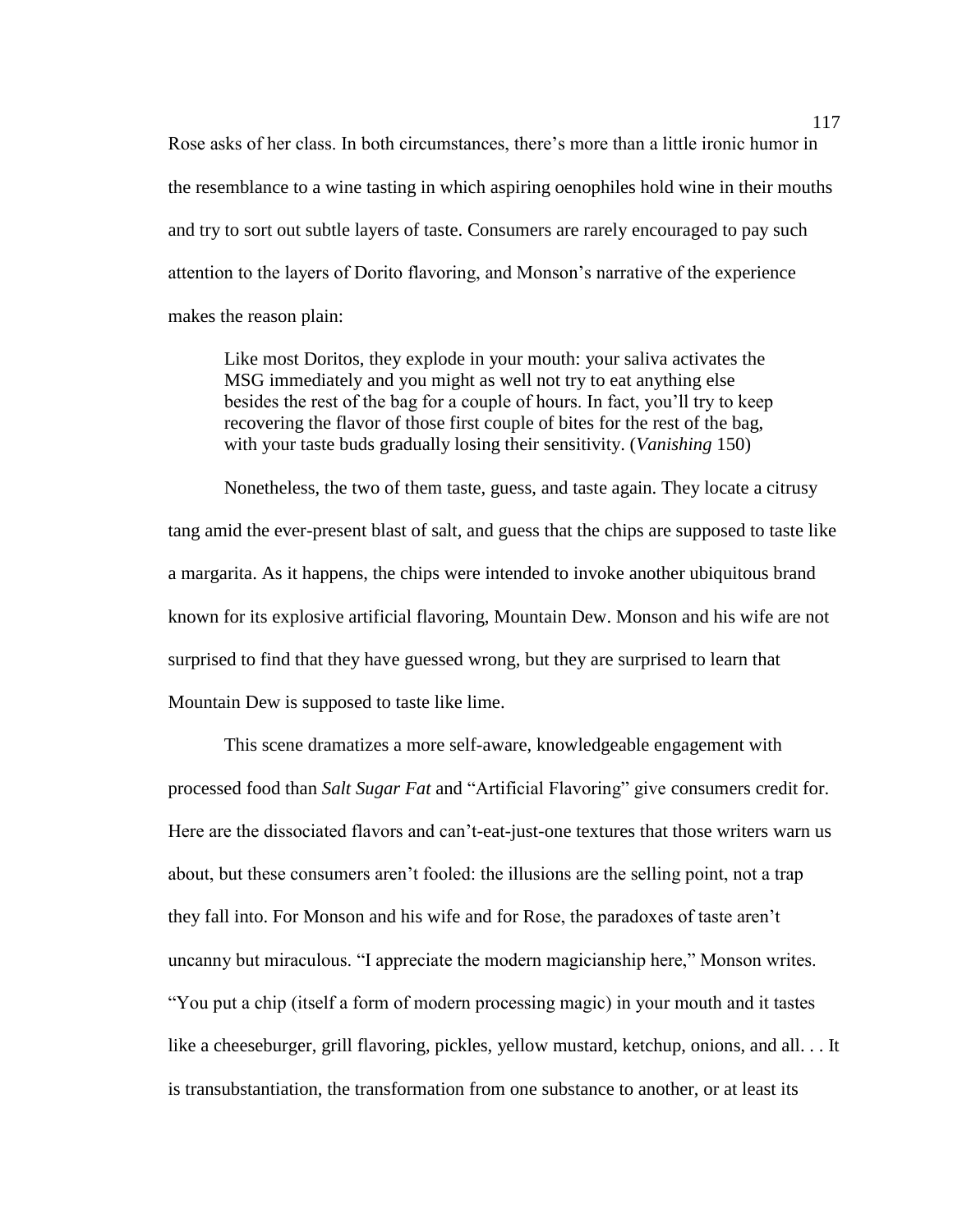effect" (*Vanishing* 148). What Monson is describing sounds a lot like what Classen, Howes, and Synnott would call "signs without referents," although he engages with it differently than they fear: consuming the approximation of a taste is its own unique pleasure apart, not merely a substitution for the "real" taste.

At the same time, Monson openly challenges the expectation that "real" food should always be preferable to processed, and says that he is much more adventurous with flavors than with food. "Food's hard. Kind of gross. Difficult to transport and grow without pesticides," he writes, unmistakeably riffing on the rhythm of Michael Pollan's *In Defense of Food* manifesto (*Vanishing* 152). Where the latter celebrates food that is grown and prepared with little to no synthetic additives, Monson celebrates food that does not require so much knowledge, attention, or *presence* from its eaters. "In terms of *flavor*," he writes, "I will try anything. Once you disassociate the flavor from the food, the flavor floats up, the word lonely and getting stranger in the sentence without the sensation or connotation of actual food" (*Vanishing* 152). For Monson, this disassociated experience of taste is one of the vanishing points to which each of his essays in this volume circles back. In place of the pleasures of judgment, connection, or desire, consuming the products of decades of flavoring and snack-making technology offers the pleasures of absence and respite; in some respects, this sounds closer to asceticism than to appetite.

Of course, Monson's pleasure in disappearing is not nearly so complete as Classen, Howes, and Synott might fear. The self is nonetheless asserted and identified within certain contexts: Monson is a member of a certain culture that produces and promotes Doritos; he is an engaged consumer who participates in contests; he is an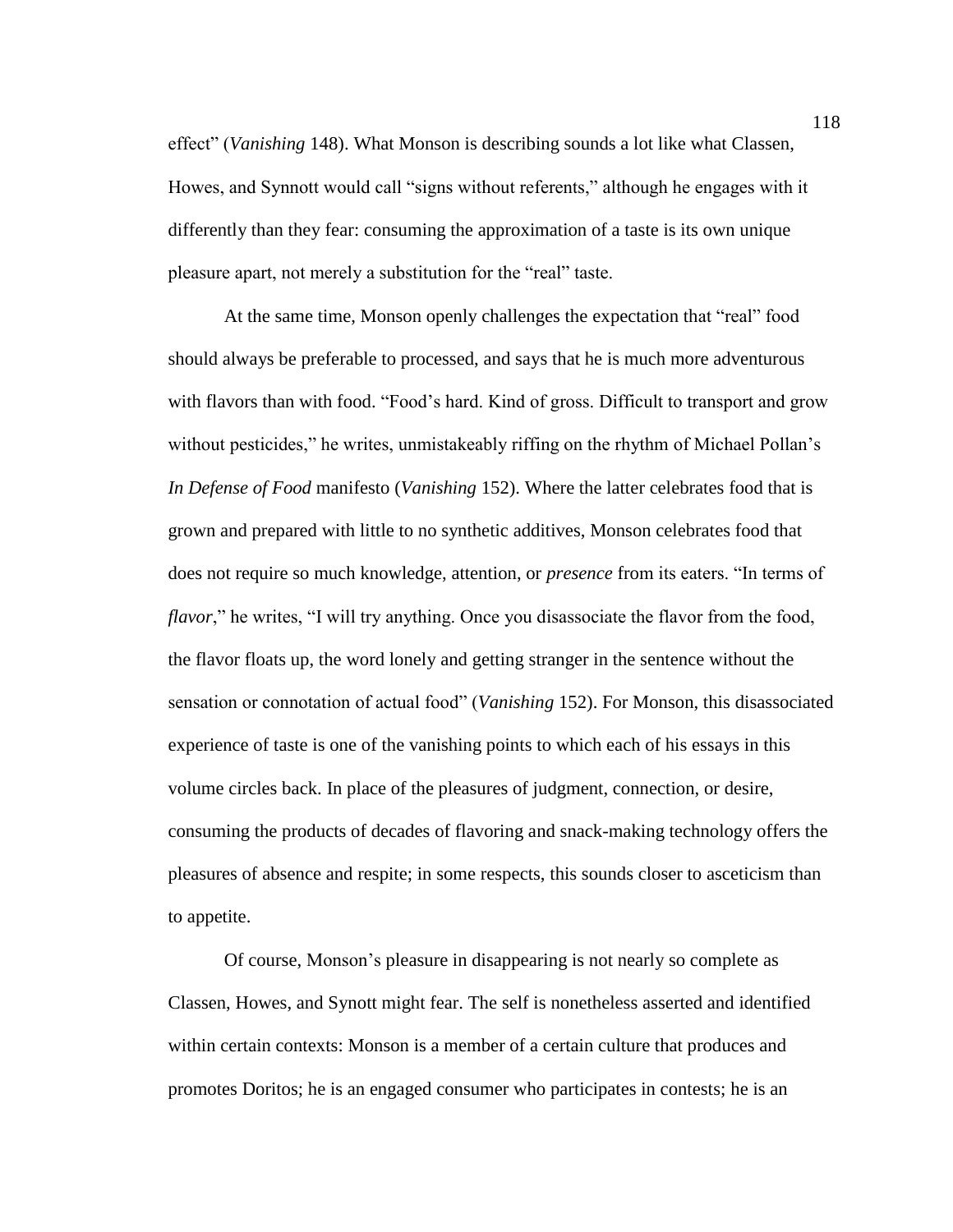individual who enjoys novelty and illusion. Monson goes on in this essay to describe himself as someone who enjoys introducing friends to unusual flavors or snack food novelties: these snacks offer an abbreviate, exaggerated aesthetic experience, possibly comparable to other artifacts of popular culture which we call eye candy or ear candy. Like certain pop songs and internet memes, processed snacks strike simple, recognizable chords that can easily be shared and enjoyed communally, the way Rose's middle school class enjoys their playful sampling of Doritos. Monson's paean to Doritos, cloaked in irony and self-deprecation though it may be, ultimately supports an argument that enjoying junk food is "real" enjoyment, not an illusion or a refusal.

# **The particular sadness of cooked food**

While Monson may find processed foods easier as well as enjoyable, Rose in *The Particular Sadness of Lemon Cake* actively yearns for the vanishing point they offer. For most of us, the ability to feel connected to other human beings through a lovingly prepared meal is magic, but for Rose it is information overload, and magic for her (even more than for Monson) is what can give her relief from an unbearable connectedness to others. Rose, however, differs greatly from the rest of us because her position as an eater is uniquely intersubjective, not experienced purely as her own personal pleasure or displeasure. In a supernatural twist, Rose develops the unusual condition of being able to taste the emotions of the people who prepare the food she eats.

Rose's sense of taste may be extraordinary, but she negotiates her unconventional superpower in an utterly ordinary California suburban landscape. As Jo Carney writes of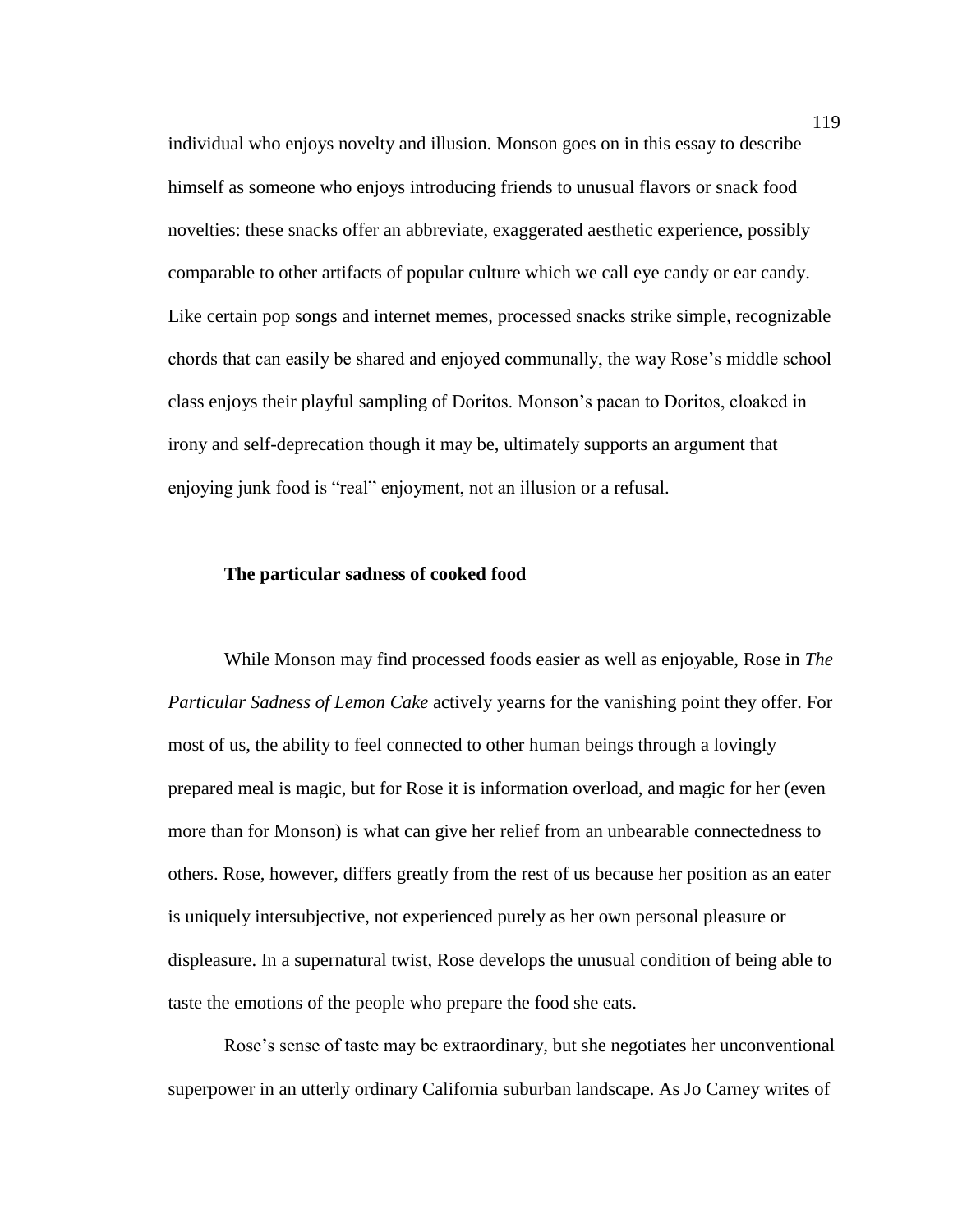Aimee Bender's short stories, Bender's purpose is not to parody or reproduce a fairy-tale archetypes, but she "appropriates fairy-tale motifs and structural patterns to explore how humans negotiate their strange and incomprehensible worlds" (Carney 221-2). For Rose, that means that everything turns upside down at age nine, when every bite of her lemonflavored birthday cake is laced with the feelings of neglect and unfulfillment internalized by her stay-at-home mother, who baked it. As Rose enters the strange and incomprehensible world of adulthood, her palate becomes more refined: for example, an omelette might reveal the separate if cacophonous emotions of the dairy farmer, the basilpicker, the butcher, and the cook; even further, she practices and distracts herself by tracking where each of the ingredients originated. As a child and preteen, though, the emotional information of the adult world she perceives in her food is too complex and overwhelming, so she copes by consuming primarily of factory packaged and processed foods. When describing the food she prefers to buy and eat, she frequently uses the uncanny phrase "food made by no one;" in particular, she favors brands that pride themselves on machine production, so the frozen enchiladas taste "blank" (Bender 167). Food made by no one does not confront Rose with invasive glimpses of the internal lives of the makers; neither does it confront Rose with a consciousness of her own feelings or perceptions. For the space of one factory-processed enchilada, she can be refreshingly unaware.

Although her eating habits are supernaturally influenced, Rose's desire to feel nothing—not herself and certainly not anyone else—is not so uncanny, particularly in light of Monson's self-reported pleasure in the transubstantiation and disassociation of Doritos. Within the world of the novel, Rose's predilection for junk food is not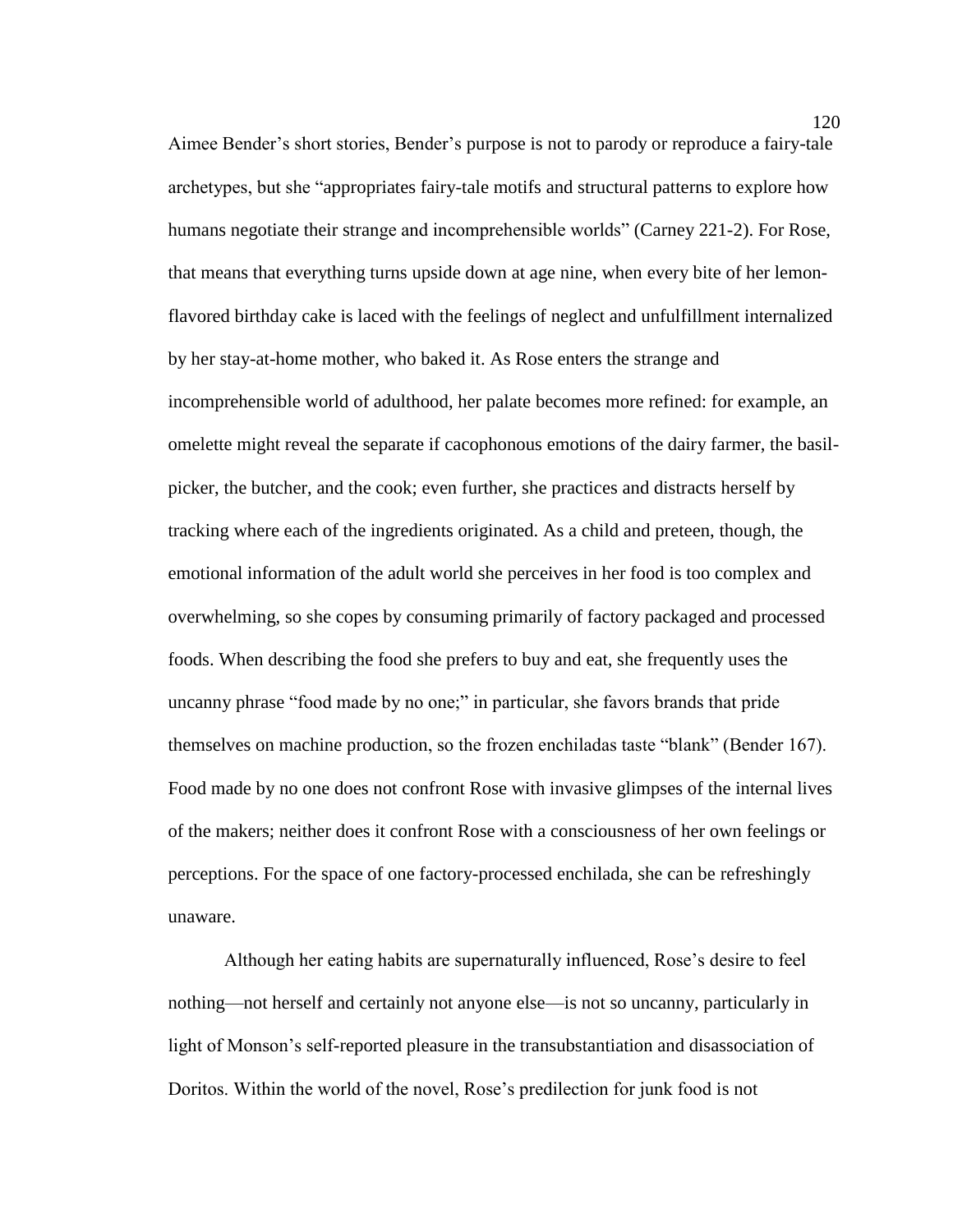considered extraordinary—especially when she is a teenager, united with her classmates by an enthusiasm for Doritos. Further, Rose's desire to vanish or forget herself manifests in other relatable ways. As a little girl, Rose is characterized as friendly and eager-toplease; as a teenager, bombarded with bewildering emotional feedback, she becomes quiet, awkward, and withdrawn. But her eagerness to please others remains, to the point that Rose might be said to be subsuming her own desires into those of others: for example, she is enthusiastically befriended by a moody classmate who bakes brownies and cookies for Rose only so that Rose will interpret the emotional landscape whipped into the batter, and a casual hookup partner says to her, "You're the perfect girl. You expect nothing" (Bender 157). Yet as with her eating habits, her difficulty with social interactions is presumed by other characters to be merely habits of adolescence, or phases that she might eventually pass through like anyone else.

Ultimately, she does. Though her superperception is a lifelong condition, as a college-age adult Rose eventually develops a cooking practice that allows her to mitigate the effects of tasting her own emotions in food by focusing on the feeling of successfully bringing ingredients together. Until that point, however, she enacts a sort of reverse Slow Food movement. She becomes knowledgeable about mass production and factory processing in order to find out which brands pride themselves on no-touch food preparation. While living at home and unable to avoid her mother's emotionally drenched homecooked meals, she distracts herself from the foreground feelings by tracking individual ingredients to their distant origins. By adulthood she can tell at a taste whether oranges are from Florida or California, and whether or not ham is sourced from an organic pig farm (Bender 95, 272), but Rose doesn't value local and artisanal foods above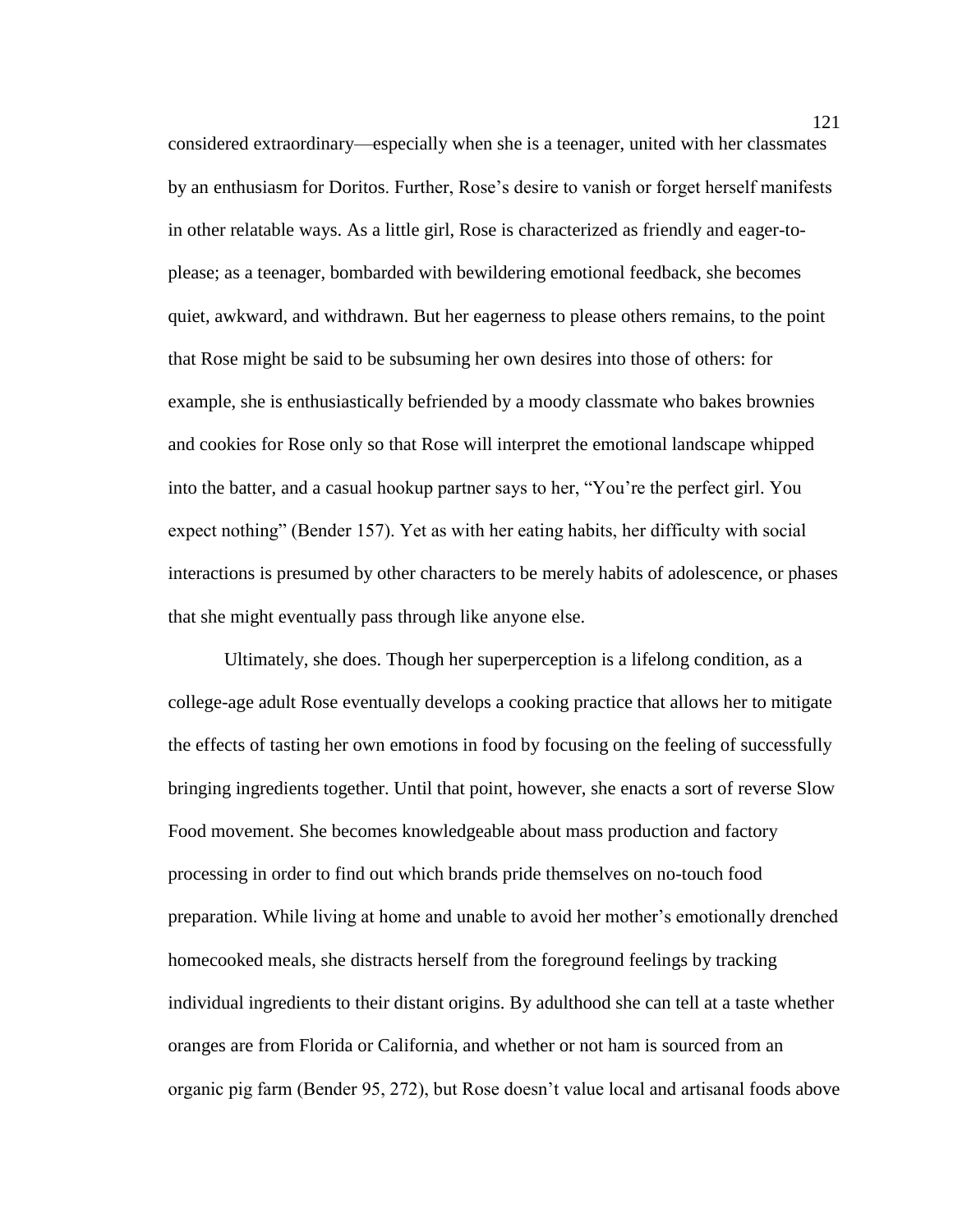the foods "made by no one"—they serve different purposes for her. If anything, the magical realism of Rose's condition underlines how individuals eat to satisfy a variety of needs besides nourishment, such as comfort or stimulation, social belonging or escape.

## **Reading and eating in the new food discourse**

One of the biggest criticisms of the Slow Food Movement and similar food philosophies is that it requires a high level of literacy. Eating is a basic need; eating "good, clean, and fair," however, requires an advanced fluency with food production, sustainable and ethical practices, nutrition, and more. There is an overwhelming amount of information to sort through, and that is even before you address the issues of accessibility, affordability, and fair labor—which sometimes demand solutions incommensurate with and consequently left out of the conversation about "good, clean, and fair." The riot of convergent emotional landscapes of food laborers that Rose can perceive in an omelette might be inferred by any ambitious student of food practices; to do so for every meal would be unbearable and exhausting. Food is already too hard for many of us, as Monson suggests.

The point of food studies as a discipline is that we *don't* always explore aesthetic experiences or social connections through food, but those meanings are nonetheless present and available to the reader who wishes to find them. Whether the object of study is a bag of Doritos or an omelette, eating entangles us with communities, with systems of commerce, and with a consciousness of ourselves and our choices. The Dorito makes a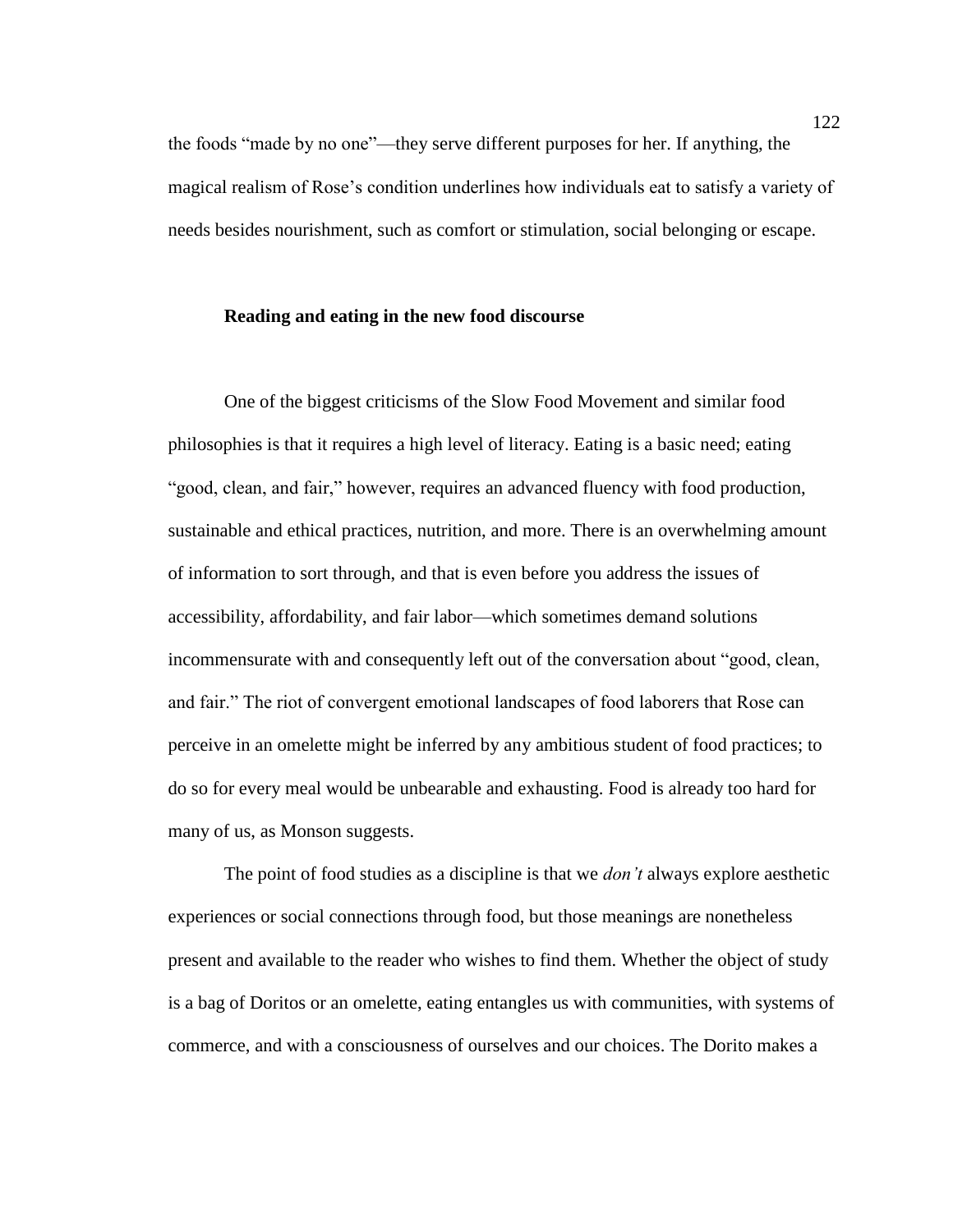no less valid object of study than any other, easy as it is to forget ourselves when eating them.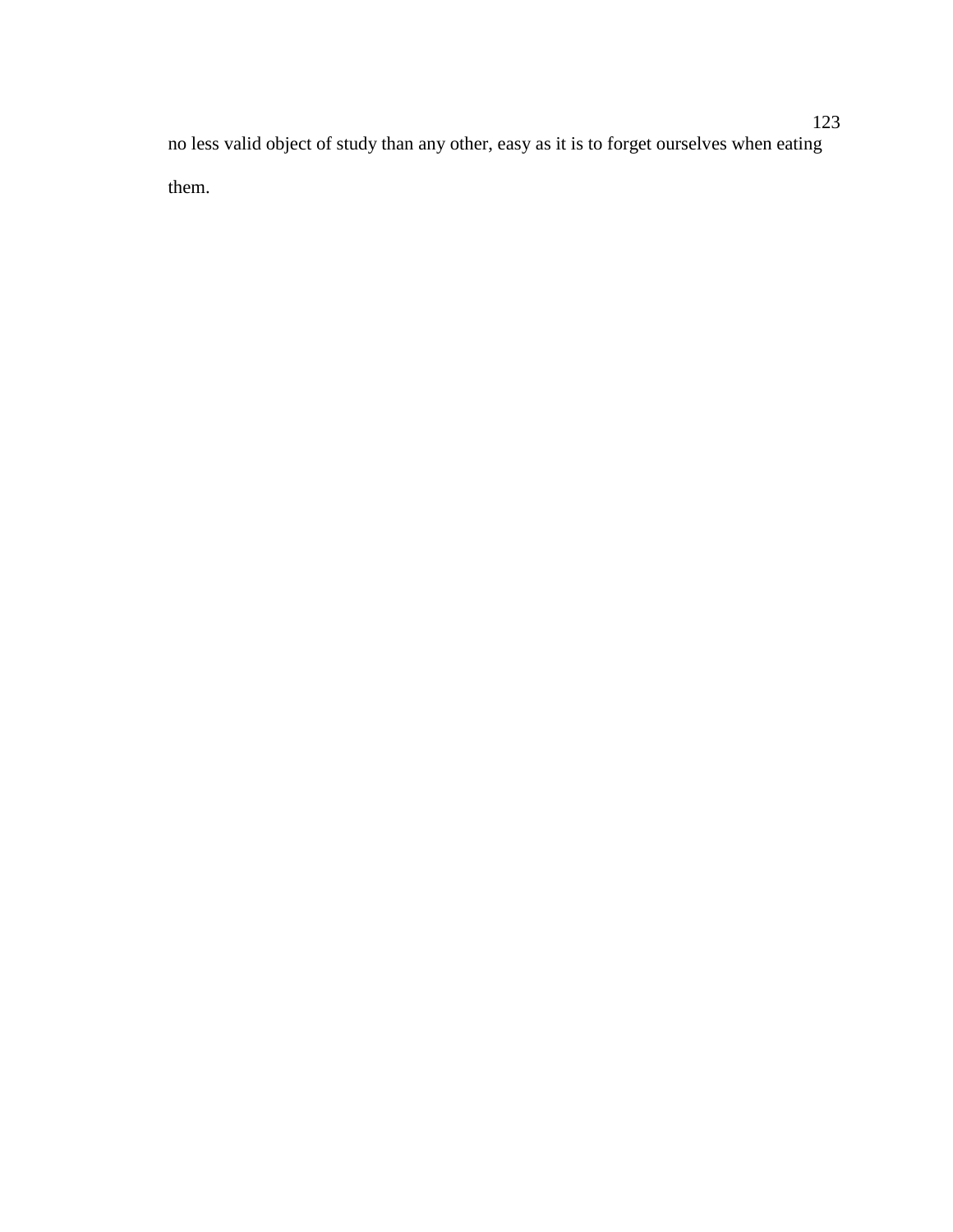#### **CHAPTER 10:**

# **READING THE FAT BODY**

In *The Age of Innocence*, the conflict stirred up by Ellen Mingott Olenska's return to New York is stage-managed, spun, and presided over by a formidable woman who rarely leaves her own home. Mrs. Manson Mingott made herself a queen of the 1870s social scene by force of will, despite early setbacks such as middling family connections, mismanaged funds, and a purported paucity of personal beauty. As the main events of the book take place, Mrs. Manson Mingott rules over her clan's social appearances, delegating family members to "represent" her on fashionable occasions such as the opera. Mrs. Manson Mingott's blessing is vital to her granddaughter May's engagement and wedding to Newland Archer, and her warm welcome of Ellen Olenska sets the tone for the rest of the family and most of New York society, who might otherwise be inclined to snub Ellen due to her mysterious life abroad and disintegrating foreign marriage.

In addition to her vast and far-reaching social clout, Mrs. Manson Mingott possesses a vast and ponderous physical person. Her bulk is described in some passages as "monstrous" (Wharton 5, 183), and in others as something impressive and monumental. The lengthiest description of her figure positions her as a force of nature, both beautiful and terrible:

The immense accretion of flesh which had descended on her in middle life like a flood of lava on a doomed city had changed her from a plump active little woman with a neatly-turned foot and ankle into something vast and august as a natural phenomenon. She had accepted this submergence as philosophically as all her other trials, and now, in extreme old age, was rewarded by presenting to her mirror an almost unwrinkled expanse of pink and white flesh, in the centre of which of the traces of a small face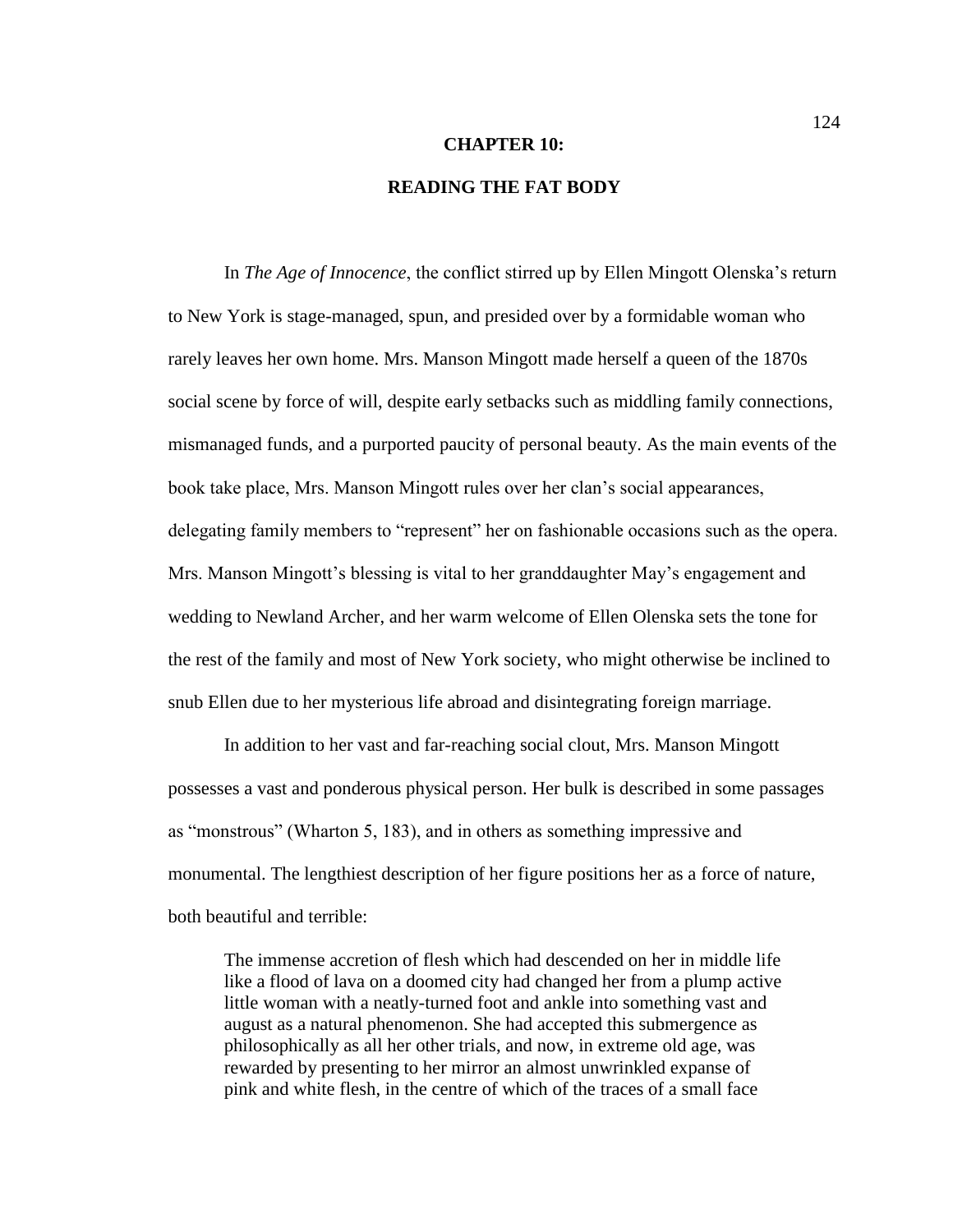survived as if awaiting excavation. A flight of smooth double chins led down to the dizzy depths of a still-snowy bosom veiled in snowy-muslins that were held in place by a miniature portrait of the late Mr. Mingott; and around and below, wave after wave of black silk surged away over the edges of a capacious armchair, with two tiny white hands poised like gulls on the surface of the billows. (Wharton 27)

The tiny hands are a point of pride for Mrs. Mingott; she even compares her petite extremities to her granddaughter May Welland's larger and stronger appendages, lamenting how the *fin de siècle* fashion for playing sports tended to spread a girl's joints. The contrast of Mrs. Mingott's hands and small face with the "flight" and "depths" of her body may position her as grotesque, perhaps inhuman; yet at the same time she is aweinspiring, like the ocean or flood of lava to which she is compared. In this novel and in their social circles, Mrs. Mingott is a force of nature.

It's hard to imagine anyone describing an obese body as awe-inspiring today, given the furious (though fading) wave of panic regarding the American "obesity crisis" in the present century. To be sure, the  $19<sup>th</sup>$  century of *The Age of Innocence* and the early  $20<sup>th</sup>$  century in which Wharton was writing had their own forms of bodily panic: many theorists of the body trace contemporary practices of self-starvation and anorexia to the 19<sup>th</sup> century. But arguably the present day has refined the practice of fat-shaming to an art or an instinct; Abigail C. Saguy and Rene Almeling, in "Fat in the Fire? Science, the News Media, and the 'Obesity Epidemic,'" compile a number of early 21<sup>st</sup>-century news sources and science reportage to demonstrate how pervasively obesity is linked to moral laxity and overindulgence. In the present, obese bodies are depicted in popular media as not only monstrous in scale but in appetite, creating an "epidemic" by "gobbling up" unhealthy food (Sagay 59, 67). Although there are numerous factors that influence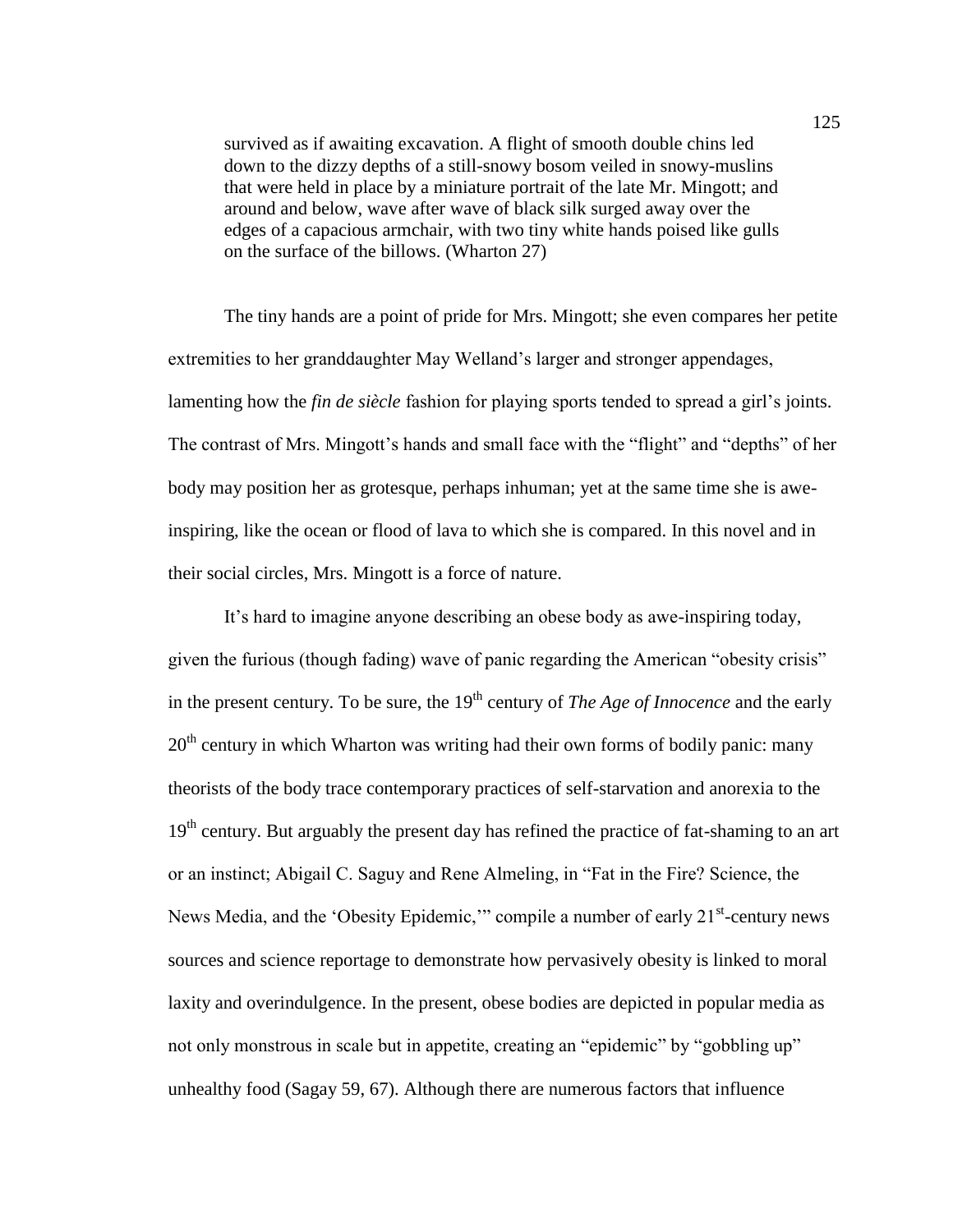obesity, from income level and neighborhood to family history and medical history, fat bodies are commonly read as outward signs of inward disorder and unchecked hunger.

Perhaps the seeds of contemporary antipathy toward fat bodies can be seen in the characterization of figure like Mrs. Manson Mingott. The narrative is very clear that her ample flesh emerged from a sedentary lifestyle, not from eating: in fact, it is noted that one could never expect a good meal or a fine wine at the Mingott house, since her former financial straits had made her very thrifty and she "could not bring herself to spend much on the transient pleasures of the table" (Wharton 14). Nonetheless, she is depicted as a woman driven by hunger, in a manner of speaking. Her painstaking social ascendance and embattled acquisition of her husband's fortune reveal an appetite for wealth and social position, and there is a shade of the erotic in the way she yearns for Ellen's lively presence and flirts with her new grandson-in-law Newland. Indeed, as Newland observes the way Mrs. Mingott arranged her living quarters—on the first floor of her home, which reminds Newland and other New York socialites of adulterous love scenes in French novels—he notes "with considerable admiration" that "if a lover had been what she wanted, the intrepid woman would have had him too" (Wharton 28). There is no question that Mrs. Mingott's peers and relatives view her body as monstrous—that very word is used several times to describe her appearance—but they also admire her and seek to satisfy her.

Mrs. Mingott's body serves as the touchstone for this chapter, which will delve into descriptions of two more recent obese female characters. Obese characters and obese women in particular are rare in literature; often enough, obesity is used as quick cultural shorthand for laziness or immorality, and it is typically the purview of villains and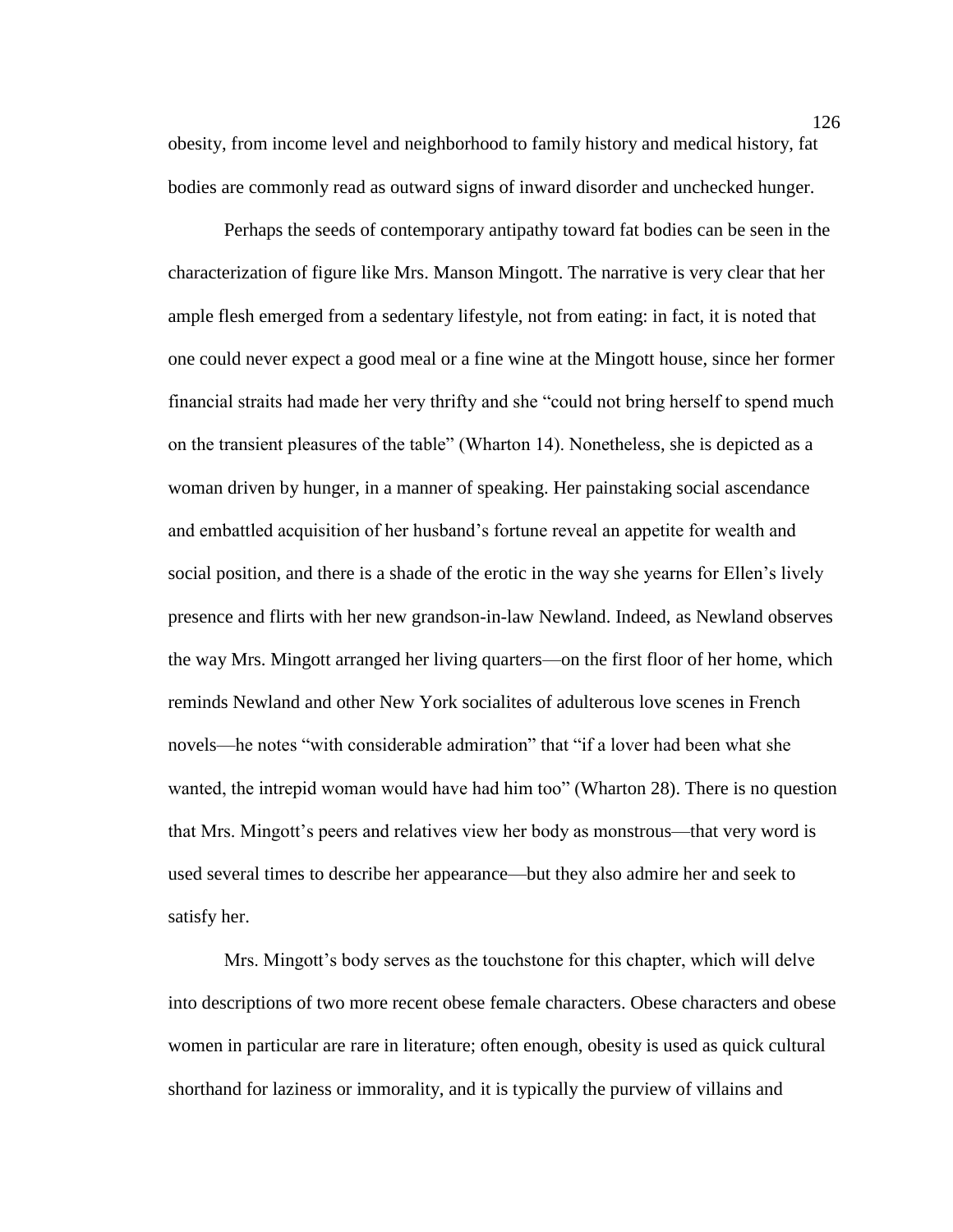supporting characters. When an author takes the trouble to supply a principal character with immense weight, it is often intended to represent monstrous appetite or monumental force—or both, as when the character possesses an appetite for self-destruction. Of this limited pool, I have taken "The Echo and the Nemesis" by Jean Stafford, an enigmatic twentieth-century short story that ends on a mystery, and *The Middlesteins* by Jami Attenberg, a contemporary novel that simultaneously depends on and complicates the semiotics of obesity in the era of obesity panic. Like Mrs. Mingott, the women in these stories are simultaneously reviled and awe-inspiring, viewed by their peers as too hungry, too having, or too undisciplined. Like Mrs. Mingott's body, their bodies dramatize cultural anxieties about social, sexual, and consumerist pleasure.

# **Reading the Body**

The title of this chapter comes from "Reading the Slender Body" by Susan Bordo, first published in 1989 as anorexia and its cultural implications were becoming a fashionable topic in critical theory as well as pop culture media. Bordo opens the essay by reflecting on how the shape of "slenderness" had shifted over the previous few decades: specifically, she caught herself thinking of female celebrities from the 1960s and 70s as "fat," although they were objectively thinner than the average woman and had been considered slim in their time. This shift compelled Bordo to define what the new target for slenderness might be: "*Weight* was not the key element in these changed perceptions—my standards had not come to favor *thinner* bodies—rather, I had come to expect a tighter, smoother, more contained body profile" (Bordo 187-8). It is not just fat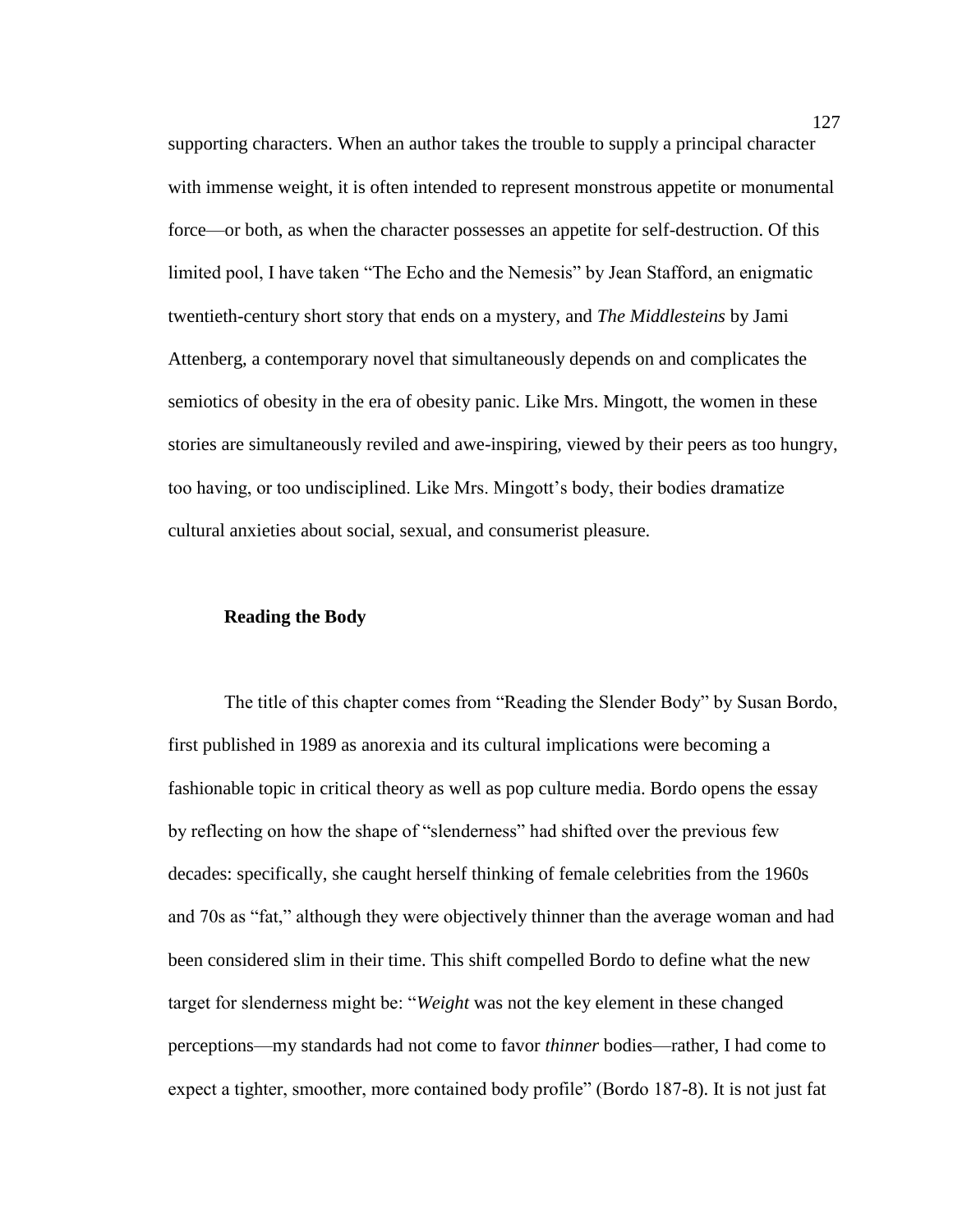itself but bulges on the body that disrupt the contemporary sense of slenderness, and such proturbences operate as a metaphor for "anxiety about internal processes out of control uncontained desire, unrestrained hunger, uncontrolled impulse" (Bordo 189). She pinpoints this shift as taking place around the 1980s: excess weight has been considered undesirable for many decades, but the violent language of battling "bulges" is more recent.

Thus, "Reading the Slender Body" is an exploration not only of bodily weight but bodily restraint, and how this appearance of bodily control is read socially. Bordo argues that body shape tends to be read two ways culturally: it can be a signal of social position or desirability, or it can be taken as an external indication of the internal state of the individual—spiritual, moral, or emotional (Bordo 186-187). Often enough, the body is read both ways simultaneously. Bordo cites political economist Robert Crawford in order to show how capitalist forces shape our attitudes toward the body: as consumers in a late capitalist economy, we are constantly barraged by products and services meant to incite our desires and encourage indulgence; simultaneously, as workers in a late capitalist economy, we are chastised to sublimate our own appetites to become more productive and better workers. Bordo suggests that the "tantalizing ideal" of the slender body emerges from those conflicting demands, and that the ideal of a smooth and contained profile represents "a well-managed self in which all is kept in order despite the contradictions of consumer culture" (Bordo 201). In other words, the slender body encodes anxieties about desire—the problems of how much to want and how much to have are seemingly resolved in a firm, replete form that does not pucker, sag, or swell.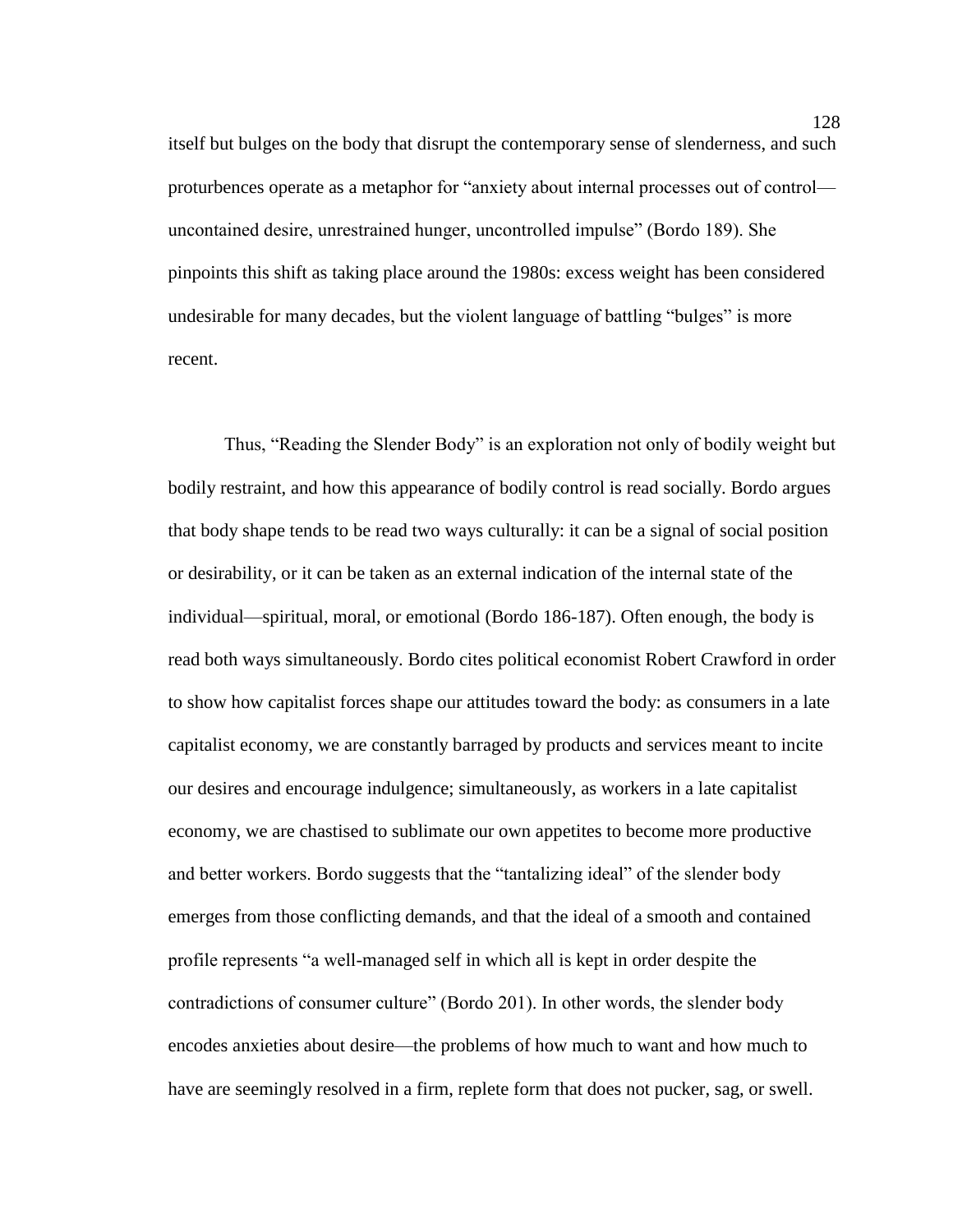But if a body is *not* firm and contained, it may be read as undisciplined, uncontrolled, willful, or careless. Bordo argues that when we evaluate a body for how well it conforms to an ideal of slenderness, we are evaluating whether an individual has succeeded or failed at "getting itself in order" (Bordo 203). Conflating bodily restraint with personal success can lead toward disgusted or hostile reactions to bodies who challenge the cultural norm—which includes anorexic bodies, which seem to embody refusal, as well as obese bodies which seem to signal an "absence of all those 'managerial' abilities that, according to the dominant ideology, confer upward mobility" (Bordo 195). Obese bodies appear to be breaking the social code—language echoed by Maud Ellman in her examination of writing and salvation. Ellman argues that eating can stimulate anxieties about "the insubstantiality within, the dependence of an inside need upon an outside supplement" (Ellman 56). Any ingested substance, even one as necessary as food, proves the autonomy of the self to be a fantasy. The slender body conforms to the fantasy, while "fat people are reviled, since they not only indulge in onanistic pleasures but flaunt them in the unconcealable abundance of their flesh" (Ellman 57). This language, particularly "flaunt," underlines how easy it is to perceive fat bodies as intentional in both the common sense and in Aurel Kolnai's sense of arresting attention, as though merely by existing, fat bodies are aggressively signaling.

So the size and shape of the body is overwritten with signs and signals of desire and control, autonomy and dependence, consuming and providing. In addition to all this, it is impossible to talk about slender or fat bodies without talking about gender. After all, the slender body is not only a display of mastered desire but it is also an object of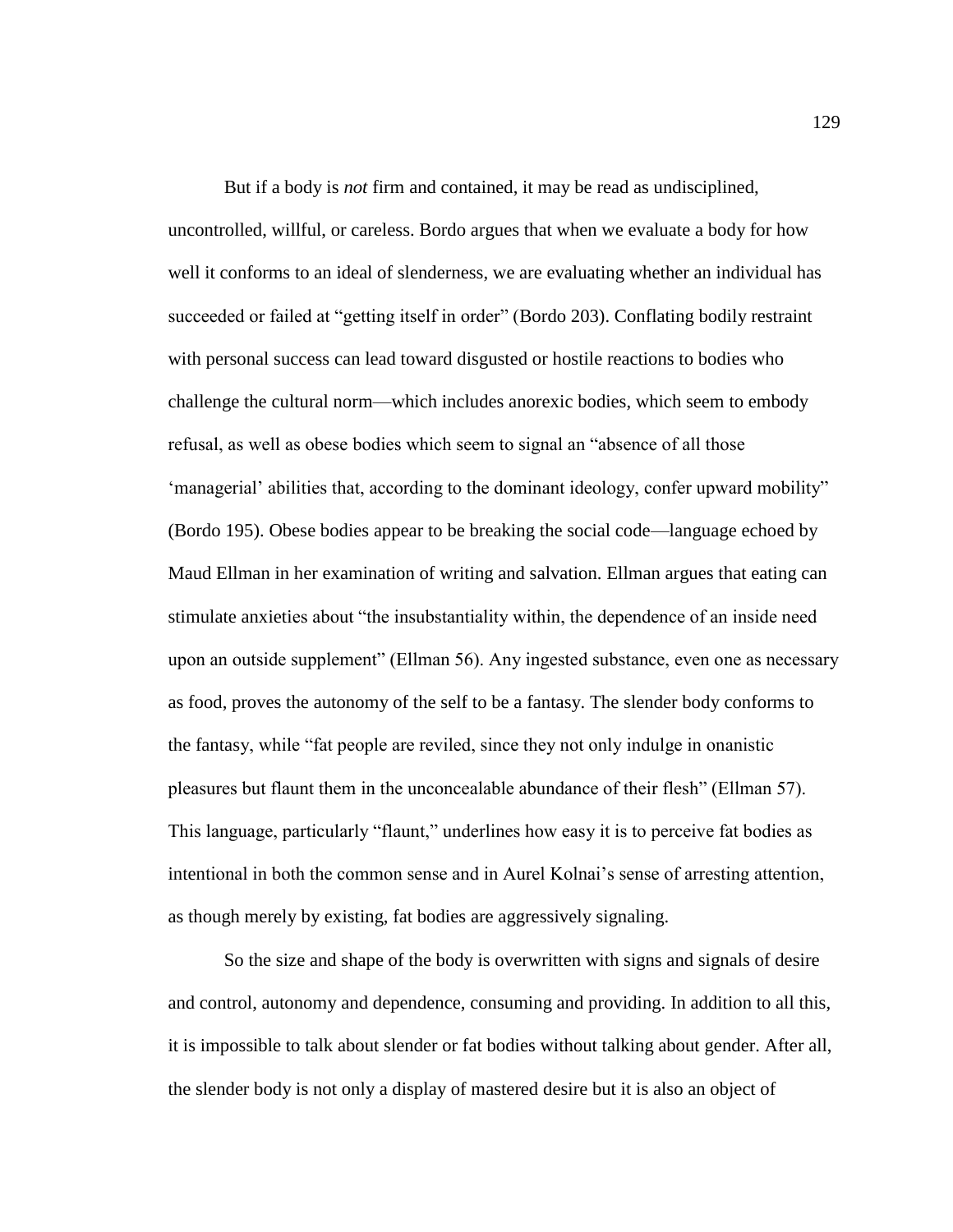desire—and as Bordo points out, slenderness is "overdetermined… as a contemporary ideal of specifically *female* attractiveness" (Bordo 204-5). The pervasive mind/body dualism merges with binaries discussed in previous chapters—women are aligned with the body versus the mind, with passivity versus activity, with being the object of desire rather than pursuing desires. To be a slender woman is, paradoxically, to display a mastery of desire while grooming oneself to be an object of desire, and to show the triumph of the mind over the hungry body while the maintenance of the body becomes an preoccupation of the mind. Meanwhile, to be an obese woman is to be seen as weak, unable to resist temptations, unable to endure physical trial; at the same time, obese women are predatory, "flaunting" their refusal (in Ellman's words). An obese woman refuses to conform to sexual or social standards of beauty; yet, if her body is read as an outward sign of indulgence and appetite, she may also be read as sexual and sexually appealing (consider Newland's amused, affectionate musing on Mrs. Mingott's capacity to take a lover).

These conundrums, once picked apart, certainly shed some light on the paradox that is Mrs. Mingott: hers is a figure of both refusal and dominance. She forgoes fashionable sports and promenading, does not leave her house to attend the opera and dine out, or obey any of the social rules. Yet, she rules over New York's upper class like a monarch. Yet again, her subjects chafe at her mastery. It is no coincidence that the other two obese characters featured in this chapter are similarly imperious; given the way fat bodies are typically read, American literature has not been inhabited by many shy, unassuming obese female characters.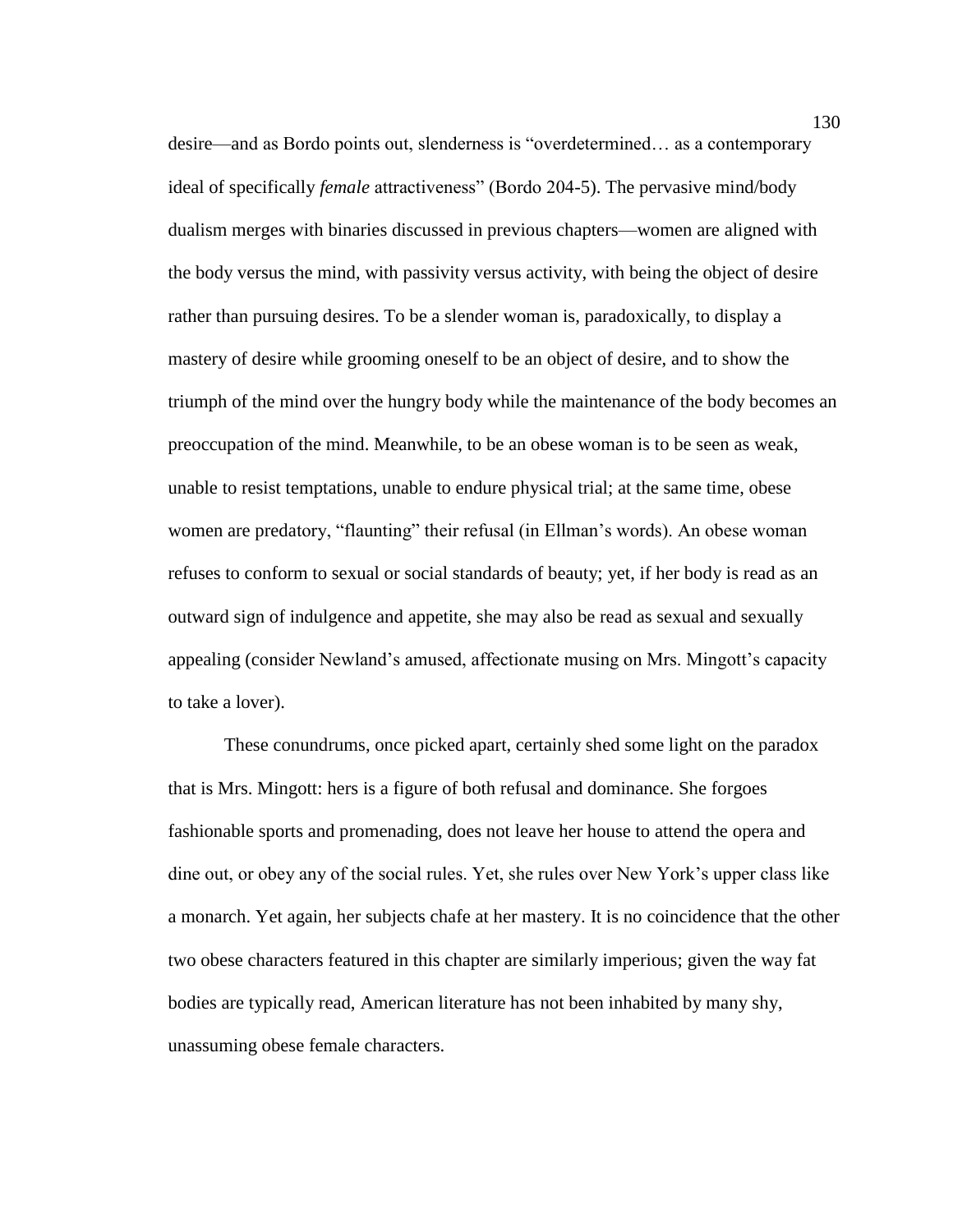## **Reading the unmanaged appetite**

Where the slender ideal is a fantasy of a self that can reconcile the competing aims of consumerism, the obese body is invoked to play the role of a self that spectacularly fails to reconcile conflict. Jean Stafford's "The Echo and the Nemesis" is such a depiction. This short fiction story was first published in the *The New Yorker* in 1950, but was later included in "The Innocents Abroad," a collection about unworldly Americans living in postwar Europe and struggling to square their provincial upbringing and romantic expectations with the realities of a war-scarred, socially reshuffled Continent. "The Echo and the Nemesis" centers upon Sue and Ramona, two Americanborn students at Heidelberg University who become acquaintances from the accident of having a philosophy seminar together and taking coffee at a nearby café afterward. Sue, from whose perspective the story appears to be told, plays the part of the American innocent who feels out of place and unsatisfied with her experience in Europe. Ramona, though she lived in New York at some point, has spent most of her life abroad and closely resembles the shabby, unfashionable members of the deposed intellectual elite who appear elsewhere in this collection.

Everything about Ramona is over-the-top and unappealing as if by design. Her clothing is expensive-looking but mismatched, dirty, and eccentric. Her personality is not winsome; Sue considers Ramona "highfalutin" and "vain of her intellect" (Stafford 36). What sets Ramona apart from the unkempt Continental intelligentsia of other Stafford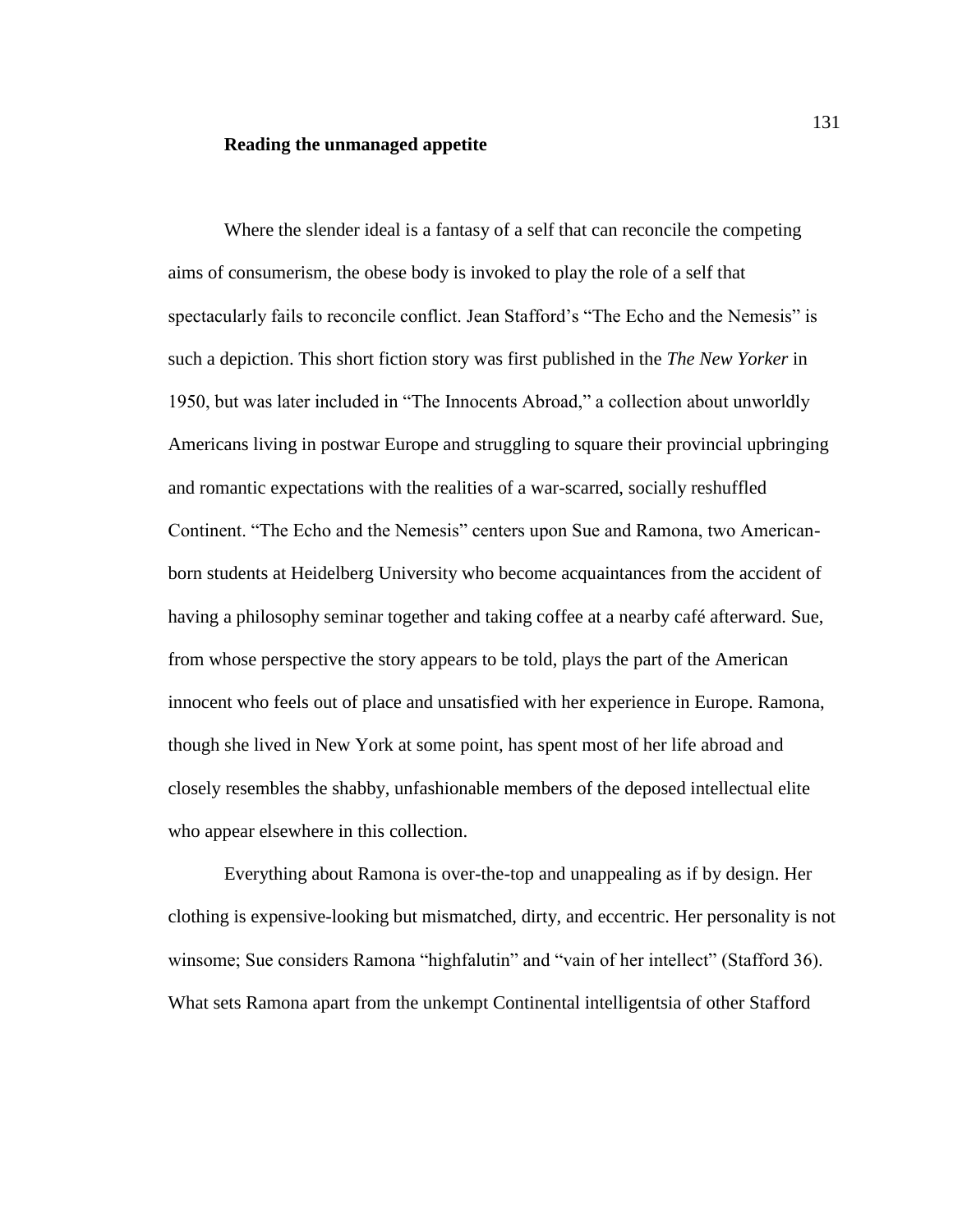stories is her body: Ramona is "obese to the point of parody" (Stafford 36).<sup>vii</sup> Ramona's body is described as though a petite, ladylike person had put on a layer of excess flesh as a coat; like Mrs. Mingott, Ramona possesses small, delicate facial features which are described as overwhelmed by "billowing surroundings" (Stafford 37).

Sue knows that Ramona's family is wealthy and well-traveled, but knows very little else about her until they hear "Minuet in G" played in the café while they have their coffee and cake. Hearing the Bach minuet unexpectedly launches Ramona into a manic monologue about her family: her brothers are good-looking, artistic, and adventurous; her parents travel and have affairs; and her ethereal twin sister Martha was the crown jewel until she passed away five years earlier. Sue is stunned by this recital of enviable sophistication and worldliness, but it causes her to sees Ramona in a very different and more positive light: instead of a parody of human form and expensive taste, Ramona now appears to Sue as a "*spirituelle*" personality emerging "from the envelope of fat" (Stafford 41). When Ramona's dialogue places her in line with her elegant family, Sues perceives her as separate from her weighty body, as though the body were an encasement that prevented a more desirable version of Ramona from issuing forth.

On edge from her Pavlovian response to the minuet—which reminded her of dancing with her twin, Ramona playing the lead—Ramona first pushes away her café cake, then eats it to calm herself, then expresses disgust with her eating habits and threatens to kill herself (Stafford 42). She begs of Sue a favor: if Sue will help Ramona

 $\overline{a}$ 

<sup>&</sup>lt;sup>vii</sup> Lionel Kelly remarks that this description is "perversely reductive, for a parody of the obese assumes the notion of an acceptable obesity" (Kelly 222). While itself perversely reductive, this statement effectively illustrates the assumptions described in the previous section: that obese bodies are presumed by nature to exceed acceptable limits.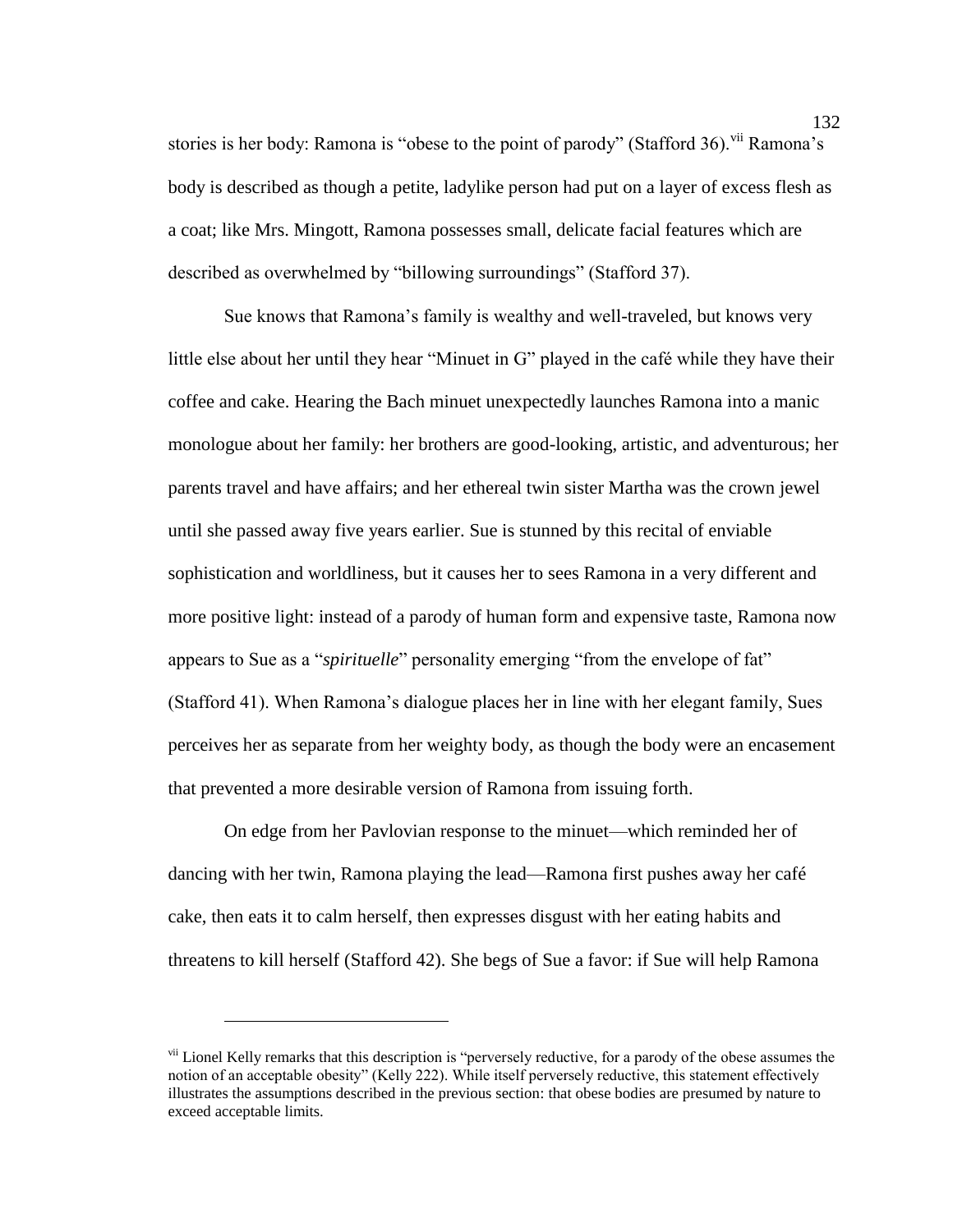watch what she eats, act as an external guide to prevent Ramona from overindulging, then Sue will be "repaid hundredfold" (Stafford 43)—as though Sue is a maiden in a fairytale. Compounding the shades of fantasy and romance, Ramona formally "begs permission" to invite Sue to a family ski holiday over Christmas (Stafford 41). Sue is reluctant at first, but the ski holiday quickly becomes a powerful lure, particularly given the possible attentions of Ramona's rich and good-looking brothers. Thus, the project of controlling *Ramona's* appetite becomes both a means for *Sue* to realize certain desires: social ambitions, possibly romance, and the sort of glamorous travel she had perhaps gone abroad to find.

But the plan goes downhill almost from the start. Despite her plaintive request, Ramona does not cooperate with Sue on the proposed eating regime: she eats an improbable amount of food ("twelve cherry tarts," "two or perhaps three or four of these little sandwiches"), often furtively, and when Sue half-heartedly reprimands her, Ramona responds with hostility (45, 46). As the impending ski holiday draws close, Ramona's behavior becomes more and more erratic. Finally, Ramona suddenly retracts the offer of hospitality on the spurious grounds that she can see a resemblance to her dead sister Martha in Sue's face. Then Ramona is alternately tender and hostile toward Sue; she strokes Sue's face in the gathering twilight and takes her arm with affection, then (when Sue asks her a question) Ramona slaps Sue and launches into a disjointed, paranoid rant about her family, her doctor, and her dead sister. Apologetic afterward, Ramona invites Sue to come to her rooms for a glass of kirsch. Annoyed but intrigued by Ramona's evidently convoluted relationship to her family, Sue accepts in order to see a photograph of Ramona's twin.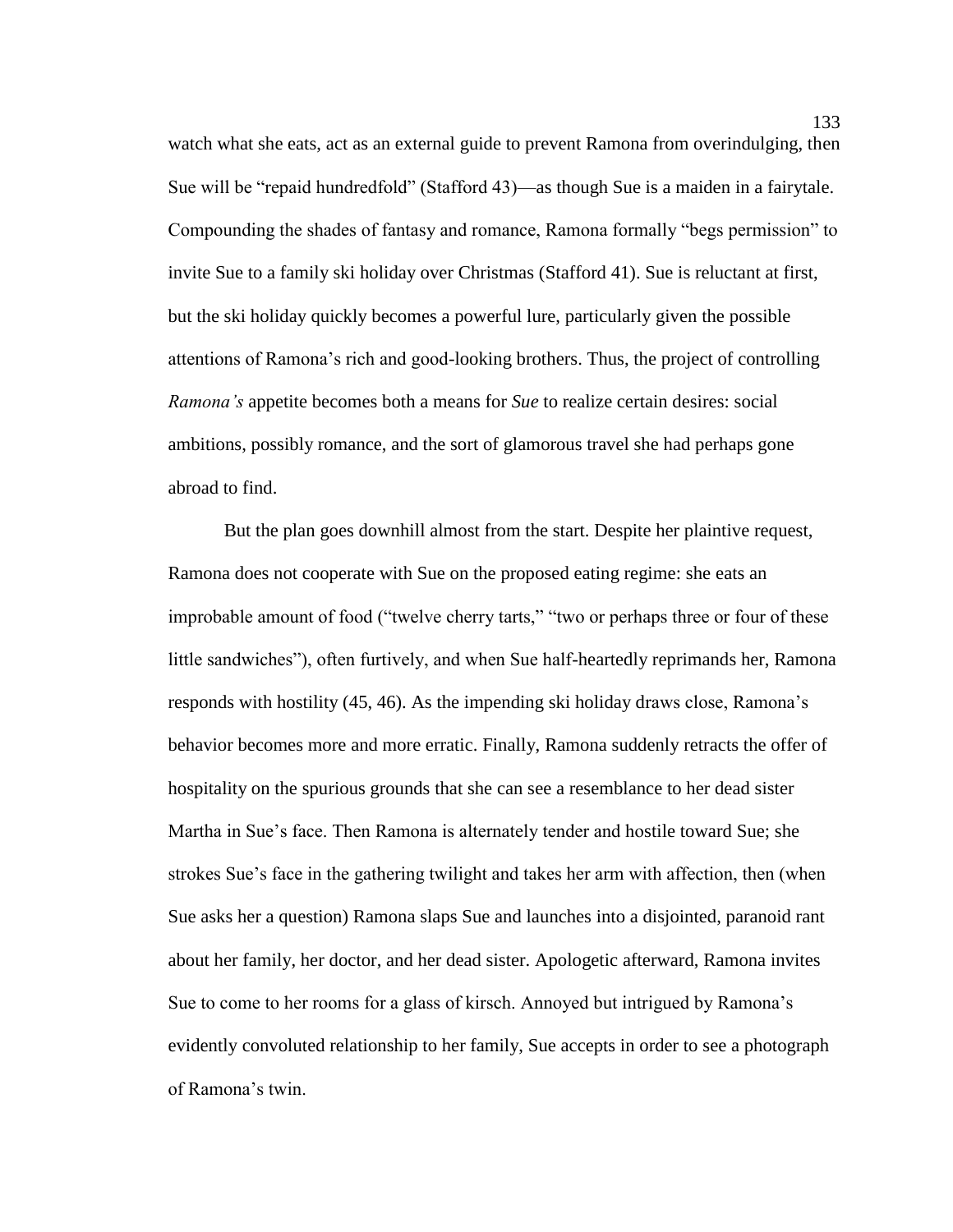Once in her lodgings, Ramona empties all her drawers and cupboards and reveals a lavish, eccentric stockpile of gourmet treats—"cheeses and tinned fish and pickles and pressed meat and cakes, candies, nuts, olives, sausages, buns, apples, raisins, figs, prunes, dates, and jars of pate and glasses of jelly and little pots of caviar, black as ink" (Stafford 51). In front of this high-end smorgasbord, Ramona transforms into an animal, "cropping and lowing like a cow in a pasture" (Stafford 51). Sue is disgusted that Ramona can't "curb her brutish appetite," and blames Ramona for the loss of her ski vacation, although to the reader it is never plain that such a vacation would have ever materialized (Stafford 51). There are numerous subtle links between material consumerism and literal consumption through this story, precursors to the class-centric readings of the body explored by Susan Bordo decades later ("The Echo and the Nemesis" was published in 1950). Part of the impact from these scenes comes from the contrast between Ramona's high-income purchasing power (the clothing made from fine materials, the exotic and gourmet foodstuffs) and her bovine comportment. At the same time, control of the appetite is explicitly linked to upward mobility here: by refusing to confirm to the bodily and behavioral norms that would have allowed both herself and Sue to ascend the slopes, Ramona has descended and (from Sue's perspective) blocked Sue's chances for advancement too.

But in addition to this play on consumption and consumerism, there is a sexual undercurrent throughout that reaches a crisis point in Ramona's rooms. Sue looks at a photograph of thin, wan, and beautiful Martha; the photograph has "Martha Ramona Dunn at sixteen" written on the back, and Sue realizes that Martha and Ramona are the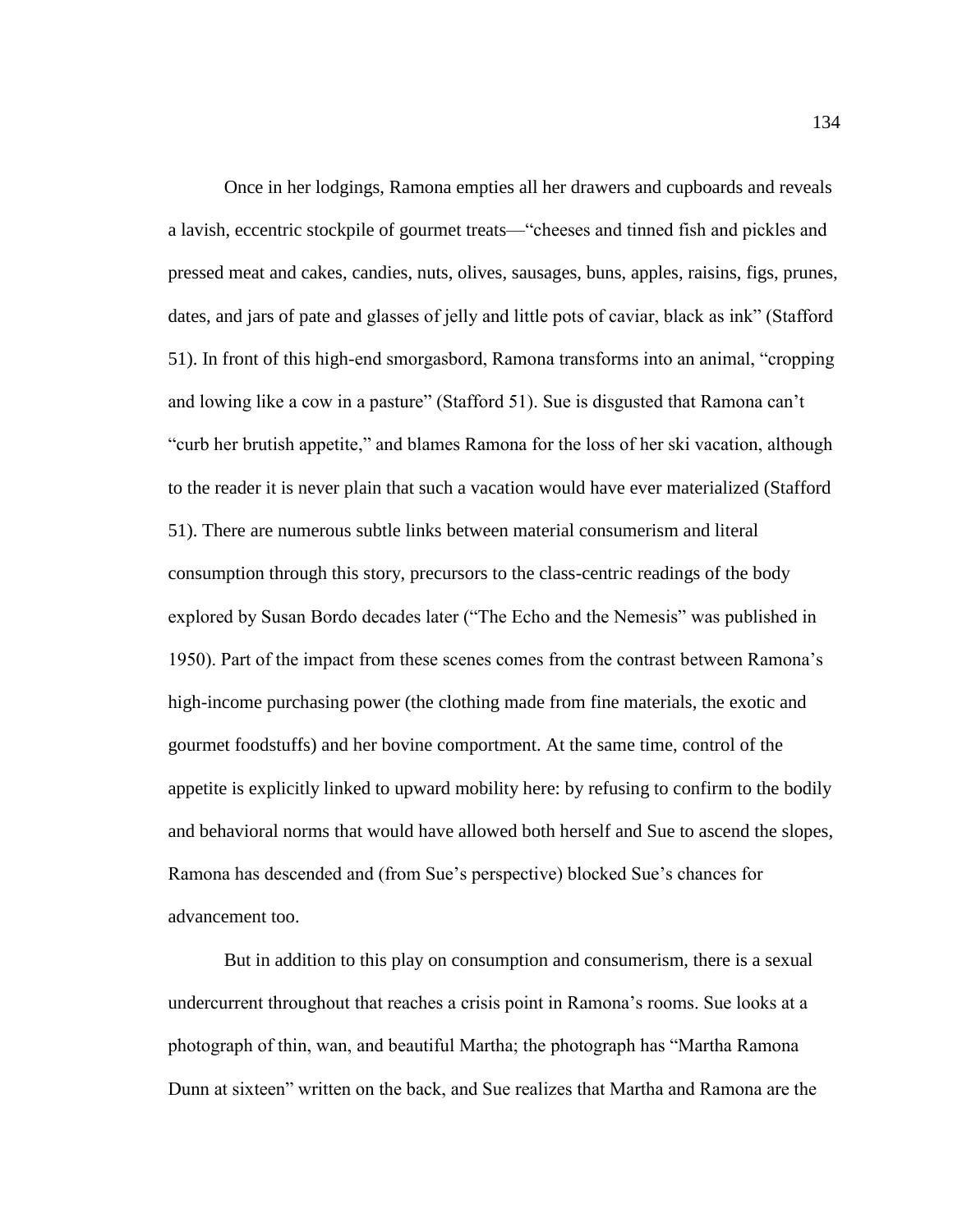same person. We now see that Ramona is so far from embodying a controlled and contained self that she has split her consciousness into two selves. From Ramona's ranting, it appears that her psychotic break ("the last night I was Martha") can be traced to a night when an unnamed man entered a room on the pretense of searching for sheet music (Bach, probably the triggering "Minuet in G"). The suggestion is that the man whether doctor, brother, or father remains unclear—found Martha/Ramona alone, and sexually abused her (Stafford 52).

This implied sexual abuse is often taken to be the origin story of Ramona's obesity and, not coincidentally, her apparent schizophrenia. Some readings of this story reference the work of psychoanalyst Hilde Bruch, whose research suggested a high coincidence between schizophrenia and obesity, and who authored a study linking extreme weight gain to sexual guilt. Lionel Kelly's analysis of Ramona reads as though decoding her by Bruch's key: in addition to linking Ramona's weight and the implied abuse, Kelly interprets her eccentricities of language and dress as well to the "overcompensations" attempted by the obese and/or abused to balance poor self-image (Kelly 224). It is very possible that Stafford was familiar with Bruch's research, as the cause and comorbid symptoms of Ramona's weight bear strong resemblances to the latter's work. Intriguingly, Bruch was certainly aware of "The Echo and the Nemesis," and even cites Ramona an example of "emotional maldevelopment" in her 1970 book *Eating Disorders: Obesity, Anorexia Nervosa, and the Person Within*. In the present day, these readings may seem reductive and unappealing; in real life, any correlation between obesity, abuse, and disassociation is unlikely to be so pat and glib. Perhaps one might argue that the story is reductive and glib: Stafford transforms Ramona into a beast the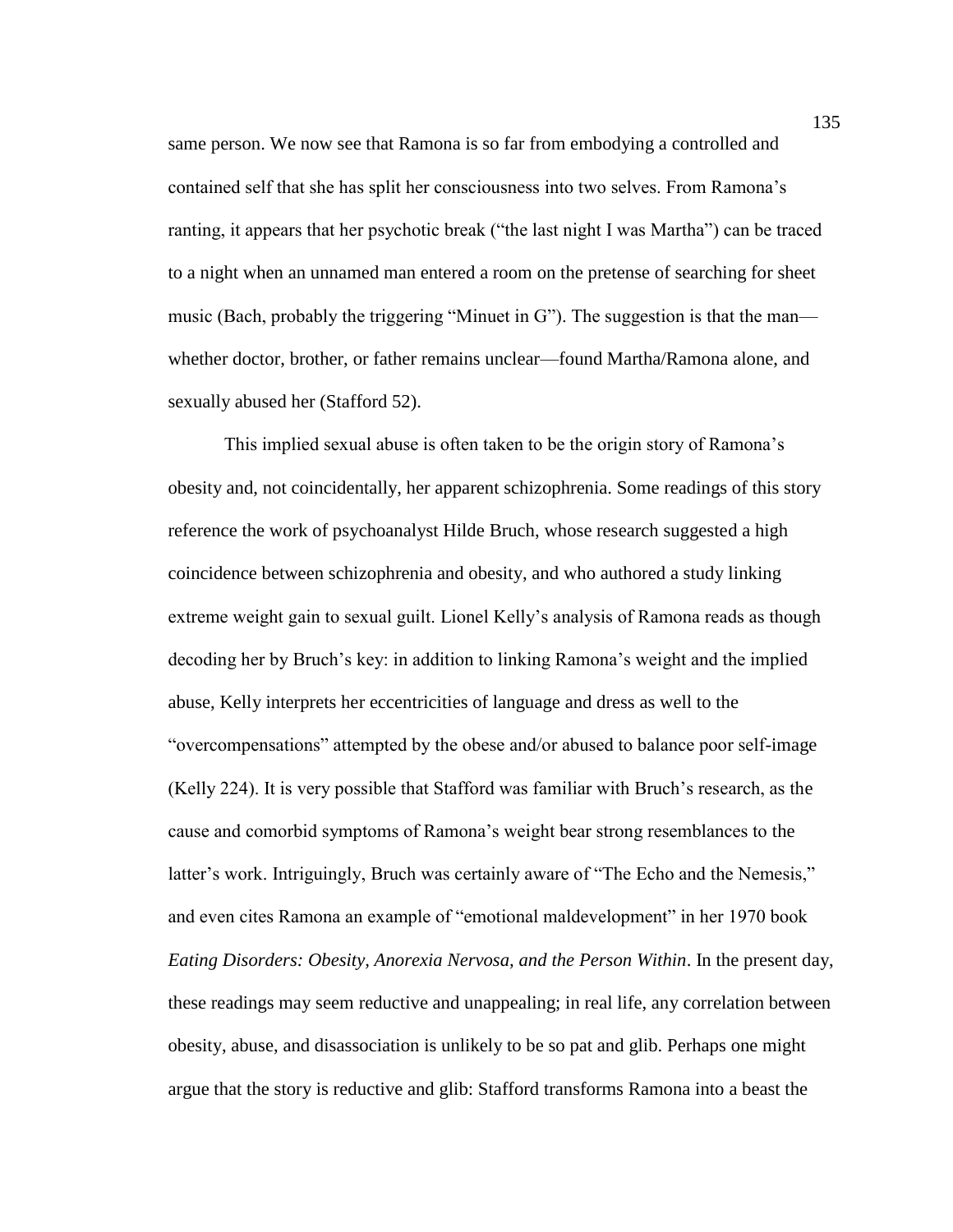way Narcissus was transformed by Nemesis into a flower, inevitably incurring a vaguely moralizing tone.

But as unappealing as I find this representation of obesity, I've kept returning to this story and its weird antihero. Perhaps it is because Stafford's portrait of Ramona, if parodic and overblown, is also so vividly detailed that one might find many more stories within it. For example, Ramona's performance of gender is no more normative than her taste in snacks or fashion: from her masculine attire to her fond memory of dancing the lead with her imaginary twin to her occasionally courtly and tender manner toward Sue, we might read their unlikely friendship as a queer love story in a repressive era that forbade it. We might probe the uncanny power of Ramona's charisma, drawing in Sue and directing her around Heidelberg as inexorably as Mrs. Mingott ruled New York, despite or because of her perceived monstrousness. We might concentrate our attentions instead on Sue and her hunger for the promises of wealthy worldliness fed to her by Ramona. In any case, I want to sketch out the troubling conflicts of this story to act as a bridge between the monumental Mrs. Mingott and the volatile Mrs. Middlestein, in the next section.

# **Reading the overmanaged self**

*The Middlesteins* was released in the midst of a period of widespread concern that obesity, as defined by a number calculated according to weight divided by height, was becoming more common and more severe. Medical spokespersons are now recommending that body weight should be less of a public health concern, but for the first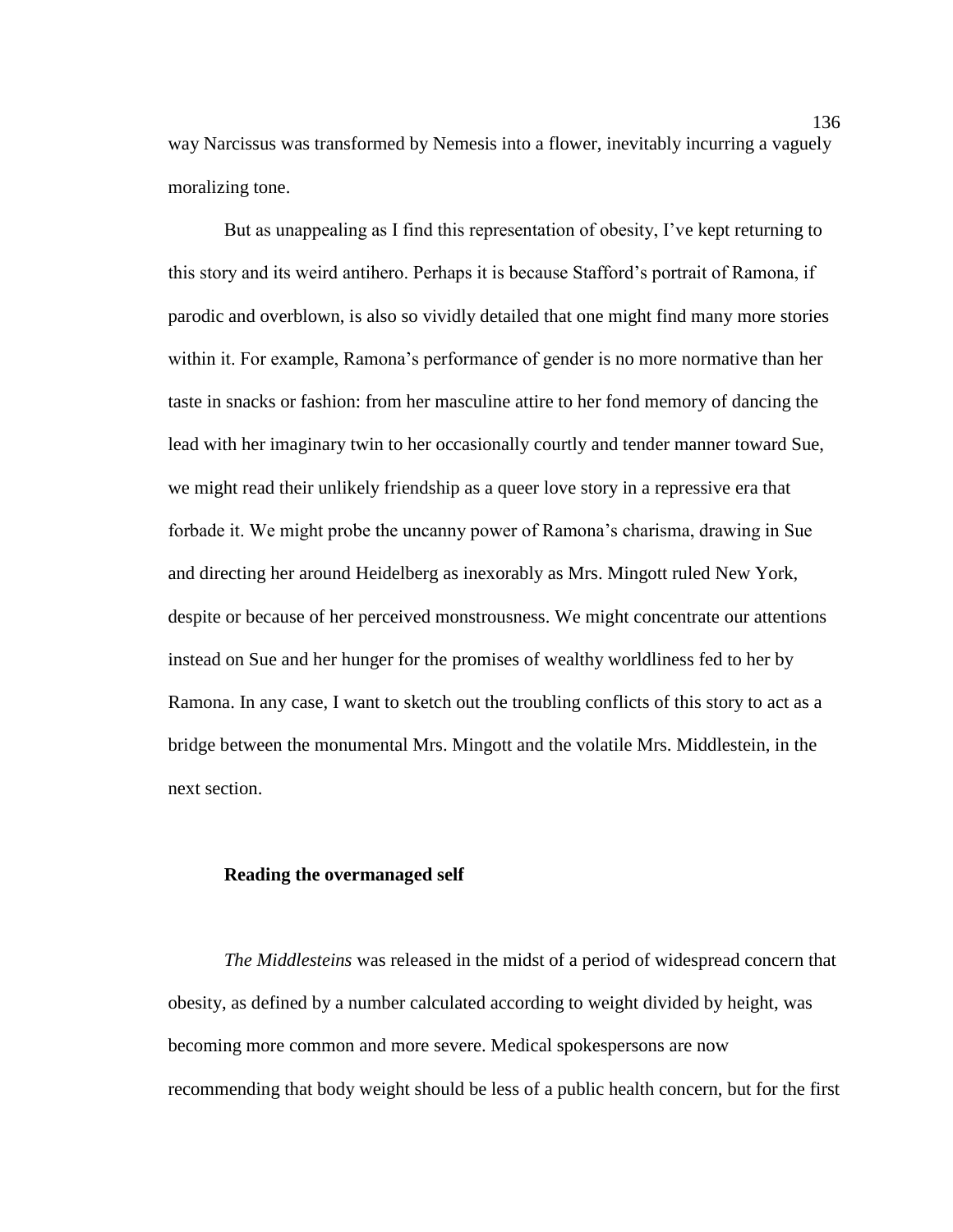decade of the new millennium, the widespread media movement to raise awareness about obesity frequently hedged into alarmist and unsubstantiated claims, often accompanied by hyperbolic depictions of fat bodies as described earlier in this chapter.

Published in 2012, *The Middlesteins* offers a slightly more humane portrait of an obese woman, although it also reveals the perspectives of several other characters who are frustrated or disgusted by her body. This novel follows several members of the Middlestein family in suburban Chicago. Edie Middlestein, the matriarch of the clan, had always been plump but became obese late in her life, and toward the beginning of the novel is diagnosed with an advanced case of diabetes and arterial disease, requiring bypass surgery in her legs. Despite her weight and troubled health, many characters perceive her form as more monumental than monstrous: her friends describe her presence as "sweeping," like an opera star; her boyfriend, appearing both late in Edie's life and in the novel, views her full form as "tremendous." Edie is said to comport herself as a queen, and is certainly a character who carries a lot of presence in an impressive way. Other characters are dismayed by Edie's body and see it mainly as an outward sign of impending death. Her ex-husband, attracted to her size and curves up to a certain point, views Edie's body at 300 pounds as a refusal of sexual intimacy. Edie's daughter Robin, narrator of the first chapter, explicitly believes that "her mother refused to eat properly or exercise" (Attenberg 9), or display a correct attitude toward her body.

That persistent reading of refusal accords with what Bordo mentions about fat bodies being read as lazy or failing to manage themselves properly: here they are reading Edie as failing to take care of herself. But in every other aspect of her life, Edie resists the stereotype of the lazy fat person. She is depicted as ambitious, working as a successful

137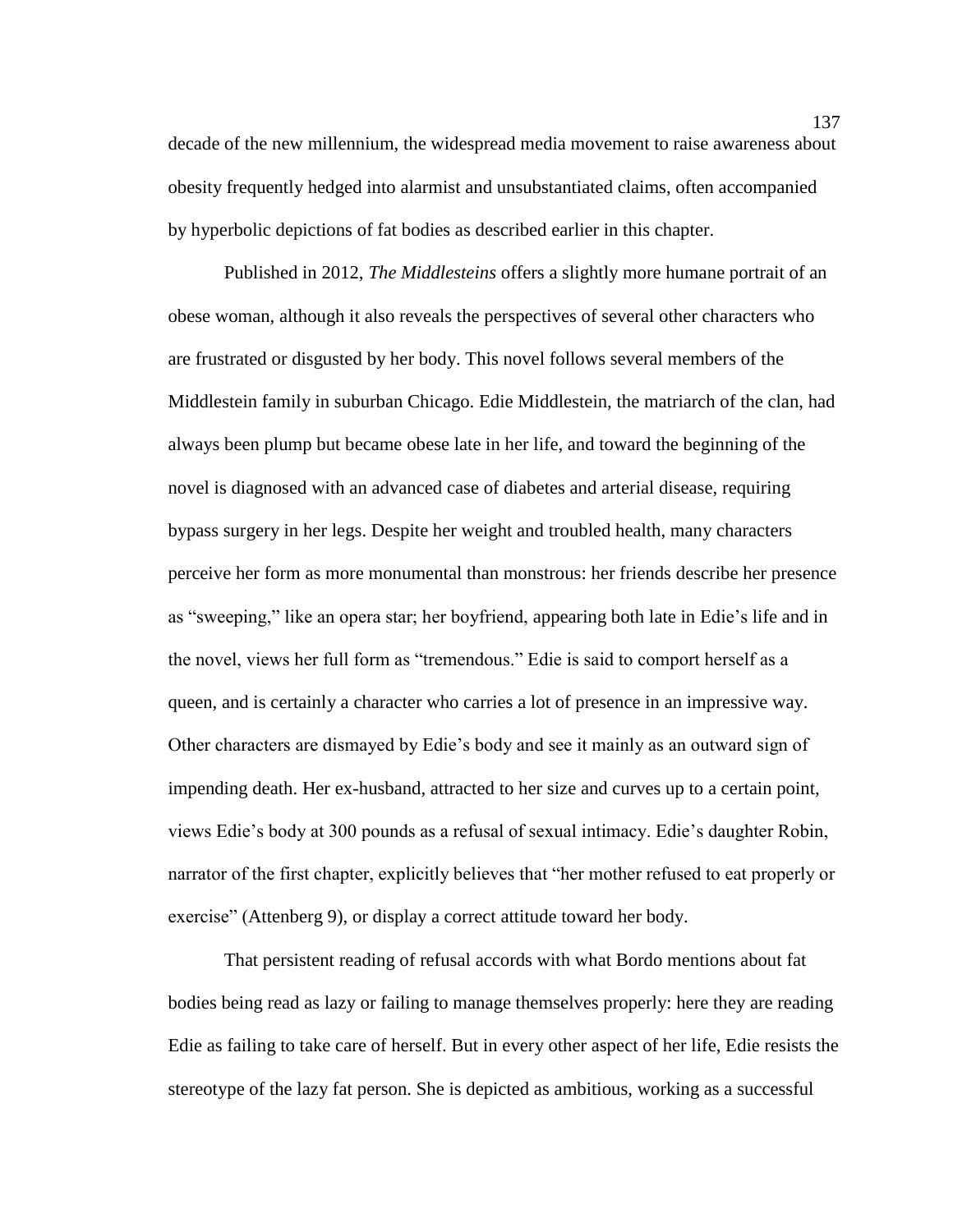lawyer for many years (until the other legal partners, embarrassed by her size and wishing her to disappear from sight, offered her a substantial incentive to retire early). She is active in her community and synagogue, logging numerous volunteer hours. She is fiercely loving and loyal of her family. It is only in regard to her own person that she shows a purported lack of care, or even a propensity to harm, which her relatives plainly view as selfish. Edie's daughter Robin, watching Edie consume a meal at a Chinese restaurant in a strip mall, reflects angrily on what she perceives as Edie's negligence embodied by her flesh:

Edie had always lived to help people, volunteering with the elderly, the synagogue, feeding the homeless every Christmas without fail. All those female political candidates she canvassed for. All those family members who needed pro bono work, and she did it without thinking, staying up late after Robin and her brother had gone to bed. God, where was that passionate, connected, committed woman? Robin missed her so. Was she right here? Sitting right in front of her? Was she still there under all that weight? (Attenberg 137)

Not unlike the way Sue saw Ramona's obesity as a sort of "fat envelope" from which a better self might emerge, Robin sees the weight as something separate from her mother and quite possibly keeping her mother from being her true and best self. A reader might even be tempted to sympathize with this perspective—after all, it's a very prevalent one in diet discourse and even evident in the battle-of-the-bulge language examined by Bordo: the body at war with the self, an unruly mass that weighs down the lofty business of the mind.

But Edie's weight is meticulously recorded at the beginning of every section, as are her memories of a busy, engaged life: what emerges is a portrait of a woman who has always hungered, always ate, and always put on weight, all while volunteering, practicing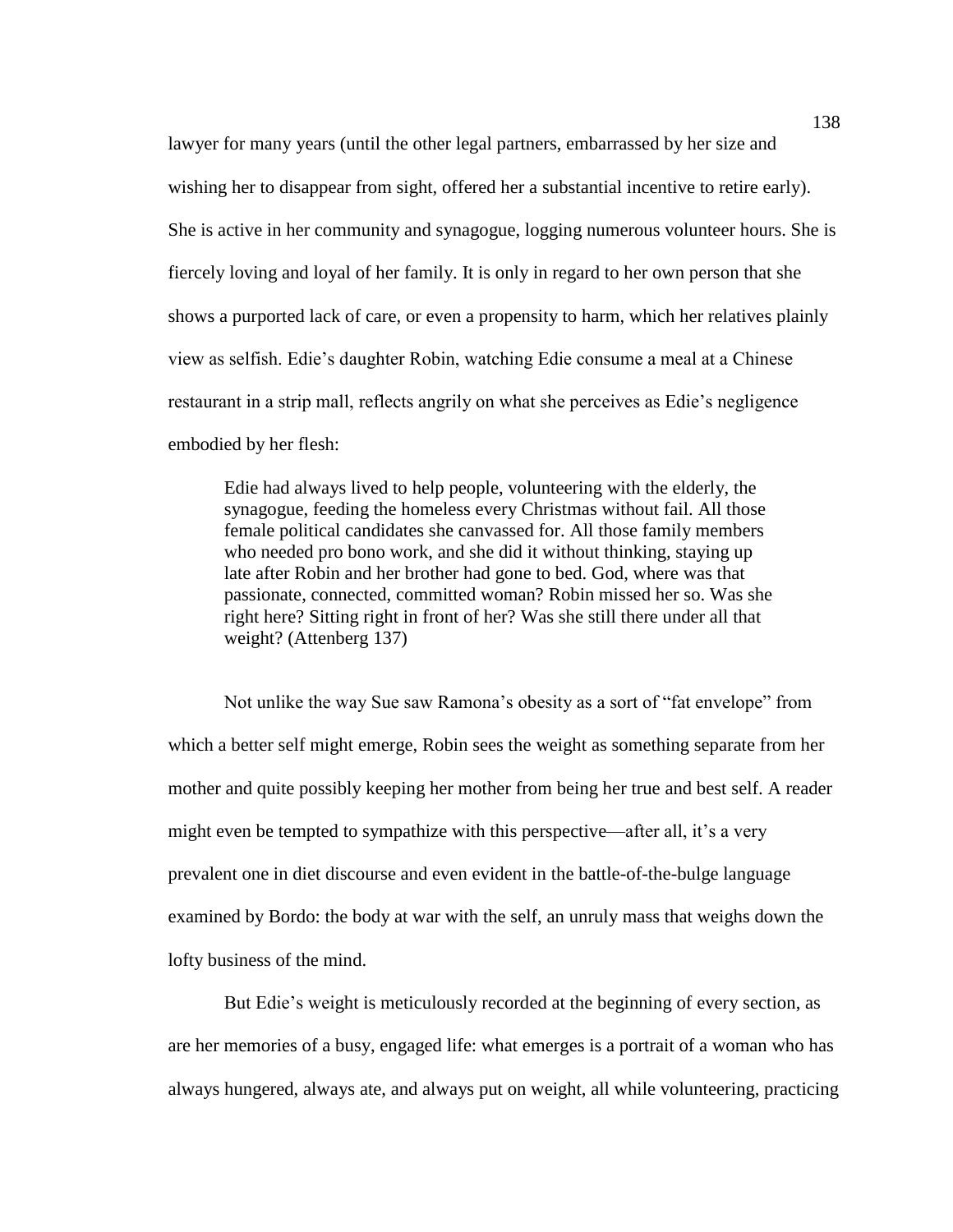law for profit and pro bono, taking care of ailing parents, and raising a family. Edie's life is the ideal of middle-class values while her body is read, as Bordo might put it, as a failure to get itself in order.

In some early scenes, Edie's appetite is put into context in her life growing up with Jewish parents who often fed and sheltered Jewish immigrants. There was food for the household, food for the guests, food after religious services, and food as the family discussed politics at home and abroad. During all this eating:

Edie ate everything the men ate, more than the men ate. They smoked, she ate. They drank coffee, she drank Coca-Cola. At night she ate the leftovers. It didn't matter, there was always new food coming through the door. She ate on behalf of Golda, recovering from cancer. She ate in tribute to Israel. She ate because she loved to eat. She knew she loved to eat, that her heart and soul felt full when she felt full. (Attenberg 23)

Edie's appetite is depicted as competitive—keeping up with the adults,

particularly the men—and immense, almost superhuman in scope, as she appears to outeat everyone and still have room for more. But her eating is also explicitly linked to her cultural and political consciousness; it is not an escape, as addictions so are often framed; nor is it a refusal. Eating is part and parcel with Edie's investment and participation in society. It is also, importantly, a source of pleasure.

As a teenager in her parents' house, Edie is not yet obese but her body is substantial, and she is always hungry. Her weight makes her a target of one of her parents' guests, who sexually harasses her while she sits at the table eating. He comes onto her *because* she is eating: he sexualizes her appetite for food, conflating that with an appetite for other pleasures. At the same time, he reads her weight as a signifier of lower status or low self-esteem; he preys on her, in other words, and insults her when she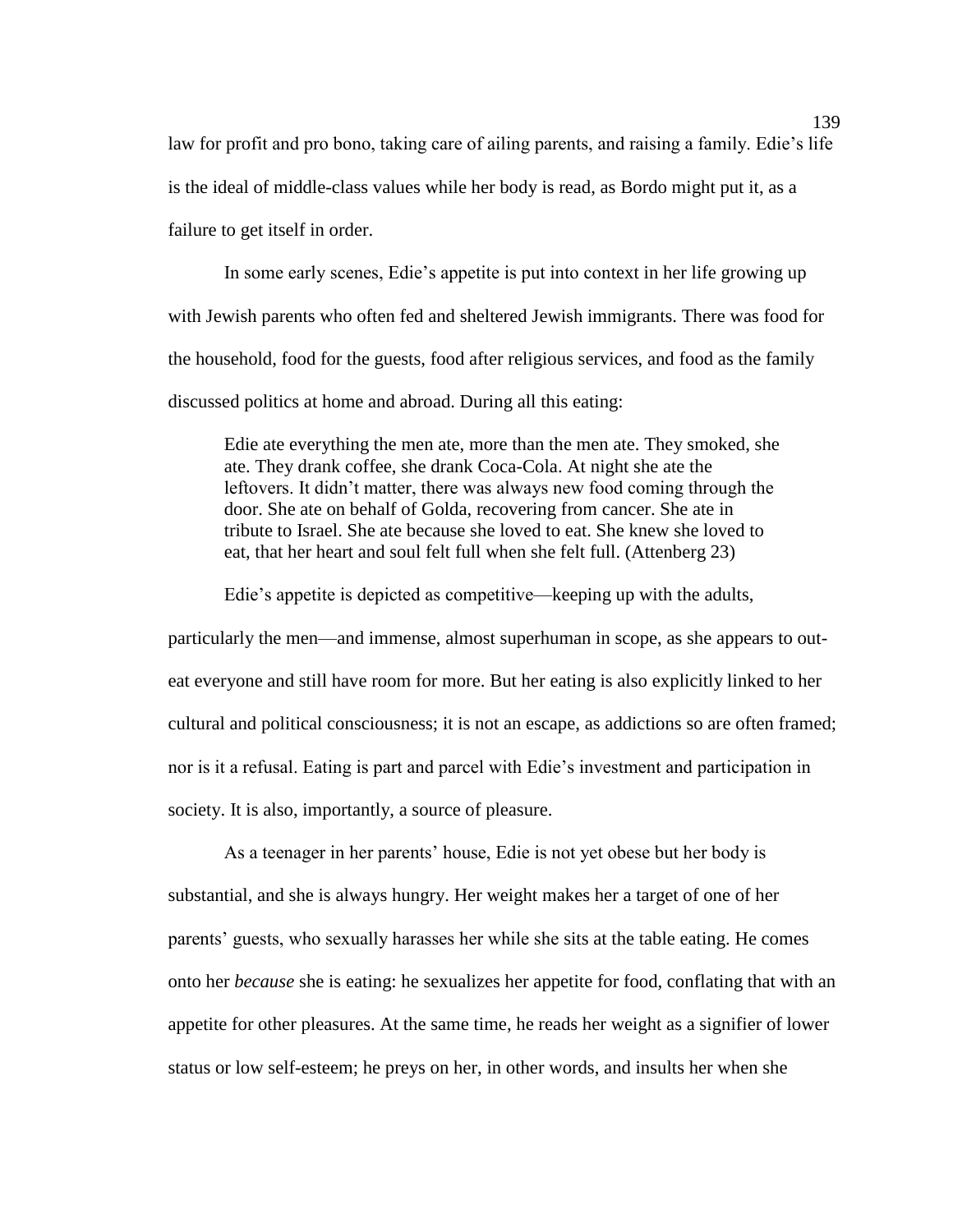refuses his advances. But Edie does not consider herself prey. She takes the time to finish her sandwich—"because she was hungry, and because it filled her up, and because she was in her house, in her kitchen, and she was a queen, and because women could rule the world with their iron fists"—and then she screams loudly, effectively ending the interaction as well as the guest's stay in their home in one fell swoop (Attenberg 28). Far from feeling shame about eating, hungering, or taking up space, Edie's sense of self and belonging are strengthened by the pleasures of the table.

## **Pleasure and self**

Despite how much bodies are interpreted in terms of desire, when critics write about bodies that resist norms by being too large and/or eating too much, there is very little said about pleasure. But pleasure is essential to Edie's personality, and it is also the root of her excessive eating. Attenberg lingers over Edie's enjoyment of the food she eats, describing the satisfaction she experiences in the salty/creamy contrast of chips and dip, the salty, meaty aroma of a McDonald's, and even the tangy coleslaw on the sandwich she is eating when her parents' guest harasses her. The emphasis on enjoyment is significantly missing from the media sensationalism of "gobbling" described by Sagay, and it's even a little unusual in literature scenes of eating: the visual, textural, and aromatic characteristics of food get as much or more space as the more intimate descriptions of how food *tastes*.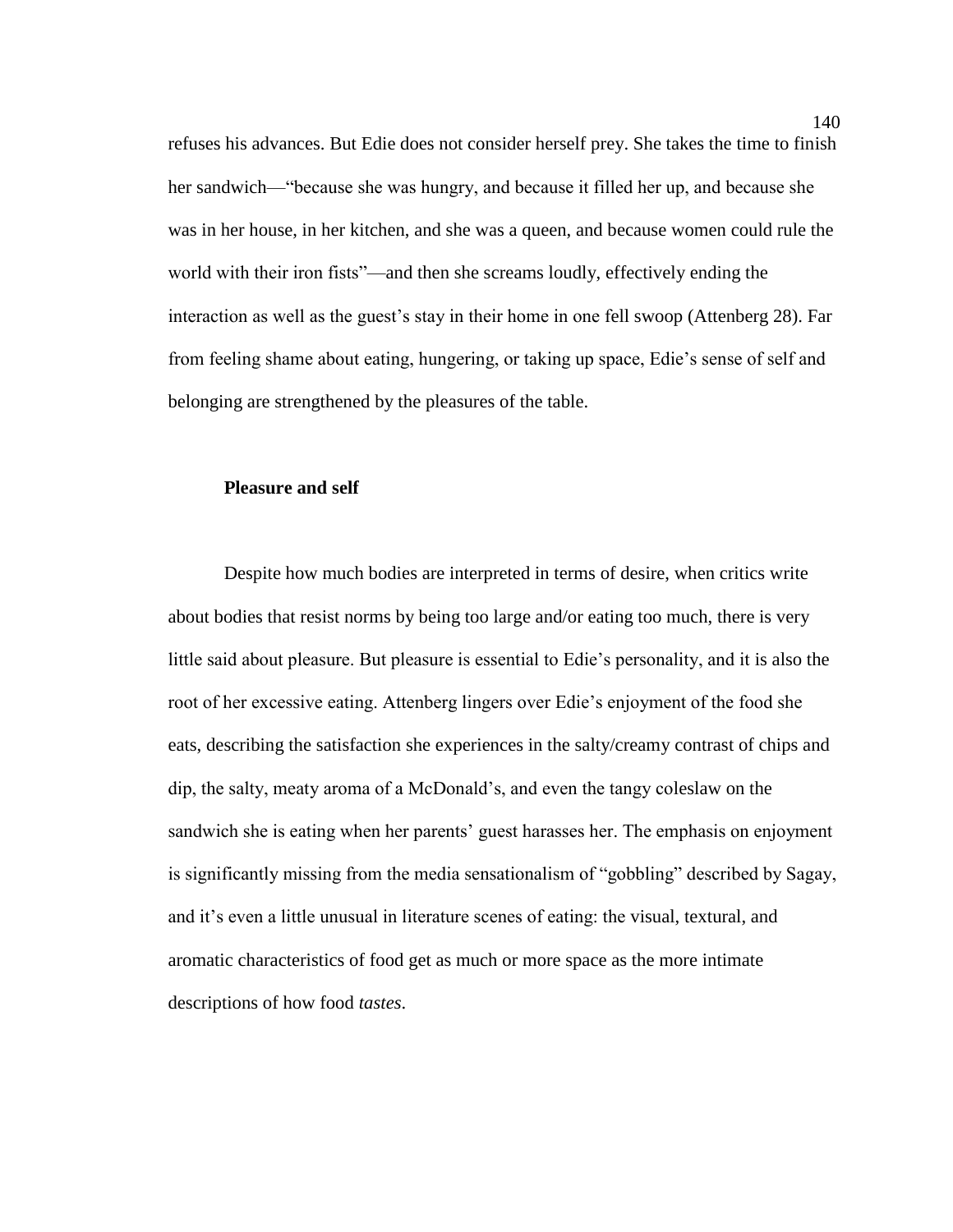Edie's pleasure in eating may drive her consumption, but so does her desire to eat alone and only for herself. This revelation occurs at a crisis point, when Edie as a young mother takes her small children to McDonald's. She grows frustrated with their childish antics and her own loss of her sense of self apart from her family, and she is irritable when her husband arrives to meet them there. He asks if she wants to eat alone, so she moves to another table across the restaurant. At first this seems like a hostile move of one or both parties, because family eating is so important to contemporary ideology, and because Edie feels strange at first: "She sat down with her McRib sandwich and then started shivering, because it was suddenly cold in the restaurant, away from the mess, the heat of her family, the source of her frustration" (Attenberg 99). But after the shock of the change, it becomes clear that eating and enjoying alone is all Edie wanted: "She pulled out the newspaper from her purse. Edie took a bite of her McRib and flattened out the front page. Was this really happening to her? Because this was perfection" (Attenberg 99).

Later in life, most of Edie's pleasure eating is done alone—in cars, at night, away from where others can see, leading some of her family members to assume that Edie feels shame about eating. During the main crisis of the novel's plot, when Edie is between leg surgeries and in the midst of a divorce initiated by her husband, her daughter-in-law Rachelle follows Edie's care and observes her secretly as Edie drives from one fast-food franchise to another, driving expertly and nailing the cleanup: "she tossed her nowempty, crumpled McDonald's bag through her window. A half-beat later, she hurled an empty plastic cup. Perfect aim" (Attenberg 38).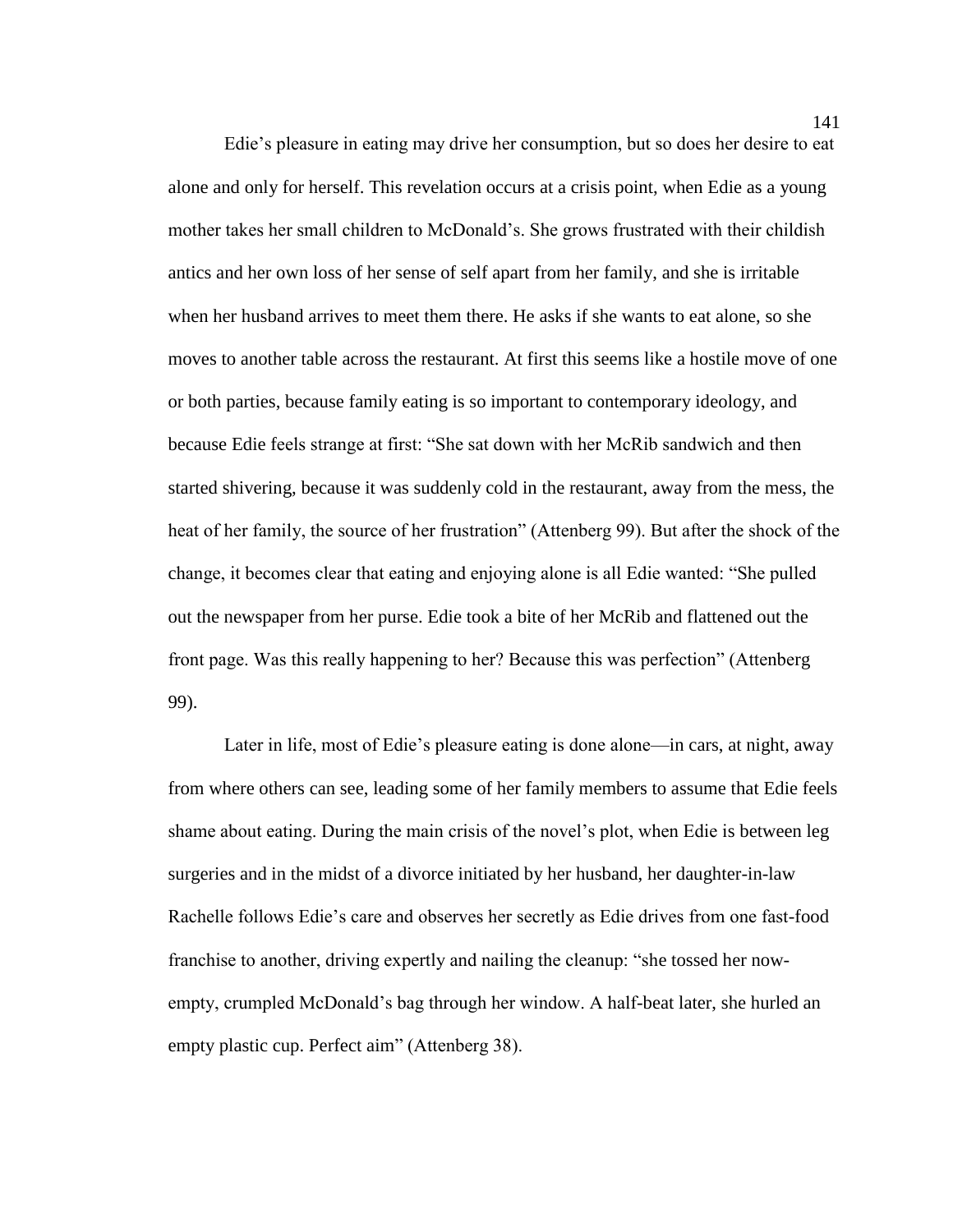In some ways, this portrait of Edie reflects the dehumanizing language of contemporary depictions of the obese. Here instead of Edie we see her car, with food siphoned in and out of it as though she is a machine or vacuum, which must be how Rachelle sees her. At the same time, this is of a piece with Edie's personality: she is a gogetter, efficient, not one to waste time or money. She eats fast and she eats cheap. To call back to Bordo's theory of contemporary body anxieties: surely Edie's eating habits are the logical outcome of those competing capitalist aims that shape desire.

Although we may find it easy to relate to Rachelle's disgust with Edie's secret eating, which after all echoes some of our worst collective fears about consumption, the narrative allows us a chance to be disgusted with Rachelle too. Her reaction to the family crisis is so become obsessed with correct eating—orthorexic eating—and the meal she provides for her family is intended to be repugnant:

They ate salmon, bright pink, flavorless, and Rachelle eyed everyone as they reached for a pinch of salt, anything to save this meal, and she whispered, "Not too much." Brown rice. "Drink more water," she commanded. Out-of-season strawberries and sugarless cookies that sucked the air out of their lives. There would be no fooling around with food on her watch. (Attenberg 52)

There's no such thing as neutral when it comes to eating: if food has no flavor and does not elicit pleasure, it borders on the disgusting. Her husband and children eat with great effort and no pleasure, raising silent tensions that burst when one of Rachelle's children harms herself in an attempt to run away.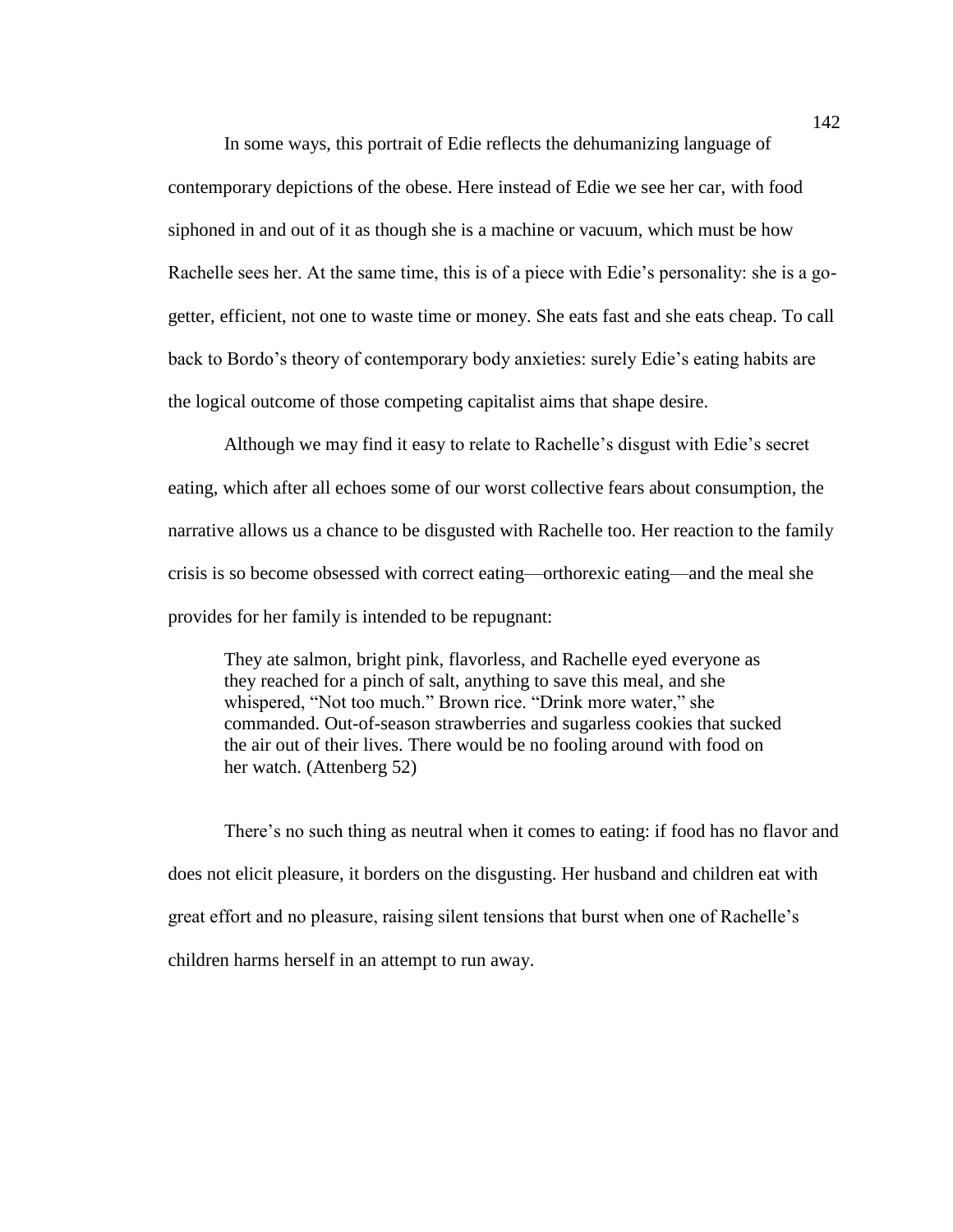## **Reading the dying body**

What becomes clear over the course of the novel is that every member of the Middlestein family has some sort of troubled relationship between appetite and satisfaction. Many characters in or adjacent to the family abuses some substance to find their preferred emotional landscape. Robin drinks herself into oblivion—her words. Daniel, her neighbor and eventual boyfriend, self-medicates with beer; through Robin's eyes, his body too is distorted by appetite and escapism, "belly bloated by the yellowamber-brown stuff, slung low and wide over the belt of his pants, his own personal air bag" (Attenberg 13). Edie's son Benny smokes a lot of pot.

Even in a chapter narrated in first person plural, the perspective of a group of old synagogue friends of Edie's and Richard's, the narrators overindulge at the b'nai mitzvah for Rachelle's and Benny's children. These narrators consume out of polite consciousness of how much things cost: "A chocolate fountain appeared in the distance. We were certain we couldn't take another bite of anything, but it would be rude not to sample the wares of the hardworking Hilton pastry chef. And those chocolate fountains didn't come cheap either" (Attenberg 238). But they are of the same generation as Edie and Richard; it's possible that they grew up in houses like Edie's, where serving too much food was both a ward against privation and a celebration of comparative plenty, and waste was unthinkable. Perhaps they also ate for pleasure. In any event, they feel ashamed after: "we ate and ate, and we looked at no one but ourselves until we were done" (Attenberg 238).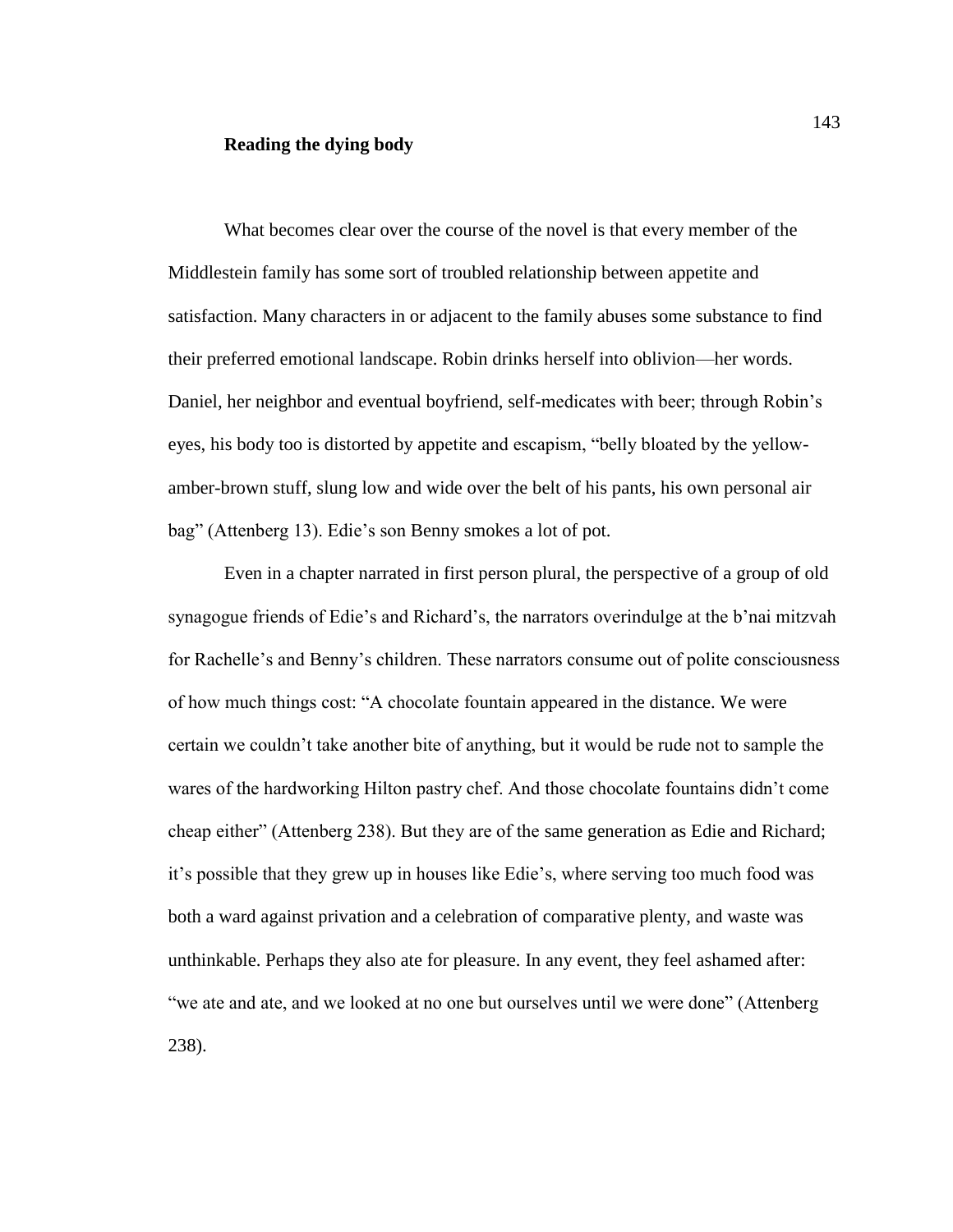But for most of the novel's characters, overindulgence was intimately entwined with death. Watching Edie eat, we're told several times, shocked her family members with the foreknowledge of her death. When she does eventually die, her estranged husband is forced to confront his own mortality when he encounters the copious quantities of funeral food.

Given how important Edie was in her community, her synagogue, her extended family, and law firm. Her funeral is well-attended, and the wake at Benny's house is well-supplied with edible offerings from friends of the family: "kugels and casseroles covered in aluminum foil, fruit salads in vast Tupperware containers, pastries in elegant cardboard boxes tied with thin, curled ribbons" (Attenberg 260). These funeral foods mean many things to many people: respect for Edie's life, comfort for her grieving relatives, perhaps a ward against mortality the way Edie's parents' generous table was intended to stave off hardship. But for Richard, despite his newfound love with a widow near his age, the food makes him think of his regrets over his failed marriage with Edie, and he can't seem to stop eating it. Seeing all the food makes Richard lonely, frightened, and hungry all at once: "When he died—oh God, he was going to die someday—he wasn't sure he'd get the same kind of crowd. Not anymore. He was suddenly consumed with a desire for savory foods, the saltier the better. He wanted his tongue to be swollen with salt" (Attenberg 262).

Richard eats at the wake to feel something, to taste something—and if that feeling is more disgust than pleasure, that is still a way to feel. As he eats himself sick on funeral foods, he appears to find a way to identify with his ex-wife:

144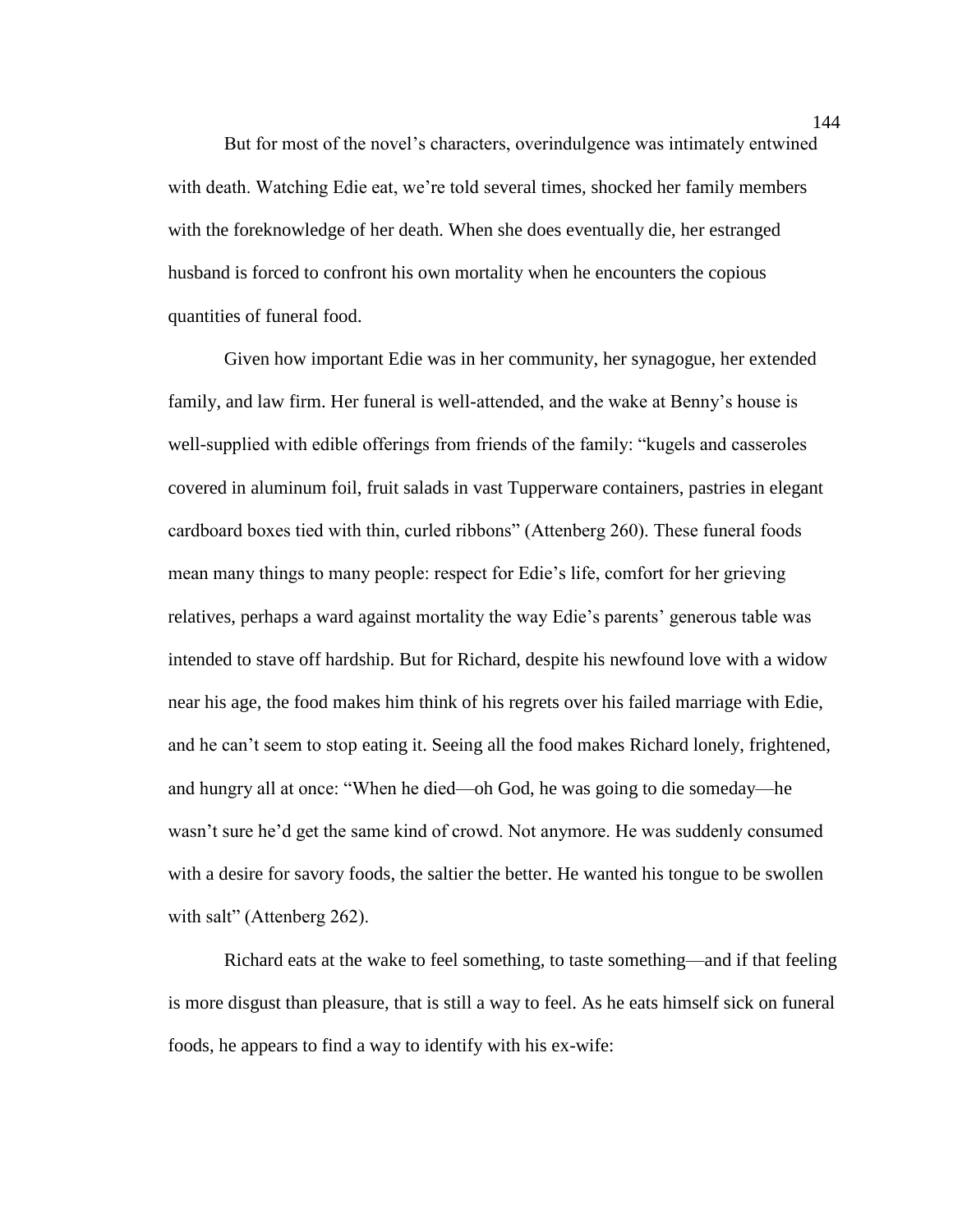It was then he thought he understood Edie, and why she ate like she had; constantly, ceaselessly, with no regard for taste or content. As he stood there, alone, in a room full of people who would rather take the side of a woman who was dead than acknowledge his existence, he believed he at last had a glimmer of an understanding of why she had eaten herself into the grave. Because food was a wonderful place to hide. (Attenberg 263)

It's possible that Richard's realization is intended to be the final word on this story, the story of Edie's pleasure and destruction. It does come near the end, apart from some flash-forward scenes offering glimpses into how the Middlesteins recover from their varying forms of grief and loneliness. But I don't think that this is ultimately the argument of a book that offers so many different perspectives on Edie's obese body. We have ample evidence that Edie loved the taste of things, far from having "no regard" for it; we saw that although Edie often hid her eating, it was not exactly a means for her to hide herself. Arguably Richard's last word on the subject is another example of *mis*reading Edie's body—one of many in the novel.

Likewise, one wonders what how *The Middlesteins* will be read and mis-read in coming years; as I've noted throughout, the novel allows room for a generous, empathetic reading of Edie Middlestein but also provides plenty of material to position her as an exemplar of American obesity, a monster created by the cheap and easy pleasures and disordered appetites of middle America. Indeed, "this is how we live now" was a theme running through some early reviews of the novel (Kirsch, Orringer). But Edie's body, just as Ramona's and Mrs. Mingott's before her, challenges readings that do not take into account the complex social, sexual, and economic conditions of her era. Food, food practices, and the way we experience them bodily in the present day warrant more nuance than alarmism or dismissive devaluation.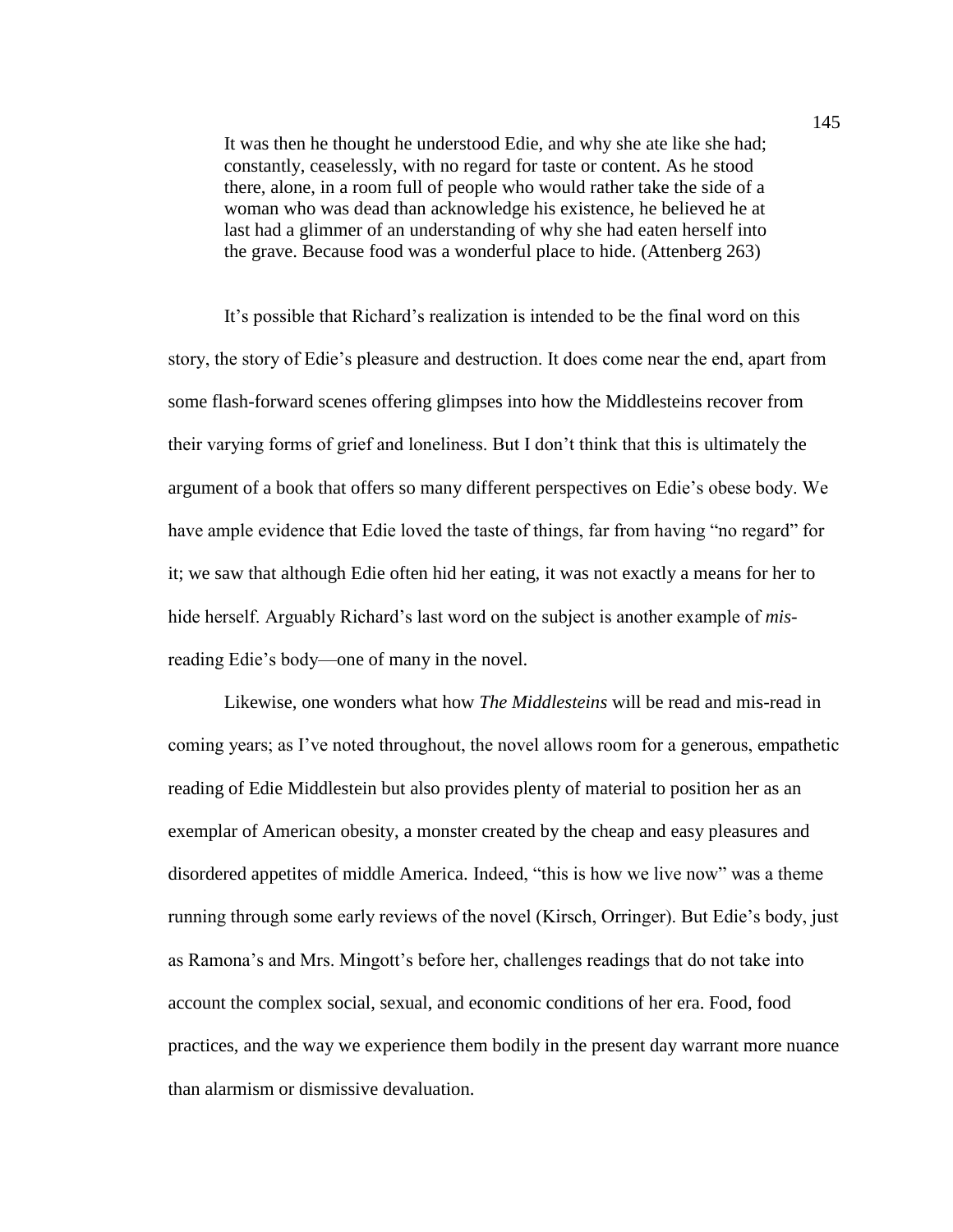## **CONCLUSION**

I stated in my introduction that the aim of this project was to study the dynamics of pleasure in literary scenes of food, eating, and hungering. Such scenes are many and varied, and the interpretations that emerge from focusing on food and pleasure shed light on different aspects of the experience of reading, from synesthetic sensory stimulus to understanding character and conflict to reflecting on the transient but meaningful pleasure of both reading and eating. My goal and my challenge were to avoid serving up this array of texts and scenes as a crowded or cluttered buffet of readings—a presentation that is difficult to forestall, as other scholars who have anthologized food essays or designed food studies syllabi may agree. To select one subtheme of the topic or methodology is realize shortly how indebted you are to the ones you didn't choose. I chose to focus on the patterns that emerge in texts across different eras and genres when viewed through a particular theoretical lens, and on the rich ambiguities and meanings these patterns expose. But each chapter is indebted to years of reading and research; for each selected text, there is a great deal of historical and sociological detail left off the page. In my upcoming projects, I look forward to trying out variations of this balancing act by interpreting scenes of eating within more historical context or literary geneaology alongside the theoretical frame.

To justify the order and selection of the literary texts and readings, I aimed to make the claims in each chapter refer back to previous claims until they gradually built up to the longer and more theoretically complicated chapters about contemporary novels—because food discourse in the present day is diverse, complex, and not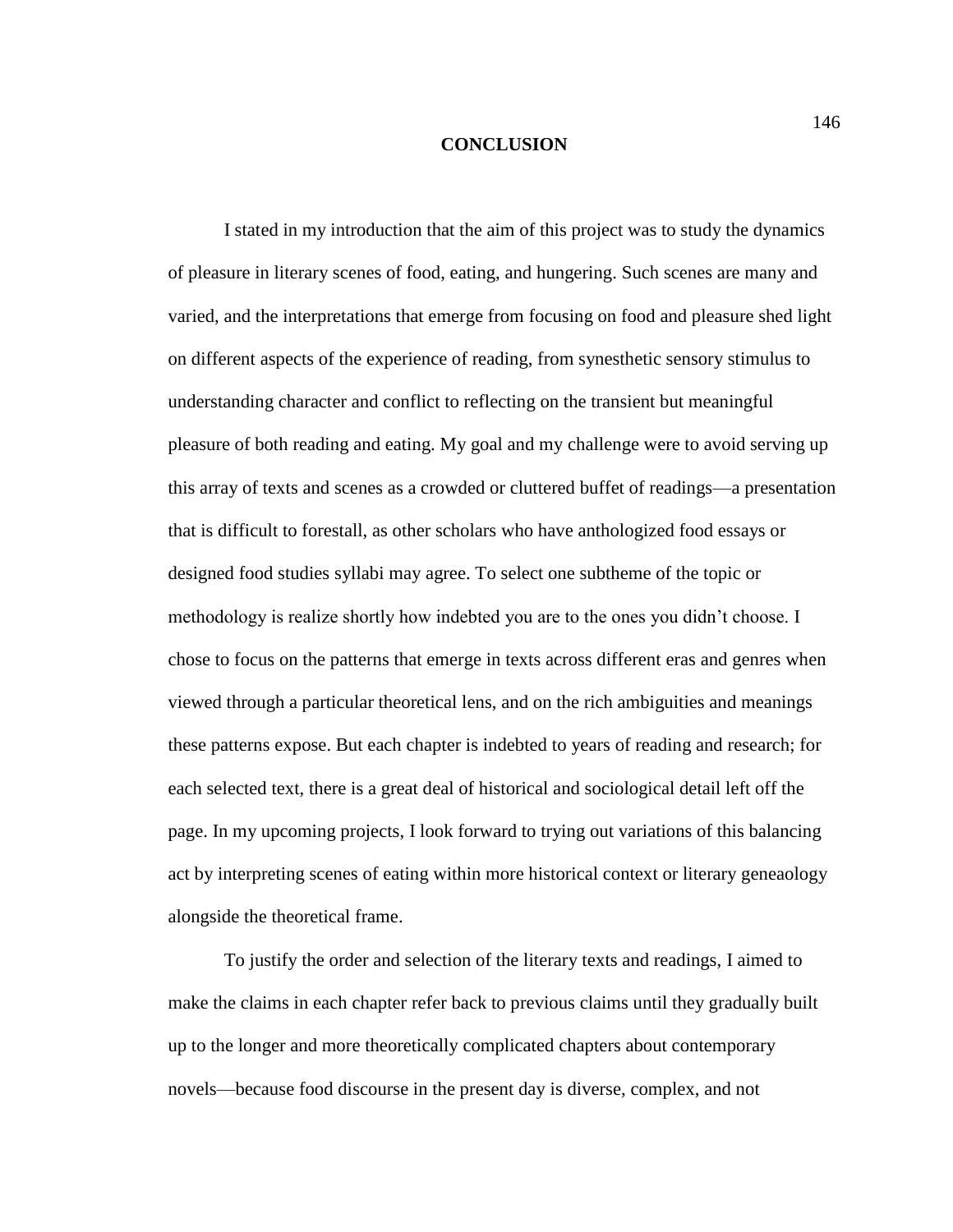infrequently demanding of its would-be eaters and readers. Indeed, it is the complexity of contemporary food discourse that both prompted my initial research and encouraged me to continue thinking and writing about food both in this scholarly context and for general audiences in the form of articles and blog posts. While in my dissertation I deployed the tools of both structuralism and phenomenology to illuminate my interpretation of texts that explore food and pleasure, I experimented on more informal platforms (such as blogs and magazines) with applying these same frameworks to contemporary food culture, with interesting results.<sup>viii</sup> What I learned from these responses is that, broadly speaking, people are hungry for tools to understand even everyday, ordinary eating practices, and everyday scenes of eating can benefit from food studies. Structuralism and poststructuralism are useful in parsing the byzantine landscape of late capitalist consumption. Phenomenology offers a compelling reflection of our own appetites for pleasure and why they matter. Food studies may be gaining traction as an academic discipline, but these methods of reading and interpretation are not merely scholarly concerns. It follows that literary scholarship, with its attention to figurative language and connotation, has much to offer to ordinary consumers as well as academic food studies,

 $\overline{a}$ 

viii Some examples: while Lévi-Strauss is sometimes criticized for the rigid categorization of his food research—consider Mary Douglas's critique of a "grammar" of food —my explication of Lévi-Strauss's culinary triangle helped an *American Conservative* columnist articulate his conflicting perceptions of a painful family disagreement over food (Dreher). When I historicized the ubiquity of mint flavoring in toothpaste and mouthwash for a bimonthly food column I once wrote, my essay was reprinted in *Culture: A Reader for Writers* along with several other essays that explored how consumers both shape and are shaped by the availability of certain consumer goods. When I published some early, informal versions of my exploration of junk food aesthetics, I was asked to join a live webcast of writers and professionals who were debating the idiom of "addictive" junk food, a framework which decenters the choice and aesthetic judgment of the junk food consumer ("Hooked"). Perhaps most surprisingly, I wrote a throwaway post describing the palpable and infectious pleasure of reading about Hemingway roasting chestnuts, which was flooded with clicks and comments when it became featured content on my blogging platform (Davis).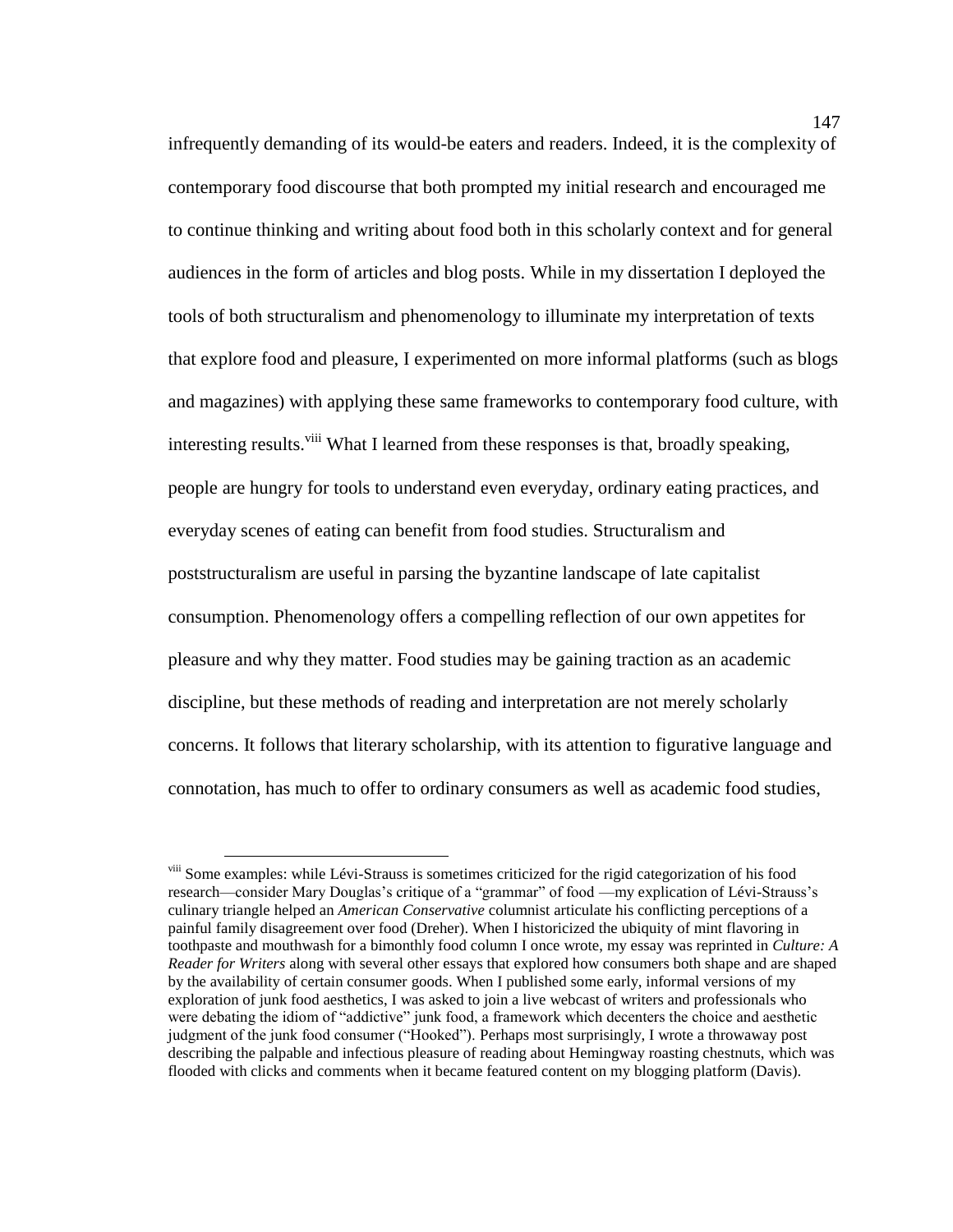despite its comparative scarcity in the latter (which I observed in my introduction). I wrote in my introduction that I hoped to buoy up a case for a greater presence and inclusion of literary studies within the interdisciplinary and constantly evolving field of food studies, but I also believe the literary practices of reading and interpreting food myths, narratives, and metaphors have much potential for application outside of academic food studies as well. This kind of interpretive practice could take many forms, from a more nuanced discussions of contemporary food writing and television (which tends to be written off disparagingly as "food porn") to increased literacy in dietary research and negotiating the resulting minefield of conflicting nutritional claims.

Finally, I would like address what might be seen as a bias or partiality toward theorizing pleasure in these literary selections, even in chapters where I propose an exploration of ambiguity between categories such as pleasure and digust or pleasure and asceticism. I titled this dissertation *Food and Pleasure in Modern American Literature* because, for me, both the study of food and the study of literature are inseparable from the study of pleasure. This project has itself been enjoyable from beginning to end; food studies arguably invites an inherently playful engagement with theory and language, given its contradictory stance toward traditional hierarchies of sense and scholarly attention. But the mind resides in a corporeal, irregular, hungering body, and even in the silent satisfaction of reading a delectable poem, pleasure and knowledge are inseparable. Perhaps it could be said that the enjoyment of eating up words—devouring a book, ruminating on an idea, parsing a poem—is what brings many of us to the study of literature in the first place.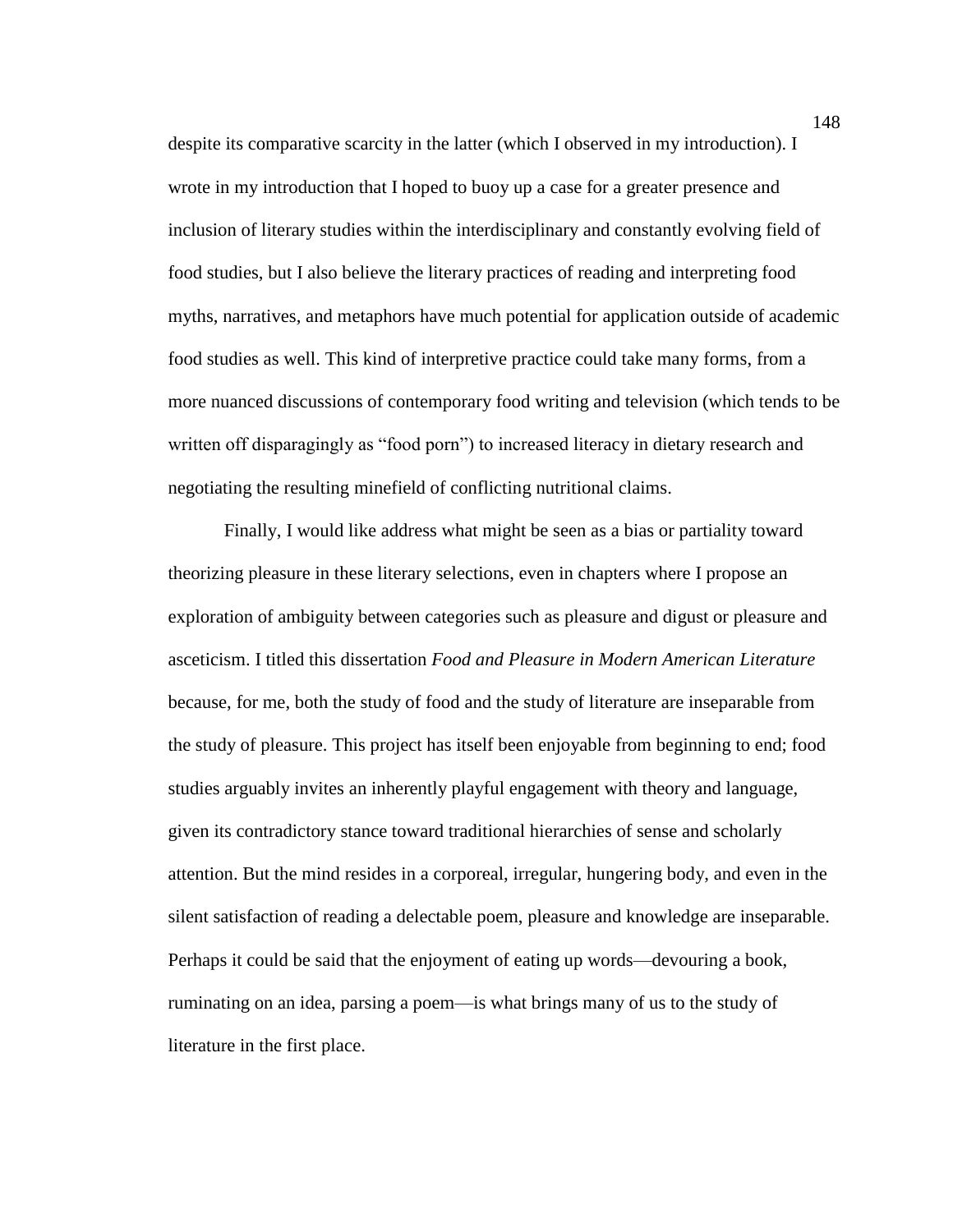## **BIBLIOGRAPHY**

Adams, Carole. *The Sexual Politics of Meat*. New York: Bloomsbury Academic, 2010.

Attenberg, Jami. *The Middlesteins*. New York: Grand Central Publishing, 2012. Ebook.

- Barthes, Roland. *Mythologies*. Trans. Annette Lavers. New York: Hill and Wang, 1972.
- ---. "Towards a Psychosociology of Contemporary Food Consumption." *Food and Culture: A Reader*. Edited by Carole Counihan and Penny Van Esterik. New York and London: Routledge, 1997. 20-35.
- Bender, Aimee. *The Particular Sadness of Lemon Cake*. New York: Doubleday, 2010.
- Berry, Wendell. "Fall." *The Hungry Ear*. Edited by Kevin Young. New York: Bloomsbury USA, 2012. 18.
- Biagi, Shirley. "Forgive Me for Dying." *The Antioch Review*. Vol. 35, No. 2/3 (Spring Summer 1977), 224-236.
- Blumenthal, Michael C. "Squid." *The Hungry Ear*. Edited by Kevin Young. New York: Bloomsbury USA, 2012. 264.
- Bordo, Susan. *Unbearable Weight: Feminism, Western Culture, and the Body*. Berkeley: University of California Press, 2003.
- Bourdieu, Pierre. *Distinction: A Social Critique of the Judgment of Taste*. Translated by Richard Nice. Cambridge: Harvard University Press, 1984.
- Carney, Jo. "Aimee Bender's Fiction and the Intertextual Ingestion of Fairy Tales." *Marvels & Tales*, Vol. 26, No. 2 (2012), 221-239.
- Classen, Constance, Howes, David, and Synnott, Anthony. "Artificial Flavours." *The Taste Culture Reader: Experiencing Food and Drink*. Ed. Carolyn Korsmeyer. Oxford/New York: Berg, 2005. 337-342.
- Chasin, Helen. "The word plum." *The Compact Bedford Introduction to Literature*. 8<sup>th</sup> ed. Michael Myer, ed. Boston, New York: Bedford/St. Martin's, 2009.
- Clark, Dylan. "The Raw and the Rotten: Punk Cuisine." *Ethnology*, Vol. 43 No. 1 (Winter 2004), 19-31.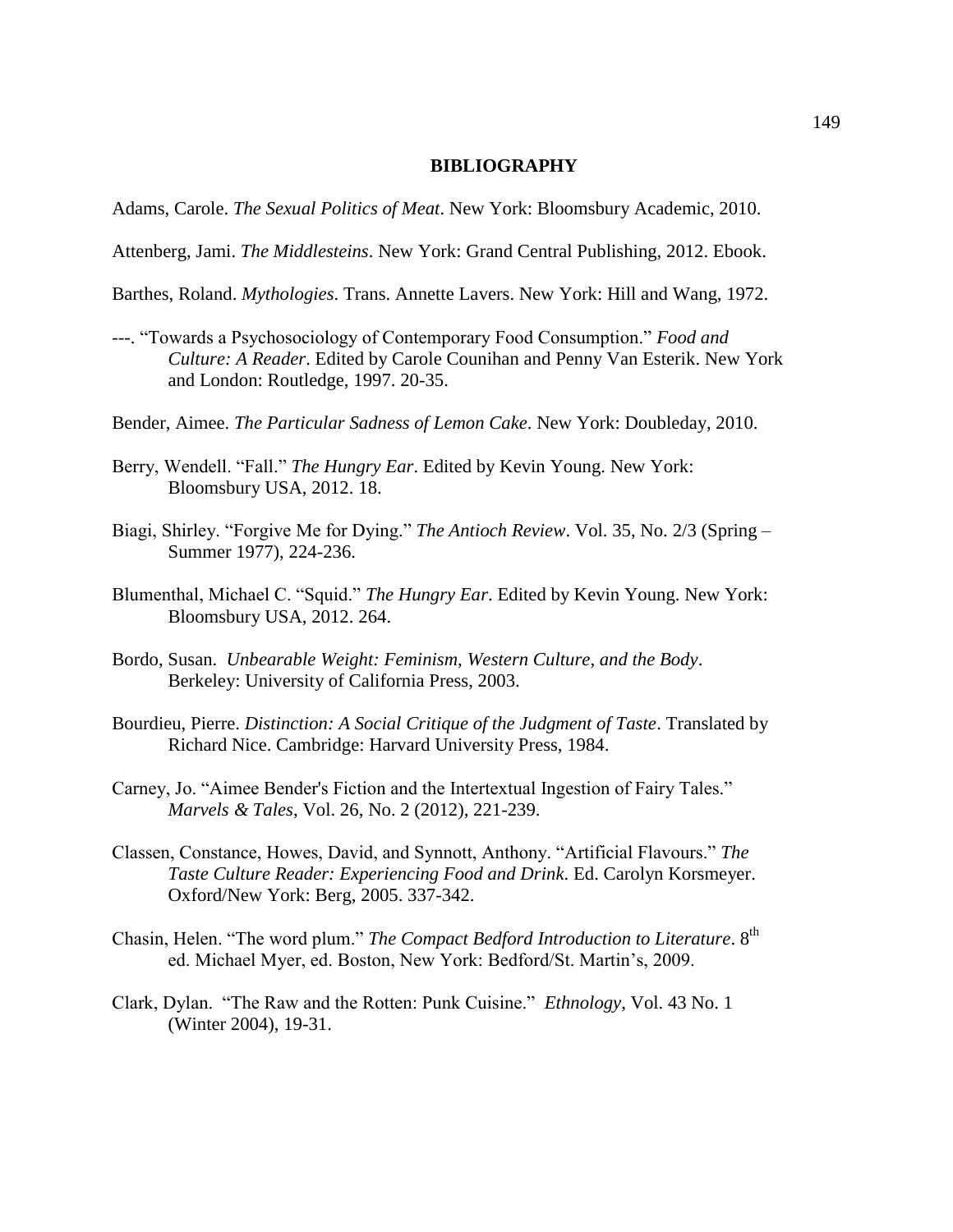- Counihan, Carole and Van Esterik, Penny, Eds. *Food and Culture: A Reader*. New York and London: Routledge, 1997.
- Darwin, Charles. *The Expression of the Emotions in Man and Animals*. New York: D. Appleton and Company, 1899. Project Gutenberg. Web. 22 Jan 2015.
- Davis, Sara. "Winter Chestnuts and other Literary Comforts." *Scenes of Eating*. February 6, 2015. Web. Accessed July 28, 2016. [https://scenesofeating.com/2015/02/06/winter-chestnuts-and-other-literary](https://scenesofeating.com/2015/02/06/winter-chestnuts-and-other-literary-comforts/)[comforts/](https://scenesofeating.com/2015/02/06/winter-chestnuts-and-other-literary-comforts/)
- Delville, Michael. *Food, Poetry, and the Aesthetics of Consumption: Eating the Avant-Garde.* New York, London: Routledge, 2008.
- Dolan, Frederick M. "Worldly Pleasure: Hannah Arendt, Friedrich Nietzsche, Wallace Stevens, and 'Political' Consciousness." *Polity.* Vol. 33, No. 3 (Spring 2001), 439- 454.
- Douglas, Mary. "Deciphering a Meal." *Food and Culture: A Reader*. Edited by Carole Counihan and Penny Van Esterik. New York and London: Routledge, 1997. 36- 54.
- Dove, Rita. "Sunday Greens." *O Taste and See: Food Poems*. Edited by David Lee Garrison and Terry Hermsen. Huron, Ohio: Bottom Dog Press, 2003.
- Dreher, Rod. "The Cultural Language of Food." *The American Conservative*. July 26, 2013. Web. [http://www.theamericanconservative.com/dreher/the-cultural](http://www.theamericanconservative.com/dreher/the-cultural-language-of-food/)[language-of-food/](http://www.theamericanconservative.com/dreher/the-cultural-language-of-food/)
- Ellman, Maud. *The Hunger Artists*. Cambridge: Harvard University Press, 1993.
- Feshbach, Sidney. "A Pretext for Wallace Stevens' 'Sunday Morning.'" *Journal of Modern Literature*. Vol. 23, No. 1 (Summer 1999), 59-78.
- Flood, Gavin. "Asceticism and the Hopeful Self: Subjectivity, Reductionism, and Modernity." *CrossCurrents*. Vol. 57, No. 4, "Asceticism Today" (Winter 2008), 481-497.
- Garland, Sarah. "'A cook book to be read. What about it?': Alice Toklas, Gertrude Stein and the Language of the Kitchen." *Comparative American Studies*. Volume 7, Number 1 (March 2009), 34-56.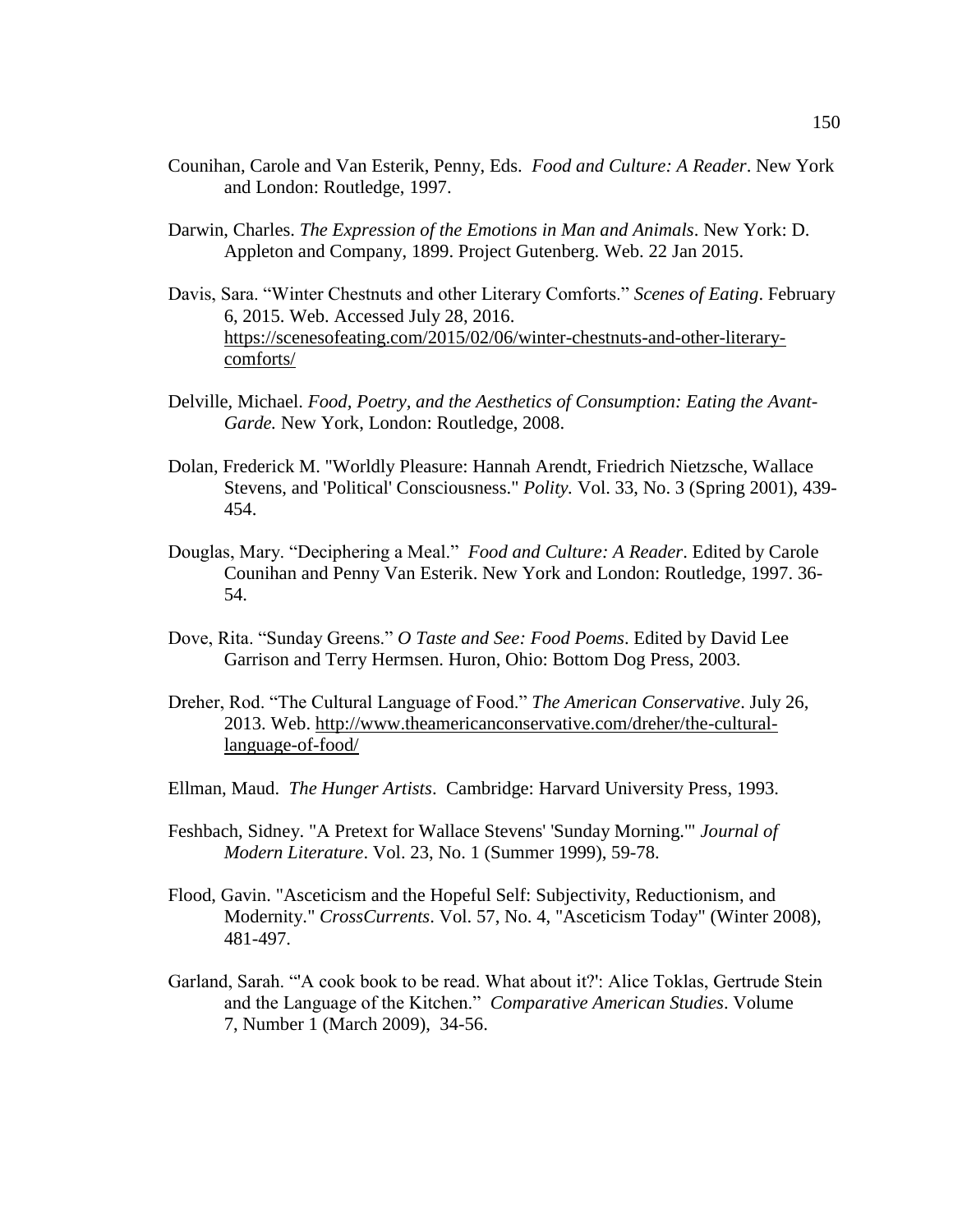- Goldhill, Simon. "What is Ekphrasis For?" *Classical Philology*, Vol. 102, No. 1 (January 2007), 1-19.
- Griffith, R. Marie. "Apostles of Abstinence: Fasting and Masculinity during the Progressive Era." *American Quarterly,* Vol. 52, No. 4 (December 2000), 599-638.
- Hejinian, Lyn. *The Fatalist*. Richmond, California; Omnidawn, 2003.

Hemingway, Ernest. *A Moveable Feast*. New York: Scribner, 1992.

- "Hooked on Junk." The Stream. Al Jazeera, March 28, 2013. Web. July 28, 2016.
- Johnston, Josee and Baumann, Shyon. *Foodies: Democracy and Distinction in the Gourmet Foodscape*. London: Routledge, 2009.
- Kant, Immanuel. *Critique of Judgment*. Trans. Werner S. Pluhar. Indianapolis: Hackett Publishing Company, 1987.
- Kelly, Lionel. "American Fat: Obesity and the Short Story." *The Yearbook of English Studies*. Vol. 31, North American Short Stories and Short Fictions (2001), 218- 229.
- Kirsch, Adam. "A Middlemarch for Middle America." *New Republic*. October 31, 2012. Web. Accessed May 30, 2016. [https://newrepublic.com/article/109396/middlesteins-jami-attenberg-middle](https://newrepublic.com/article/109396/middlesteins-jami-attenberg-middle-america-obesity)[america-obesity.](https://newrepublic.com/article/109396/middlesteins-jami-attenberg-middle-america-obesity)
- Klein, Michael. "Interview with Tracy K. Smith 'Poets are Lucky.'" Ploughshares at Emerson College. May 30, 2012. Web. June 15, 2016. [http://blog.pshares.org/index.php/the-word-i-couldnt-leave-a-few-questions-for](http://blog.pshares.org/index.php/the-word-i-couldnt-leave-a-few-questions-for-tracy-k-smith/)[tracy-k-smith/](http://blog.pshares.org/index.php/the-word-i-couldnt-leave-a-few-questions-for-tracy-k-smith/)
- Kolnai. Aurel. *On Disgust*. Edited and with an introduction by Barry Smith and Carolyn Korsmeyer. Chicago: Open Court, 2004.
- Konnikova, Maria. "What We Really Taste When We Drink Wine." *The New Yorker*. Condé Nast, July 11 2014. Web. Accessed 10-5-2015.
- Korsmeyer, Carolyn. "Delightful, Delicious, Disgusting." *Food and Philosophy: Eat, Think and Be Merry*. Edited by Fritz Allhoff & Dave Monroe. Malden & Oxford: Blackwell Publishing, 2007.
- ---. *Making Sense of Taste: Food and Philosophy*. Ithaca: Cornell University Press. 1999.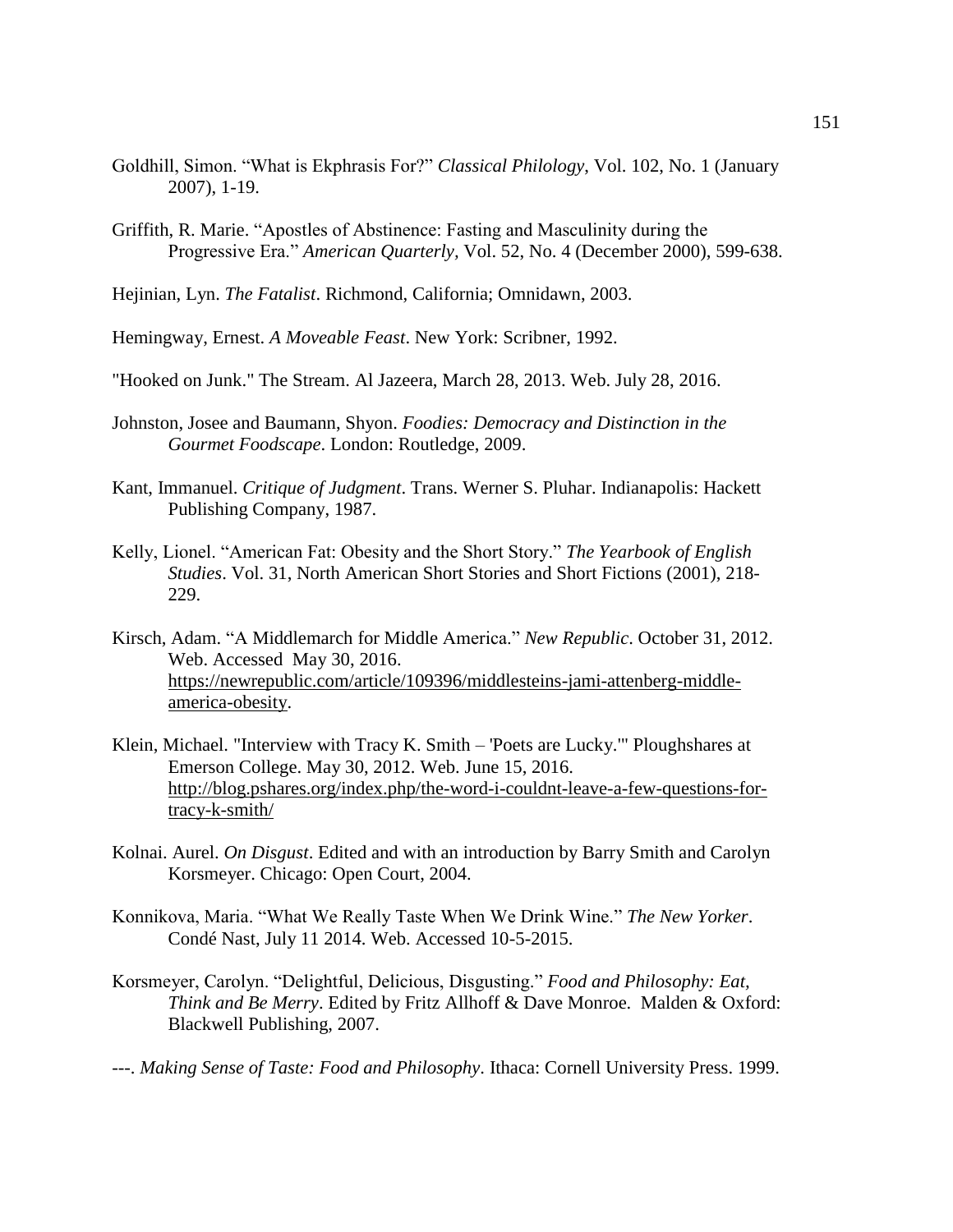- ---. *Savoring Disgust: The Foul and Fair in Aesthetics*. New York: Oxford University Press. 2011.
- Kristeva, Julia. *Powers of Horror: an essay on abjection.* Trans. Leon S. Roudiez. New York: Columbia University Press, 1982.
- Kultgen, John. "Phenomenology and Structuralism." *Annual Review of Anthropology* Volume 4 (1975), 371-387.
- Leach, Edmund. *Claude Levi-Strauss*. Chicago: University of Chicago Press, 1970.
- Lévi-Strauss, Claude. *The Origin of Table Matters (Mythologiques Volume 3)*. Translated by John and Doreen Weightman. Chicago: The University of Chicago Press, 1990.
- ---. *The Raw and the Cooked (Mythologiques Volume 1)*. Translated by John and Doreen Weightman. Chicago: The University of Chicago Press, 1983.
- McGrath, Campbell. "Woe."*The Hungry Ear*. Edited by Kevin Young. New York: Bloomsbury USA, 2012. 232.
- Meyers, Jeffrey. "Hemingway's Feasts." *Papers on Language & Literature*, Vol. 43 Issue 4 (Fall 2007), 426-442.
- Monson, Ander. "About." *Vanishing Point: A Book and Website*. N.d. Web. Accessed 10-5-2015.
- ---. *Vanishing Point: Not a Memoir*. Graywolf Press: Minneapolis, Minnesota, 2010.
- Morton, Timothy. *The poetics of spice: romantic consumerism and the exotic*. Cambridge: Cambridge University Press, 2000.
- Nietzsche, Friedrich. *On the Geneaology of Morals*. Trans. Walter Kaufmann. New York: Vintage Books, 1989.
- Orringer, Julie. "Suburban Sprawl: *The Middlesteins* by Jami Attenberg." *The New York Times.* December 27, 2012. Web. Accessed May 30, 2016. [http://www.nytimes.com/2012/12/30/books/review/the-middlesteins-by-jami](http://www.nytimes.com/2012/12/30/books/review/the-middlesteins-by-jami-attenberg.html)[attenberg.html](http://www.nytimes.com/2012/12/30/books/review/the-middlesteins-by-jami-attenberg.html)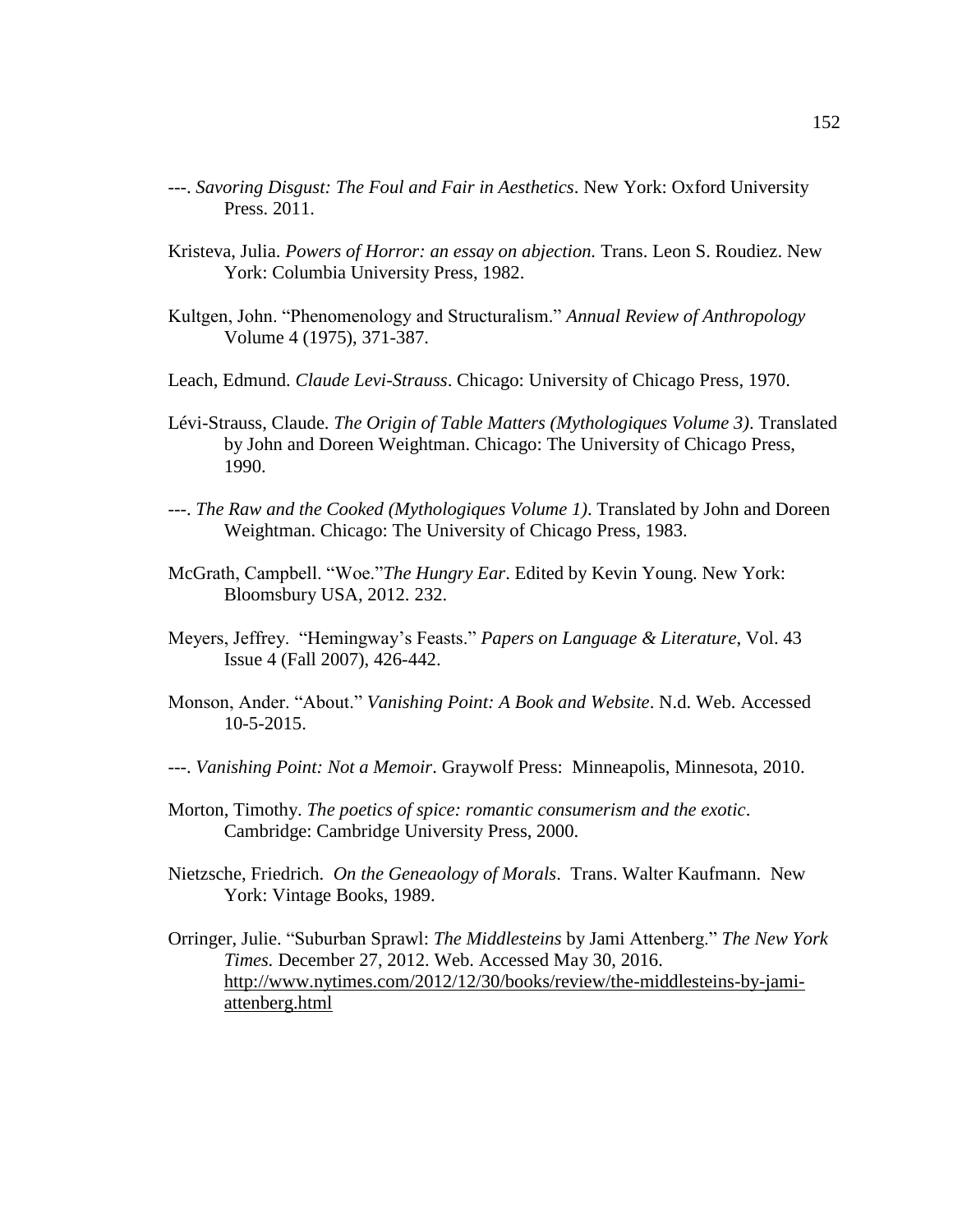- Rayman, Joshua. "Crossing the Epistemological Divide: Foucault, Barthes, and Neo-Kantianism." *HOPOS: The Journal of the International Society for the History of Philosophy of Science*. Vol. 4 (Fall 2014), 217-240.
- Righelato, Pat. *Understanding Rita Dove*. Columbia, SC: The University of South Carolina Press, 2006. Ebook.
- Rodgers, Audrey T. *Virgin and whore : the image of women in the poetry of William Carlos Williams*.Jefferson, NC: McFarland & Co., 1987. 63.
- Saguy, Abigail C. and Almeling, Rene. "Fat in the Fire? Science, the News Media, and the ''Obesity Epidemic.'" *Sociological Forum*, Vol. 23, No. 1 (March 2008), 53- 83.
- Schneider, Stephen. "Good, Clean, Fair: The Rhetoric of the Slow Food Movement." *College English*. Vol. 70, No. 4, Special Focus: Food (March 2008), 384-402.
- Slesinger, Tess. The Unpossessed. New York: New York Review Books, 2002.
- *Slow Food USA*. Slow Food USA, 2015. Web. Accessed 10-5-2015.
- Smith, Lyle H.Jr. "The Argument of 'Sunday Morning." *College Literature*. Vol. 13, No. 3 (Fall 1986), 254-265.
- Smith, Tracy. "The Good Life." *Life on Mars: Poems.* Minneapolis: Graywolf Press, 2011.
- Stafford, Jean. "The Echo and the Nemesis." *The Collected Stories of Jean Stafford*. New York: Farrar, Straus, and Giroux, 2005. 35-53.
- Stevens, Wallace. "In the clear season of grapes." *The Collected Poems of Wallace Stevens*. New York: Vintage Books Edition, 1982. 110.
- ---. "Study of Two Pears." *The Collected Poems of Wallace Stevens*. New York: Vintage Books Edition, 1982. 196.
- ---. "Sunday Morning." *The Collected Poems of Wallace Stevens*. New York: Vintage Books Edition, 1982. 66.
- Wharton, Edith. *The Age of Innocence*. New York: Collier Books, 1968.